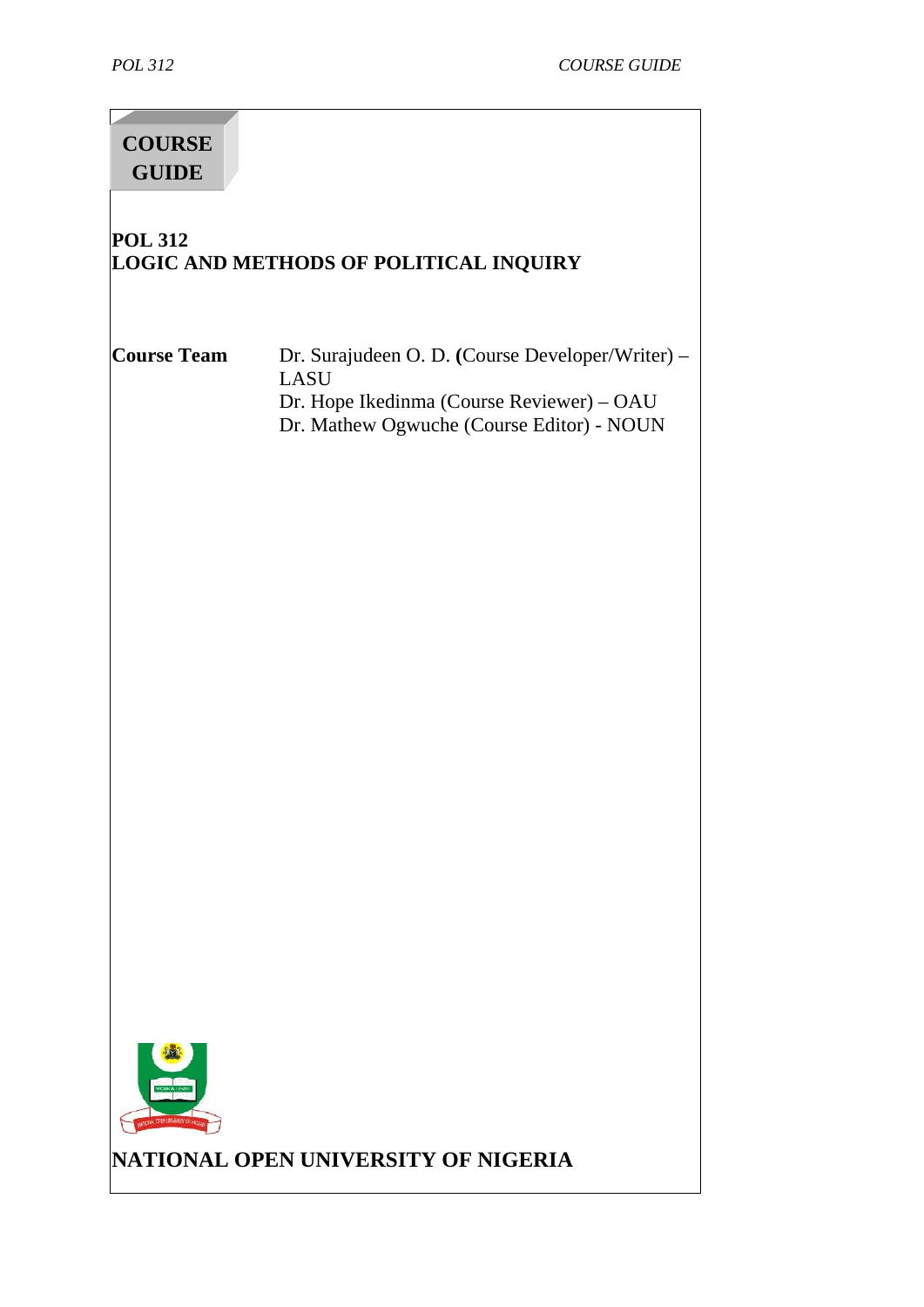© 2020 by NOUN Press National Open University of Nigeria **Headquarters** Airport Road, Jabi Abuja

Lagos Office 12/14 Ahmadu Bello Way Victoria Island, Lagos

E-mail: centralinfo@nou.edu.ng URL: www.nou.edu.ng

All rights reserved. No part of this book may be reproduced, in any form or by any means, without permission in writing from the publisher.

First Printed 2009 Revised and reprinted 2020

ISBN: 978-058-949-X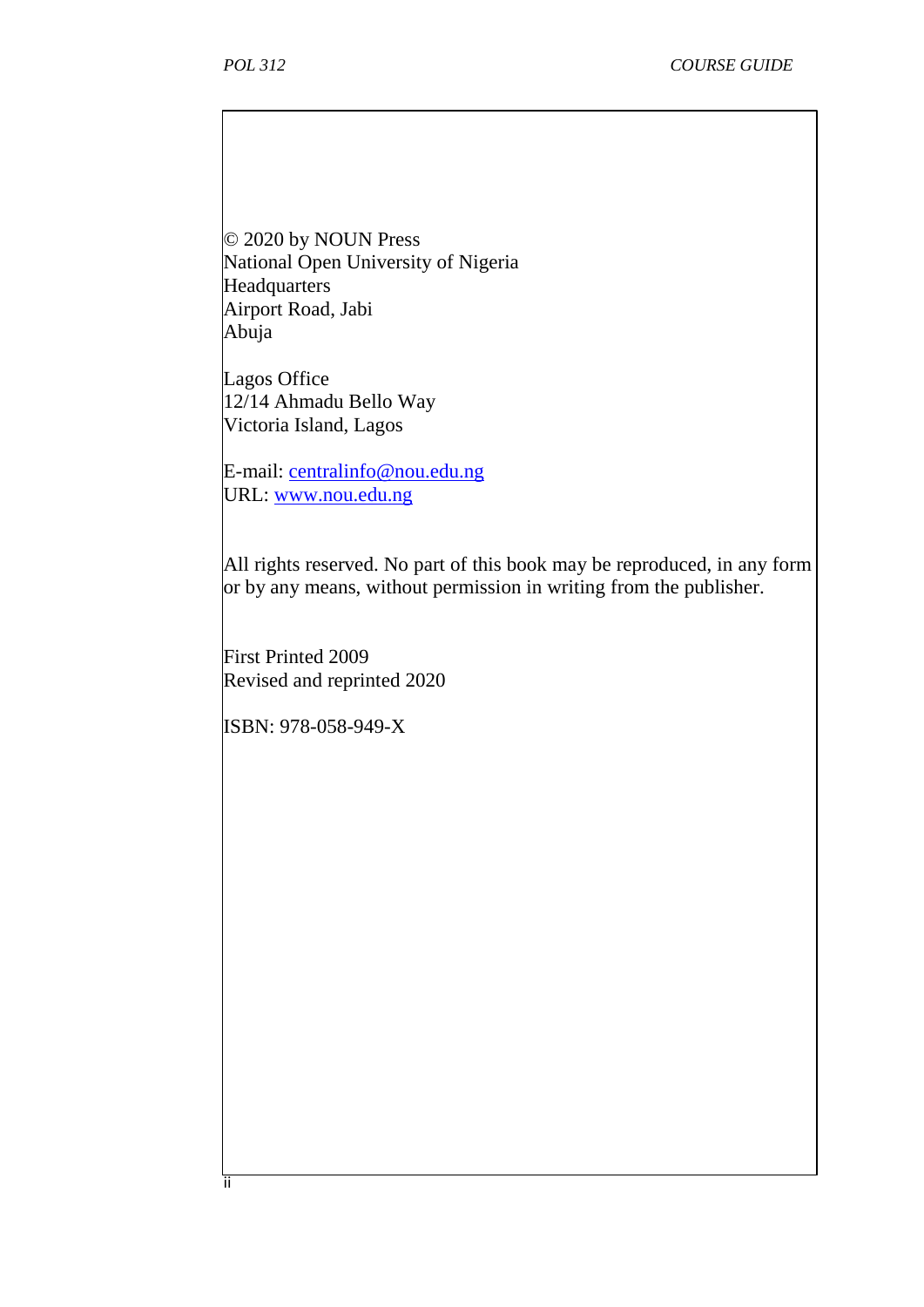# **CONTENTS PAGE**

 $\overline{\phantom{a}}$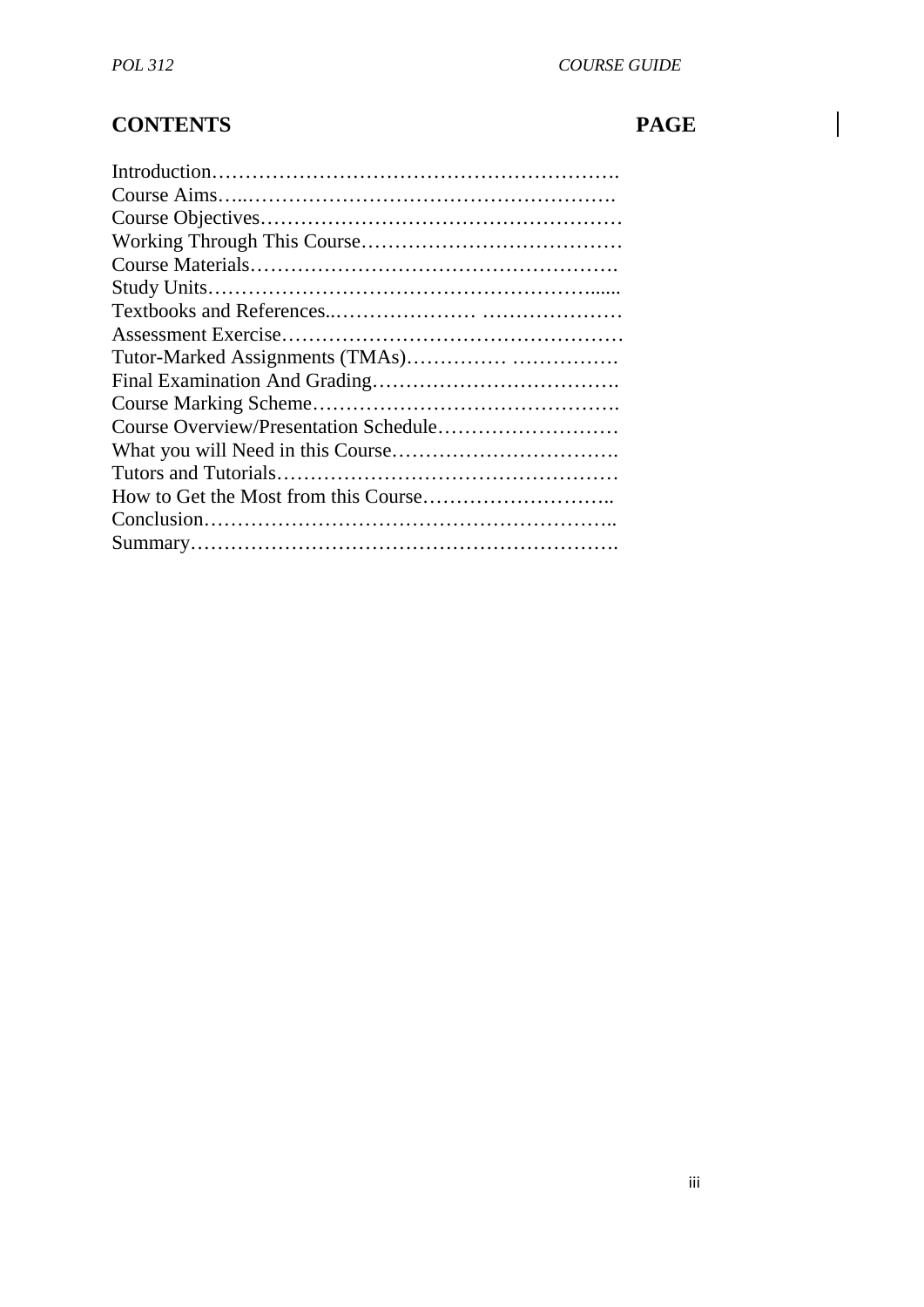#### **INTRODUCTION**

POL 312 Logic and Methods of Political Inquiry is a one semester course in the third year of undergraduate students of Political Science. It is three-credit unit course to enable students have a comprehensive knowledge of logical political inquiry in the field of political Science. The purpose of this is to provide an overview of the methodological issues relating to the study of Political Science. The course examines logic, approaches and methods that underpin the study of politics, political inquiry and other researches in social sciences. The course explains the relationship between logic, approaches and methods in political science research; it explains the nature, features and basic assumptions underlying each of the methodological issues surrounding the study of political science, and provides an understanding and knowledge of how these issues frame the research methods in political science. The study units are structured into modules. Each module is structured into five units. A unit guide comprises of instructional materials. It gives a brief of the course content, course guide lines and suggestions and steps to take while studying. You can also find self assessment exercise for your study.

#### **COURSE AIMS AND OBJECTIVES**

The primary aim of this course is to provide students of political science with a comprehensive knowledge of logic and political inquiry. However, on successful completion of this course you will be able to:

- establish a working knowledge of logic and scientific method of political inquiry in the field of political science;
- be familiar with issues such as the formation and introduction of scientific methods of inquiry in political science; the functions of concepts and methods; and the various forms of generating data for political inquiry;
- state the challenges of the use of logic in substantiating political science as a science by methods of investigation.

The specific objectives of each study unit can be found at the beginning and you can make references to it while studying. It is necessary and helpful for you to check at the end of the unit, if your progress is consistent with the stated objectives and if you can conveniently answer the self-assessment exercises. The overall objectives of the course will be achieved, if you diligently study and complete all the units in this course.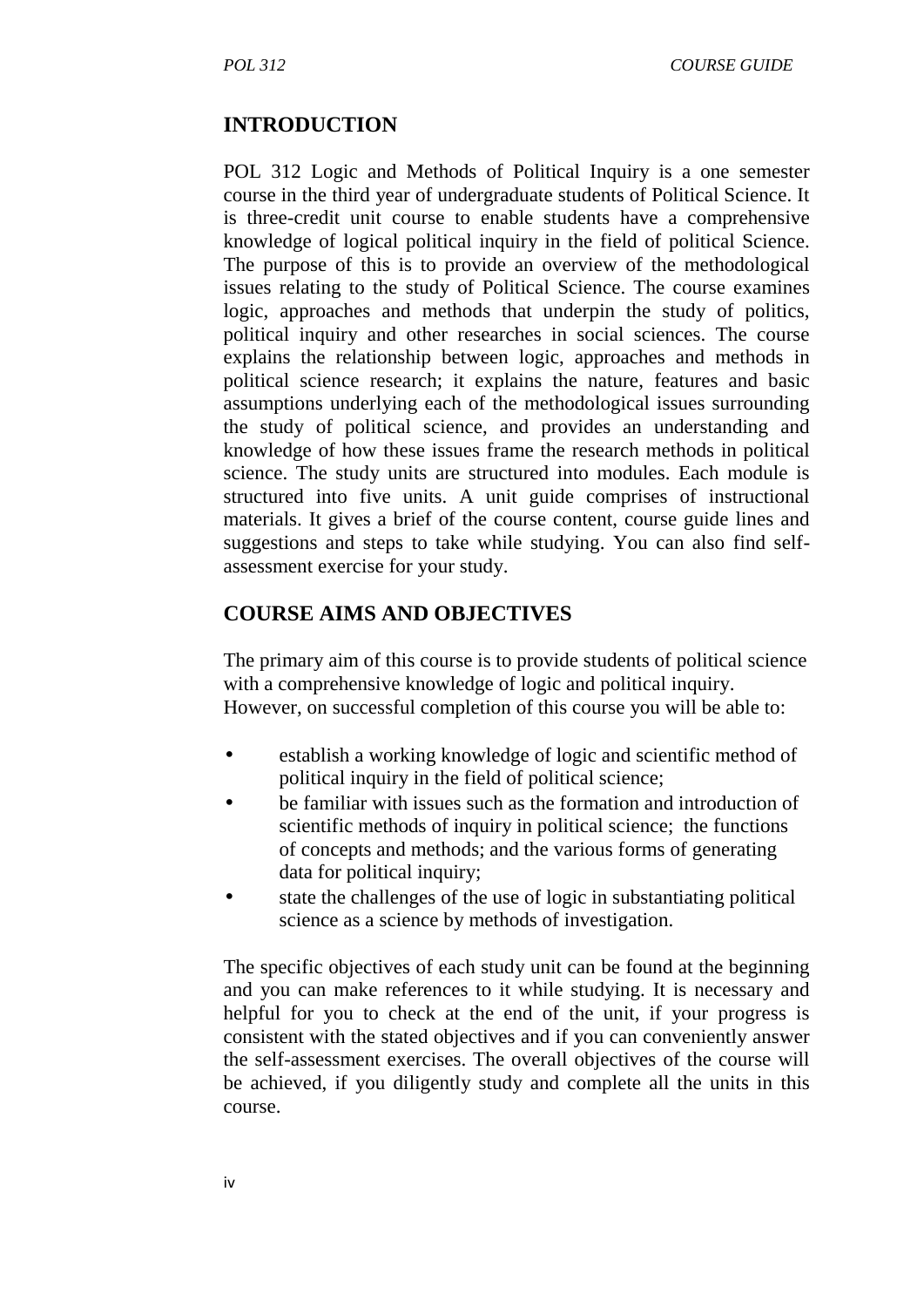# **WORKING THROUGH THE COURSE**

To complete the course, you are required to read the study units and other related materials.

You will also need to undertake practical exercises for which you need a pen, a note-book, and other materials that will be listed in this guide. The exercises are to aid you in understanding the concepts being presented. At the end of each unit, you will be required to submit written assignment for assessment purposes. At the end of the course, you will be expected to write a final examination.

### **THE COURSE MATERIAL**

The major components this course are:

- 1. Course Guide
- 2. Study Units
- 3. Textbooks
- 4. Assignments

### **STUDY UNITS**

There are 5 Modules broken into 25 study units in this course. They are:

#### **Module 1 Characterising Logic**

- Unit 1 Meaning and Nature of Logic
- Unit 2 History of Logic
- Unit 3 Types of Logic
- Unit 4 Logic of Social Sciences
- Unit 5 Logical or Critical Thinking

#### **Module 2 Understanding Political Inquiry**

- Unit 1 Analysing Political Inquiry
- Unit 2 The Rationale for Political Inquiry
- Unit 3 Fundamentals of Political Inquiry
- Unit 4 Generalisations
- Unit 5 Explanations and Predictions in Political Inquiry

#### **Module 3 The Nexus Between Logic And Political Inquiry**

Unit 1 Logic of Political Inquiry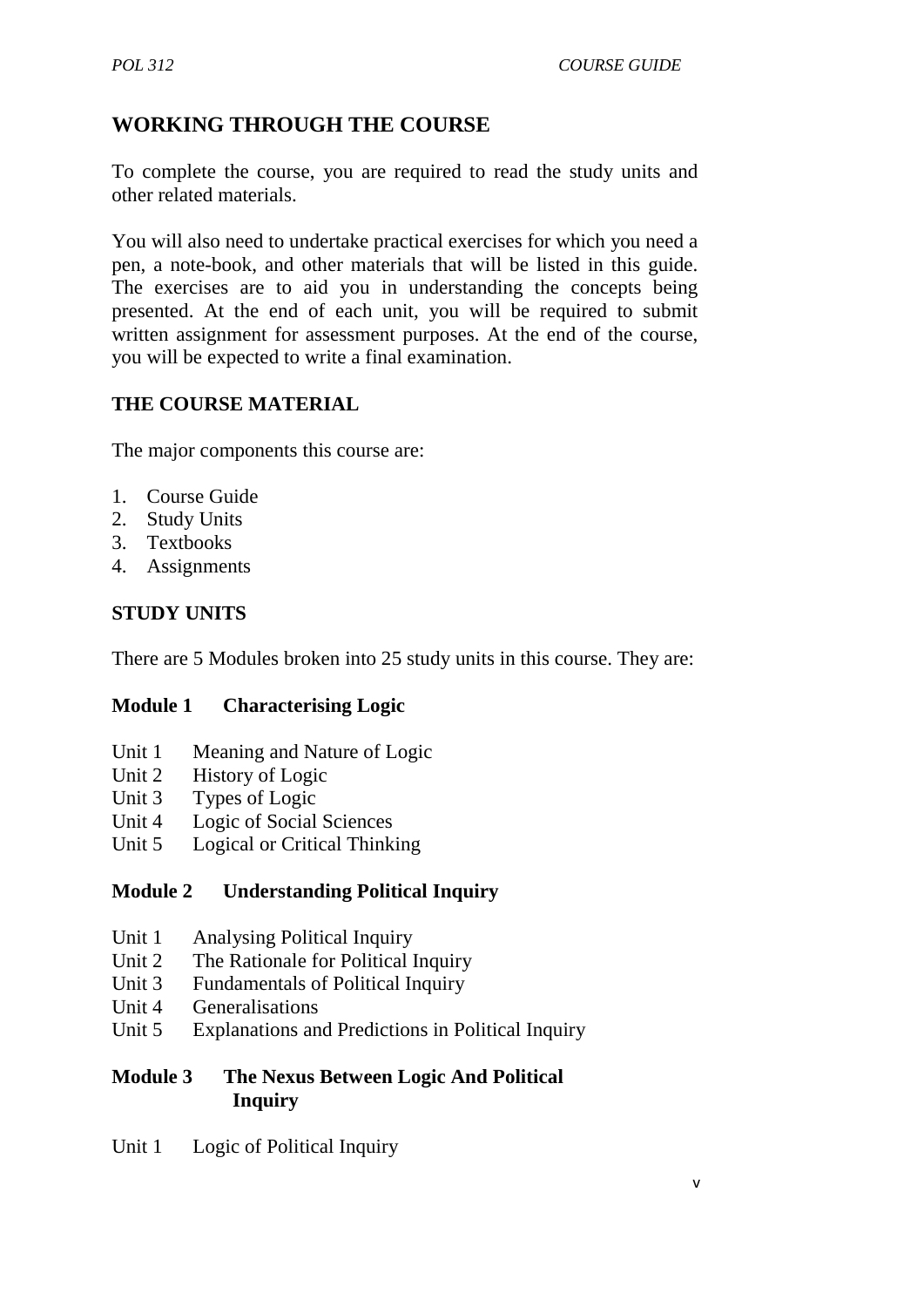- Unit 2 Research Paradigms
- Unit 3 Approaches to Political Inquiry
- Unit 4 Contemporary Methods of Political Inquiry
- Unit 5 Logical Patterns of Explanations

#### **Module 4 Concepts in Political Inquiry**

- Unit 1 The Meaning of Concepts
- Unit 2 Theories in Political Inquiry
- Unit 3 Functions of Theories in Political Inquiry
- Unit 4 Models in Political Inquiry
- Unit 5 Functions of Concepts in Political Inquiry

#### **Module 5 Techniques of Data Generation**

- Unit 1 Data and Political Inquiry
- Unit 2 The Questionnaire Method
- Unit 3 The Interview Method
- Unit 4 Participant/Observation Method
- Unit 5 Documentary/Content Analysis Method

As you can observe, the course begins with the basics and expands into a more elaborate, complex and detailed form. All you need to do is to follow the instructions as provided in each unit. In addition, some self assessment exercises have been provided with which you can test your progress with the text and determine if your study is fulfilling the stated objectives. Tutor-marked assignments have also been provided to aid your study. All these will assist you to be able to fully grasp knowledge of logic and political inquiry.

#### **TEXTBOOKS AND REFERENCES**

At the end of each unit, you will find a list of relevant reference materials which you may yourself wish to consult as the need arises, even though made efforts have been to provide you with the most important information you need to pass this course. However, you are encouraged, as a third year student to cultivate the habit of consulting as many relevant materials as you are able to within the time available to you. In particular, be sure to consult whatever material you are advised to consult before attempting any exercise.

#### **ASSESSMENT**

Two types of assessment are involved in the course: the Self- Assessment Exercises (SAEs), and the Tutor-Marked Assessment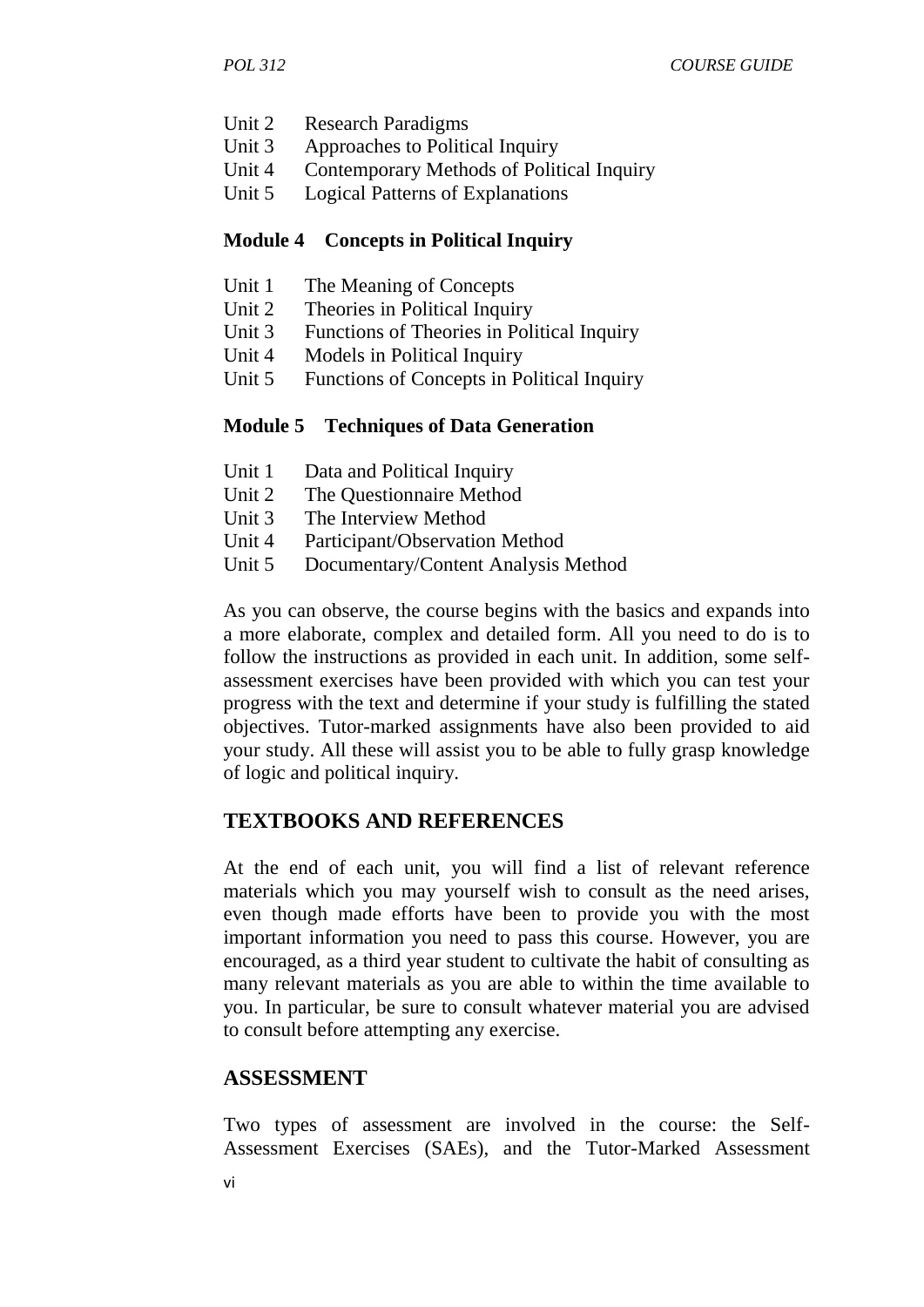(TMA) questions. Your answers to the SAEs are not meant to be submitted, but they are also important since they give you an opportunity to assess your own understanding of the course content. Tutor-Marked Assignments (TMAs) on the other hand are to be carefully answered and kept in your assignment file for submission and marking. This will count for 30% of your total score in the course.

# **TUTOR-MARKED ASSIGNMENT**

At the end of each unit, you will find tutor-marked assignments. There is an average of two tutor-marked assignments per unit. This will allow you to engage the course as robustly as possible. You need to submit at least four assignments of which the three with the highest marks will be recorded as part of your total course grade. This will account for 10 percent each, making a total of 30 percent. When you complete your assignments, send them including your form to your tutor for formal assessment on or before the deadline.

Self-assessment exercises are also provided in each unit. The exercises should help you to evaluate your understanding of the material so far. These are not to be submitted. You will find all answers to these within the units they are intended for.

# **FINAL EXAMINATION AND GRADING**

There will be a final examination at the end of the course. The examination carries a total of 70 percent of the total course grade. The examination will reflect the contents of what you have learnt and the self-assessments and tutor-marked assignments. You therefore need to revise your course materials beforehand.

# **COURSE MARKING SCHEME**

The following table sets out how the actual course marking is broken down.

| <b>ASSESMENT</b>                                     | <b>MARKS</b>                                                                                                                     |
|------------------------------------------------------|----------------------------------------------------------------------------------------------------------------------------------|
| assignments submitted for   totaling 30%<br>marking) | Four assignments (the Four assignments, each marked out of 10%,<br>best four of all the but highest scoring three selected, thus |
| <b>Final Examination</b>                             | 70% of overall course score                                                                                                      |
| <b>Total</b>                                         | 100% of course score                                                                                                             |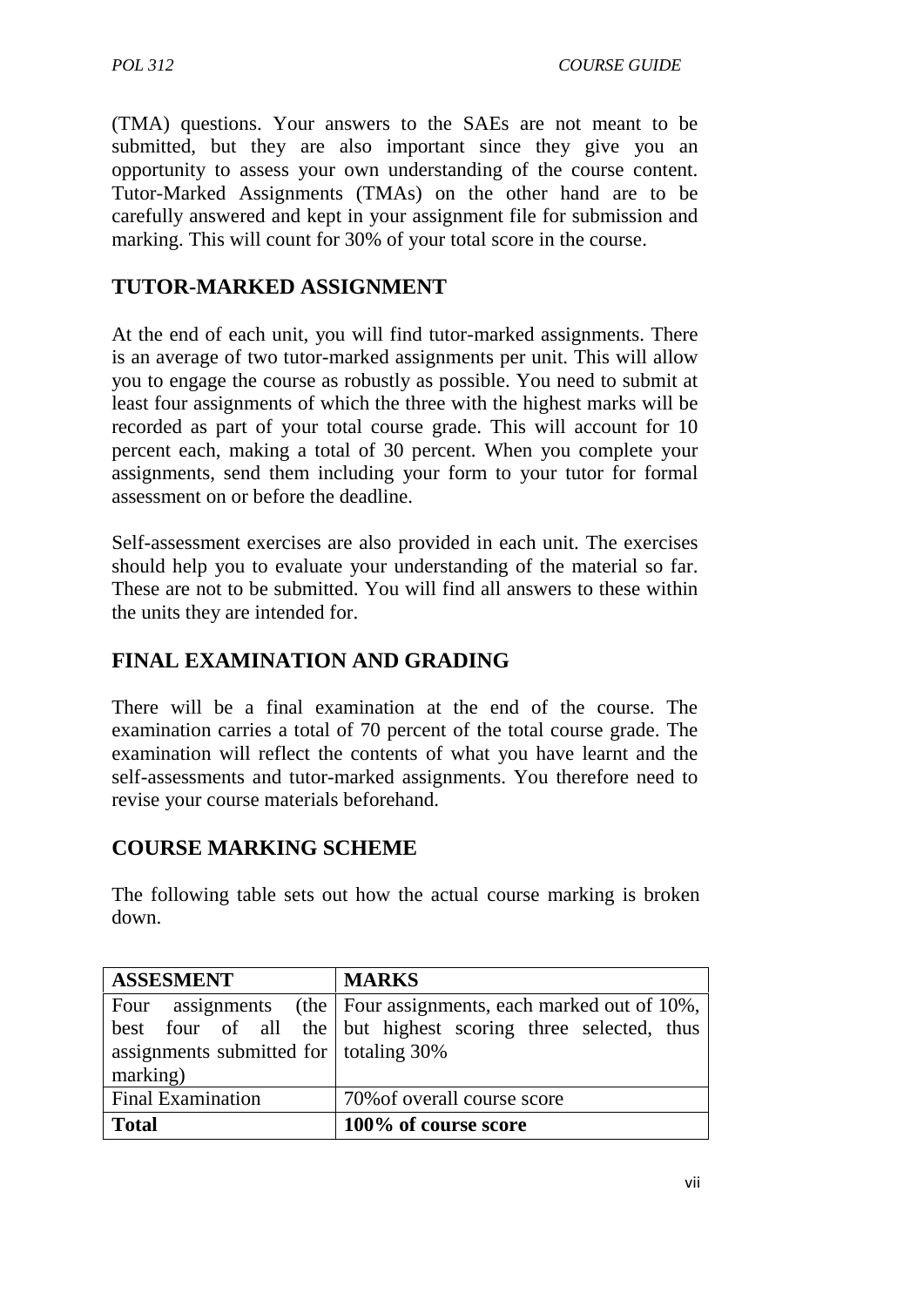# **COURSE OVERVIEW PRESENTATION SCHEME**

| <b>Units</b>           | <b>Title of Work</b>                                          | <b>Week</b><br><b>Activity</b> | <b>Assignment</b><br>(End-<br>of=Unit) |
|------------------------|---------------------------------------------------------------|--------------------------------|----------------------------------------|
| <b>Course</b><br>Guide | <b>Methods</b><br>Logic and<br>of<br><b>Political Inquiry</b> |                                |                                        |
| <b>Module 1</b>        | <b>Characterizing Logic</b>                                   |                                |                                        |
| Unit 1                 | Meaning and Nature of Logic                                   | Week 1                         | Assignment                             |
| Unit 2                 | <b>History of Logical Laws</b>                                | Week 2                         | Assignment<br>$\overline{2}$           |
| Unit 3                 | Types of Logic                                                | Week3                          | Assignment<br>3                        |
| Unit 4                 | Logic of Social Sciences                                      | Week 4                         | Assignment<br>$\overline{4}$           |
| Unit 5                 | <b>Logical or Critical Thinking</b>                           | Week 5                         | Assignment<br>5                        |
| <b>Module 2</b>        | <b>Understanding Political Inquiry</b>                        |                                |                                        |
| Unit 1                 | <b>Analyzing Political Inquiry</b>                            | Week 6                         | Assignment<br>1                        |
| Unit 2                 | Political<br>Rationale<br>for<br>The<br>Inquiry               | Week 7                         | Assignment<br>$\overline{2}$           |
| Unit 3                 | Fundamentals<br>Political<br>of<br>Philosophy                 | Week 8                         | Assignment<br>3                        |
| Unit 4                 | in<br>Political<br>Generalization<br>Inquiry                  | Week 9                         | Assignment<br>$\overline{4}$           |
| Unit 5                 | <b>Explanation and Prediction</b>                             | Week 10                        | Assignment<br>5                        |
| <b>Module 3</b>        | The Nexus between Logic and Political Inquiry                 |                                |                                        |
| Unit 1                 | Logic of Political Inquiry                                    | Week 11                        | Assignment<br>1                        |
| Unit 2                 | <b>Research Paradigms</b>                                     | Week 12                        | Assignment<br>2                        |
| Unit 3                 | Approaches to Political Inquiry                               | Week 13                        | Assignment<br>3                        |
| Unit 4                 | Methods<br>Contemporary<br>in<br><b>Political Inquiry</b>     | Week 14                        | Assignment<br>4                        |
| Unit 5                 | <b>Logical Patterns of Explanations</b>                       | Week 15                        | Assignment<br>5                        |
| <b>Module 4</b>        | <b>Concepts in Political Inquiry</b>                          |                                |                                        |
| Unit 1                 | The Meaning and Nature of<br>Concepts                         | Week 16                        | Assignment<br>$\mathbf 1$              |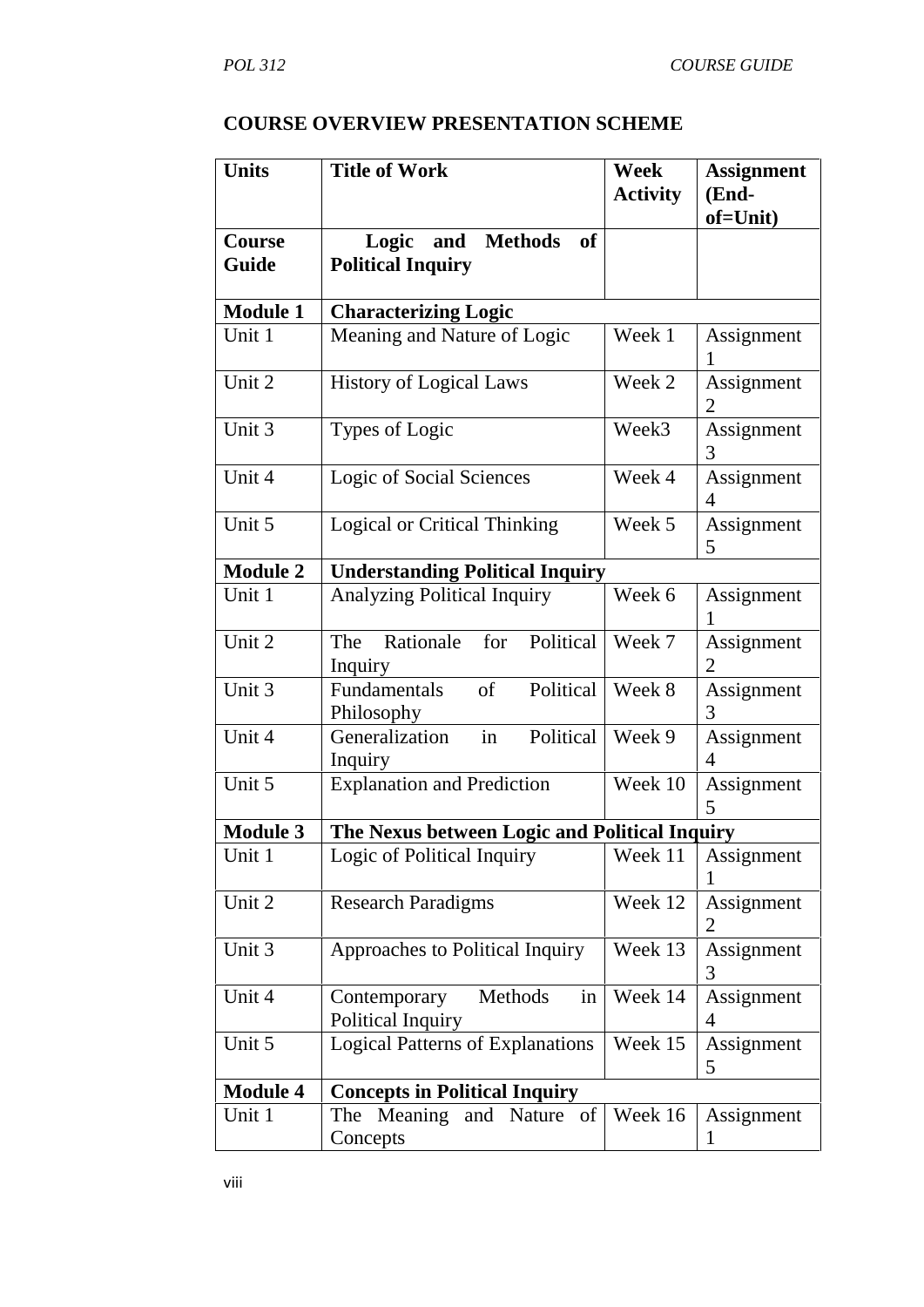| Unit 2          | Theories in Political Inquiry                | Week 17 | Assignment<br>2  |
|-----------------|----------------------------------------------|---------|------------------|
| Unit 3          | Function of Theories in Political<br>Inquiry | Week18  | Assignment<br>3  |
| Unit 4          | Models in Political Inquiry                  | Week 19 | Assignment<br>4  |
| Unit 5          | Functions of Concepts in Pol.                | Week    | Assignment       |
|                 | Inquiry                                      |         | 5                |
| <b>Module 5</b> | <b>Techniques for Data Generation</b>        |         |                  |
| Unit 1          | Data and Political inquiry                   | Week 21 | Assignment<br>-1 |
| Unit 2          | The Questionnaire Method                     | Week 22 | Assignment<br>2  |
| Unit 3          | The Interview Method                         | Week 23 | Assignment<br>3  |
| Unit 4          | <b>Participant Observation Method</b>        | Week 24 | Assignment4      |
| Unit 5          | Documentary/Content Analysis<br>Methods      | Week 25 | Assignment<br>5  |

At the end of each unit, you will find tutor-marked assignments. There is an average of two tutor-marked assignments per unit. This will allow you to engage the course as robustly as possible. You need to submit at least four assignments of which the three with the highest marks will be recorded as part of your total course grade. This will account for 10 percent each, making a total of 30 percent. When you complete your assignments, send them including your form to your tutor for formal assessment on or before the deadline.

# **WHAT YOU WILL NEED IN THE COURSE**

This course prepares you on how to carry out your research work especially your project in your 400 Level. It will be helpful if you try to review what you studied earlier. Second, you may need to purchase one or two texts recommended as important for your mastery of the course content. You need quality time in a study friendly environment every week. If you are computer-literate (which ideally you should be), you should be prepared to visit recommended websites. You should also cultivate the habit of visiting reputable physical libraries accessible to you.

# **FACILITATORS, TUTORS AND TUTORIALS**

There are 15 hours of tutorials provided in support of the course. You will be notified of the dates and location of these tutorials, together with the name and phone number of your tutor as soon as you are allocated a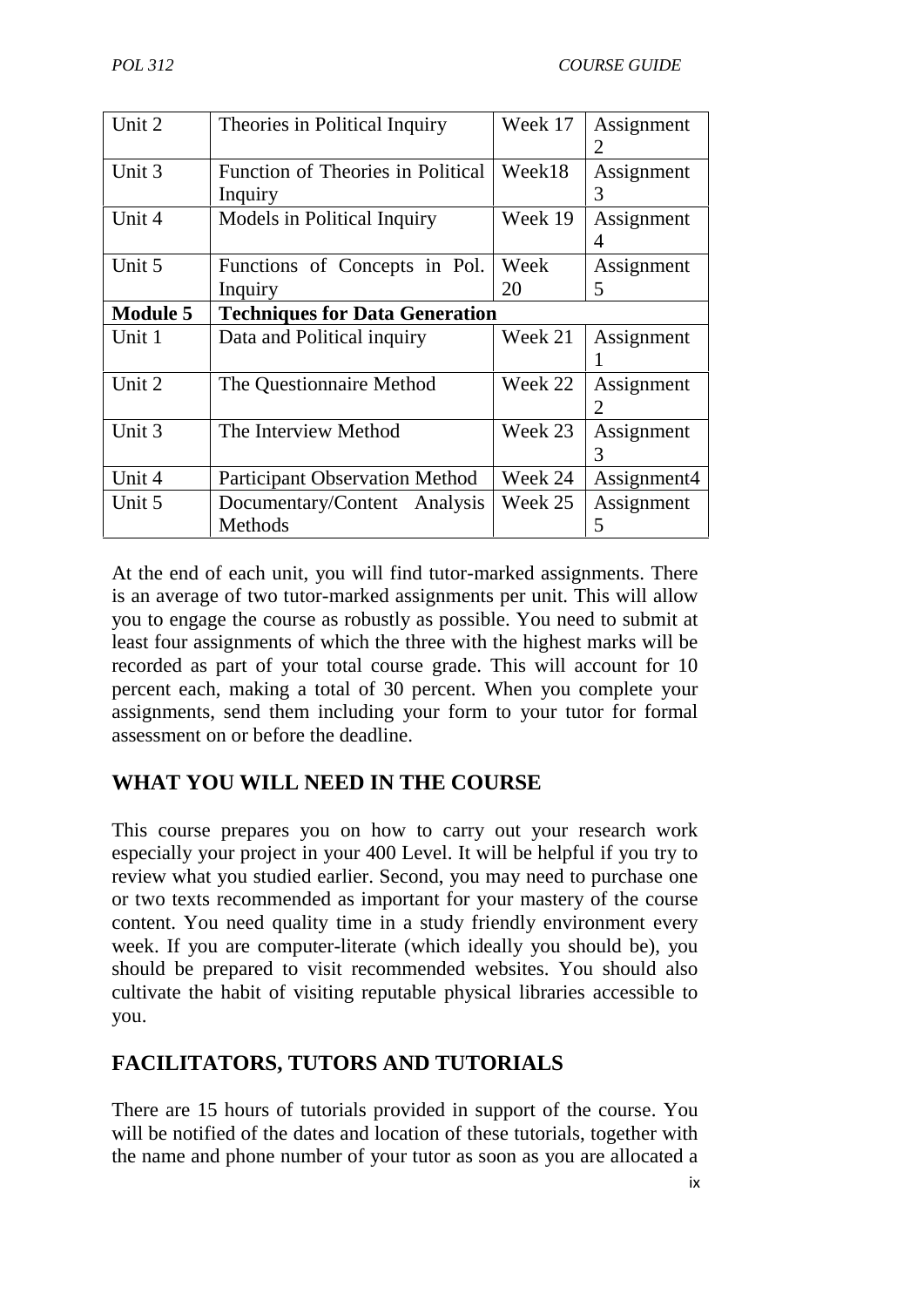tutorial group. Your tutor will mark and comment on your assignments, and keep a close watch on your progress. Be sure to send in your tutor marked assignments promptly, and feel free to contact your tutor in case of any difficulty with your self-assessment exercise, tutor-marked assignments or the grading of an assignment. In any case, you are advised to attend the tutorials regularly and punctually. Always take a list of such prepared questions to the tutorials and participate actively in the discussions.

#### **ASSESSMENT EXERCISES**

There are two aspects to the assessment of this course. First is the Tutor- Marked Assignments; second is a written examination. In handling these assignments, you are expected to apply the information, knowledge and experience acquired during the course. The tutor-marked assignments are now being done online. Ensure that you register all your courses so that you can have easy access to the online assignments. Your score in the online assignments will account for 30 per cent of your total coursework. At the end of the course, you will need to sit for a final examination. This examination will account for the other 70 per cent of your total course mark.

#### **TUTOR-MARKED ASSIGNMENT**

Usually, there are four online tutor-marked assignments in this course. Each assignment will be marked over ten percent. The best three (that is the highest three of the 10 marks) will be counted. This implies that the total mark for the best three assignments will constitute 30% of your total course work. You will be able to complete your online assignments successfully from the information and materials contained in your references, reading and study units.

#### **FINAL EXAMINATION AND GRADING**

The final examination for POL 312: Logic and Methods of Political Inquiry will be of two hours duration and have a value of 70% of the total course grade. The examination will consist of multiple choice and fill-in-the-gaps questions which will reflect the practice exercises and tutor-marked assignments you have previously encountered. All areas of the course will be assessed. It is important that you use adequate time to revise the entire course. You may find it useful to review your tutor marked assignments before the examination. The final examination covers information from all aspects of the course.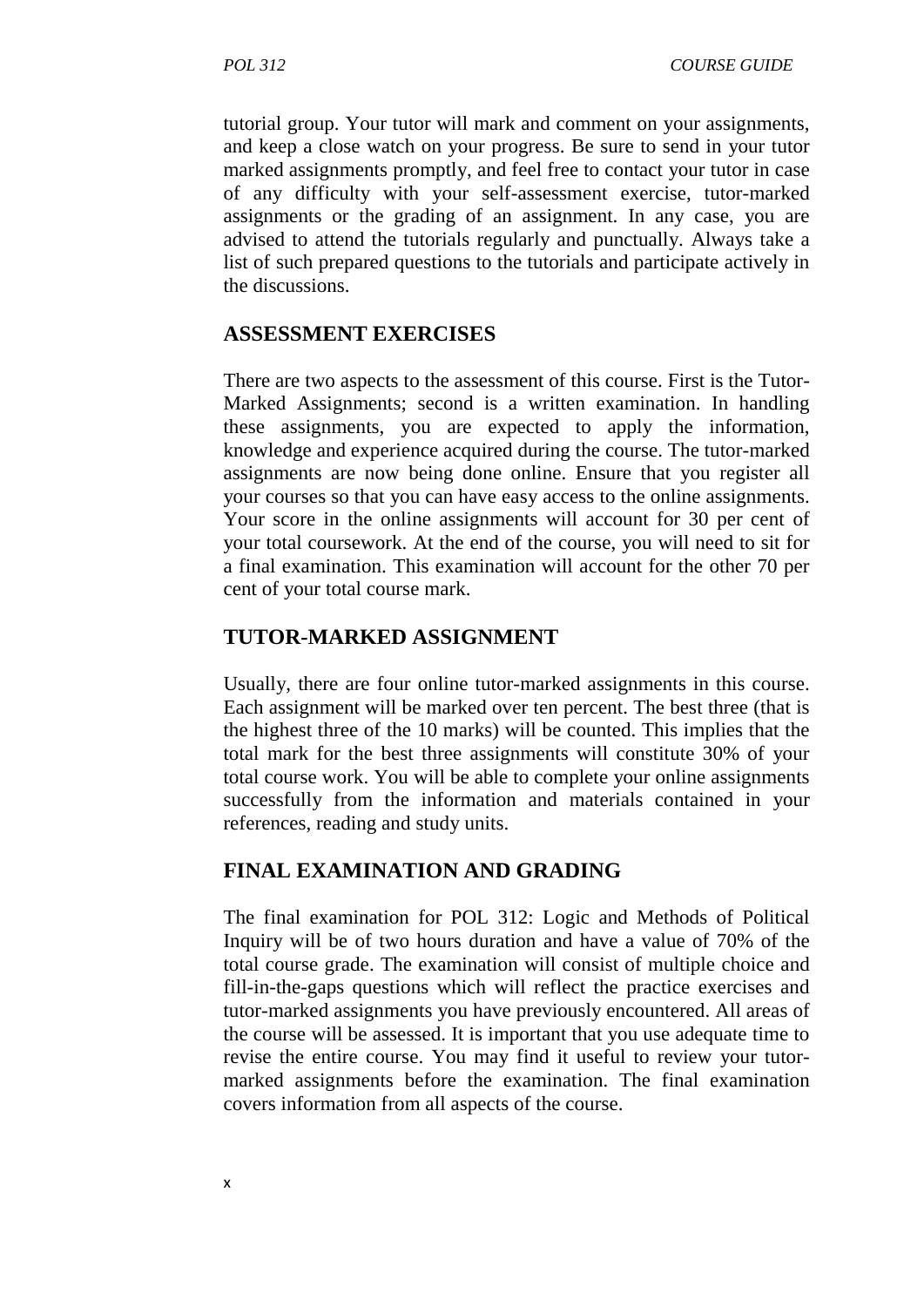# **HOW TO GET THE MOST FROM THIS COURSE**

There are 25 units in this course. You are to spend one week in each unit. In distance learning, the study units replace the university lecture. This is one of the great advantages of distance learning; you can read and work through specially designed study materials at your own pace, and at a time and place that suites you best. Think of it as reading the lecture instead of listening to the lecturer. In the same way a lecturer might give you some reading to do. The study units tell you when to read and which are your text materials or recommended books. You are provided exercises to do at appropriate points, just as a lecturer might give you in a class exercise.

Each of the study units follows a common format. The first item is an introduction to the subject matter of the unit, and how a particular unit is integrated with other units and the course as a whole. Next to this is a set of learning objectives. These objectives let you know what you should be able to do, by the time you have completed the unit. These learning objectives are meant to guide your study. The moment a unit is finished, you must go back and check whether you have achieved the objectives. If this is made a habit, then you will significantly improve your chance of passing the course.

The main body of the unit guides you through the required reading from other sources. This will usually be either from your reference or from a reading section.

The following is a practical strategy for working through the course. If you run into any trouble, telephone your tutor or visit the study centre nearest to you. Remember that your tutor's job is to help you. When you need assistance, do not hesitate to call and ask your tutor to provide it.

Read this course guide thoroughly. It is your first assignment.

Organise a study schedule – Design a 'Course Overview' to guide you through the course. Note the time you are expected to spend on each unit and how the assignments relate to the units.

Important information; e.g. details of your tutorials and the date of the first day of the semester is available at the study centre.

You need to gather all the information into one place, such as your diary or a wall calendar. Whatever method you choose to use, you should decide on and write in your own dates and schedule of work for each unit.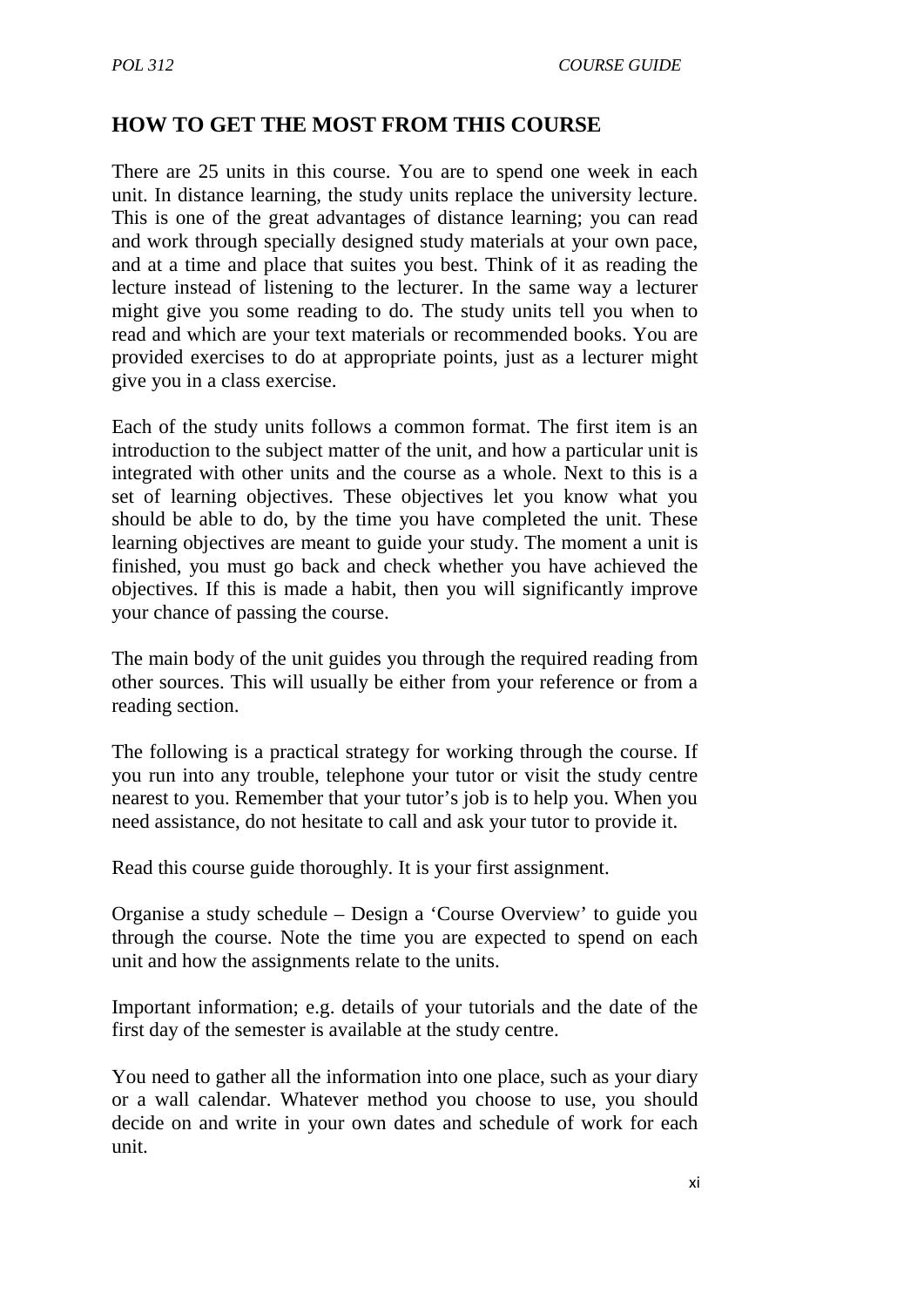Once you have created your own study schedule, do everything to stay faithful to it.

The major reason that students fail is that they get behind in their coursework. If you get into difficulties with your schedule, please let your tutor or course coordinator know before it is too late for help.

Turn to Unit 1, and read the introduction and the objectives for the unit.

Assemble the study materials. You will need your references for the unit you are studying at any point in time.

As you work through the unit, you will know what sources to consult for further information.

Visit your study centre whenever you need up-to-date information.

Well before the relevant online TMA due dates, visit your study centre for relevant information and updates. Keep in mind that you will learn a lot by doing the assignment carefully. They have been designed to help you meet the objectives of the course and, therefore, will help you pass the examination.

Review the objectives for each study unit to confirm that you have achieved them. If you feel unsure about any of the objectives, review the study materials or consult your tutor. When you are confident that you have achieved a unit's objectives, you can start on the next unit. Proceed unit by unit through the course and try to space your study so that you can keep yourself on schedule.

After completing the last unit, review the course and prepare yourself for the final examination. Check that you have achieved the unit objectives (listed at the beginning of each unit) and the course objectives (listed in the course guide).

#### **CONCLUSION**

This is a practical course so you will get the best out of it if you cultivate the habit of relating it to the practice of political research and investigation as you progress in your studies.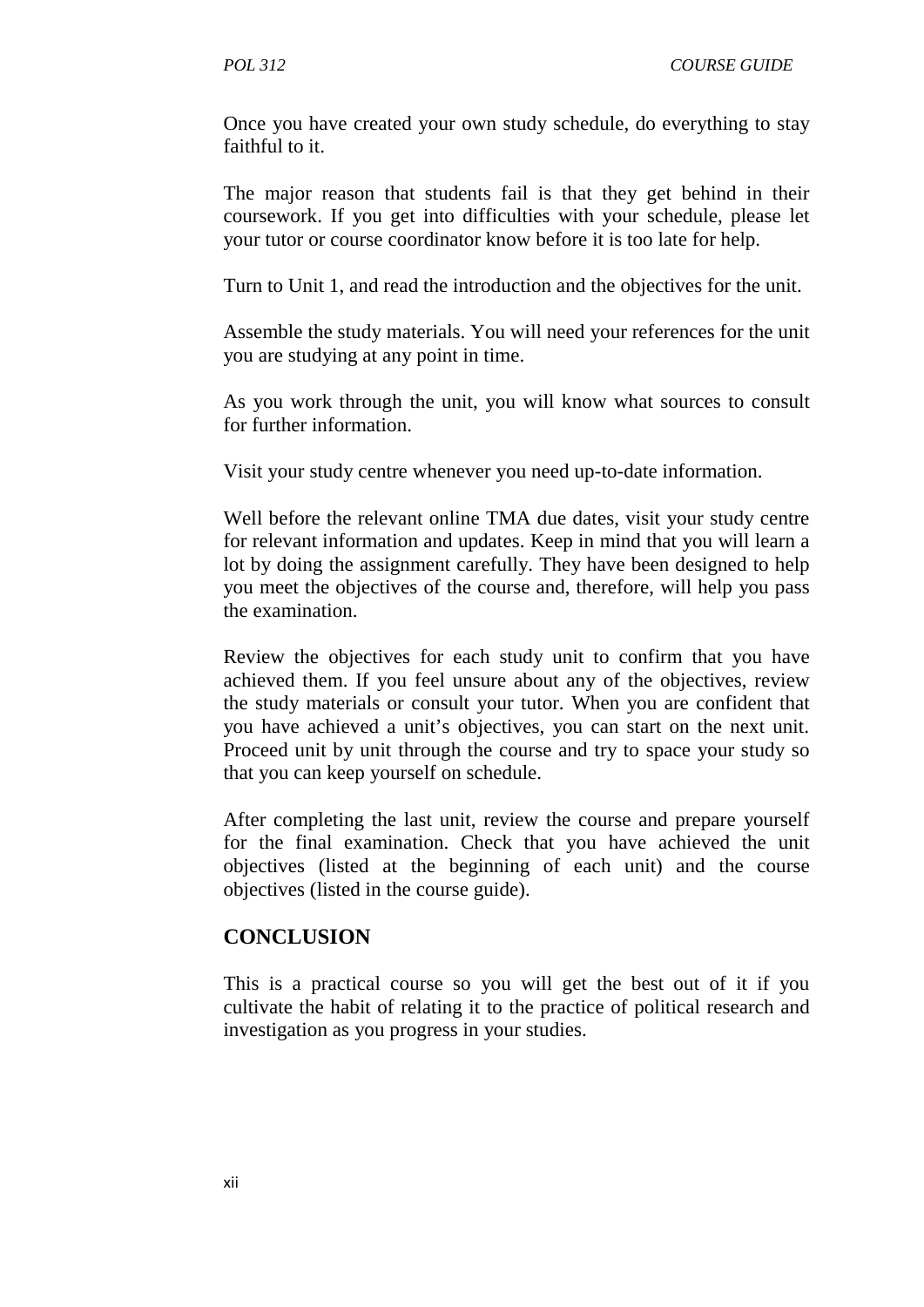# **SUMMARY**

*Logic and Methods of Political Inquiry* introduces you to general logical political research and the intricacies of research methodology in social sciences generally and political science in particular. All the basic course materials that you need to successfully complete the course are provided. By the end, you will be able to:

- explain concepts in political research;
- discuss methodological sequence in political science inquiry;
- have an understanding of the importance of scientific research to political science and;
- be familiar with the major concepts in political inquiry such as theories, models, data collection and analysis.

#### **LIST OF ACRONYMS**

| $\bf{POL}$ - | POLITICAL SCIENCE                                 |
|--------------|---------------------------------------------------|
| $SC -$       | <b>SCIENCES</b>                                   |
| $SOC -$      | <b>SOCIAL SCIENCES</b>                            |
|              | <b>SDL</b> --- STANDARD DEONTIC LOGIC             |
|              | <b>DP</b> DUTY PARADOX                            |
|              | <b>ANOVA— ANALYSIS OF VARIANCE</b>                |
|              | <b>MANOVA---MULTIVARIATE ANALYSIS OF VARIANCE</b> |
|              | <b>COVARIANCE FDG----FOCUS DISCUSSION GROUP</b>   |
|              | <b>IDI---IN-DEPT INTERVIEW</b>                    |
|              | <b>KII---KEY INFORMANT INTERVIEW</b>              |
|              |                                                   |

#### **REFERENCES/FURTHER READING**

- Adcock, R. & Bevir, M. (2010). Political Science*.* In*: The History of the Social Sciences Since 1945.* Roger B. and Phillip F. (Eds.). Cambridge University Press.
- National Research Council (1996)*National Science Education Standard;*Washington DC; The National Academies Press
- Thomas S Kuhn (2002 ) *Norms for Rational Theory Choice, Rationality and Theory Choice;* in James C, and John H. (ed.); *The Road Since Structure; Philosophical Essays*(2nd ed.); University of Chicago Press
- Mark Colyvan (2001).*The Indispensability of Mathematics*; Oxford University Press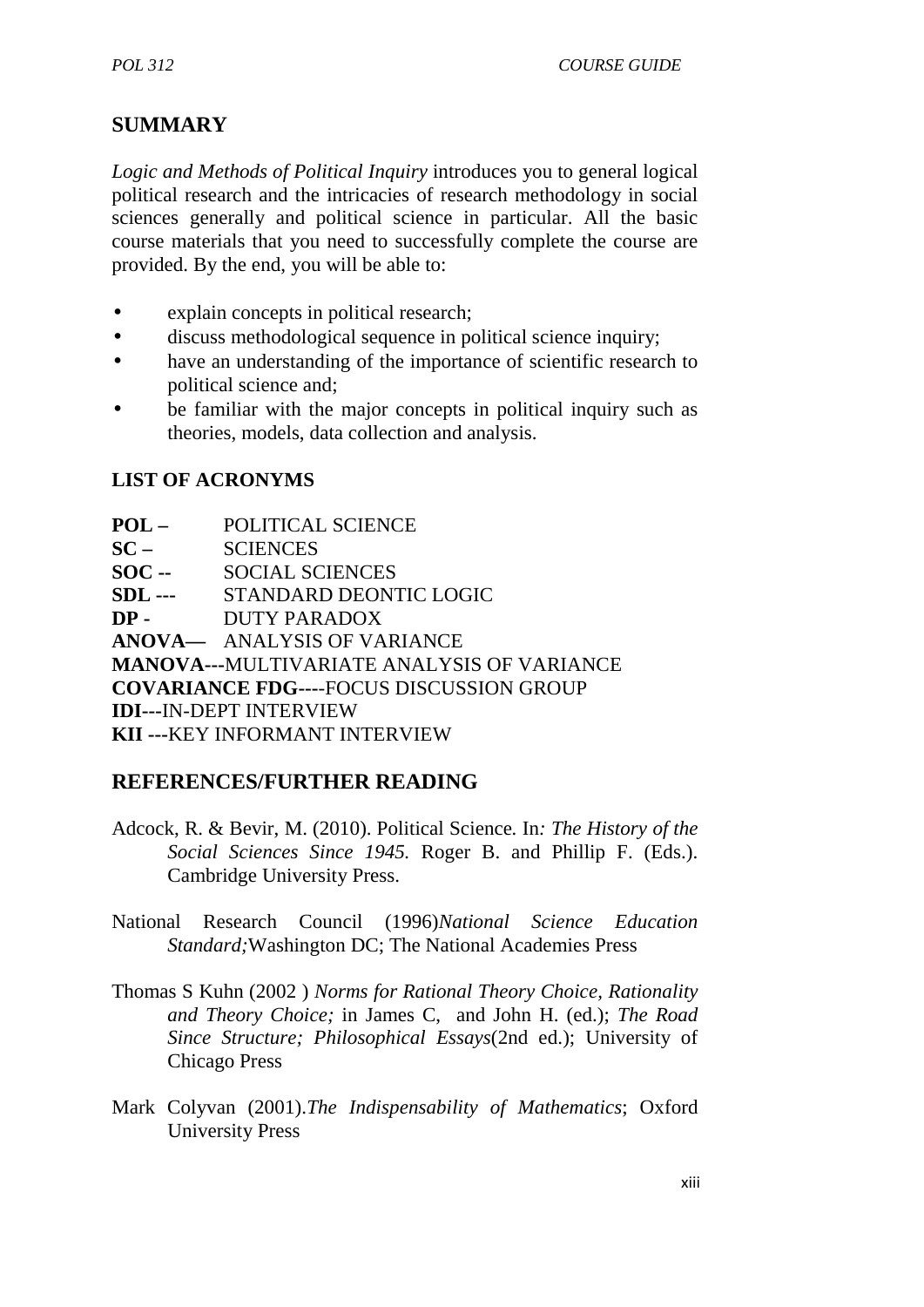- Stephen Hawking; Leonard Mlodinow (2010) *What is reality?* The Grand Design Random House Digital, Inc.model-dependent Realism
- Simon Fitzpatrick (2013).*Simplicity* in the Philosophy of Science Internet Encyclopedia of Philosophy
- Baker, A. (2010).*Simplicity* Edward N. Zalta (ed.) The Stanford Encyclopedia of Philosophy (Summer 2011 Edition).
- Bird, A. (2011).*Methodological Incommensurability;* Edward N. Zalta (ed.). The Stanford Encyclopedia of Philosophy (Spring 2013 Edition).
- Brian Davies (2006)*Epistemological Pluralism* PhilSci. Archive
- Mobile Reference (2011)*Famous Quotes from 100 Great People* The Stanford Encyclopedia of Philosophy (Summer, 2011 Edition).
- Karl Raimund Popper (2002). *The Logic of Science Discovery* Routledge/Taylor & Francis Group
- Blaikie, N. (2007) Approaches to Social Inquiry, 2nd Edition; Cambridge, UK: Polity Press.
- Bond J.(2007) *The Scientification of the Study of Politics: Some Observations on the Behavioral Evolution in Political Science," The Journal of Politics* 69, 897-907.DOI : 10.1111/j.1468- 2508.2007.00597.x
- Brady H. (2011), *The Art of Political Science: Spatial Diagrams as Iconic and Revelatory,Perspectives on Politics*, 9 (2), 311- 31.DOI:10.1017/S1537592711000922
- Crimp D. and Shulman (2007), "Complexity Into Sloganeering," Interview #74, *ACT-UP Oral History Project* – Available online at [actuporalhistory.org/interviews/interviews\_13.html].
- Collier, D. (1993) *The Comparative Method,* in Finifter, Ada (ed.). Political Science: The State of the Discipline II; Washington, DC: APSA.
- Brewer, J. (2000) *Ethnography;* Berkshire, UK: Open University Press.
- Adedeji, G.M.A, M.O. Aderibigbe and M.I.S. Onyibor (2003)*An Introduction to Philosophy and Logic* Ibadan; Hope Publications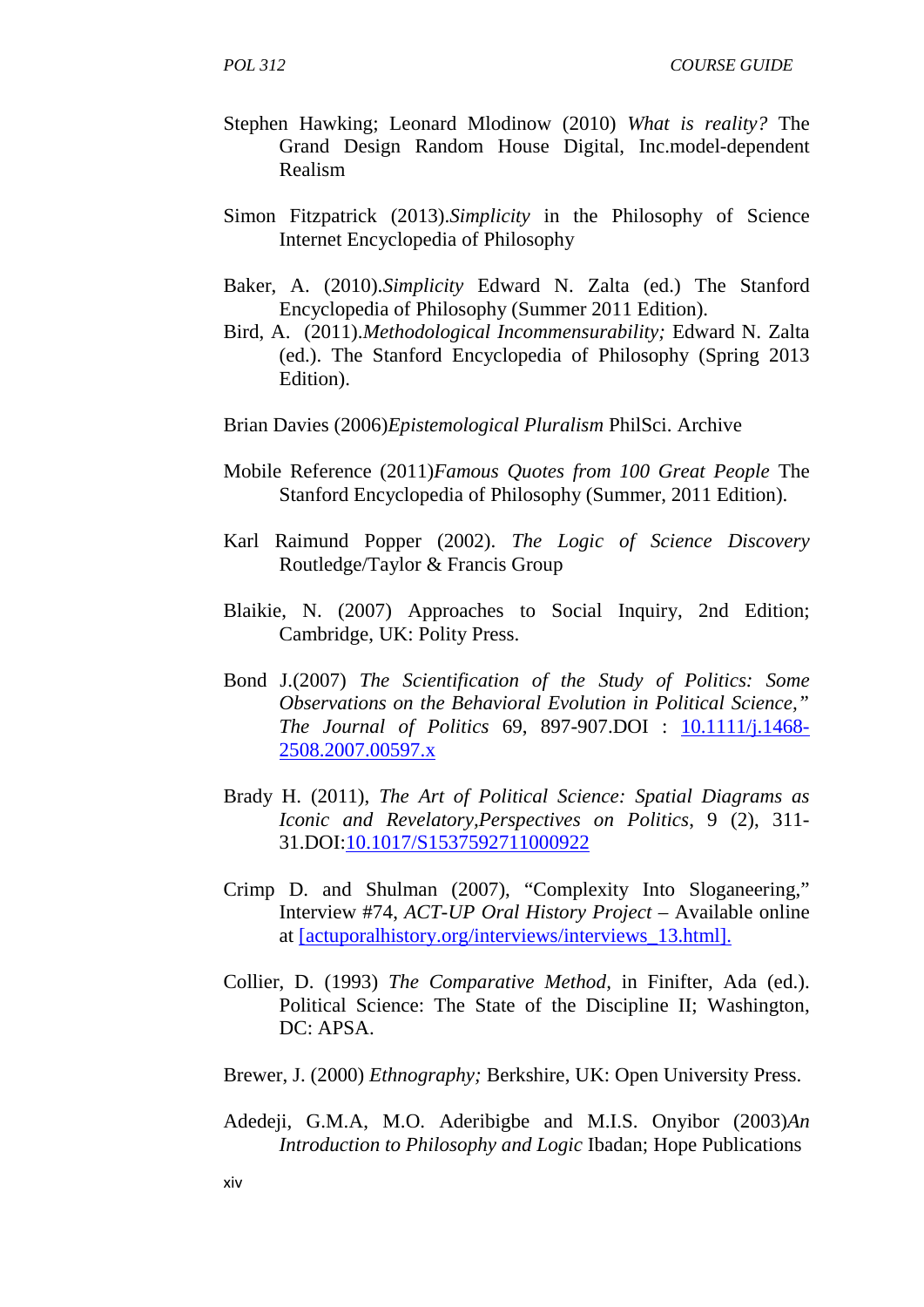Bello, A.G.A (1999) *Formal Logic,*Ibadan, New Horn Press.

- Morse, W. (1971) *Study Guide for Logic and Philosophy,* California, Wardsworth Publishing Company
- Nancy and Gene (1976) *Elementary Logic, California,* Wardsworth Publishing Company.
- Popkin, R. and Stroll, A. (1993)*Philosophy Made Simple*(2nd Edition), New York, Bantain Doubleday Dell Publishing Group.
- Wesley C. Salmon (2006)*Four Decades of Scientific Explanation*,in Kitcher P. and SalmonW.C.(eds.) Scientific Explanation, volume XIII of Minnesota Studies in the Philosophy of Science ed.). University of Pittsburgh Press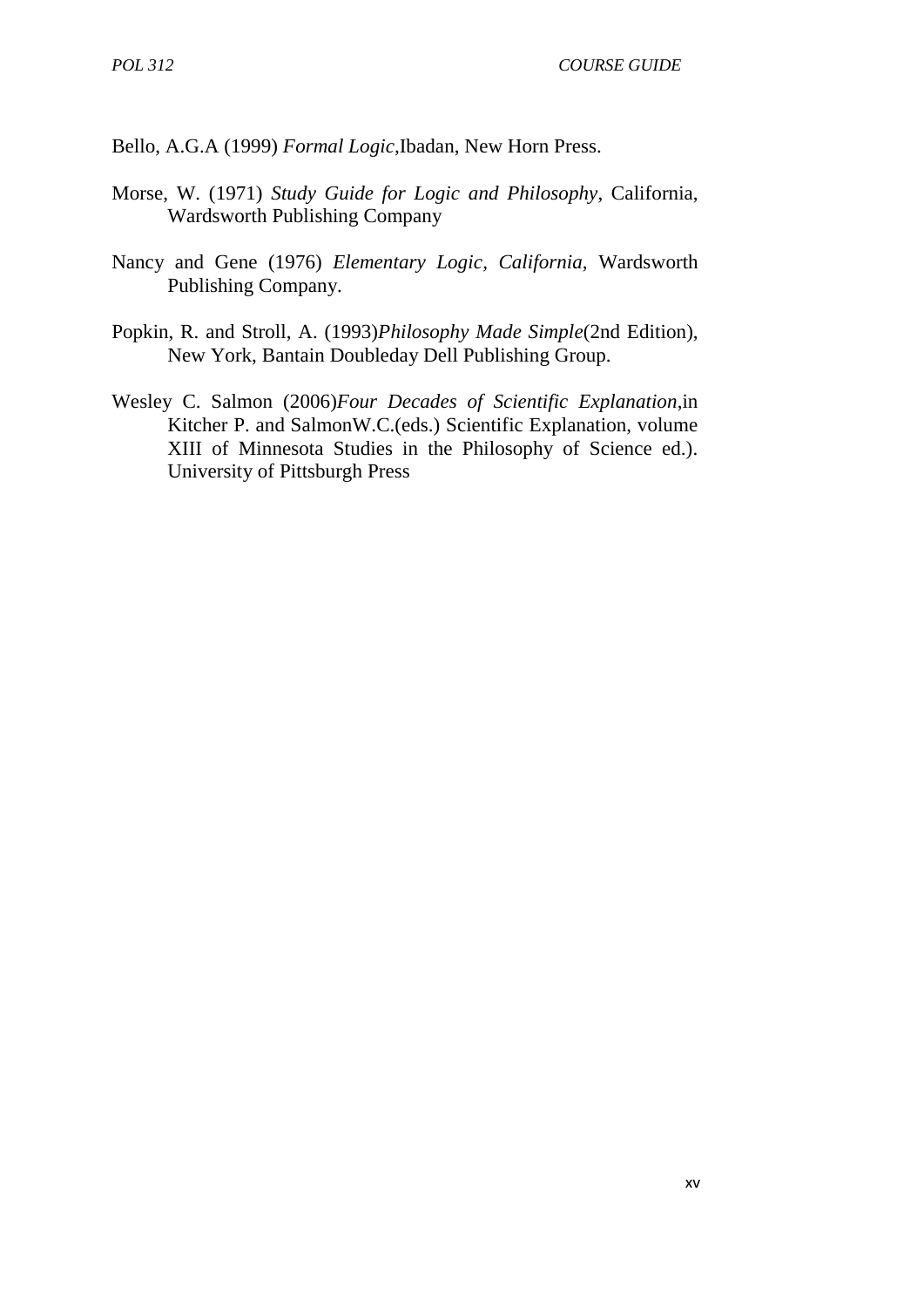# **MAIN COURSE**

# **CONTENTS PAGE**

| <b>Module 1</b> |                                            | 1         |
|-----------------|--------------------------------------------|-----------|
| Unit 1          |                                            | 1         |
| Unit 2          |                                            | 6         |
| Unit 3          |                                            | 11        |
| Unit 4          |                                            | 16        |
| Unit 5          | Logical or Critical Thinking               | 21        |
| <b>Module 2</b> | <b>Understanding Political Inquiry </b>    | <b>26</b> |
| Unit 1          |                                            | 26        |
| Unit 2          | The Rationale for Political Inquiry        | 30        |
| Unit 3          | Fundamentals of Political Inquiry          | 34        |
| Unit 4          |                                            | 38        |
| Unit 5          | <b>Explanations and Predictions in</b>     |           |
|                 |                                            | 42        |
| <b>Module 3</b> | The Nexus between Logic and                |           |
|                 |                                            | 47        |
| Unit 1          |                                            | 47        |
| Unit 2          |                                            | 52        |
| Unit 3          | Approaches to Political Inquiry            | 57        |
| Unit 4          | Contemporary Methods of Political Inquiry  | 64        |
| Unit 5          | Logical Patterns of Explanations           | 69        |
| <b>Module 4</b> | Concepts in Political Inquiry              | 73        |
| Unit 1          |                                            | 73        |
| Unit 2          | Theories in Political Inquiry              | 78        |
| Unit 3          | Functions of Theories in Political Inquiry | 82        |
| Unit 4          |                                            | 86        |
| Unit 5          | Functions of Concepts in Political Inquiry | 92        |
| <b>Module 5</b> | <b>Techniques of Data Generation </b>      | 97        |
| Unit 1          |                                            | 97        |
| Unit 2          |                                            | 101       |
| Unit 3          | The Interview Method                       | 107       |
| Unit 4          | Participant/Observation Method             | 115       |
| Unit 5          | Documentary/Content Analysis Method        | 120       |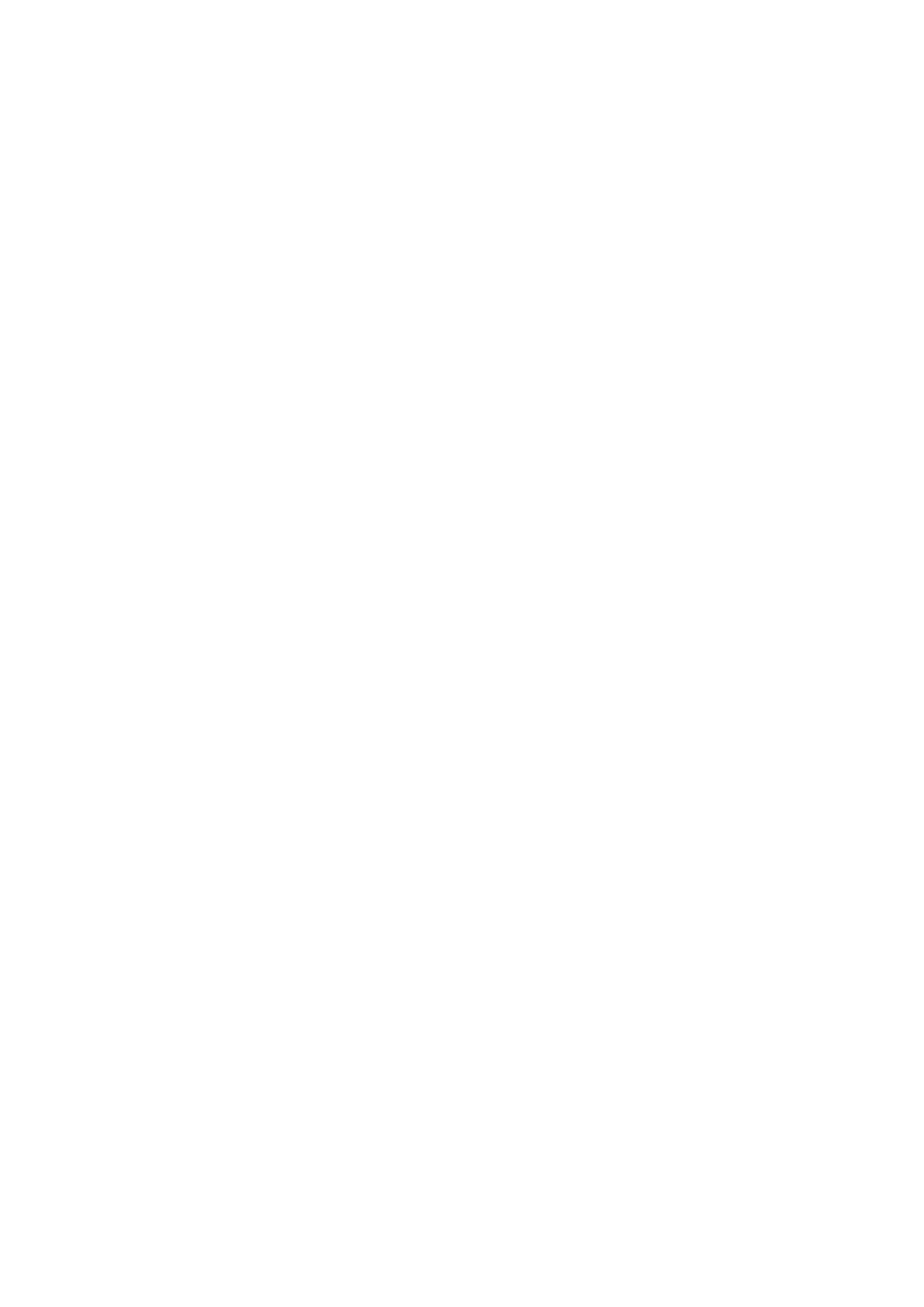# **MODULE 1 CHARACTERISING LOGIC**

# **INTRODUCTION**

This module provides an overview of the logic of methodological issues relating to the study of political inquiry. The module examines logic, approaches and methods that underpin the study of political inquiry. This module examines the methods of political investigation, defines and explains the meaning of logic, characterises logic, identifies and xrays the branches of logic, and highlights the essence of logical political inquiry. The module is structured into five units comprising of; meaning, nature, types, branches, and importance of logic in political inquiry.

- Unit 1 Meaning and Nature of Logic
- Unit 2 History of Logic
- Unit 3 Types of Logic
- Unit 4 Logic of Social Sciences
- Unit 5 Logical or Critical Thinking

# **UNIT 1 MEANING AND NATURE OF LOGIC**

#### **CONTENTS**

- 1.0 Introduction
- 2.0 Objectives
- 3.0 Main Content
	- 3.1 Defining Logic
	- 3.2 Characteristics of Logic
	- 3.3 Argument and Logic
- 4.0 Conclusion
- 5.0 Summary
- 6.0 Tutor-Marked Assignment
- 7.0 References/Further Reading

# **1.0 INTRODUCTION**

This unit introduces you to the definition and nature of logic. It explains the various meanings of the term logic and the complexity in the conceptualisation of the term logic. It analyses and gave a working definition for the purpose of this course. The unit explains the characteristics of *logic* and the link between logic and argument.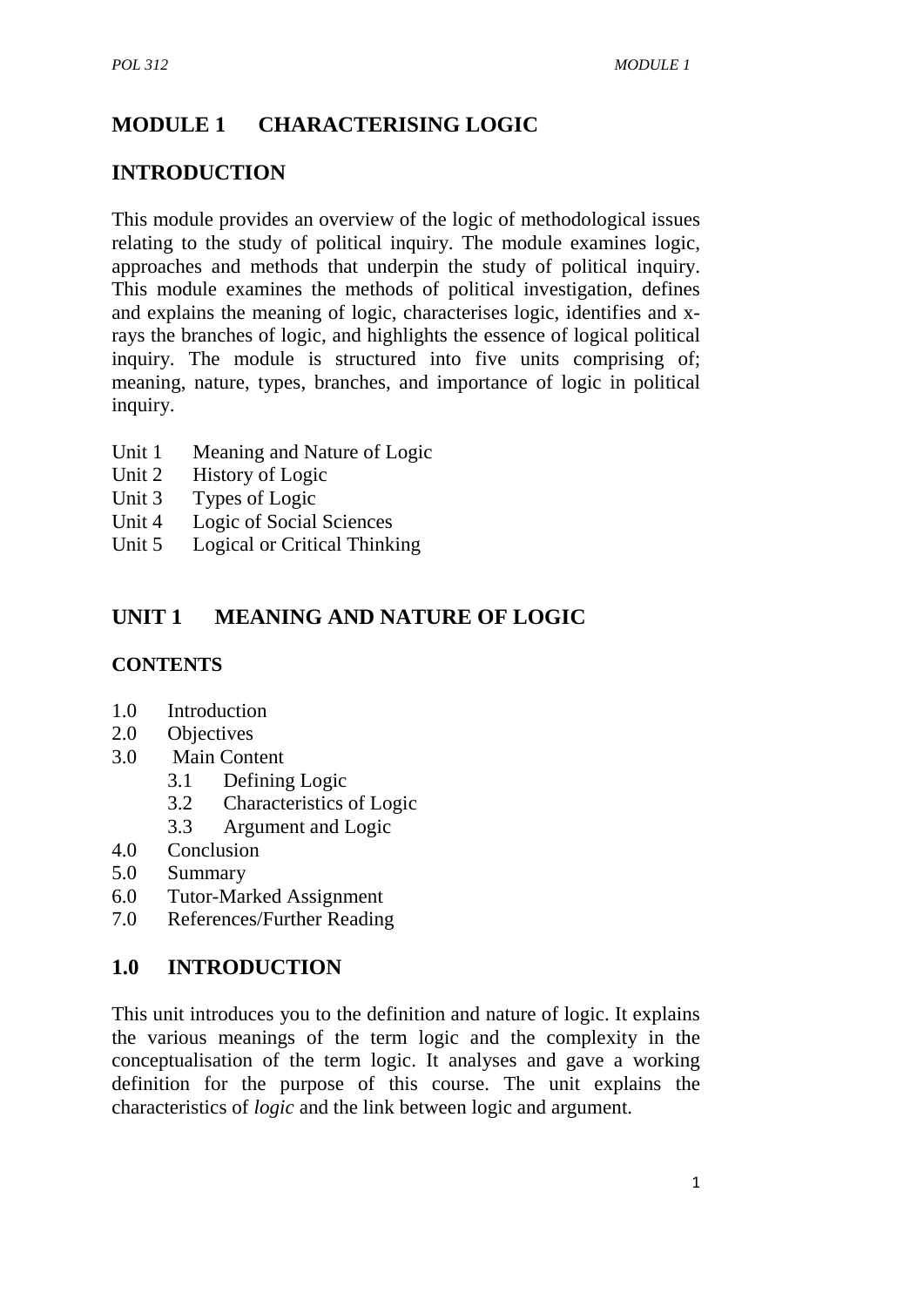# **2.0 OBJECTIVES**

By the end of this unit, you will be able to:

- discuss the term *logic* and identify the characteristics of logic
- explain the link between argument and logic.

# **3.0 MAIN CONTENT**

# **3.1 Defining Logic**

The term "logic" came from the Greek word logos, which is sometimes translated as "sentence", "discourse", "reason", "rule", and "ratio". Of course, these translations are to help us understand the more specialized meaning of "logic" as it is used in this course. Briefly speaking, we might define logic as the study of the principles of correct reasoning. This is a rough definition, because how logic should be properly defined is actually quite a controversial matter.

This because there is no universal agreement as to the exact definition and boundaries of logic, and this is why the issue still remains one of the main subjects of research and debates. Notwithstanding, it has traditionally included the classification of arguments, the systematic exposition of the logical forms, the validity and soundness of deductive reasoning, the strength of inductive reasoning, the study of formal proofs and inference (including paradoxes and fallacies), and the study of syntax and semantics. Logic is the systematic study of the forms of inference, the relations that lead to the acceptance of one proposition, on the basis of a set of other propositions, the premises. More broadly, logic is the analysis and appraisal of inquiries. Completeness, consistency, decidability, and expressivity, are further fundamental concepts in logic. The categorisation of the logical systems and of their properties has led to the emergence of a met theory of logic known as *metalogic*.

# **3.2 Characteristics of Logic**

*Informal logic* is the study of natural language arguments. The study of fallacies is an important branch of informal logic. Since much informal argument is not strictly speaking deductive, on some conceptions of logic, informal logic is not logic at all.

*Formal logic* is the study of inference with purely formal content. An inference possesses a purely formal content if it can be expressed as a particular application of a wholly abstract rule, that is, a rule that is not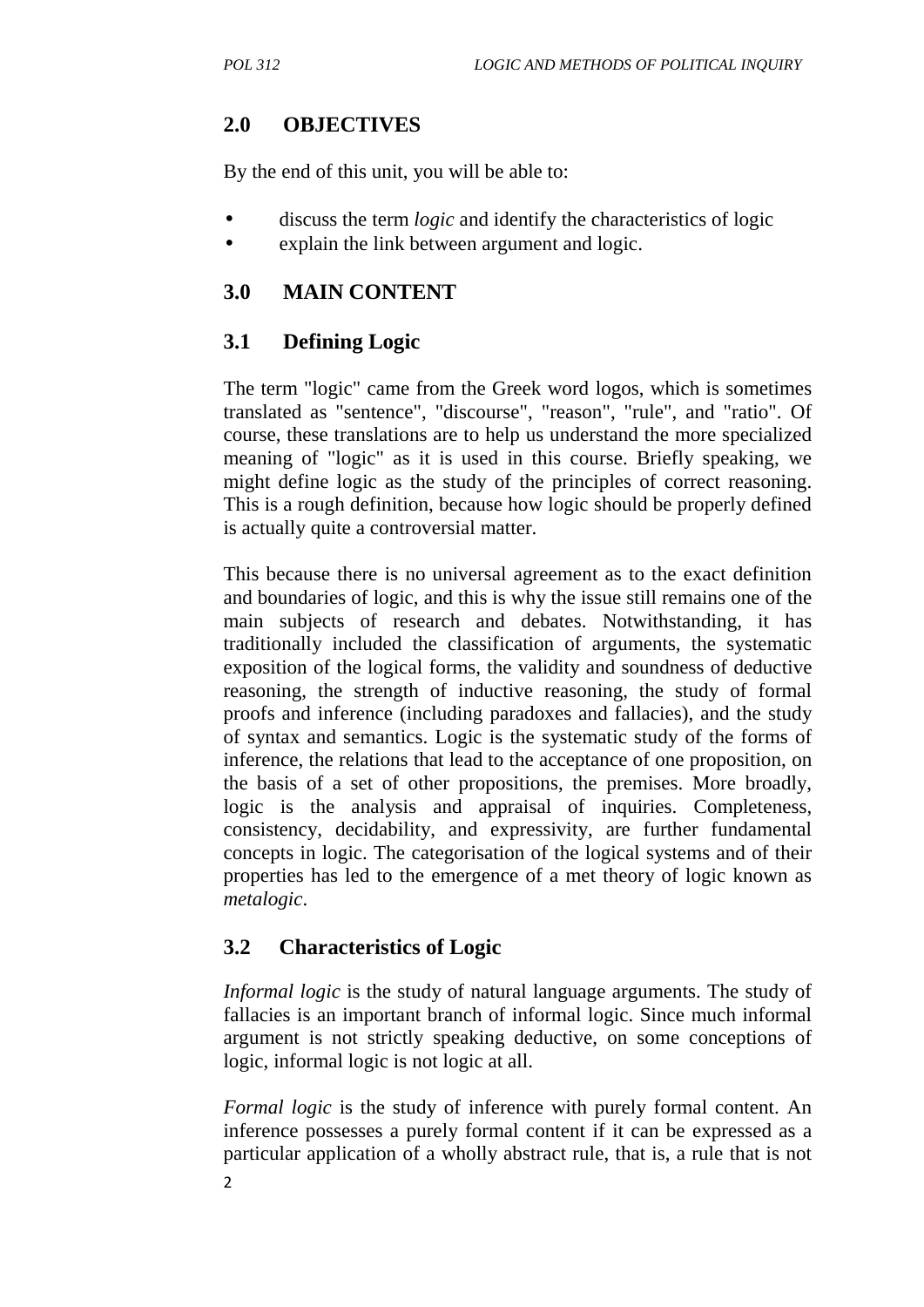about any particular thing or property. Traditional syllogistic logic, also known as term logic, and modern symbolic logic, the study of symbolic abstractions that capture the formal features of logical inference, are examples of formal logic. Symbolic logic is often divided into two main branches: propositional logic and predicate logic. The works of Aristotle contain the earliest known formal study of the syllogism. Modern formal logic follows and expands on Aristotle. In many definitions of logic, logical inference and inference with purely formal content are the same. This does not render the notion of informal logic vacuous, because no formal logic captures all of the nuances of natural language.

Logic is generally considered formal when it analyses and represents the form of any valid argument type. The form of an argument is displayed by representing its sentences in the formal grammar and symbolism of a logical language to make its content usable in formal inference. Simply put, to formalise simply means to translate English sentences into the language of logic. This is called showing the logical form of the argument. This is necessary because indicative sentences of ordinary language show a considerable variety of form and complexity that makes their use in inference impractical. It requires, first, ignoring those grammatical features irrelevant to logic replacing conjunctions irrelevant to logic with logical conjunctions and replacing ambiguous, or alternative logical expressions with expressions of a standard type. The importance of form was recognised from ancient times. Aristotle uses variable letters to represent valid inferences. There is a big difference between the kinds of formulas seen in traditional term logic and the predicate calculus that is the fundamental advance of modern logic. The formula A(P,Q) (all Ps are Qs) of traditional logic corresponds to the more complex formula in predicate logic, involving the logical connectives for universal quantification and implication rather than just the predicate letter A and using variable arguments where traditional logic uses just the term letter P. With the complexity come power, and the advent of the predicate calculus inaugurated revolutionary growth of the subject.

# **3.3 Argument in Logic**

Logic arose from a concern with correctness of argumentation. Modern logicians usually wish to ensure that logic studies just those arguments that arise from appropriately general forms of inference. For example, Thomas Hobbes writes in the Stanford Encyclopedia of Philosophy that logic "does not, however, cover good reasoning as a whole. That is the job of the theory of rationality. Rather it deals with inferences whose validity can be traced back to the formal features of the representations that are involved in that inference, be they linguistic, mental, or other representations."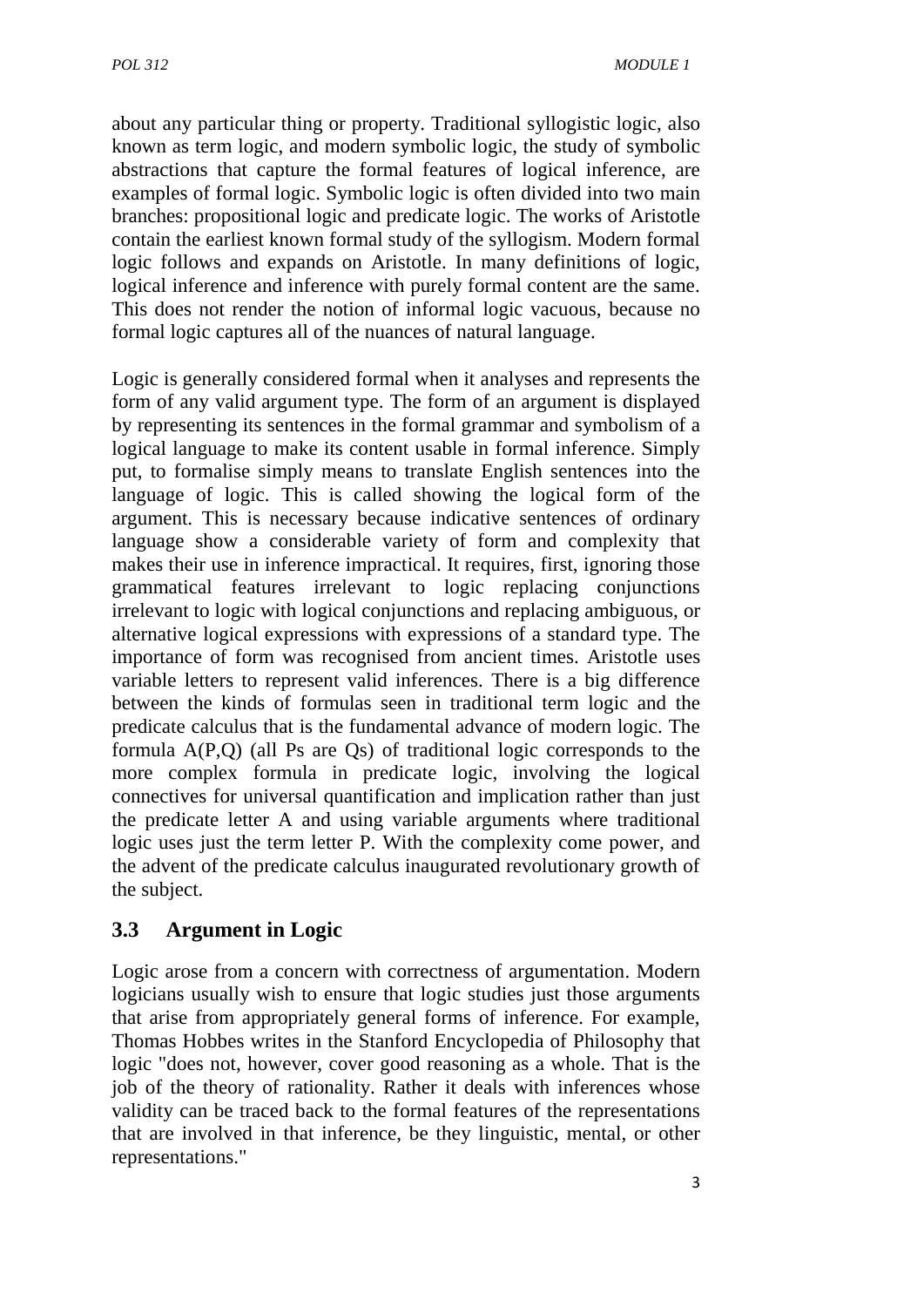The idea that logic treats special forms of argument, deductive argument, rather than argument in general, has a history in logic that dates back at least to *logicism* in mathematics (19th and 20th centuries) and the advent of the influence of mathematical logic on philosophy. A consequence of taking logic to treat special kinds of argument is that it leads to identification of special kinds of truth, the logical truths (with logic equivalently being the study of logical truth), and excludes many of the original objects of study of logic that are treated as informal logic. Robert Brandom has argued against the idea that logic is the study of a special kind of logical truth, arguing that instead one can talk of the logic of material inference (in the terminology of Wilfred Sellars), with logic making explicit the commitments that were originally implicit in informal inference.

A good argument not only possesses validity and soundness (or strength, in induction), but it also avoids circular dependencies, it's clearly stated, relevant, and consistent; otherwise it's useless for reasoning and persuasion, and is classified as a fallacy. In ordinary discourse, inferences may be signified by words such as therefore, thus, hence, ergo, and so on.

The concepts of logical form and argument are central to logic. An argument is constructed by applying one of the forms of the different types of logical reasoning: deductive, inductive, and adductive. In deduction, the validity of an argument is determined solely by its logical form, not its content, while the soundness requires both validity and that all the given premises are actually true.

#### **SELF-ASSESSMENT EXERCISE**

Differentiate between logic and argument.

#### **4.0 CONCLUSION**

It is expected that after reading this unit, students should be able to define and explain the meaning and nature of logic. Explain the link between argument and logic.

#### **5.0 SUMMARY**

In this unit, we have explained the meaning of logic, the relationship between logic and argument and the types of argument and the characteristics of logic in inquiry.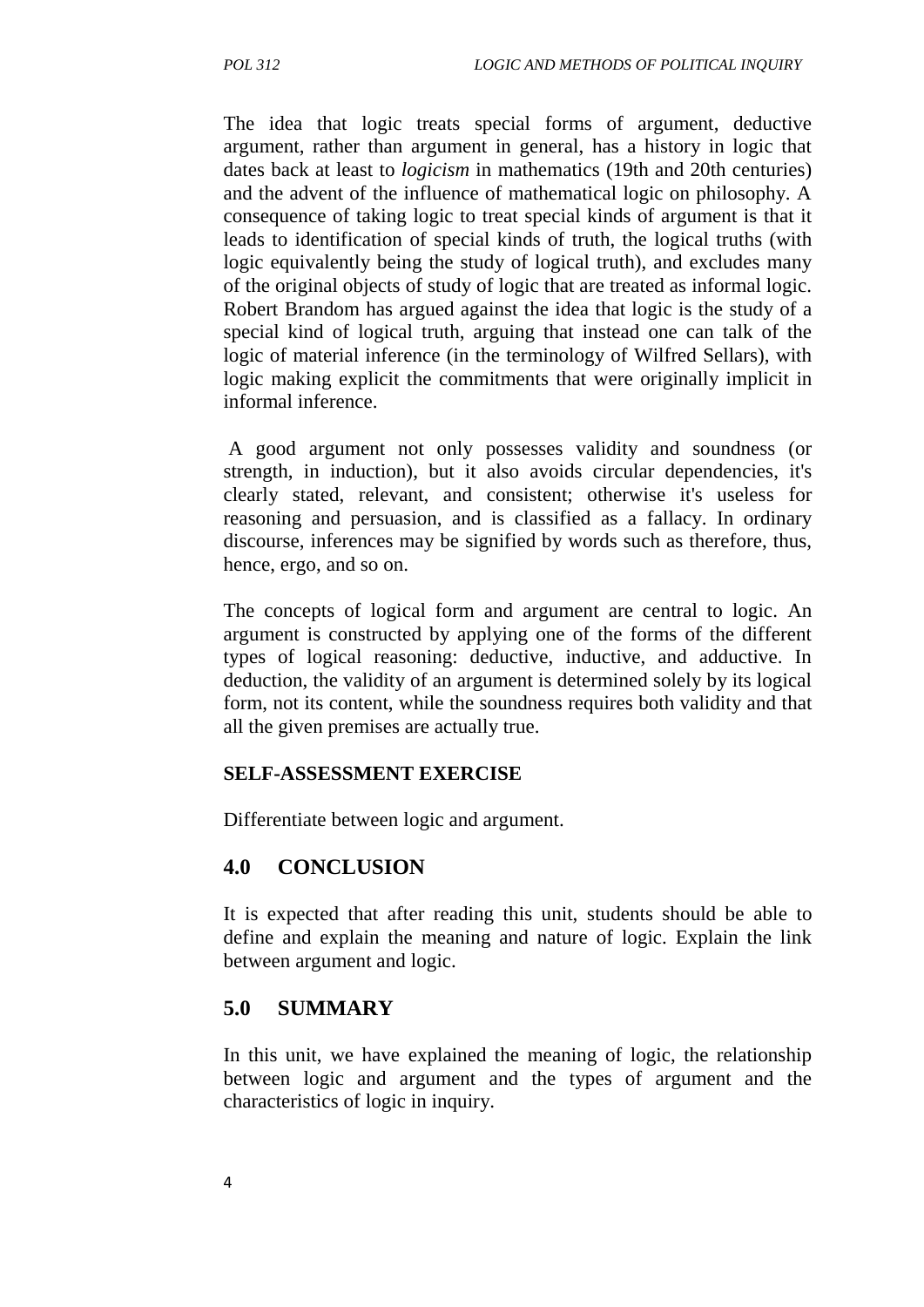#### **6.0 TUTOR-MARKED ASSIGNMENT**

- 1. Explain what you understand by logic.
- 2. List the characteristics of logic you have studied.
- 3. Differentiate between argument and logic.

#### **7.0 REFERENCES/FURTHER READING**

- Adedeji, G.M.A, et al. (2003). *An Introduction to Philosophy and Logic*. Ibadan: Hope Publications.
- Bello, A.G.A. (1999). *Formal Logic*. Ibadan: New Horn Press.
- Cohen & Nagel (1978). *An Introduction to Logic and Scientific Method*. :Routledge and Kegan Paul Ltd.
- Copi, M.I. (1986). *Introduction to Logic* (7th ed.). New York: Macmillan Publication Company
- Unah, J. (2001). *Lectures on Philosophy and Logic.* Lagos: Nel Printers.
- Copi, M.I. (1986). *Introduction to Logic*. New York: Macmillan Publication.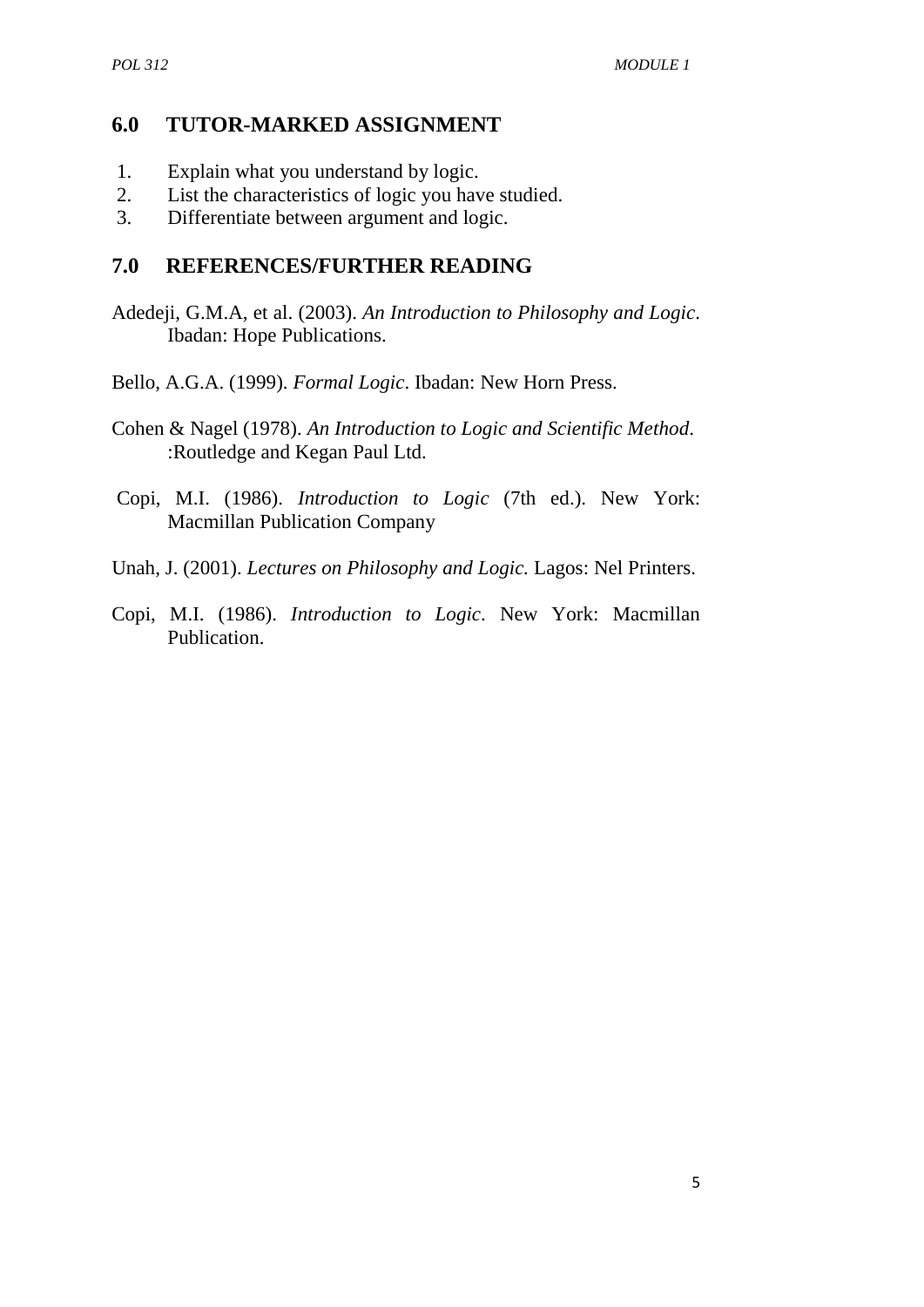# **UNIT 2 HISTORY OF LOGIC**

#### **CONTENTS**

- 1.0 Introduction
- 2.0 Objectives
- 3.0 Main Content
	- 3.1 History of Logic
	- 3.2 Semantics of Logic
	- 3.3 Logic and Rationality
- 4.0 Conclusion
- 5.0 Summary
- 6.0 Tutor-Marked Assignment
- 7.0 References/Further Reading

### **1.0 INTRODUCTION**

This unit introduces you to the developmental stages of logic in the course of study. It goes further to explain how the Aristotle's system of logic was responsible for the introduction of hypothetical syllogism stance of symbolic logic. This will offer you a clearer understanding of the stance of *semantics* of logic while carrying out any inquiry.

#### **2.0 OBJECTIVES**

By the end of this unit, you will be able to:

- explain developmental stages of logic
- discuss the semantics of logic

# **3.0 MAIN CONTENT**

#### **3.1 History of Logic**

Explain developmental stages of logic

Discuss the semantics of logic

6 Logic comes from the Greek word *logos*, originally meaning "the word" or "what is spoken", but coming to mean "thought" or "reason". In the Western World, logic was first developed by Aristotle, who called the subject 'analytics'. Aristotelian logic became widely accepted in science and mathematics and remained in wide use in the West until the early 19th century. Aristotle's system of logic was responsible for the introduction of hypothetical syllogism, temporal modal logic and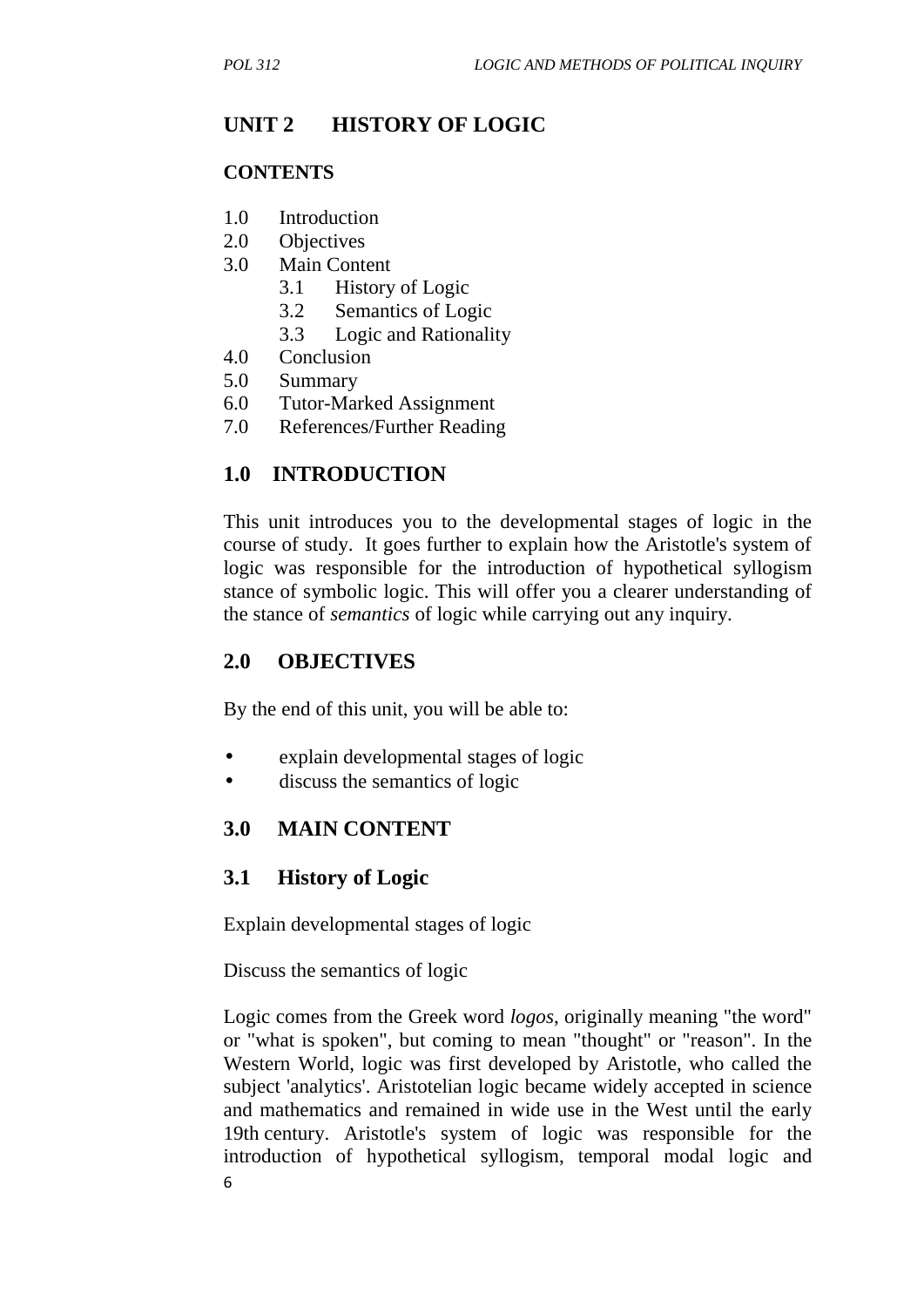inductive logic as well as influential vocabulary as such terms *predicables*, *syllogisms* and *propositions*. There was also the rival Stoic logic.

In Europe during the later medieval period, major efforts were made to show that Aristotle's ideas were compatible with Christian faith. During the High Middle Ages, logic became a main focus of philosophers, who would engage in critical logical analyses of philosophical arguments, often using variations of the methodology of scholasticism. The syllogistic logic developed by Aristotle predominated in the West until the mid-19th century, when interest in the foundations of mathematics stimulated the development of symbolic logic (now called mathematical logic).

The development of logic since Frege, Russell, and Wittgenstein had a profound influence on the practice of philosophy and the perceived nature of philosophical problems (see analytic philosophy) and philosophy of mathematics. Logic, especially sentential logic, is implemented in computer logic circuits and is fundamental to computer science. Logic is commonly taught by university philosophy, sociology, advertising and literature departments, often as a compulsory discipline.

# **3.2 Semantics of Logic**

The validity of an argument depends upon the meaning or semantics of the sentences that make it up. Aristotle's Organon, especially *De Interpretatione*, gives a cursory outline of semantics which the scholastic logicians, particularly in the thirteenth and fourteenth century, developed into a complex and sophisticated theory, called Supposition theory. This showed how the truth of simple sentences, expressed schematically, depend on how the terms 'supposit' or *stand for* certain extra-linguistic items. For example, in part II of his Summa Logicae, William of Ockham presents a comprehensive account of the necessary and sufficient conditions for the truth of simple sentences, in order to show which arguments are valid and which are not. Thus "every A is B' is true if and only if there is something for which 'A' stands, and there is nothing for which 'A' stands, for which 'B' does not also stand."

Early modern logic defined semantics purely as a relation between ideas. Antoine Arnauld in the *Port Royal-Logic*, says that 'after conceiving things by our ideas, we compare these ideas, and, finding that some belong together and some do not, we unite or separate them. This is called *affirming* or*denying*, and in general *judging*. Thus truth and falsity are no more than the agreement or disagreement of ideas. This suggests obvious difficulties, leading Locke to distinguish between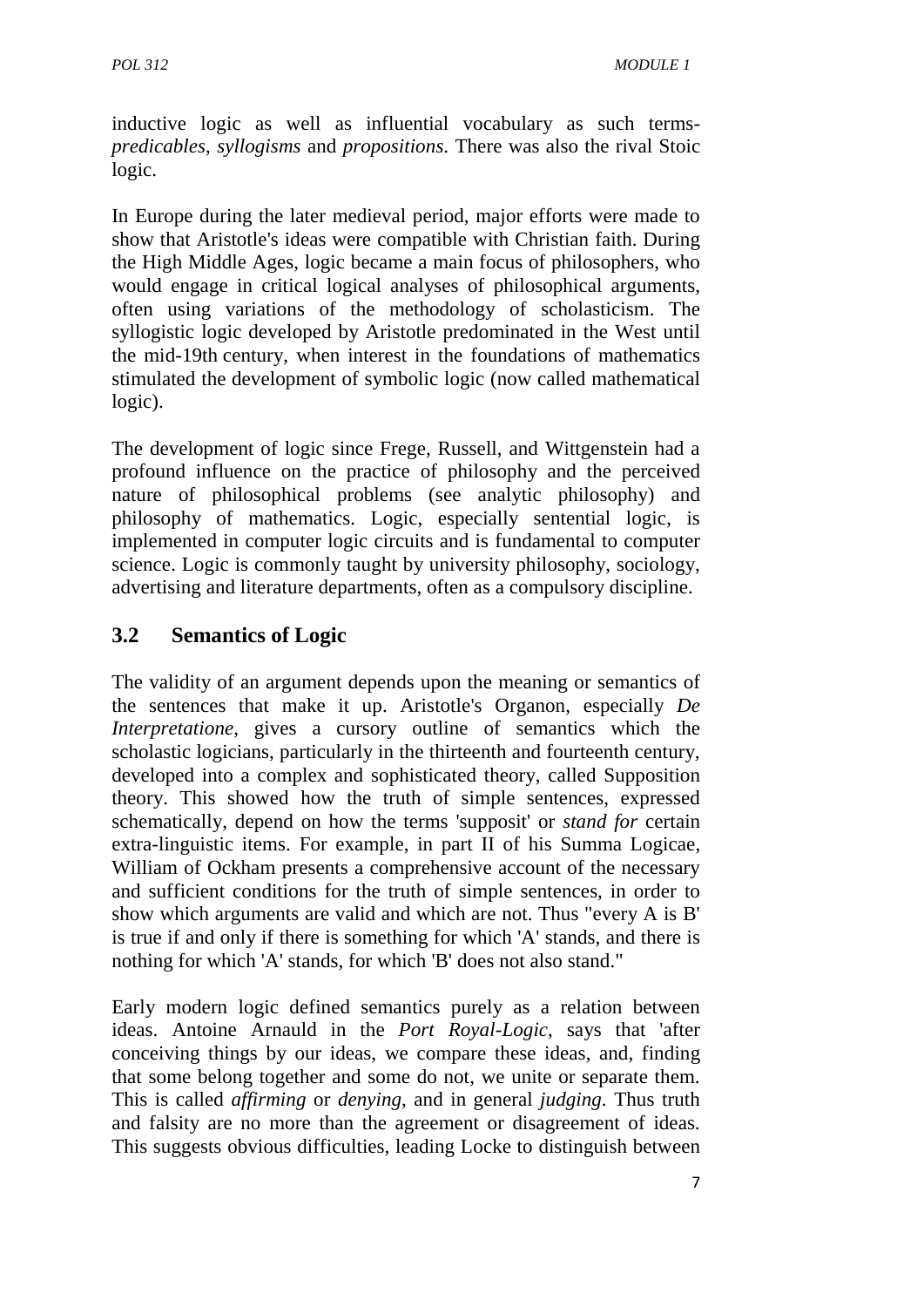'real' truths, when our ideas have 'real existence' and 'imaginary' or 'verbal' truth; where ideas like harpies or centaurs exist only in the mind.

Modern semantics is in some ways closer to the medieval view, in rejecting such psychological truth-conditions. However, the introduction of quantification, needed to solve the problem of multiple generality, rendered impossible the kind of subject-predicate analysis that underlies medieval semantics. The main modern approach is *model-theoretic semantics*, based on semantic theory of truth. The approach assumes that the meaning of the various parts of the propositions are given by the possible ways we can give a recursively specified group of interpretation functions from them to some predefined domain of discourse; an interpretation of first-order predicate logic is given by a mapping from terms to a universe of individuals, and a mapping from propositions to the truth values "true" and "false".

Model-theoretic semantics is one of the fundamental concepts of model theory. Modern semantics also admits rival approaches, such as the proof-theoretic semantics that associates the meaning of propositions with the roles that they can play in inferences, an approach that ultimately derives from the structural proof theory.

# **3.3 Logic and Rationality**

As the study of argument is of clear importance to the reasons that we hold things to be true, logic is of essential importance to rationality. Here we have defined logic to be "the systematic study of the form of arguments"; the reasoning behind argument is of several sorts, but only some of these arguments fall under the aegis of logic proper.

*Deductive reasoning* concerns the logical consequence of given premises and is the form of reasoning most closely connected to logic. However, on a narrow conception, logic concerns just deductive reasoning; although such a narrow conception controversially excludes most of what is called informal logic.

There are other forms of reasoning that are *rational* but that are generally not taken to be part of logic. These include inductive reasoning, which covers forms of inference that move from collections of particular judgments to universal judgments, and adductive reasoning, which is a form of inference that goes from observation to a hypothesis that accounts for the reliable data (observation) and seeks to explain relevant evidence. Thus, to adduce a hypothetical explanation from an observed surprising circumstance is to surmise that may be true because then would be a matter of course. Thus, to adduce from involves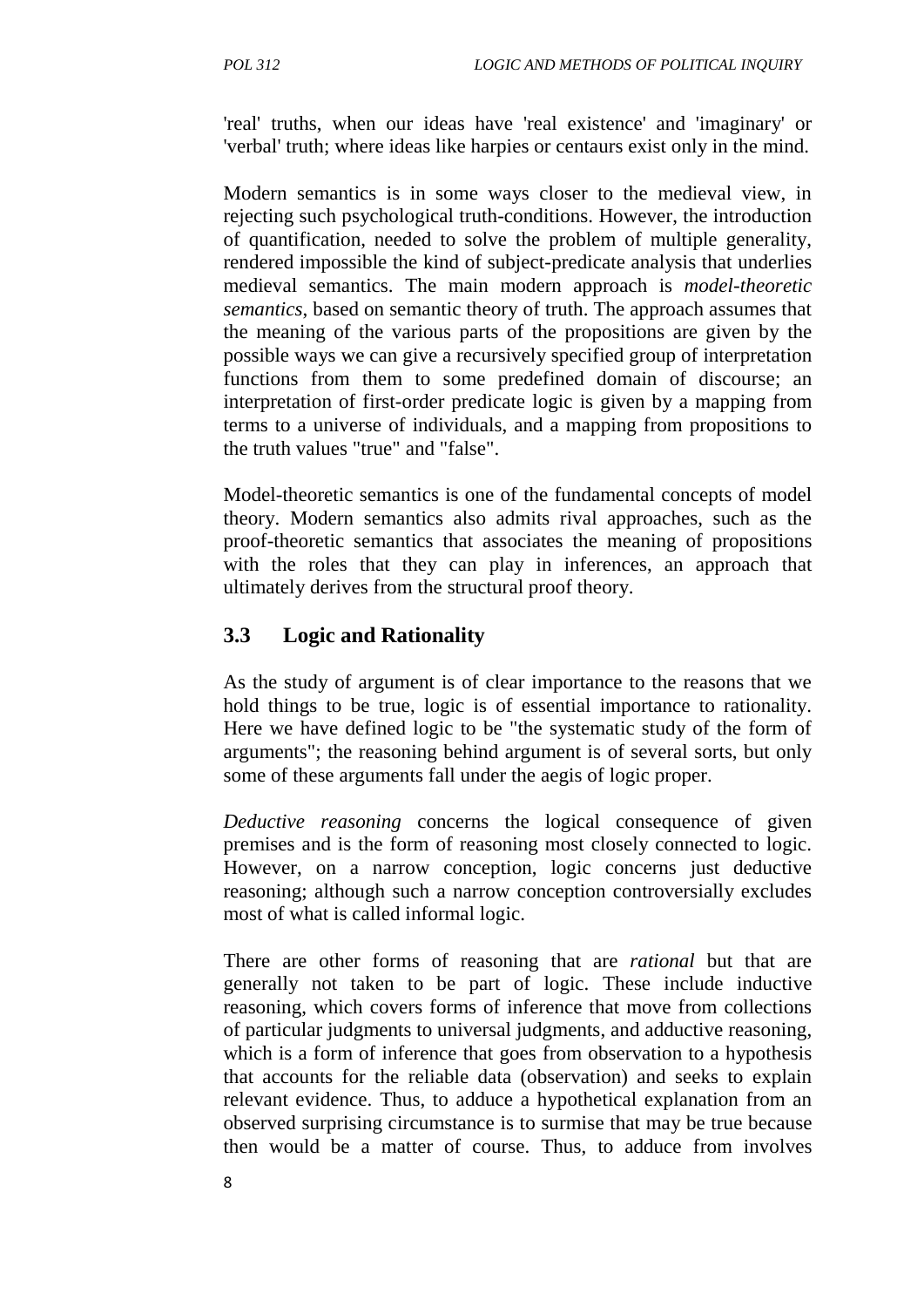determining that is sufficient (or nearly sufficient), but not necessary.

While inductive and adductive inferences are not part of logic proper, the methodology of logic has been applied to them with some degree of success. For example, the notion of deductive validity (where an inference is deductively valid if and only if there is no possible situation in which all the premises are true but the conclusion false) exists in an analogy to the notion of inductive validity, or "strength", where an inference is inductively strong if and only if its premises give some degree of probability to its conclusion. Whereas the notion of deductive validity can be rigorously stated for systems of formal logic in terms of the well-understood notions of semantics, inductive validity requires us to define a reliable generalisation of some set of observations. The task of providing this definition may be approached in various ways, some less formal than others; some of these definitions may use logical association rule induction, while others may use mathematical models of probability such as decision trees.

#### **SELF-ASSESSMENT EXERCISE**

What do you understand by rational reasoning?

# **4.0 CONCLUSION**

It is expected that after reading this unit, students should be able to understand developmental stages of logic the relevance of semantics of logic to the history of logic, Political Science and logical laws of scientific research and reasoning and relate logic and rationality to political inquiry.

# **5.0 SUMMARY**

In this unit, we have traced the journey of logic, the relationship between the history of logic and semantics of logic. The unit also discussed logic and rationality in details.

# **6.0 TUTOR-MARKED ASSIGNMENT**

- 1. Describe history of logic.
- 2. Discuss the developmental stages.
- 3. What do you understand by semantics of logic?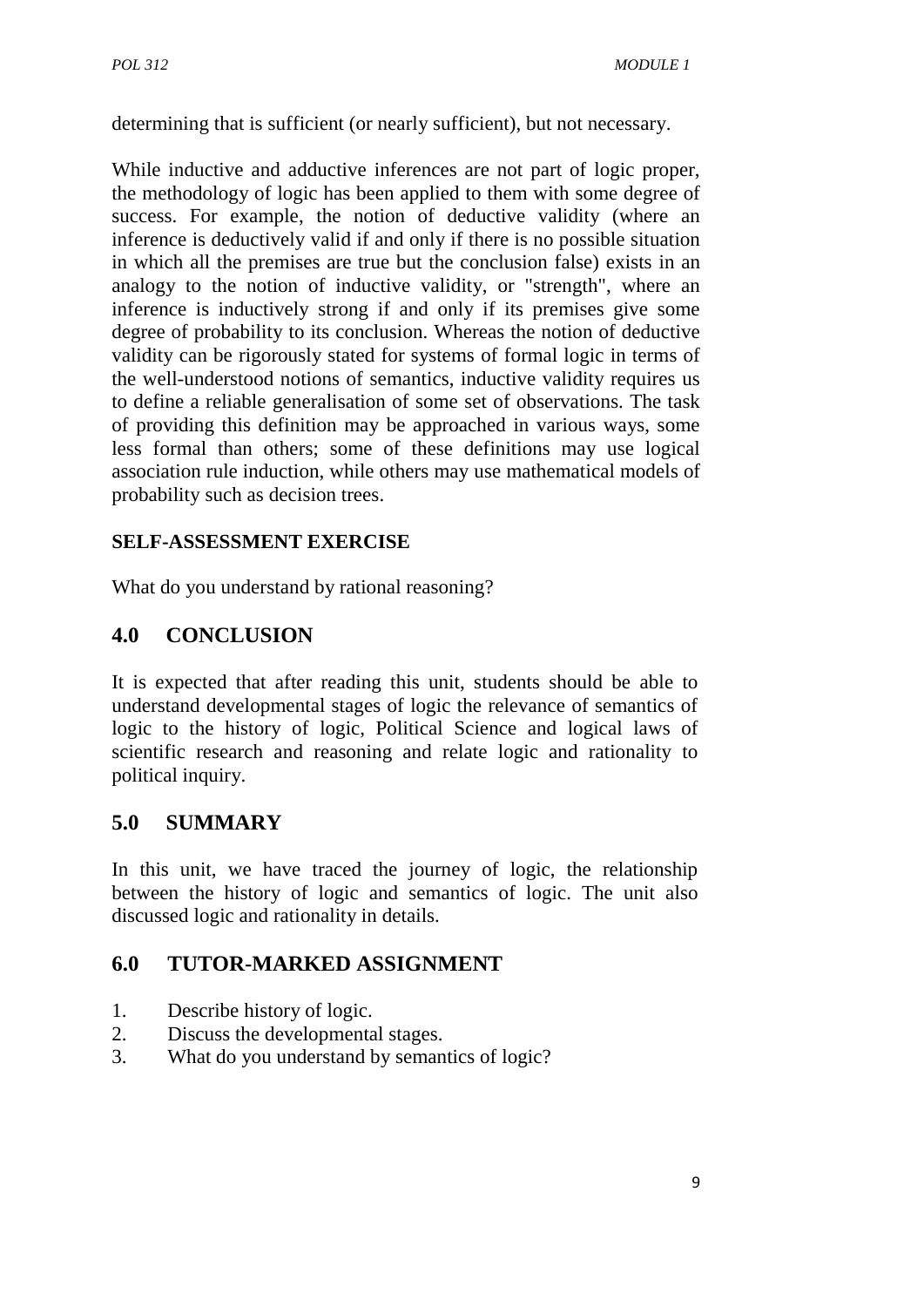#### **7.0 REFERENCES/FURTHER READING**

- Adedeji, G.M.A, et al. (2003). An Introduction to Philosophy and Logic. Ibadan: Hope Publications.
- Bello, A.G.A. (1999). Formal Logic. Ibadan: New Horn Press.
- Cohen & Nagel (1978). An Introduction to Logic and Scientific Method. :Routledge and Kegan Paul Ltd.
- Copi, M.I. (1986). Introduction to Logic (7th ed.). New York: Macmillan Publication Company
- Unah, J. (2001). Lectures on Philosophy and Logic. Lagos: Nel Printers.
- Copi, M.I. (1986). Introduction to Logic. New York: Macmillan Publication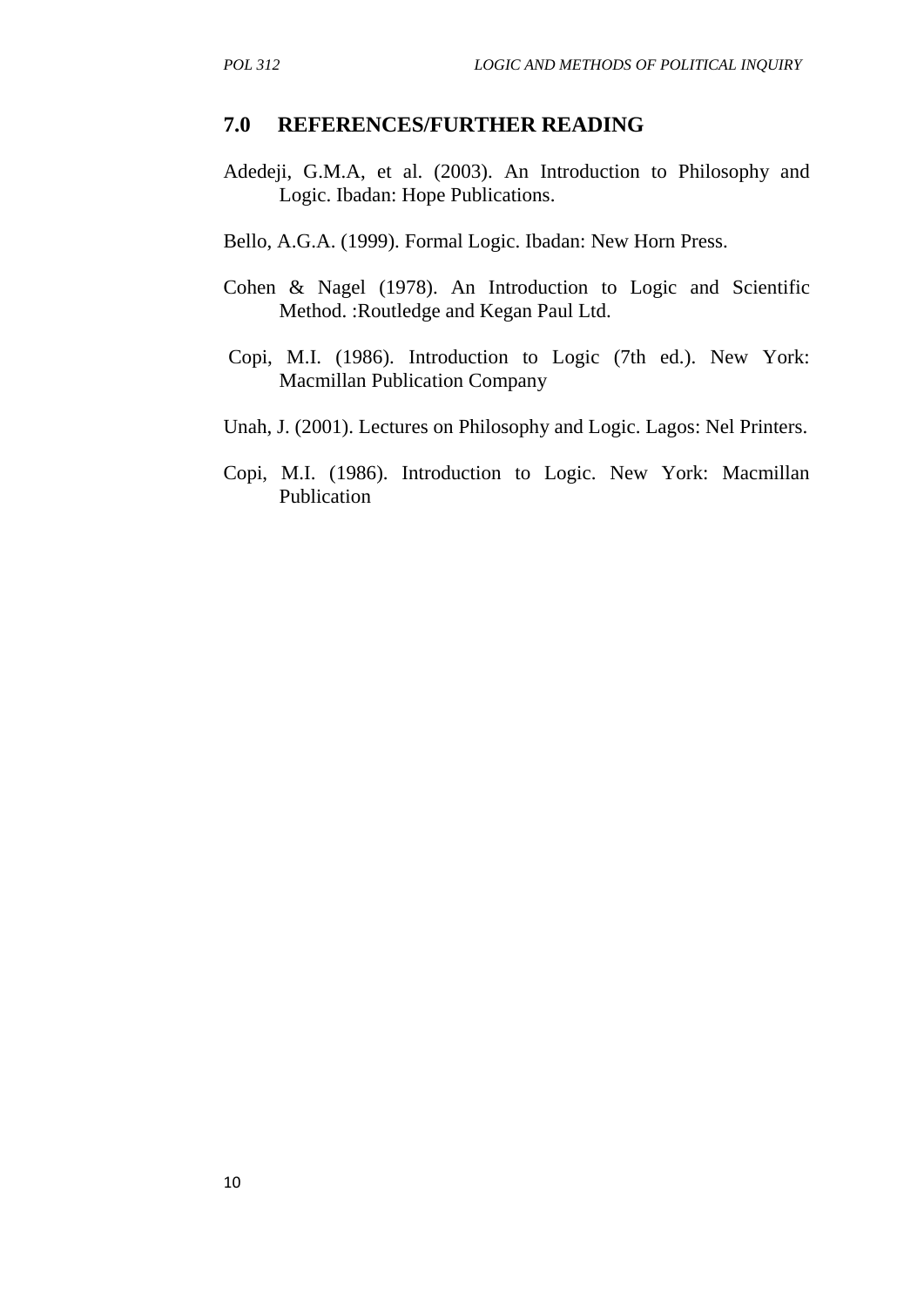# **UNIT 3 TYPES OF LOGIC**

### **CONTENTS**

- 1.0 Introduction
- 2.0 Objectives
- 3.0 Main Content
	- 3.1 Propositional Logic
	- 3.2 Predicate Logic and Modal Logic
	- 3.3 Mathematical Logic
	- 3.4 Philosophical Logic
	- 3.5 Computational Logic
	- 3.6 Informal Logic and Dialectic
- 4.0 Conclusion
- 5.0 Summary
- 6.0 Tutor-Marked Assignment
- 7.0 References/Further Reading

# **1.0 INTRODUCTION**

There are many types of logic. This unit introduces students to the various types of logic available. Each of the type of logic has its own peculiarities that make logic very reliant to any meaningful political inquiry that can produce a reliable result for general acceptance for generating social guide. Branches of the types of logic is also identified and discussed in detail.

# **2.0 OBJECTIVES**

By the end of this unit, you will be able to:

- identify and explain basic types of logic in details
- relate branches of logic to their understanding of logical thinking.

# **3.0 MAIN CONTENT**

# **3.1 Propositional Logic**

A propositional calculus or logic (also a sentential calculus) is a formal system in which formulae representing propositions can be formed by combining atomic propositions using logical connectives, and in which a system of formal proof rules establishes certain formulae as "theorems". An example of a theorem of propositional logic is, which says that if A holds, then B implies A.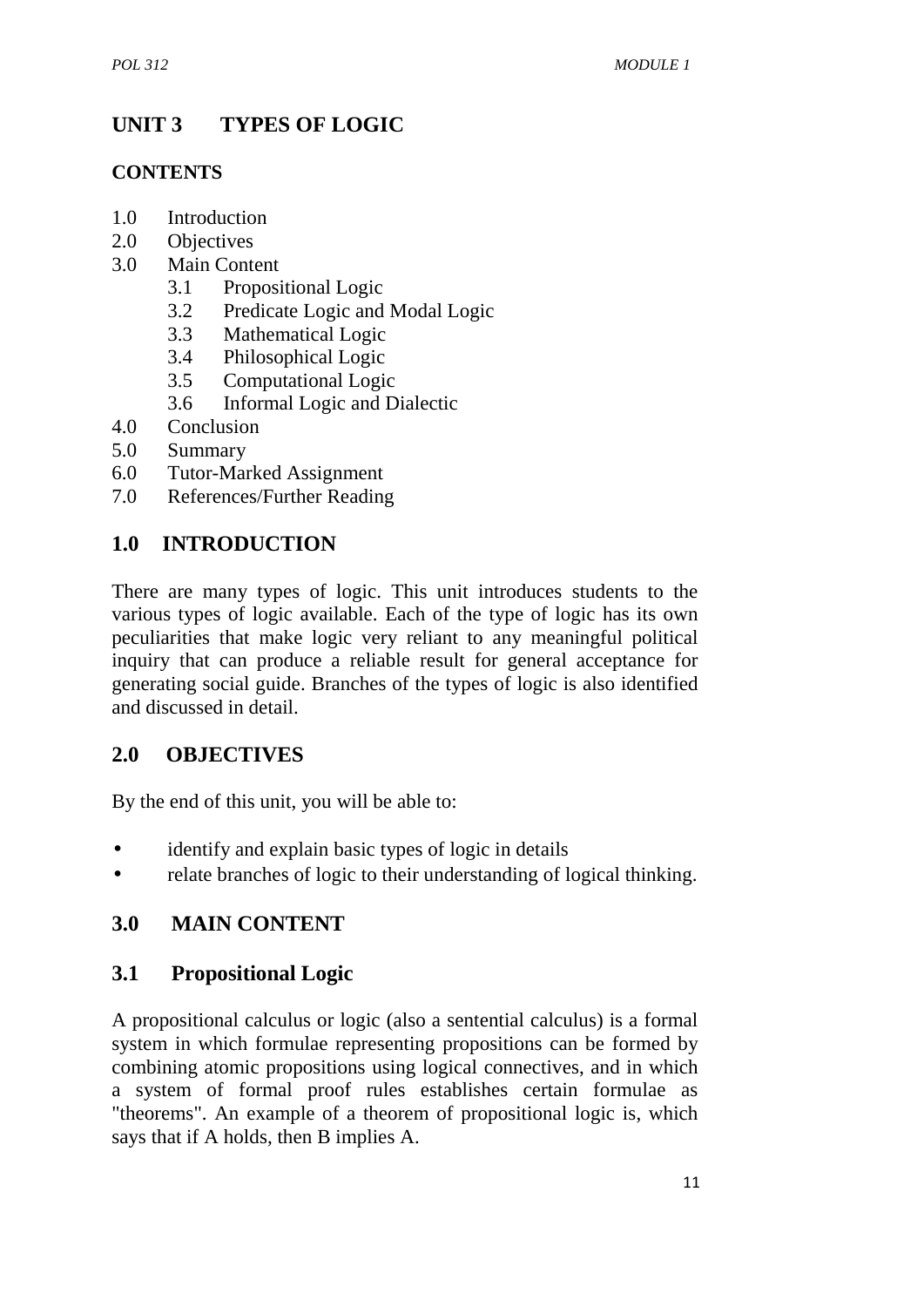# **3.2 Predicate Logic and Modal Logic**

Predicate logic is the generic term for symbolic formal systems such as first-order logic, second-order logic, many-sorted logic, and infinitely logic. It provides an account of quantifiers general enough to express a wide set of arguments.

Whilst Aristotelian syllogistic logic specifies a small number of forms that the relevant part of the involved judgments may take, predicate logic allows sentences to be analysed into subject and argument in several additional ways—allowing predicate logic to solve the problem of multiple generality that had perplexed medieval logicians.

The analytical generality of predicate logic provides the foundation of modern mathematical logic. In languages, modality deals with the phenomenon that sub-parts of a sentence may have their semantics modified by special verbs or modal particles. More abstractly, modality affects the circumstances in which an assertion is taken to be satisfied. Confusing modality is known as the modal fallacy. Aristotle's logic is in large parts concerned with the theory of non-modalised logic. The earliest formal system of modal logic was developed by Avicenna.

The *theory of frame semantics*, revolutionised the formal technology available to modal logicians and gave a new graph-theoretic way of looking at modality that has driven many applications in computational linguistics and computer science, such as dynamic logic.

# **3.3 Mathematical Logic**

Mathematical logic is an extension of symbolic logic into other areas, in particular to the study of model theory, proof theory, set theory, and computability theory. Mathematical logic comprises two distinct areas of research; the first is the application of the techniques of formal logic to mathematics and mathematical reasoning, and the second, in the other direction, the application of mathematical techniques to the representation and analysis of formal logic. The earliest use of mathematics and geometry in relation to logic and philosophy goes back to the ancient Greeks such as Euclid, Plato, and Aristotle. Many other ancient and medieval philosophers applied mathematical ideas and methods to their philosophical claims.

One of the boldest attempts to apply logic to mathematics was the logicism pioneered by philosopher-logicians. Mathematical theories were supposed to be logical tautologies, and the programme was to show this by means of a reduction of mathematics to logic. Recursion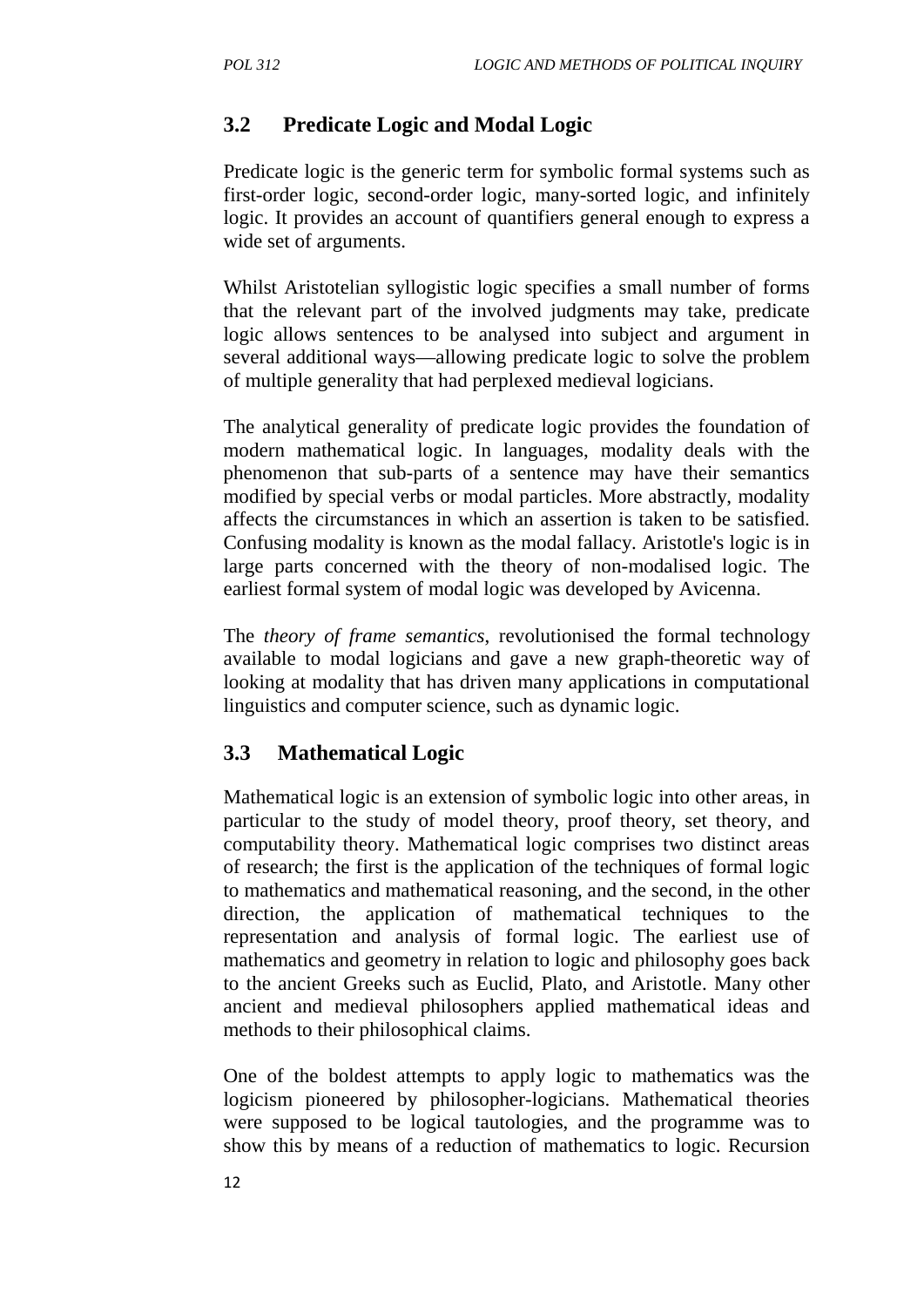theory captures the idea of computation in logical and arithmetic terms. Today recursion theory is mostly concerned with the more refined problem of complexity classes—when is a problem efficiently solvable?—and the classification of degrees of insolvability.

# **3.4 Philosophical Logic**

Philosophical logic deals with formal descriptions of ordinary, non specialist ("natural") language, that is strictly only about the arguments within philosophy's other branches. Most philosophers assume that the bulk of everyday reasoning can be captured in logic if a method or methods to translate ordinary language into that logic can be found. Philosophical logic is essentially a continuation of the traditional discipline called "logic" before the invention of mathematical logic. Philosophical logic has a much greater concern with the connection between natural language and logic. As a result, philosophical logicians have contributed a great deal to the development of non-standard logics (e.g. free logics, tense logics) as well as various extensions of classical logic (e.g. modal logics) and non-standard semantics for such logics.

Logic and the philosophy of language are closely related. Philosophy of language has to do with the study of how our language engages and interacts with our thinking. Logic has an immediate impact on other areas of study. Studying logic and the relationship between logic and ordinary speech can help a person better structure his own arguments and critique the arguments of others. Many popular arguments are filled with errors because so many people are untrained in logic and unaware of how to formulate an argument correctly.

# **3.5 Computational Logic**

A simple toggling circuit is expressed using a logic gate and a synchronous register. Logic cut to the heart of computer science as it emerged as a discipline. The general purpose computer was of fundamental importance to the designers of the computer machinery in the 1940s.

In the 1950s and 1960s, researchers predicted that when human knowledge could be expressed using logic with mathematical notation, it would be possible to create a machine that mimics the problem solving skills of a human being. This was more difficult than expected because of the complexity of human reasoning.

In logic programming, a program consists of a set of axioms and rules. Logic programming systems such as Prolog compute the consequences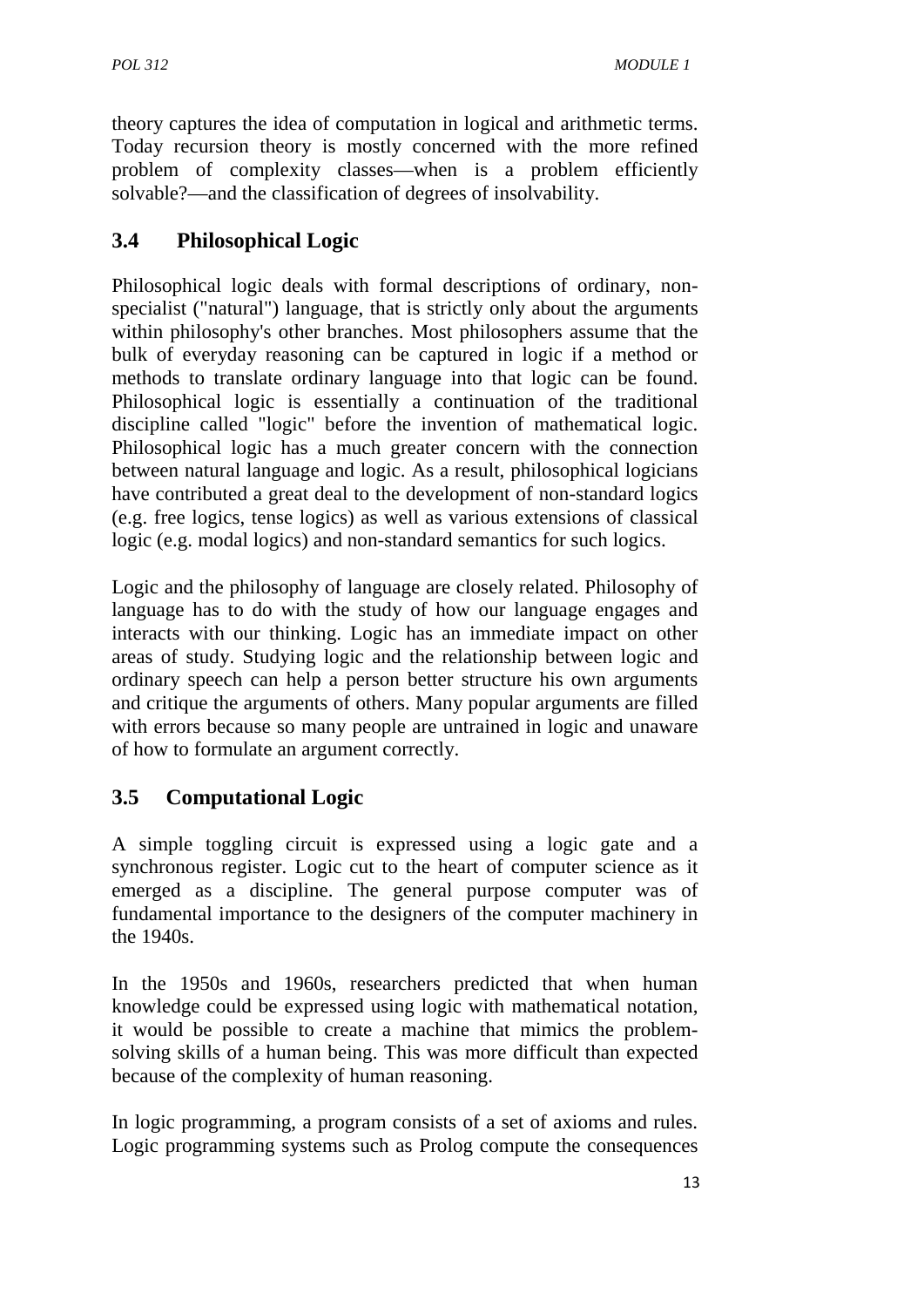of the axioms and rules in order to answer a query. Today, logic is extensively applied in the field of artificial intelligence, and this field provides a rich source of problems in formal and informal logic. Argumentation theory is one good example of how logic is being applied to artificial intelligence.

# **3.6 Informal Logic**, **Dialectic and Argumentation Theory**

The motivation for the study of logic was to distinguish good arguments from bad arguments. Typically dialectical logic forms the heart of critical thinking. Dialectic has been linked to logic since ancient times and now as an attempt to provide mathematical foundations for logic and dialectic by formalising dialectical logic. Dialectical logic is also the name given to the special treatment of dialectic in Hegelian and Marxist thought.

There have been pre-formal treatises on argument and dialectic. Theories of defensible reasoning can provide a foundation for the formalisation of dialectical logic and dialectic itself can be formalised as moves in a game, where an advocate for the truth of a proposition and an opponent argue. Such games can provide a formal game semantics for many logics. Argumentation theory is the study and research of informal logic, fallacies, and critical questions as they relate to every day and practical situations. Specific types of dialogue can be analysed and questioned to reveal premises, conclusions, and fallacies. Argumentation theory is now applied in social sciences; artificial intelligence; and law.

# **3.7 Rejection of Logical Truth**

The philosophical vein of various kinds of skepticism contains many kinds of doubt and rejection of the various bases on which logic rests, such as the idea of logical form, correct inference, or meaning, typically leading to the conclusion that there are no logical truths. Thus, agreement on what logic actually is has remained elusive. This is in contrast with the usual views in philosophical skepticism, where logic directs skeptical enquiry to doubt received wisdoms.

There are many reasons using formal logic. One is that formal logic helps us identify patterns of good reasoning and patterns of bad reasoning, so we know which to follow and which to avoid. This is why studying basic formal logic can help improve critical thinking. Formal systems of logic are also used by linguists to study natural languages. Computer scientists also employ formal systems of logic in research relating to Artificial Intelligence. Finally, many scholars also like to use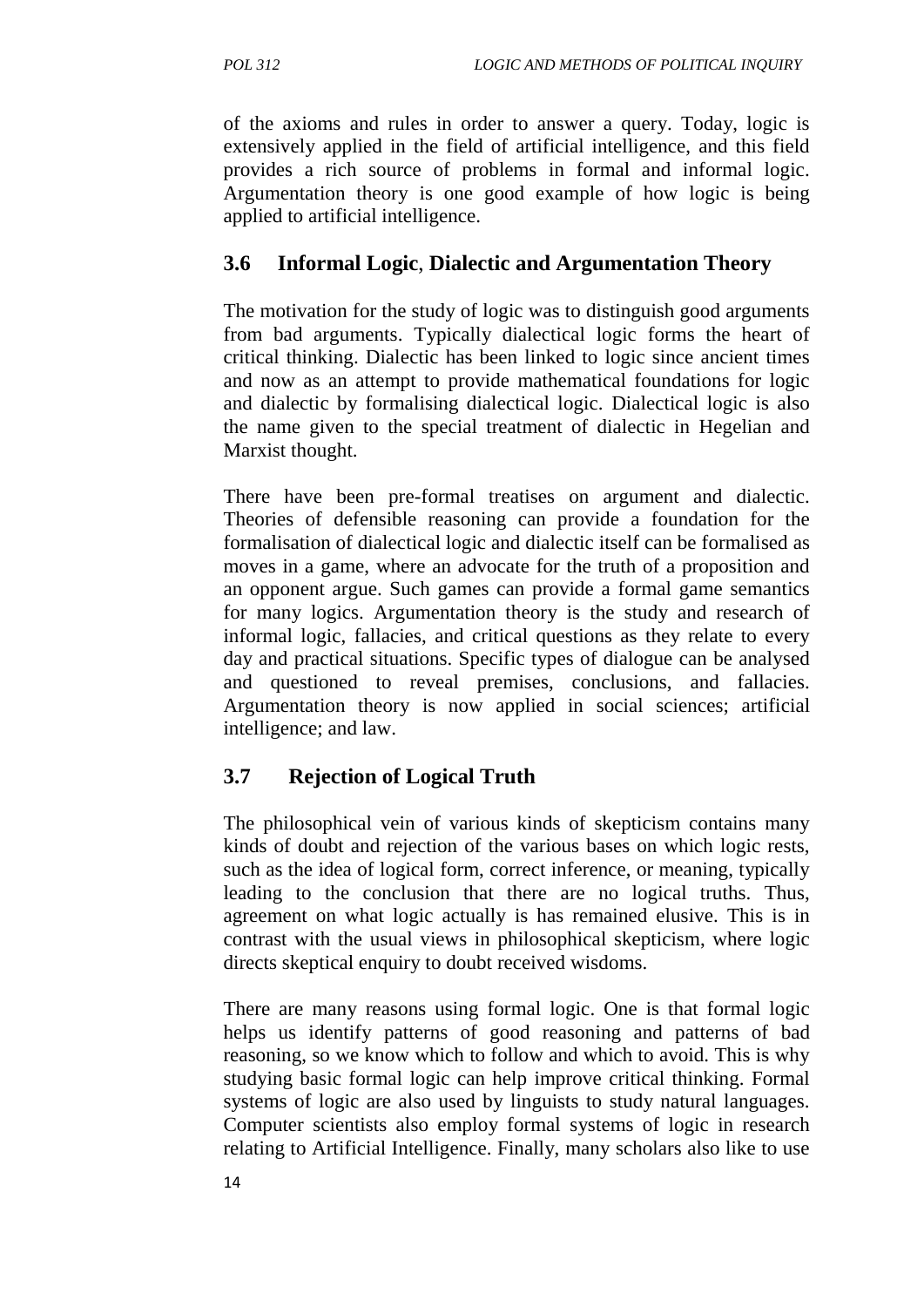logic when dealing with complicated problems, in order to make their reasoning more explicit and precise.

### **SELF -ASSESSMENT EXERCISE**

Discuss Philosophical logic.

# **4.0 CONCLUSION**

After reading this unit, students should be able to identify and explain types of logic and explain their relationship to one another. They should also be able to explain the characteristics of each type in relation to the link of logic and inquiry.

# **5.0 SUMMARY**

In this unit, explanations were made on the types of logic and their relationship with one another. The unit also explained in detail the nature of each of the branches.

# **6.0 TUTOR-MARKED ASSIGNMENT**

- 1**.** Discuss your understanding of computational logic
- 2. Explain the relevance of informal logic and dialectic.
- 3**.** Differentiate between mathematical logic and modal logic.

# **7.0 REFERENCES/FURTHER READING**

- Adedeji, G.M.A, et al. (2003). An Introduction to Philosophy and Logic. Ibadan: Hope Publications.
- Bello, A.G.A. (1999). Formal Logic. Ibadan: New Horn Press.
- Cohen & Nagel (1978). An Introduction to Logic and Scientific Method. :Routledge and Kegan Paul Ltd.
- Copi, M.I. (1986). Introduction to Logic (7th ed.). New York: Macmillan Publication Company
- Unah, J. (2001). Lectures on Philosophy and Logic. Lagos: Nel Printers.
- Copi, M.I. (1986). Introduction to Logic. New York: Macmillan Publication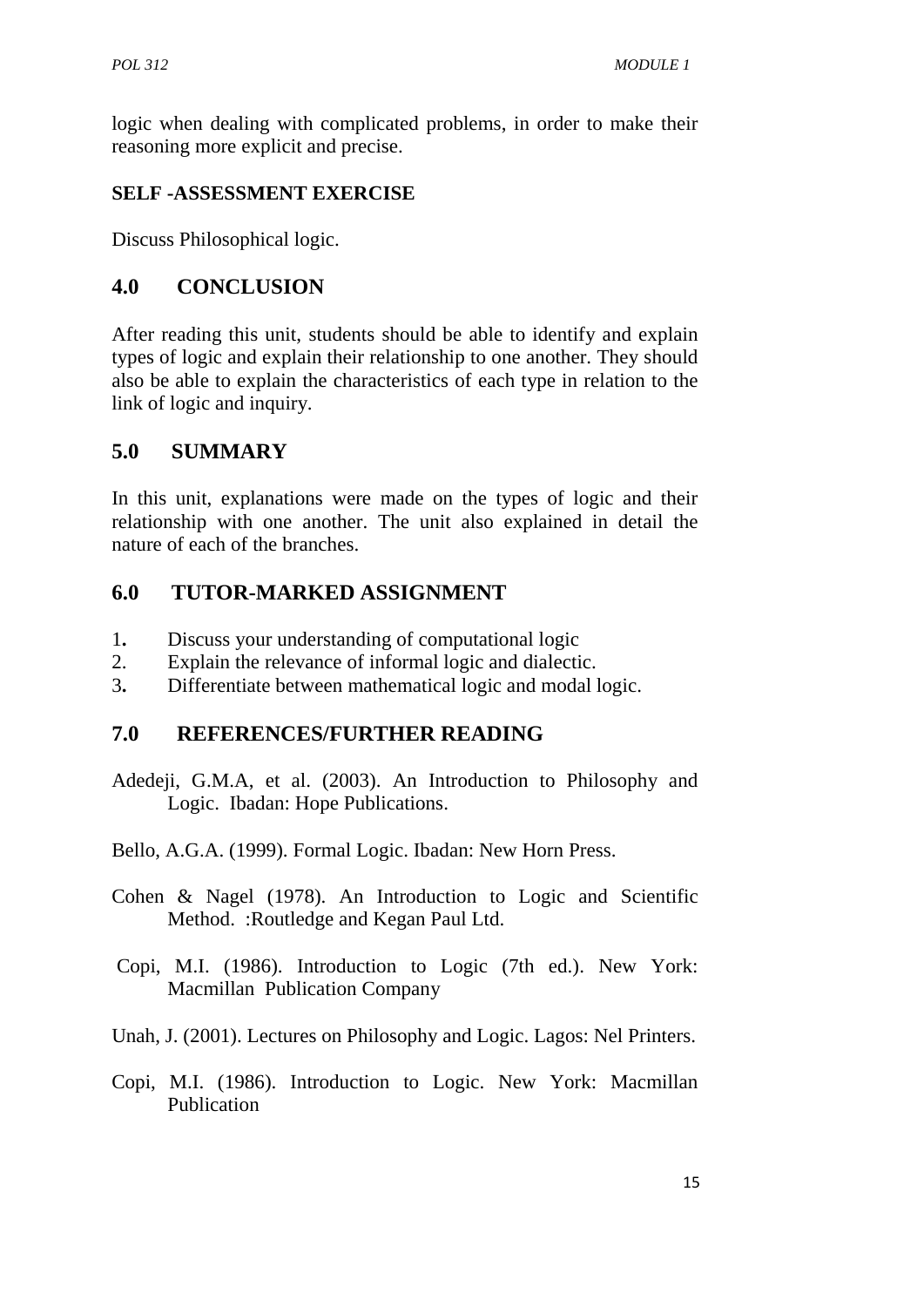# **UNIT 4 THE LOGIC OF SOCIAL SCIENCES**

#### **CONTENTS**

- 1.0 Introduction
- 2.0 Objectives
- 3.0 Main Content
	- 3.1 Philosophy of Social Sciences
	- 3.2 Interpretive Sociology
	- 3.3 Marxism and Social Sciences
	- 3.4 Methodological Individualism
- 4.0 Conclusion
- 5.0 Summary
- 6.0 Tutor-Marked Assignment
- 7.0 References/Further Reading

# **1.0 INTRODUCTION**

This unit introduces you to the relationship between logic and Social Sciences. It explains the attributes of Social Sciences and the necessity of applying logical thinking to social and political inquiry. It analyses the philosophy of Social Sciences and its relationship with Natural Sciences. It also explains the connectivity between philosophy, natural and social sciences.

# **2.0 OBJECTIVES**

By the end of this unit, you will be able to:

- discuss the philosophy of social sciences
- explain various positions and methods advocated by scholars on socio-political investigation.

# **3.0 MAIN CONTENT**

# **3.1 Logic and Social Sciences**

16 The philosophy of Social Science, like the philosophy of natural science, has both *descriptive* and *prescriptive* sides. On the one hand, the field is about the social sciences, the explanations, methods, empirical arguments, theories, hypotheses, etc. that actually occurs in the social science literature, past and present. This means that the philosopher needs to have extensive knowledge of several areas of social science research, in order to be able to formulate an analysis of the social sciences that corresponds appropriately to scientists' practice. On the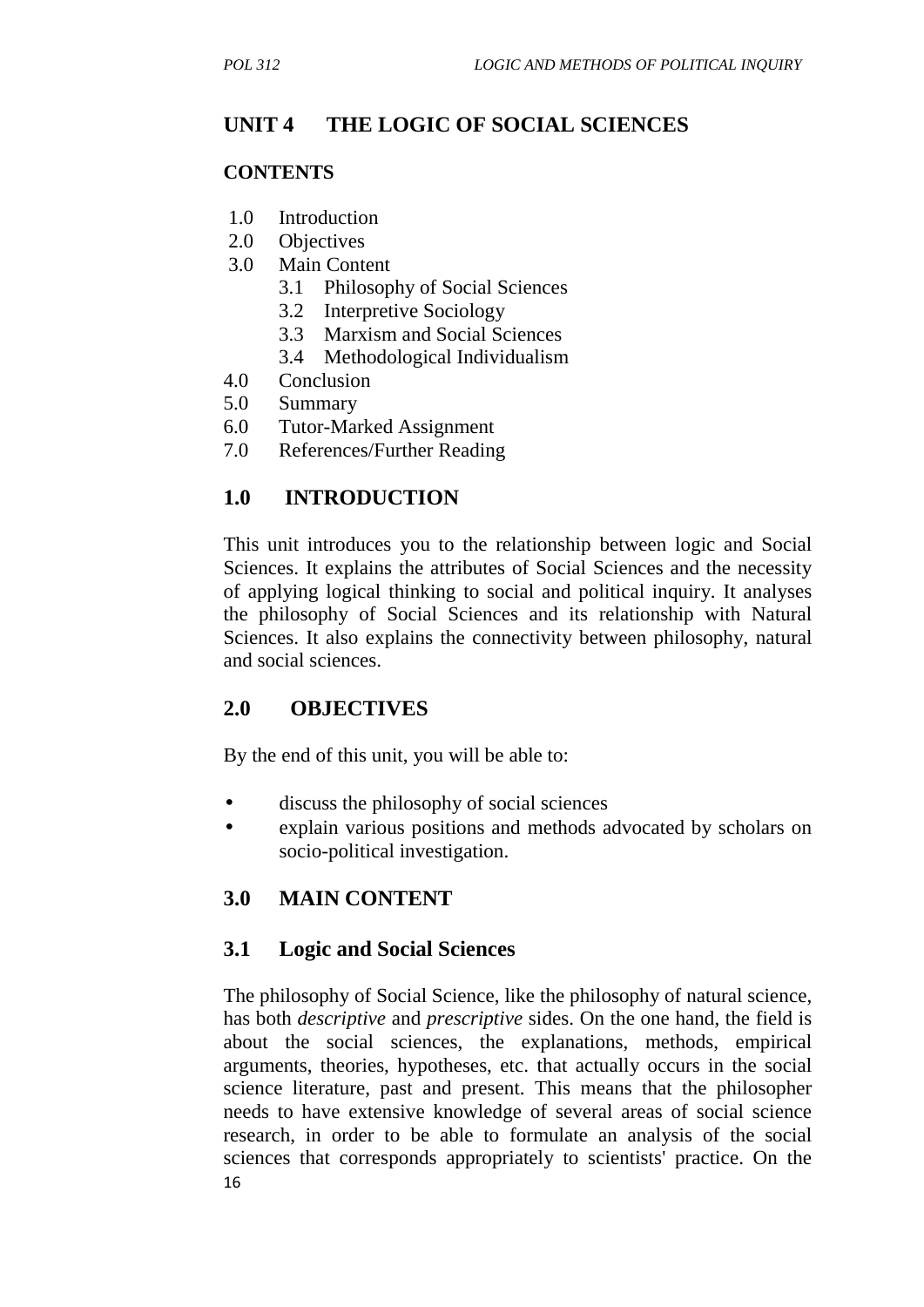other hand, the field is epistemic. It is concerned with the idea that scientific theories and hypotheses are put forward as true or probable, and are justified on rational grounds (empirical and theoretical). The philosopher therefore wants to be able to provide a critical evaluation of existing social science methods insofar as these methods are found to be less truth enhancing than they might be.

These two aspects of the philosophical enterprise suggest that philosophy of social science should be construed as a rational reconstruction of existing social science practice—a reconstruction that is guided by existing practice but that goes beyond that practice by identifying faulty assumptions, forms of reasoning, or explanatory frameworks. Philosophers have disagreed over the relation between the social and natural sciences.

One position is naturalism according to which the methods of the social sciences should correspond closely to those of the natural sciences. This position is closely related to *physicalism* the doctrine that all higherlevel phenomena and regularities--including social phenomena--must be ultimately reducible to physical entities and the laws, which govern them. On the other side is the view that the social sciences are inherently distinct from the natural sciences.

This perspective holds that social phenomena are metaphysically distinguishable from natural phenomena because they are intentionalthey depend on the meaningful actions of individuals. On this view, natural phenomena admit of causal explanation, whereas social phenomena require intentional explanation. The anti-naturalist position also maintains that there is a corresponding difference between the methods appropriate to natural and social science.

One important school the *verstehen method* within philosophy holds that there is a method of intuitive interpretation of human action, which is radically distinct from methods of inquiry in the natural sciences. Social science takes its origin in this fact of the meaningfulness of human action.

# **3.2 Interpretive Sociology**

Interpretive Sociology maintains that the goal of social inquiry is to provide interpretations of human conduct within the context of culturally specific meaningful arrangements. This approach draws an analogy between literary texts and social phenomena: both are complex systems of meaningful elements, and the goal of the interpreter is to provide an interpretation of the elements that makes sense of them.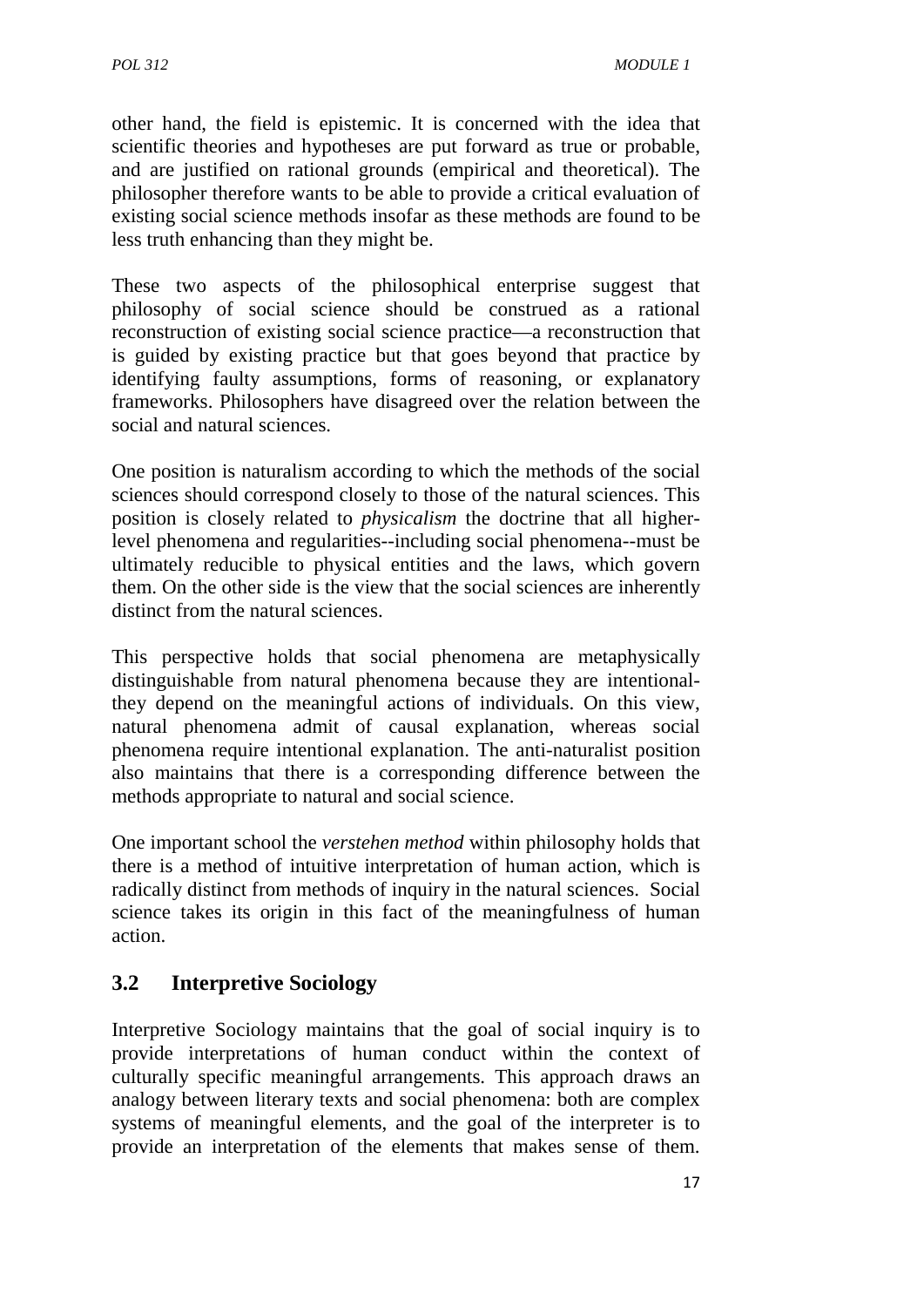Thus, Social Science involves a *hermeneutic* inquiry which requires that the interpreter should tease out the meanings underlying a particular complex of social behaviour, much as a literary critic pieces together an interpretation of the meaning of a complex literary text.

Interpretive sociologists often take the meaningfulness of social phenomena to imply that social phenomena do not admit of causal explanation However, it is possible to accept the idea that social phenomena derive from the purposive actions of individuals, without relinquishing the goal of providing causal explanations of social phenomena. For it is necessary to distinguish between the general idea of a causal relation between two circumstances and the more specific idea of "causal determination through strict laws of nature." It is certainly true that social phenomena rarely derive from strict laws of nature; wars do not result from antecedent political tensions in the way that earthquakes result from antecedent conditions in plate tectonics.

However, when we admit the possibility of non-deterministic causal relations deriving from the choices of individual persons, it is evident that social phenomena admit of causal explanation and in fact, much social explanation depends on asserting causal relations between social events and processes.

### **3.4 Methodological Individualism**

This is the position that asserts the *primacy* of facts about individuals over facts about social entities. This doctrine takes three forms: a claim about social entities, a claim about social concepts, and a claim about social regularities. The first version maintains that social entities must be reducible to ensembles of individuals-- as an insurance company might be reduced to the ensemble of employees, supervisors, managers, and owners whose actions constitute the company. Likewise, it is sometimes held that social concepts must be reducible to concepts involving only individuals--for example, the concept of a social class might be defined in terms of concepts pertaining only to individuals and their behaviour. Finally, it is sometimes held that social regularities must be derivable from regularities of individual behaviour.

There are several positions opposed to methodological individualism. At the extreme, there is methodological holism--the doctrine that holds that social entities and facts are autonomous and irreducible. And there is a position intermediate between these two that holds that every social explanation require micro-foundations--an account of the circumstances at the individual level that lead individuals to behave in such ways as to bring about the observed social regularities. If we observe that an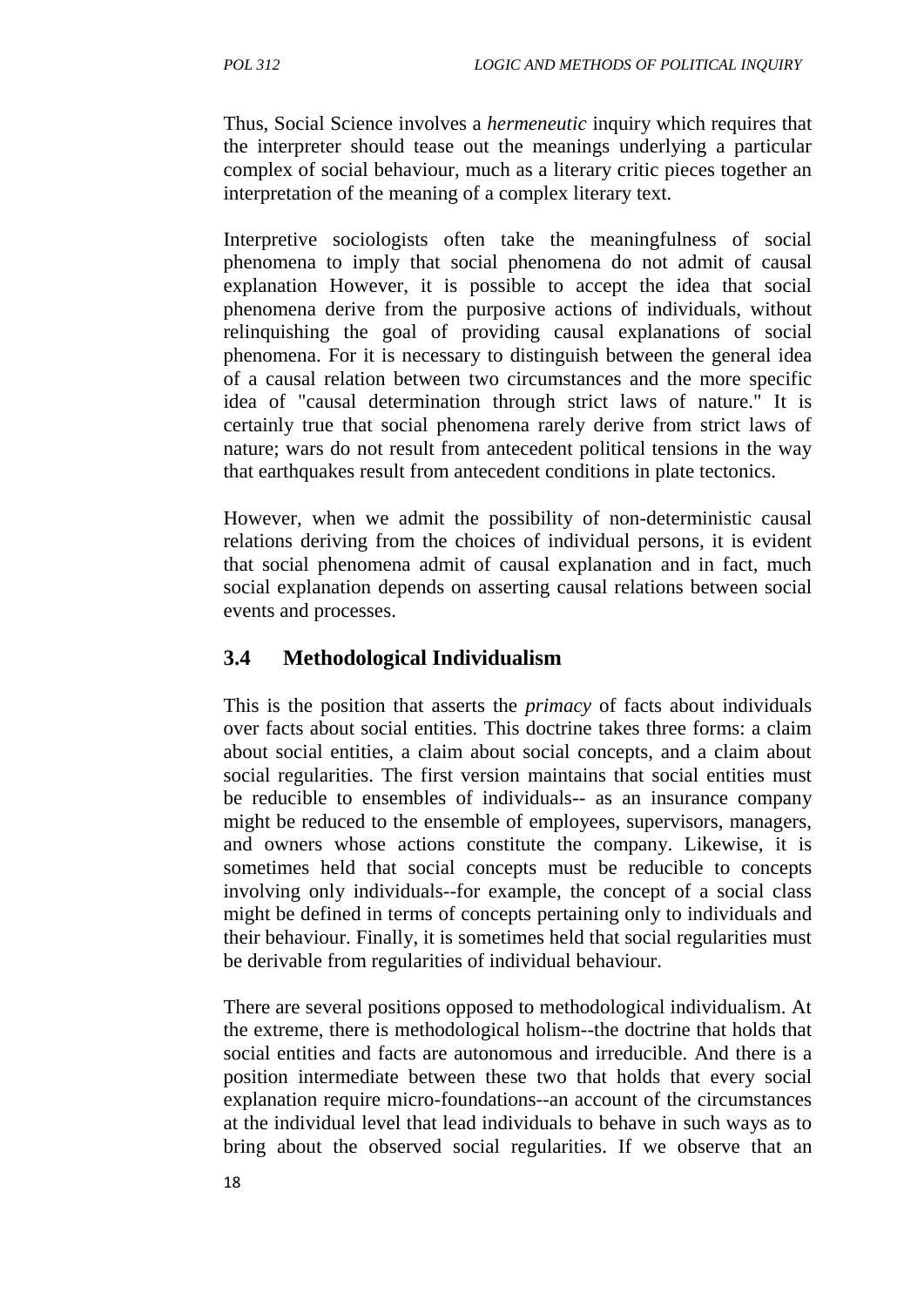industrial strike is successful over an extended period, it is not sufficient to explain this circumstance by referring to the common interest that members of the union have in winning their demands. Rather, we need to have information about the circumstances of the individual union member that induces him or her to contribute to this public good.

A fruitful research framework in the social sciences is the idea that men and women are rational, so it is possible to explain their behaviour as the outcome of a deliberation about means of achieving their individual ends. This fact in turn gives rise to a set of regularities about individual behaviour that may be used as a ground for social explanation. We may explain some complex social phenomenon as the aggregate result of the actions of a large number of individual agents with a hypothesised set of goals within a structured environment of choice.

#### **SELF- ASSESSMENT EXERCISE**

Critically examine the relationship between logic and social sciences.

# **4.0 CONCLUSION**

After reading this unit, students should be able to identify the various schools of thought in the explanation of the relationship between logic and social sciences and between social sciences and natural sciences.

#### **5.0 SUMMARY**

In this unit, we have explained the various schools of thought that explain the relationship between logic and social sciences on the one hand, social sciences and natural sciences on the other hand. We have also highlighted the various explanations used by social scientists to analyse human behaviour and attitudes.

#### **6.0 TUTOR-MARKED ASSIGNMENT**

- 1**.** Identify the schools of thought in the explanation of social relationship
- 2. Discuss your understanding of Interpretive Sociology
- 3. What do you understand by Methodological individualism?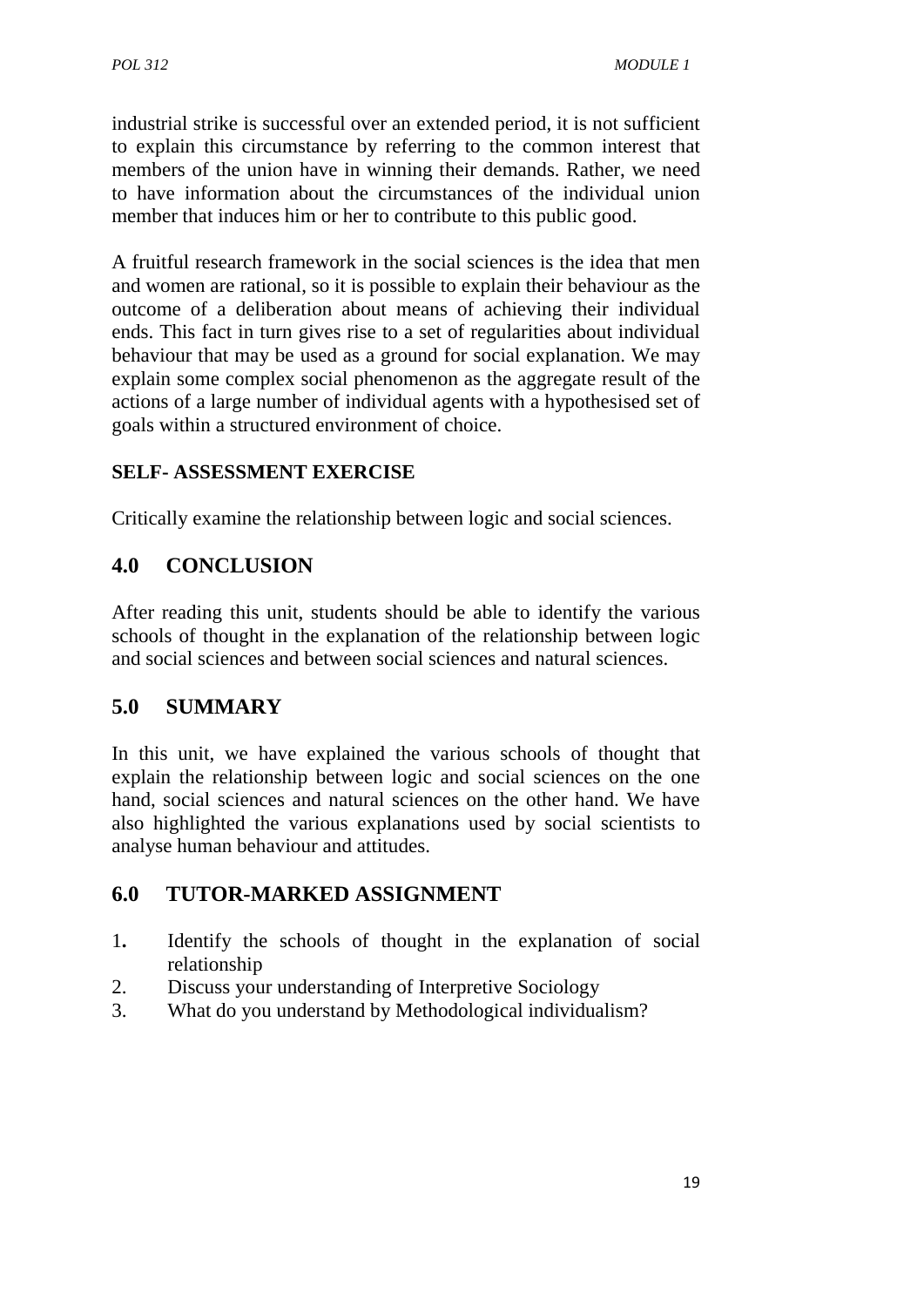- Audi, R. (1995). *The Cambridge Dictionary of Philosophy*. Cambridge: Cambridge University.
- Dukor, F.M. (1994). *Theistic Humanism: Philosophy of Scientific Africanism*. Lagos: Noble Communications Network.
- Goldman, L. (1969). *The Human Sciences and Philosophy*. London: Jonathan Press.
- Omoregbe, J. (1990). *Knowing Philosophy: A General Introduction*. Lagos: Joja Educational Research and Publishers Ltd.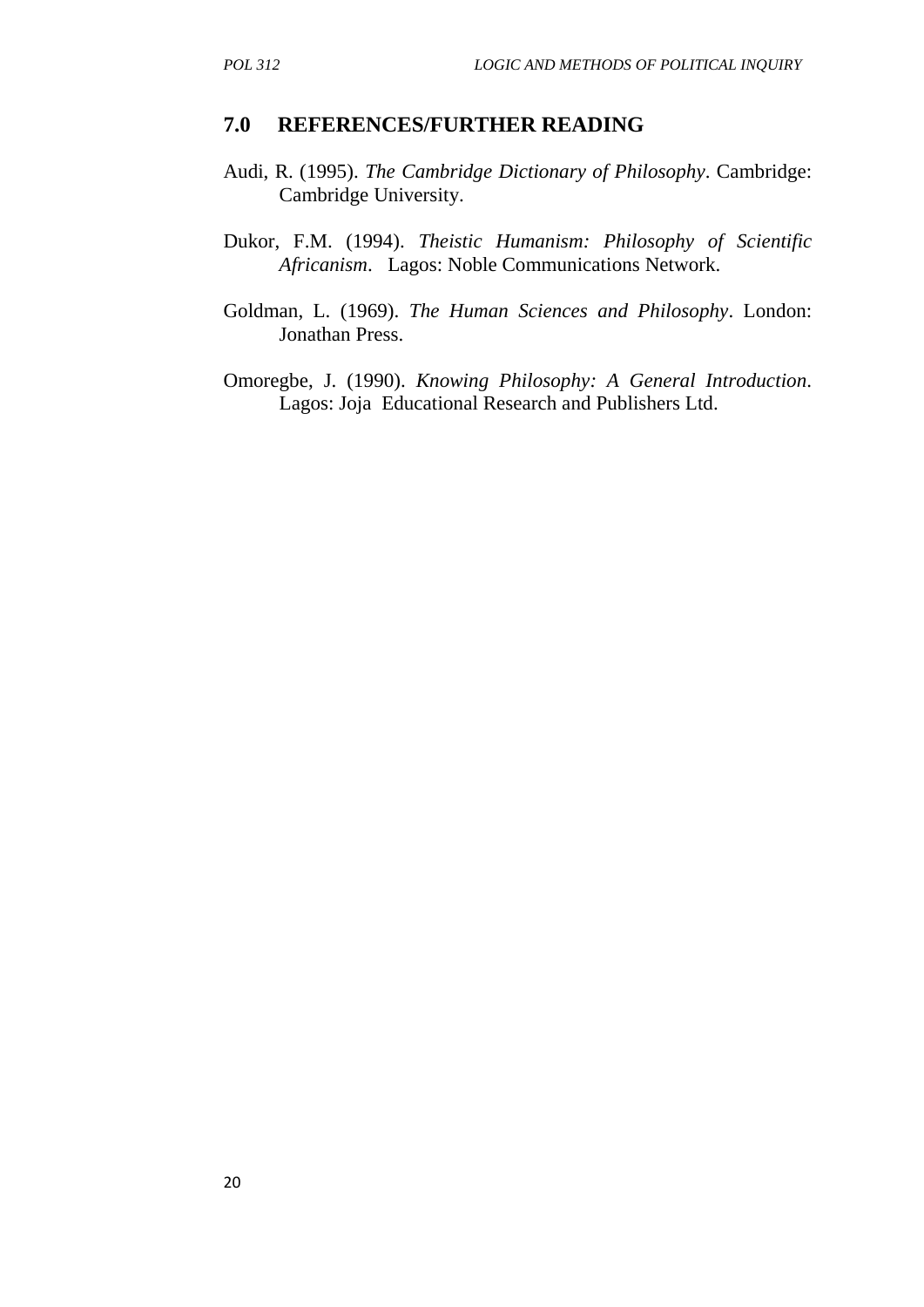# **UNIT 5 LOGICAL OR CRITITCAL THINKING**

#### **CONTENTS**

- 1.0 Introduction
- 2.0 Objectives
- 3.0 Main Content
	- 3.1 Critical Thinking and Political Inquiry
	- 3.2 Character of Critical Thinkers
	- 3.3 The Concepts of Critical Thinking
- 4.0 Conclusion
- 5.0 Summary
- 6.0 Tutor-Marked Assignment
- 7.0 References/Further Reading

# **1.0 INTRODUCTION**

This unit explains the usefulness of logical thinking to political inquiry. It examines the usefulness of assumptions in the understanding of social phenomena by identifying the hidden values of facts, and evaluating evidences and assessing conclusions. It explains the ability to understand and find workable solutions to a complex political problem.

# **2.0 OBJECTIVES**

By the end of this unit, you will be able to:

- explain the term critical thinking
- discuss the usefulness of critical thinking to political inquiry.

# **3.0 MAIN CONTENT**

# **3.1 Logical Thinking and Political Inquiry**

*Logical* or *critical thinking* clarifies goals, examines assumptions, discerns hidden values, evaluates evidence, accomplishes actions, and assesses conclusions. "Critical" as used in the expression "critical thinking" connotes the importance or centrality of thinking to an issue, question or problem of concern. "Critical" in this context does not mean "disapproval" or "negative." There are many positive and useful uses of critical thinking, for example formulating a workable solution to a complex personal problem, deliberating as a group about what course of action to take, or analysing the assumptions and the quality of the methods used in scientifically arriving at a reasonable level of confidence about a given hypothesis. Using strong critical thinking we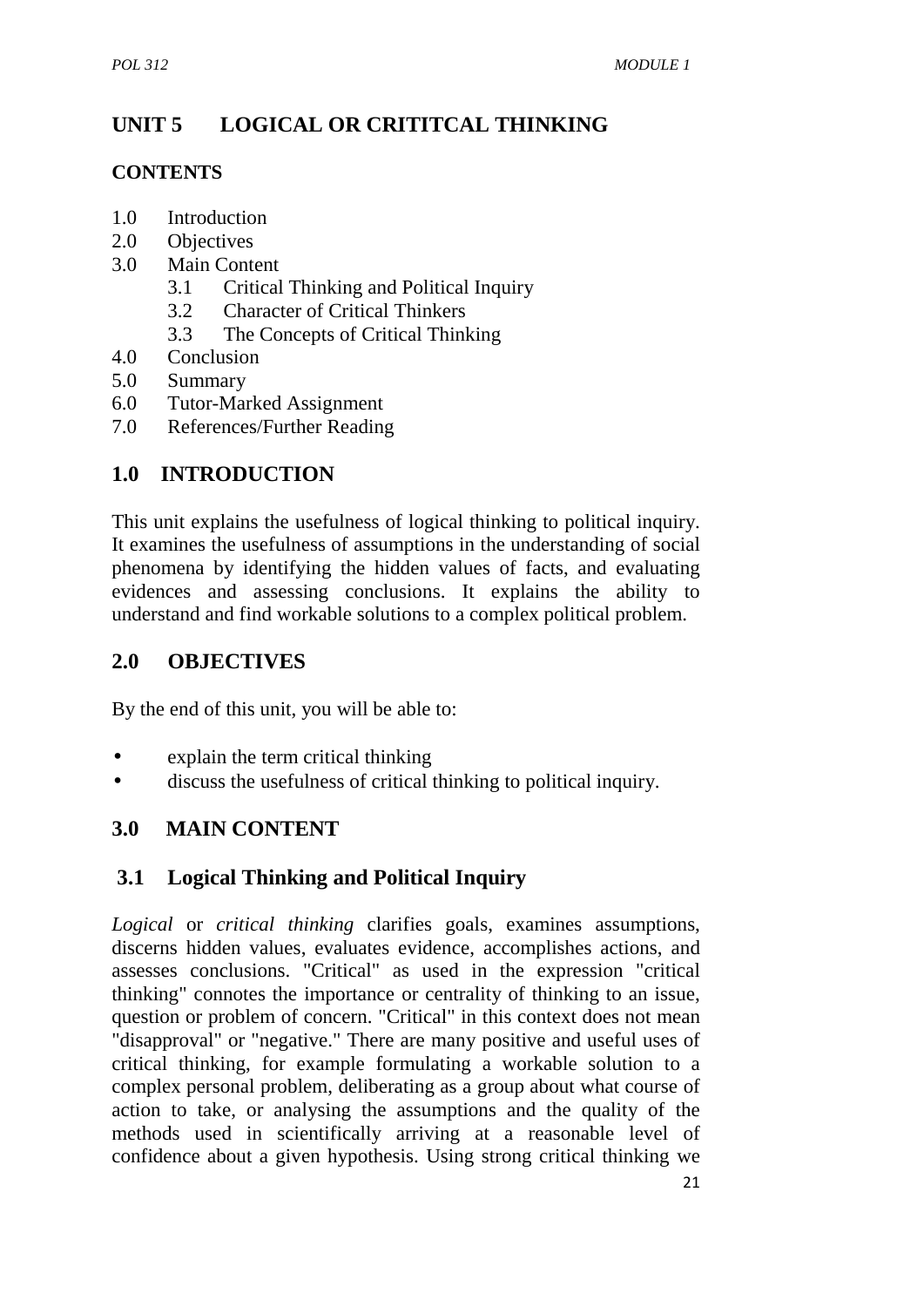might evaluate an argument, for example, as worthy of acceptance because it is valid and based on true premises.

Critical thinking can occur whenever one judges, decides, or solves a problem; in general, whenever one must figure out what to believe or what to do, and do so in a reasonable and reflective way. Reading, writing, speaking, and listening can all be done critically or uncritically. Critical thinking is crucial to becoming a close reader and a substantive writer. Expressed most generally, critical thinking is "a way of taking up the problems of life."

"Fluid intelligence" directly correlates with critical thinking skills. You are able to determine patterns, make connections and solve new problems. When you improve your critical thinking skills, you also improve your fluid intelligence, which also helps increase your problem solving skills and deep thinking elements. All of these skills relate to one part of the brain, and the more you use them the easier it will be to put your skills to the test.

The list of core critical thinking skills includes observation, interpretation, analysis, inference, evaluation, explanation and meta cognition. There is a reasonable level of consensus among experts that an individual or group engaged in strong critical thinking gives due consideration to the following; Evidence through observation; Context of judgment; Relevant criteria for making the judgment well; Applicable methods or techniques for forming the judgment; Applicable theoretical constructs for understanding the problem and the question at hand.

In addition to possessing strong critical thinking skills, one must be disposed to engage problems and decisions using those skills. Critical thinking employs not only logic but broad intellectual criteria such as clarity, credibility, accuracy, precision, relevance, depth, breadth, significance and fairness. Critical thinking calls for the ability to: Recognise problems, to find workable means for meeting those problems; Understands the importance of prioritisation and order of precedence in problem solving; Gather and marshal pertinent (relevant) information; Recognise unstated assumptions and values; Comprehend and use language with accuracy, clarity, and discrimination; Interpret data, to appraise evidence and evaluate arguments; Recognise the existence (or non-existence) of logical relationships between propositions; Draw warranted conclusions and generalisations; Put to test the conclusions and generalisations at which one arrives; Reconstruct one's patterns of beliefs on the basis of wider experience and; Render accurate judgments about specific things and qualities in everyday life.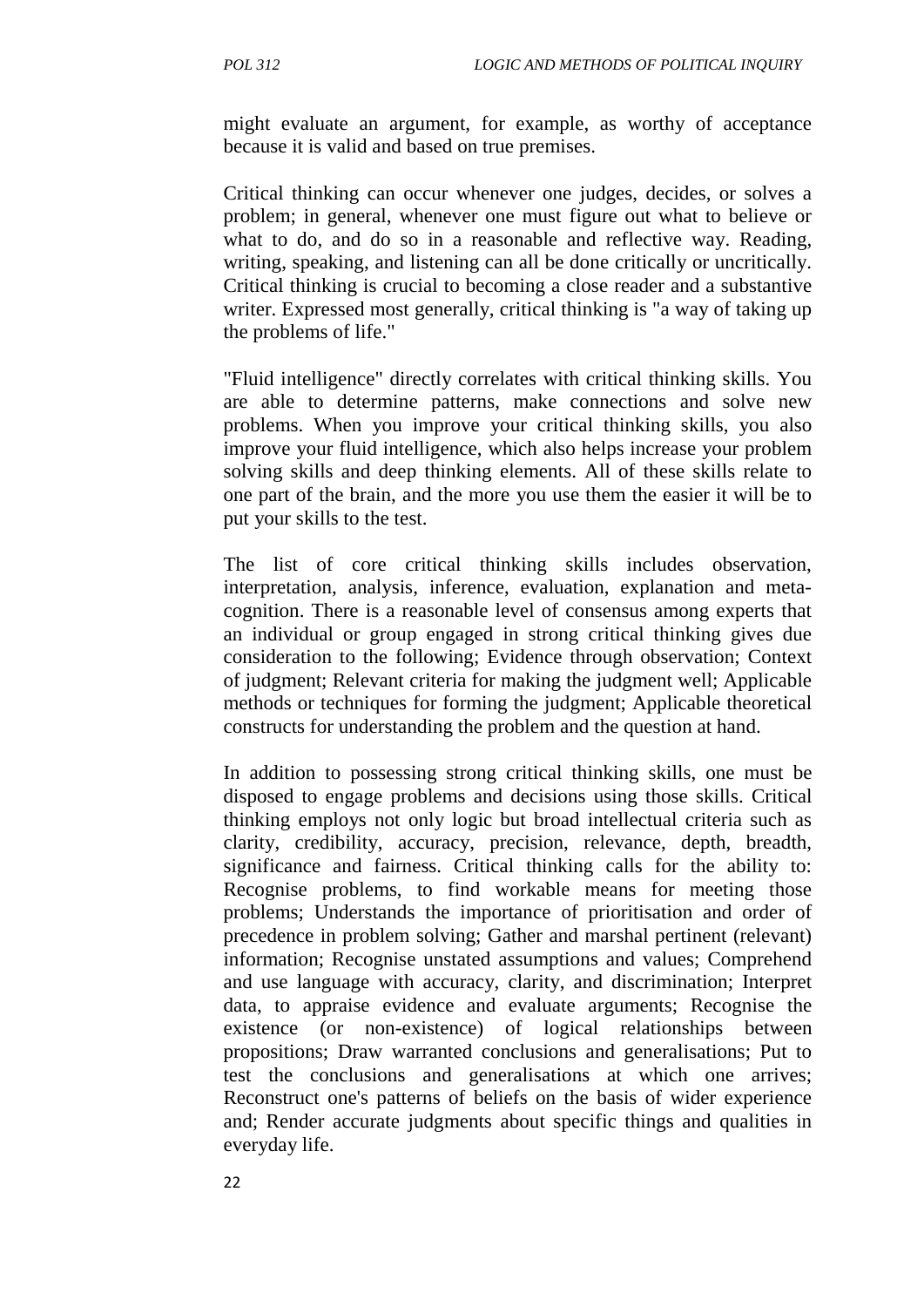Irrespective of the sphere of thought, "a well cultivated critical thinker": raises important questions and problems, formulating them clearly and precisely; gathers and assesses relevant information, using abstract ideas to interpret it effectively; comes to well-reasoned conclusions and solutions, testing them against relevant criteria and standards; thinks open-mindedly within alternative systems of thought, recognising and assessing, as need be, their assumptions, implications, and practical consequences; and communicates effectively with others in figuring out solutions to complex problems; without being unduly influenced by others' thinking on the topic.

Critical thinking is about being both willing and able to evaluate one's thinking. Thinking might be criticised because one does not have all the relevant information – indeed, important information may remain undiscovered, or the information may not even be knowable – or because one makes unjustified inferences, uses inappropriate concepts, or fails to notice important implications. One's thinking may be unclear, inaccurate, imprecise, irrelevant, narrow, shallow, illogical, or trivial, due to ignorance or misapplication of the appropriate skills of thinking. On the other hand, one's thinking might be criticised as being the result of a sub-optimal disposition.

# **3.2 Character of Critical Thinkers**

The dispositional dimension of critical thinking is logical character. Its focus is in developing the habitual intention to be truth-seeking, open minded, systematic, analytical, inquisitive, confident in reasoning, and prudent in making judgments. Those who are ambivalent on one or more of these aspects of the disposition toward critical thinking, or who have an opposite disposition (intellectually arrogant, biased, intolerant, disorganised, lazy, heedless of heedless of consequences, indifferent toward new information, mistrustful of reasoning, or imprudent) are more likely to encounter problems in using their critical thinking skills. Failure to recognise the importance of correct dispositions can lead to various forms of self-deception and closed-mindedness, both individually and collectively.

In reflective problem solving and thoughtful decision making, using critical thinking one considers evidence like investigating evidence, the context of judgment, the relevant criteria for making the judgment well, the applicable methods or techniques for forming the judgment, and the applicable theoretical constructs for understanding the problem and the question at hand. The deliberation characteristic of strong critical thinking associates critical thinking with the reflective aspect of human reasoning. Those who would seek to improve our individual and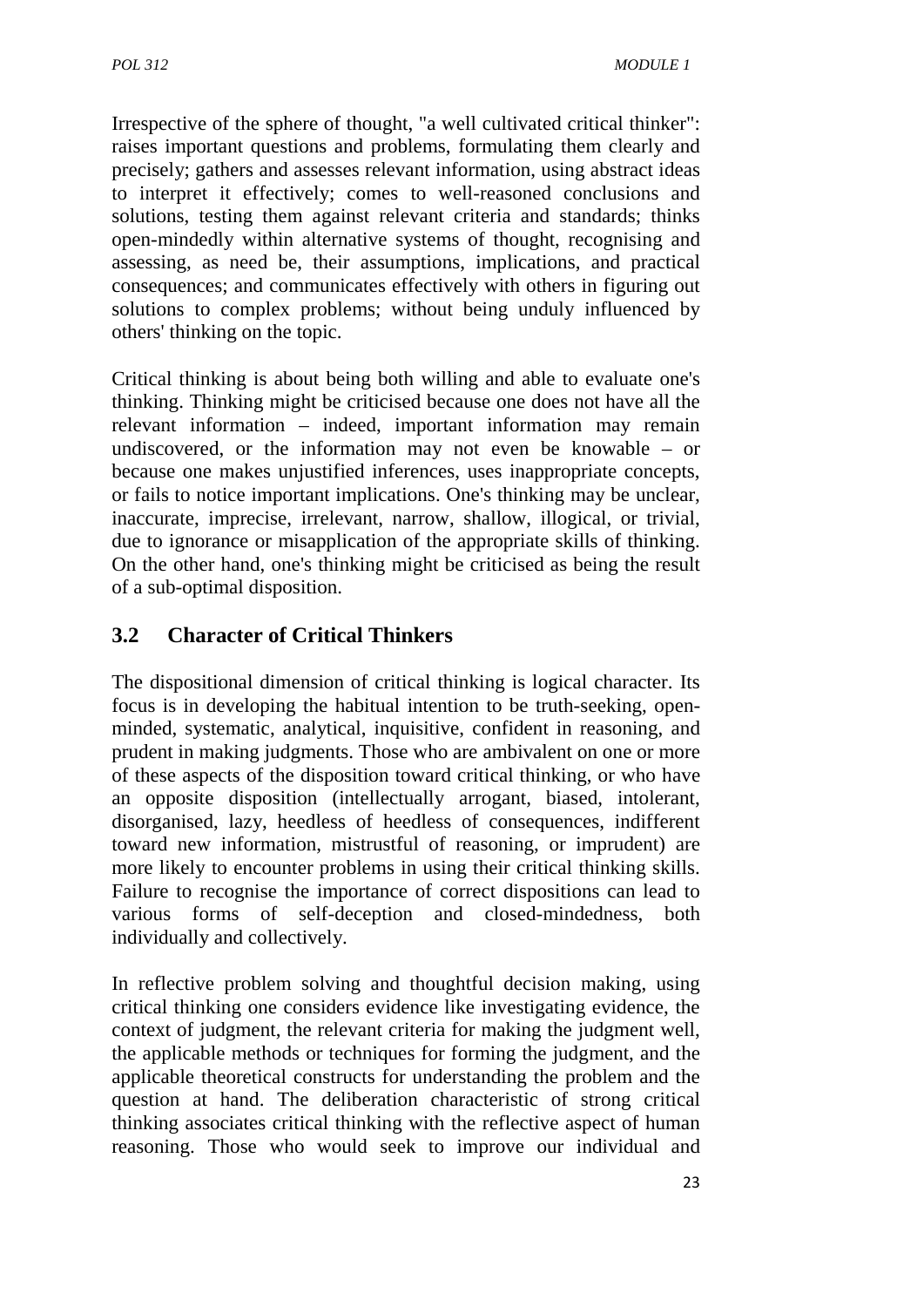collective capacity to engage problems using strong critical thinking skills are recommending that we bring greater reflection and deliberation to decision making.

Critical thinking is based on self-corrective concepts and principles, not on hard and fast, or systematic, procedures. Critical thinking employs not only logic (either formal or, much more often, informal) but broad intellectual criteria such as clarity, credibility, accuracy, precision, relevance, depth, breadth, significance and fairness.

The positive habits of mind which characterise a person strongly disposed toward critical thinking include a courageous desire to follow reason and evidence wherever they may lead, open-mindedness, foresight attention to the possible consequences of choices, a systematic approach to problem solving, inquisitiveness, fair-mindedness, maturity of judgment, and confidence in reasoning.

# **3.3 The Concepts and Principles of Critical Thinking**

The concepts and principles of critical thinking can be applied to any context or case but only by reflecting upon the nature of that application. Critical thinking forms, a system of related, and overlapping, modes of thought such as anthropological thinking, sociological thinking, historical thinking, political thinking, psychological thinking, philosophical thinking, mathematical thinking, chemical thinking, biological thinking, ecological thinking, legal thinking, ethical thinking, musical thinking, thinking like a painter, sculptor, engineer, businessperson, etc. In other words, though critical thinking principles are universal, their application to disciplines requires a process of reflective contextualisation.

Critical thinking is considered important in the academic fields because it enables one to analyse, evaluate, explain, and restructure their thinking, thereby decreasing the risk of adopting, acting on, or thinking with, a false belief. However, even with knowledge of the methods of logical inquiry and reasoning, mistakes can happen due to a thinker's inability to apply the methods or because of character traits such being *ego*-*centric*.

Critical thinking includes identification of prejudice, bias, propaganda, self-deception, distortion, misinformation, etc. Given research in cognitive psychology, some educators believe that schools should focus on teaching their students critical thinking skills and cultivation of intellectual traits.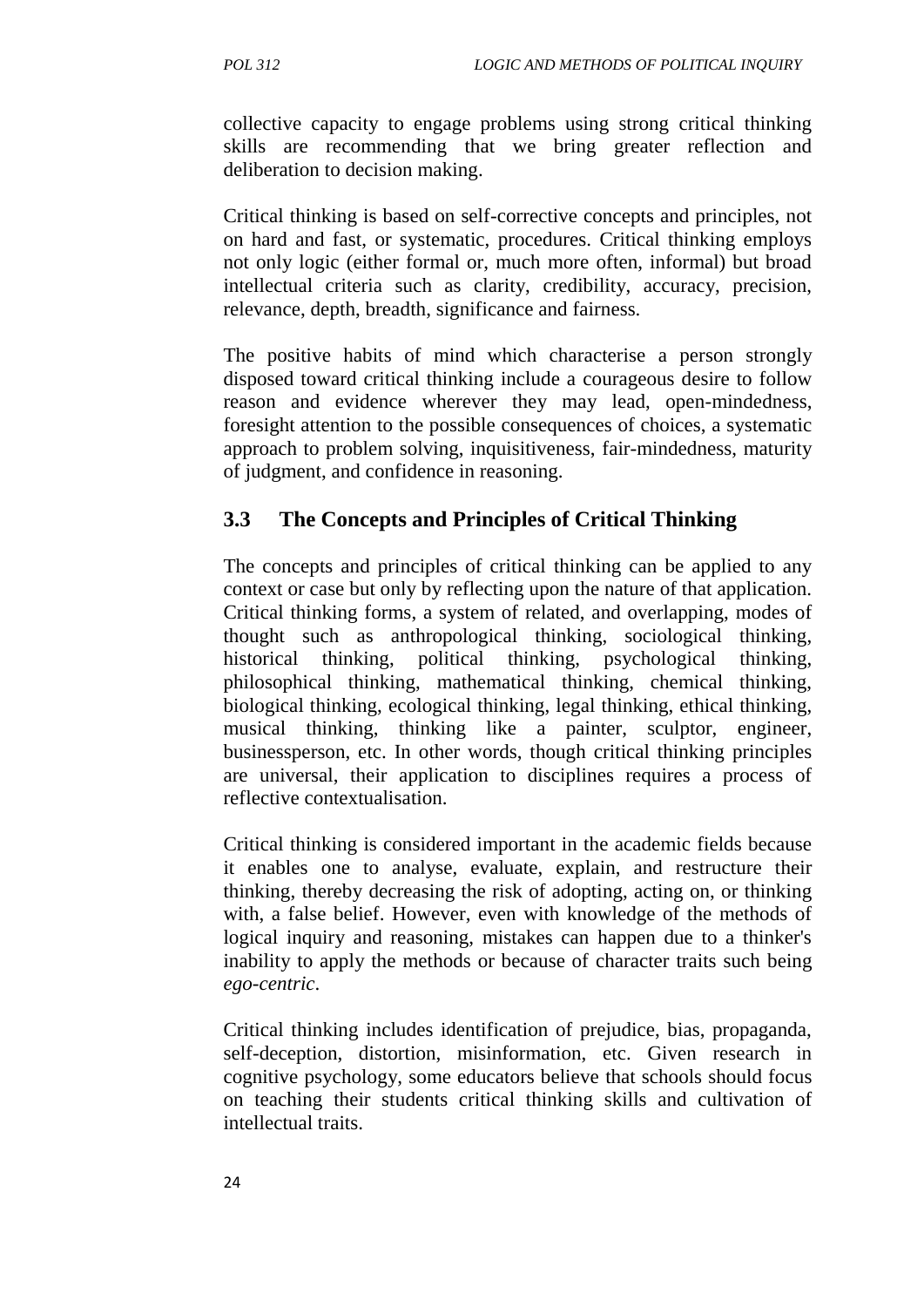#### **SELF-ASSESSMENT EXERCISE**

Assess the relevance of critical thinking to political inquiry

## **4.0 CONCLUSION**

After reading through this unit, students should be able to understand the meaning of logical or critical thinking, its relationship with political inquiry and the features or characteristics of a critical thinker.

## **4.0 SUMMARY**

In this unit, we have explained the meaning of logical or critical thinking and its relationship with political inquiry. Also, we have explained the features of a critical thinker and the expected role of a critical thinker in solving socio-political problems in his or her society.

## **6.0 TUTOR-MARKED ASSIGNMENT**

- 1. Explain what you understand by logical or critical thinking
- 2. Identify and explain the concepts of critical thinking.
- 4. Analyse the instruments used in critical thinking

- Dauer, F.W. (2007). *Critical Thinking: An Introduction to Reasoning*. Facione
- Glaser, E.M. (1941). *An Experiment in the Development of Critical Thinking*. New York: Bureau of Publications, Teachers College, Columbia University. Sumner,
- William (1906). *Folkways: A Study of the Sociological Importance of Usages, Manners, Customs, Mores, and Morals*. New York: Ginn and Co.
- Paul, R., Elder, L. (2008). *The Miniature Guide to Critical Thinking Concepts and Tools* Dillon Beach: Foundation for Critical Thinking Press.
- Linda (2002) *Critical Thinking: Tools for Taking Charge of Your Professional and Personal Life*; Financial Times, Prentice Hall
- Udoidem, S.I. (1991) *Understanding Philosophy*, Calabar, Government Printing Press.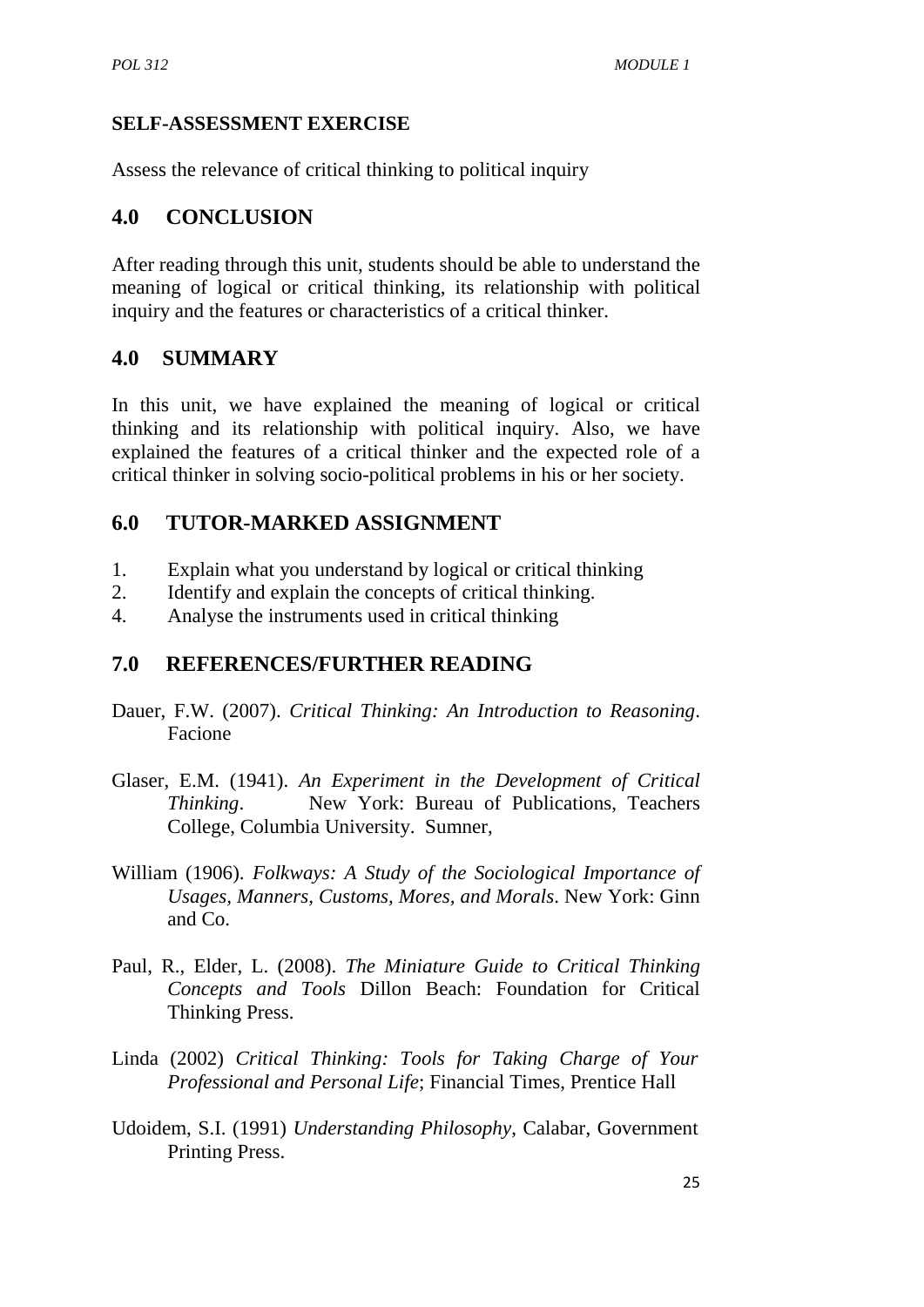# **MODULE 2 UNDERSTANDING POLITICAL INQUIRY**

### **INTRODUCTION**

Module one in this course introduce the meaning and nature of logic; branches of logic; argument and types of argument; differentiated logic and argument showing the importance of the concepts and their contribution to credible political inquiry. This is very important because without a good understanding of the meaning, character, and nature of logic one may not be able to properly link logic and political inquiry and apply the identified nexus to have a robust understanding of scientific research method in political science. This module 2 will dwell on political inquiry defining and characterising political inquiry. The module is divided into five units to examine meaning and nature of political inquiry, methods and scientific inquiry in an inter-depended form.

- Unit 1 Analysing Political Inquiry
- Unit 2 The Rationale for Political Inquiry<br>Unit 3 Fundamentals of Political Inquiry
- Fundamentals of Political Inquiry
- Unit 4 Generalisations
- Unit 5 Explanations and Predictions in Political Inquiry

### **UNIT1 ANALYZING POLITICAL INQUIRY**

#### **CONTENTS**

- 1.0 Introduction
- 2.0 Objectives
- 3.0 Main Content
	- 3.1 Analysis of Political Inquiry
	- 3.2 Forms of Political Philosophy Analysis
- 4.0 Conclusion
- 5.0 Summary
- 6.0 Tutor-Marked Assignment
- 7.0 References/Further Reading

### **1.0 INTRODUCTION**

This unit explains the meaning of political inquiry and the techniques involved in carrying out political investigation. It further explains the views of scholars on the revolutionary shift in the approaches to the study of political inquiry. It analyses the movement from the traditional approach to the behavioural or scientific approach.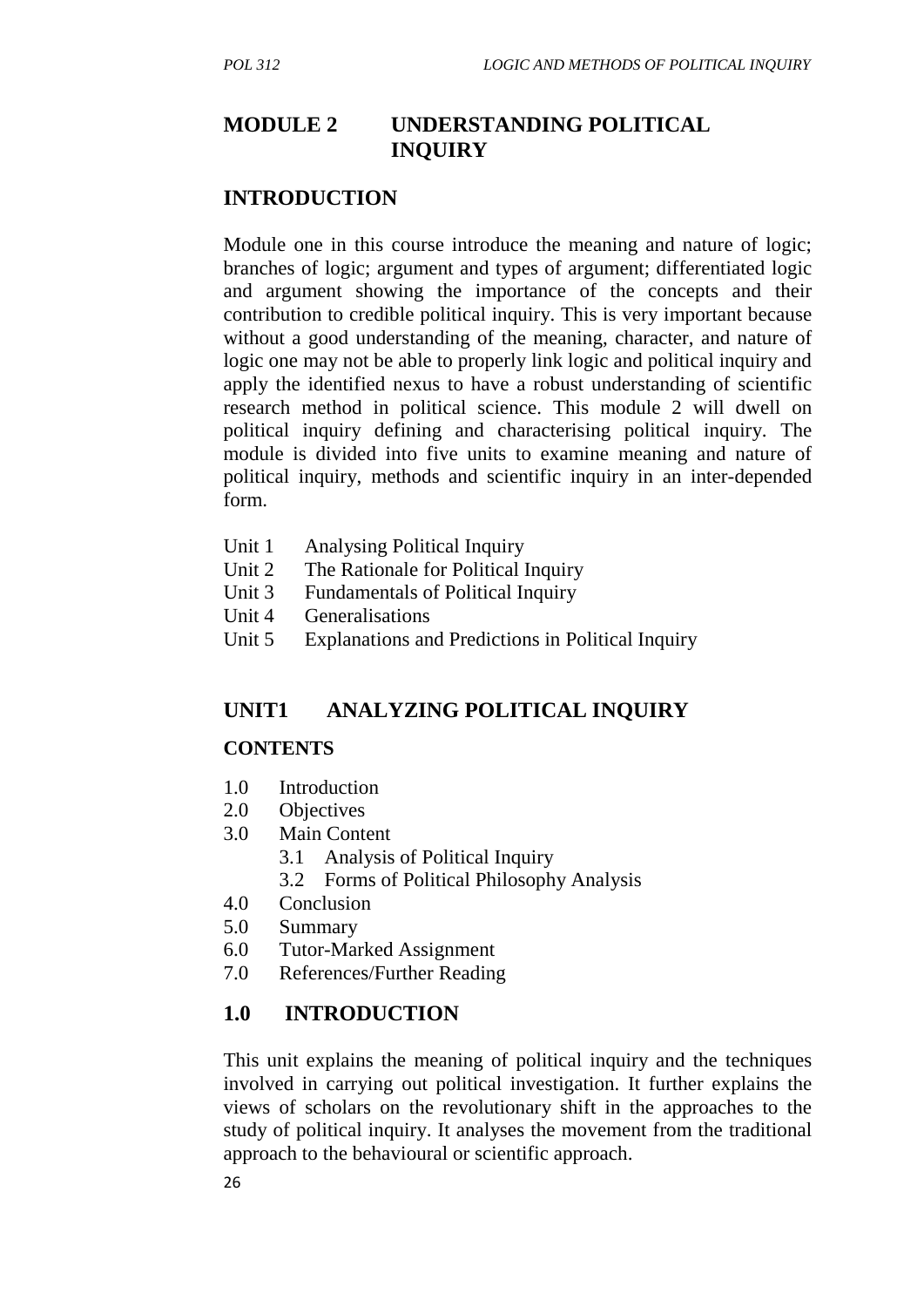## **2.0 OBJECTIVES**

By the end of this unit, you will be able to:

- explain the traditional approach to the study of politics
- discuss the opinions of political scientists on the paradigmatic shift.

### **3.0 MAIN CONTENT**

## **3.1 Traditional Political Inquiry**

Since the beginning of recorded history, people have observed, thought about, evaluated, and analysed politics. Those who have analysed politics on a fairly regular and systematic basis are called political philosophers; they include such well-known figures as Plato, Aristotle, Locke, and Rousseau. The product of their analyses can be regarded as traditional political philosophy or traditional political theory. But there is a more precise and fruitful way of characterising traditional political philosophy, which involves sorting out its main activities and indicating which of these activities of political philosophers have spent most of their time on. Each activity is really a type of analysis. In the same manner, it is possible to discern political inquiry in this manner. Traditional political inquiry also is possible to discern political inquiry in this manner. Traditional political inquiry also suggests that certain orientations in political investigation are carried out in this traditional manner.

Analysis is a word that has a variety of meanings. To chemists, "analysis", means breaking things down into their constituent parts; to biologists, it means sorting things into categories; to mathematicians, it means deriving conclusions from premises; to social scientists, it means identifying the causes of various kinds of human behavior; to moral philosophers, it means showing which actions are good and which ones are bad.

What all of these activities have in common is the attempt to answer one kind of question or another. Thus, "to analyse," something means to ask a question, give an answer after thorough investigation, and then give reasons for the answer. In conducting political inquiry, the answers to these questions can only be provided after certain investigations must have been carried out. This may take different methods, which constitute the subject matter of this course.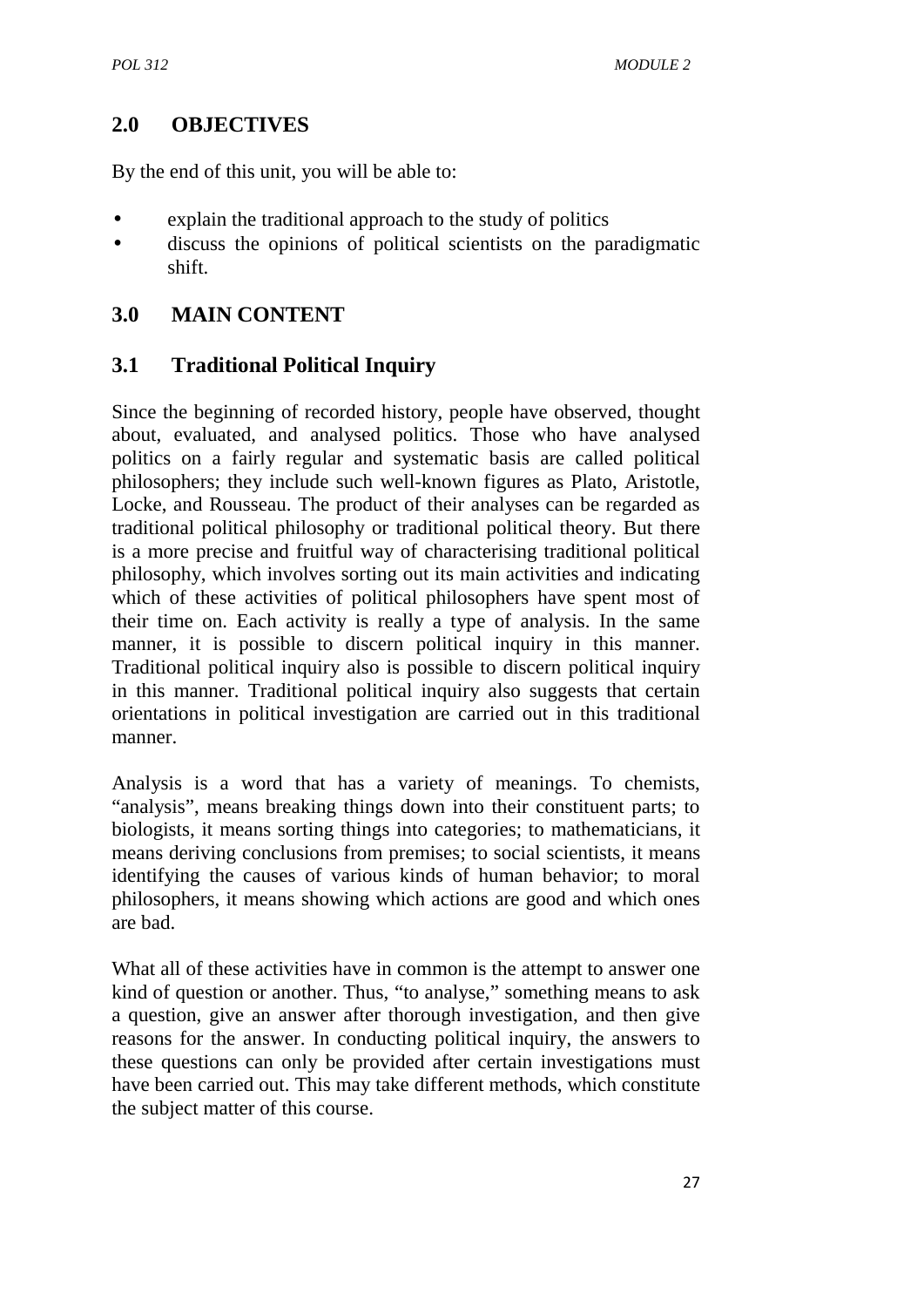## **3.2 Forms of Political Philosophy Analysis**

Under political philosophy analysis, there are four activities of conducting political inquiry, each of a type of analysis that political philosophers have engaged in have been labeled *scientific*, *normative*, *instrumental* and *analytical* (also called logical).

Describing a political system, an aspect of it, or a general political phenomenon, and explaining or accounting for such facts are scientific inquiry. The primary activities of political philosophers have probably been normative. These are activities, which involve moral, ethical, or value judgments. While scientific activities deal with what is, value judgments express what a political philosopher believes ought to be. There are several varieties of normative activity. First, many political philosophers spend much time prescribing the best state or political system. However, this is not to say that traditional political philosophers have not engaged in scientific activity. Traditional political philosophers have always been engaged in such scientific activities the political philosopher has rarely been a very good scientist, especially when it comes to explaining political phenomena.

This is probably attributable to several factors. First, and largely beyond his control, was the lack of sophisticated scientific and methodological technology and hardware. The statistical and mathematical tools so essential to modern social scientists were not available. Secondly, is the fact that scientific activities have never been the main concern of the political philosopher. The third nature of political inquiry can be found in the instrumental or applied value judgment, which is often confused with normative statements. There is a fundamental difference in that instrumental judgments recommend the best way of achieving a given end, but they do not attempt to justify the end itself. This is the significance of an alternate label, means-ends analysis.

The last kind of activity in political inquiry is the analytic or logical activity. This category includes both the analysis of political words and concepts and the examination of certain aspects of political arguments, for instance, their logical consistency. Plato, using the dialectical method, analyses and criticises a number of definitions of justice in his attempt to arrive at its 'real' meaning.

#### **SELF-ASSESSMENT EXERCISE**

Describe the activities in political philosophy analysis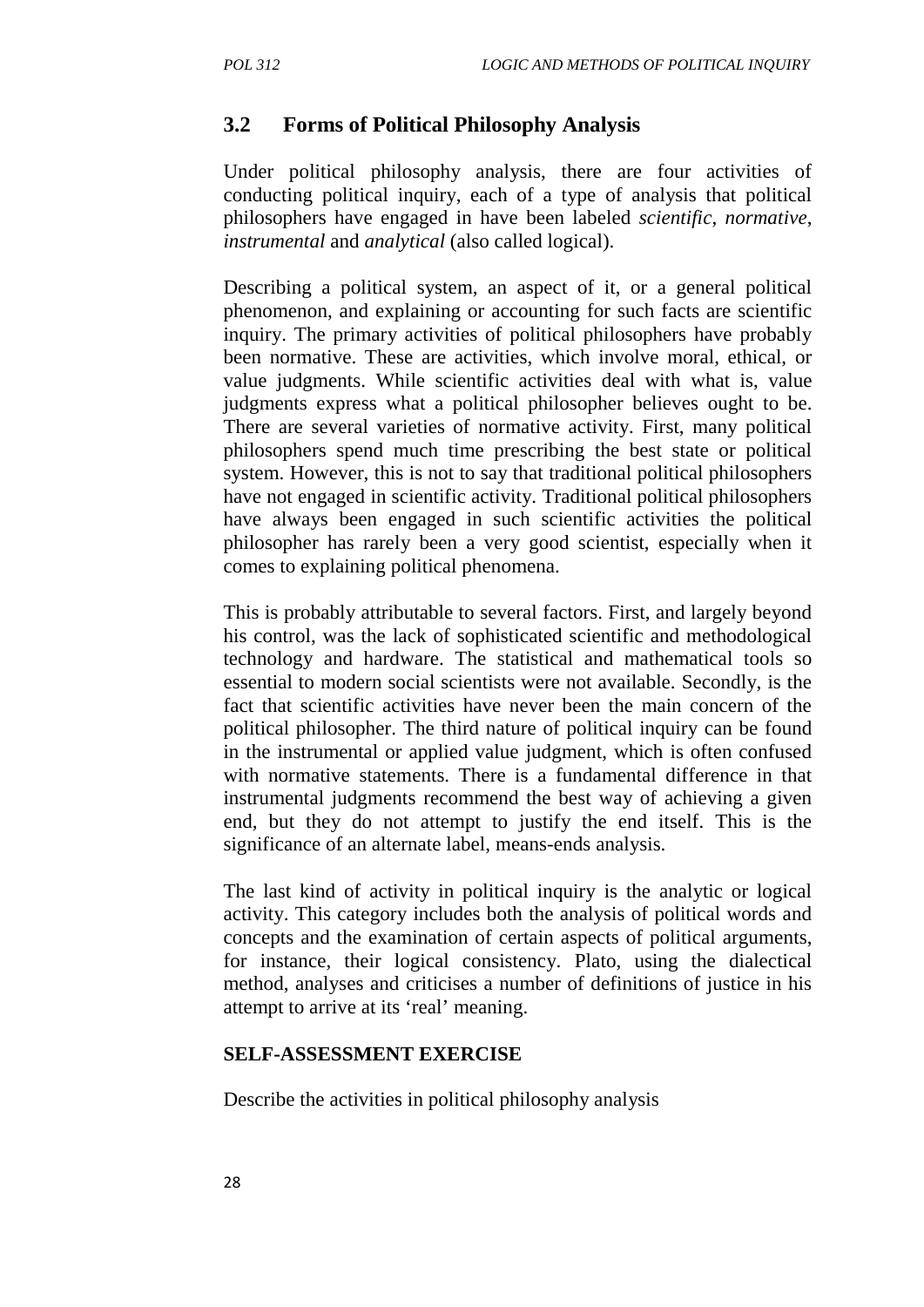# **4.0 CONCLUSION**

After reading through this unit, students should be able to understand the meaning of political inquiry, identify the various activities in political inquiry and be able to analyse these activities.

# **5.0 SUMMARY**

In this unit, we have explained the meaning of political inquiry, the activities of political philosophy analysis and the contribution political philosophers to traditional and behavioural or scientific inquiry in political science.

## **6.0 TUTOR-MARKED ASSIGNMENT**

- 1. Define political inquiry
- 2. Critically examine the range of political inquiry.
- 3. Analyse the paradigmatic shift in the understanding of political inquiry.

- Adams, I. & Dyson,R. (2004). *Fifty Great Political Thinkers.* London and New York: Routledge Publishers.
- Baker, E. (1958). *The Politics of Aristotle.* New York: Oxford University Press.
- Wesley C. Salmon (2006). *Four Decades of Scientific Explanation.* University of Pittsburgh Press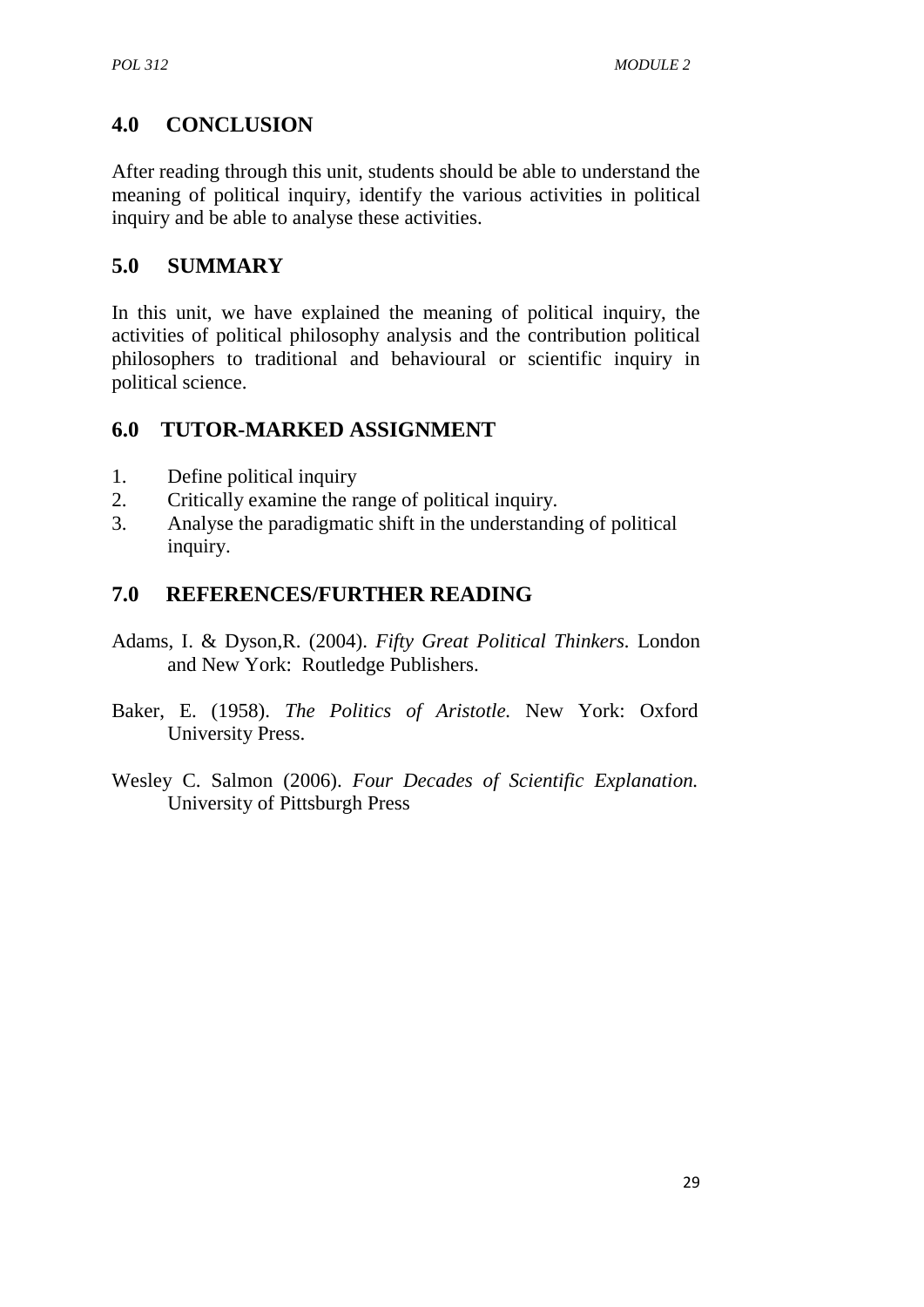# **UNIT 2 THE RATIONALE FOR POLITICAL INQUIRY**

#### **CONTENTS**

- 1.0 Introduction
- 2.0 Objectives
- 3.0 Main Content
	- 3.1 Reasons for the Study of Political Inquiry
- 4.0 Conclusion
- 5.0 Summary
- 6.0 Tutor-Marked Assignment
- 7.0 References/Further Reading

## **1.0 INTRODUCTION**

This unit explains the various reasons for the study political investigation and social research by students of political science. Political scientists are interested in acquiring knowledge about and understanding of a variety of important political phenomena. The unit used normative method of political inquiry as an example to establish various reasons for inquiry in social sciences and political science in particular.

### **2.0 OBJECTIVES**

By the end of this unit, you will be able to:

- state the reasons for the study of political inquiry
- explain the importance of normative method of inquiry.

### **3.0 MAIN CONTENT**

### **3.1 Reasons for the Study of Political Inquiry**

Political scientists are interested in acquiring knowledge and understanding of a variety of important political phenomena. Some of us are interested, for example, in the conditions that lead to stable and secure political regimes without civil unrest, rebellion, or government repression. Some are interested in the relationships and interactions between nations and how some nations exercise power over other nations. Other political scientists are more interested in the relationship between the populace and public officials in democratic countries and in particular, in the question of whether or not public opinion influences the policy decisions of public officials.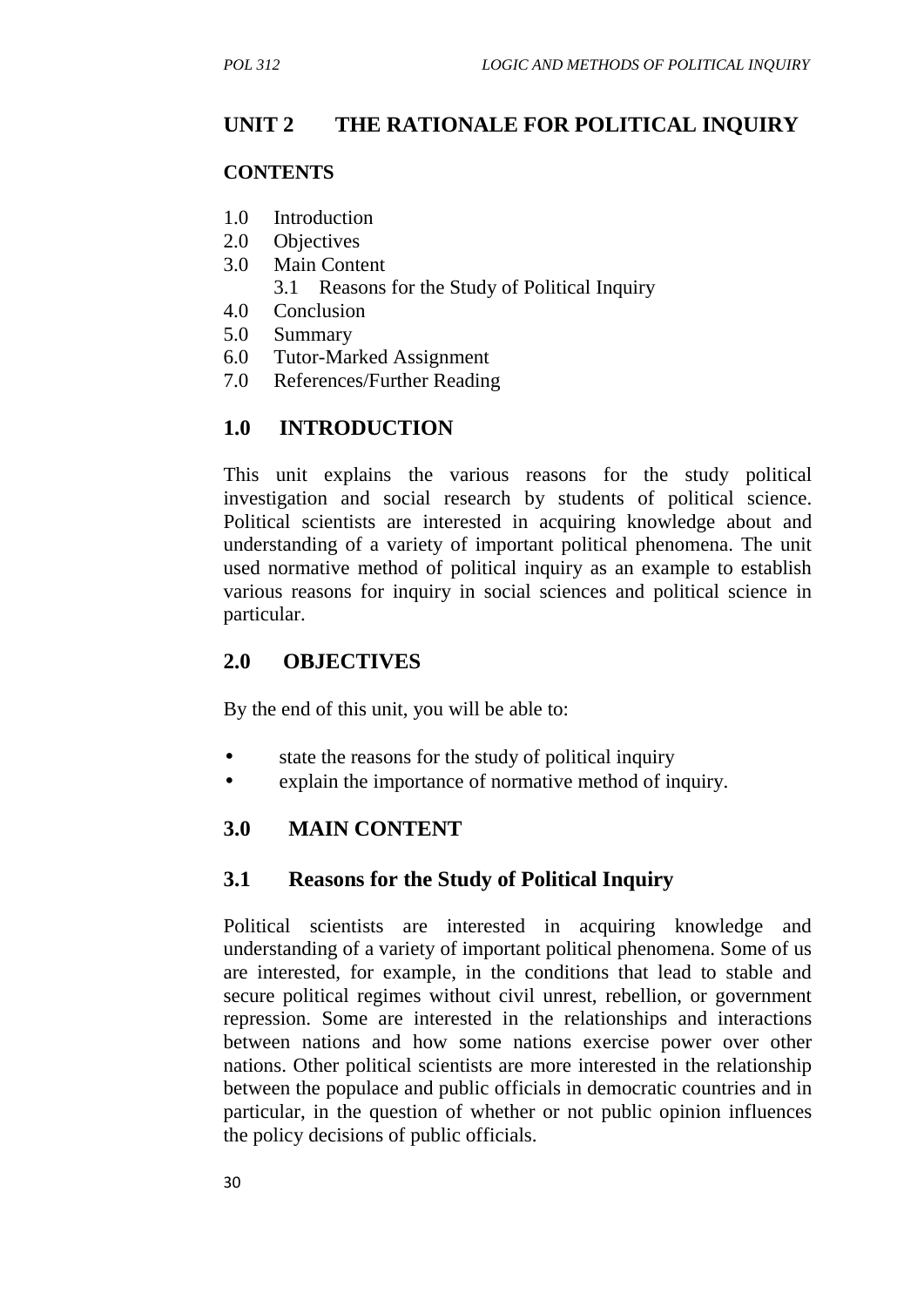There are two major reasons why students should learn about how political scientists conduct empirical research. First, citizens in contemporary society are often called upon to evaluate empirical research about political phenomena. Debates about the wisdom of the death penalty, for example, frequently hinge on whether or not it is an effective deterrent to crime, and debates about term limits for elected officials involve whether or not such limits increase the competitiveness of elections. Similarly, evaluating current developments in Africa, Asia, Europe, America and Latin America requires an understanding of the role of competitive elections, rights of expression, religious tolerance, and the ownership of private property in the development of democratic institutions and beliefs. In these and many other cases, thoughtful and concerned citizens find that they must evaluate the accuracy and adequacy of the theories and research of political (and other social) scientists.

A second reason for learning about Political Science research methods is that students often need to acquire scientific knowledge of their own, whether for a term paper for an introductory course on Nigerian government and politics, a research project for an undergraduate seminar, or a series of assignments in a course devoted to learning empirical research methods. Familiarity with empirical research methods is generally a prerequisite to making this a profitable endeavour.

The prospect of learning empirical research methods is often intimidating to students. Sometimes students dislike this type of inquiry because it involves numbers and statistics. Although to understand research well one must have a basic knowledge of statistics and how to use statistics in analyzing and reporting research findings, the empirical research process that we describe here is first and foremost a way of thinking and a prescription for disciplined reasoning. Statistics will be introduced only after an understanding of the thought process involved in scientific inquiry is established, and then in a nontechnical way that should be understandable to any student familiar with basic algebra.

Political inquiry is methodologically diverse and appropriates many methods originating in political and social research. In Political Science, approaches include *positivism*, *interpretivism*, *rational choice theory*, *behavioural*, *structuralism*, *post*-*structuralism*, *realism*, *institutionalism*, and *pluralism*. Political Science, as one of the Social Sciences disciplines, uses methods and techniques that relate to the kinds of inquiries sought. Primary sources are such as historical documents, and official records; secondary sources such as scholarly journal articles, statistical analysis, case studies, and model building.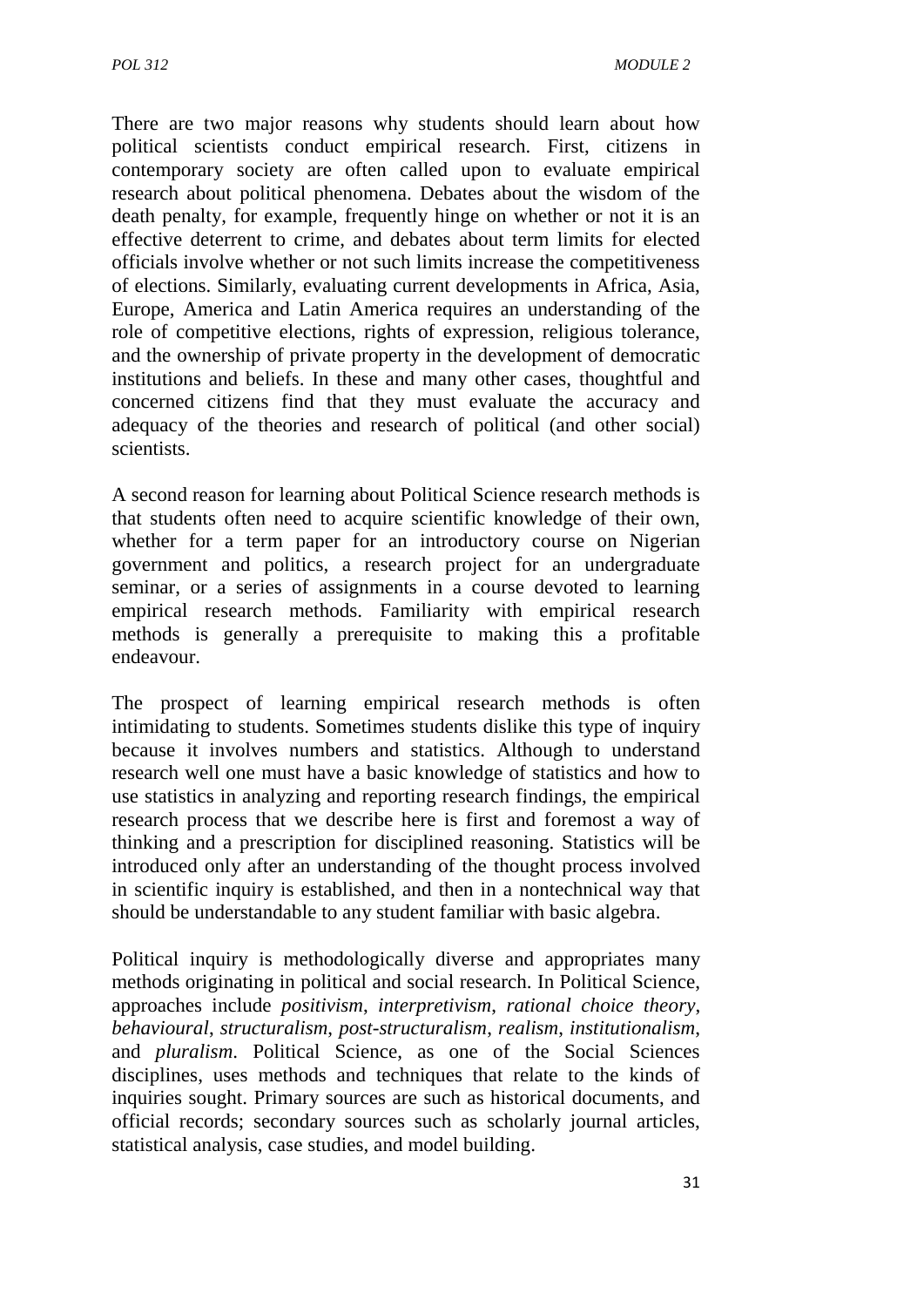Political inquiry makes use of different methods, which can be categorized as normative and empirical research methods. The use of normative method is as important as the empirical method. In most cases, the two methods are combined to allow for comprehensive and eclectic analysis of political phenomena.

The normative method of political inquiry denotes emphasising what ought to be. It is characterised by statements which purport to explain what should or should not be valued. This method is closely related to ethical and philosophical methods in orientation. It sets to examine the forces operating upon or within an entity or group of entities, and focuses on certain definable guidelines for the conduct of state affairs. There are four dominant aspects of the normative method, namely: historical, legalistic and philosophical and these are rooted in the classical political philosophy represented by Plato and Aristotle, the church fathers, St. Thomas Aquinas and St. Augustine, and also modern philosophers like Thomas Hobbes, John Locke, Jean Jacques Rosseau, Immaneul Kant, Hume, Burke and Mill. The fundamental question asked by these philosophers concerning the affairs of the state borders on the issues of rights, justice, duties and obligations.

The Italian Statesman Niccolo Machiavelli, in his philosophical work *The Prince*, enunciated how rulers should deal with other rulers if they are to advance the interests of the state and maintain stability in the state. In other words, sovereign heads should employ whatever means necessary to attain the goals of the state. Immanuel Kant, in his Perpetual Peace, proposed an organized state in order to get out of the state of nature, which breeds conditions of war. From the historical perspective, normative method presupposes that the study of Political Sciences was initially part of history and that it gives credence to the understanding of historical background of political system as the basis for understanding or comparing political systems. This explains the analysis of political phenomena from the perspective of the historiography. However, this method has been criticized of falling short of necessary instrument for comprehensive understanding of political phenomena.

Also, the legalistic aspect of normative method indicates that the study of Political Science was also part of the study of Law as a discipline. It presupposes the understanding of political phenomena from the legal point of view or through the understanding of constitutional framework of political systems. It emphasizes the legal norms of a state, while the philosophical orientation emphasizes the ideas of the various philosophers on the ideal state. It portends the ideal situation of what the structure of the state should be. It is otherwise referred to as the *apriori*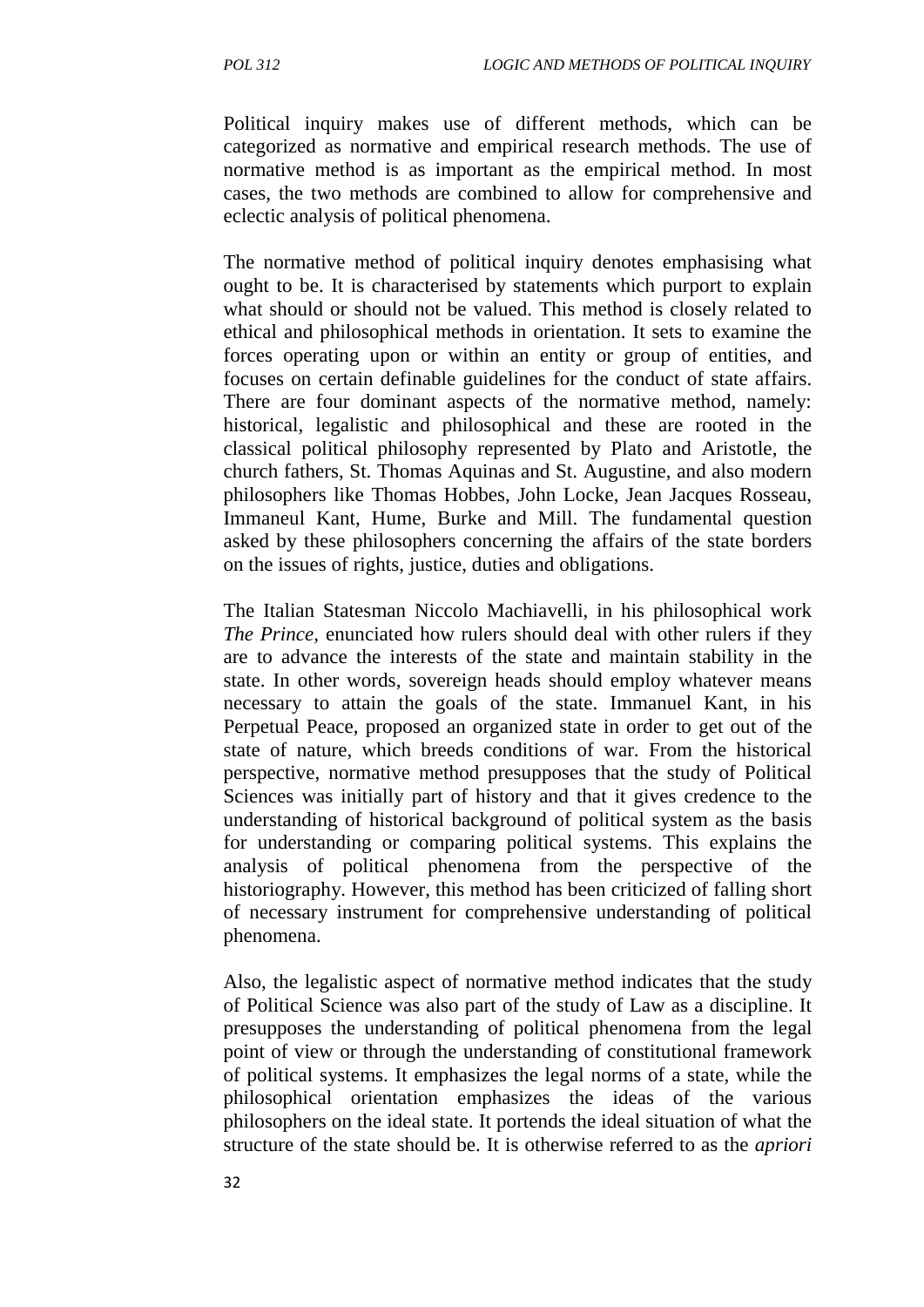or armchair method of reasoning. However, the normative method generally is faced with a problem. It does not rely on facts or scientific orientation.

#### **SELF-ASSESSMENT EXERCISE**

Differentiate between *normative* and *empirical* methods of political inquiry.

# **4.0 CONCLUSION**

After reading through this unit, students should be able to understand the importance of normative and empirical methods of political inquiry. Also, they should be able to explain the reasons for the study of political inquiry by political science students.

# **5.0 SUMMARY**

In this unit, we have explained the usefulness of normative and empirical methods of political inquiry and their relationship to each other and the importance of the study of political inquiry by social scientists.

### **6.0 TUTOR-MARKED ASSIGNMENT**

- 1. Critically examine the meaning of normative research.
- 2. Identify and explain the reasons for the study of political inquiry.

- Apter, D. (1977). *Introduction to Political Analysis*. New Delhi: Prentice Hall.
- Dahl, R.A. (1976). *Modern Political Analysis.* Englewood Cliffs, New Jersey: PrenticeHall.
- Pollock, F. (1923). *An Introduction to the History of the Science of Politics.* London:Macmillan Press.
- Quniton, A. (1967). *Political Philosophy.* London: Oxford University Press.
- Ranney, A. (1962). *Essays on the Behavioural Studies of Politics.* Urbana: University of Illinois Press.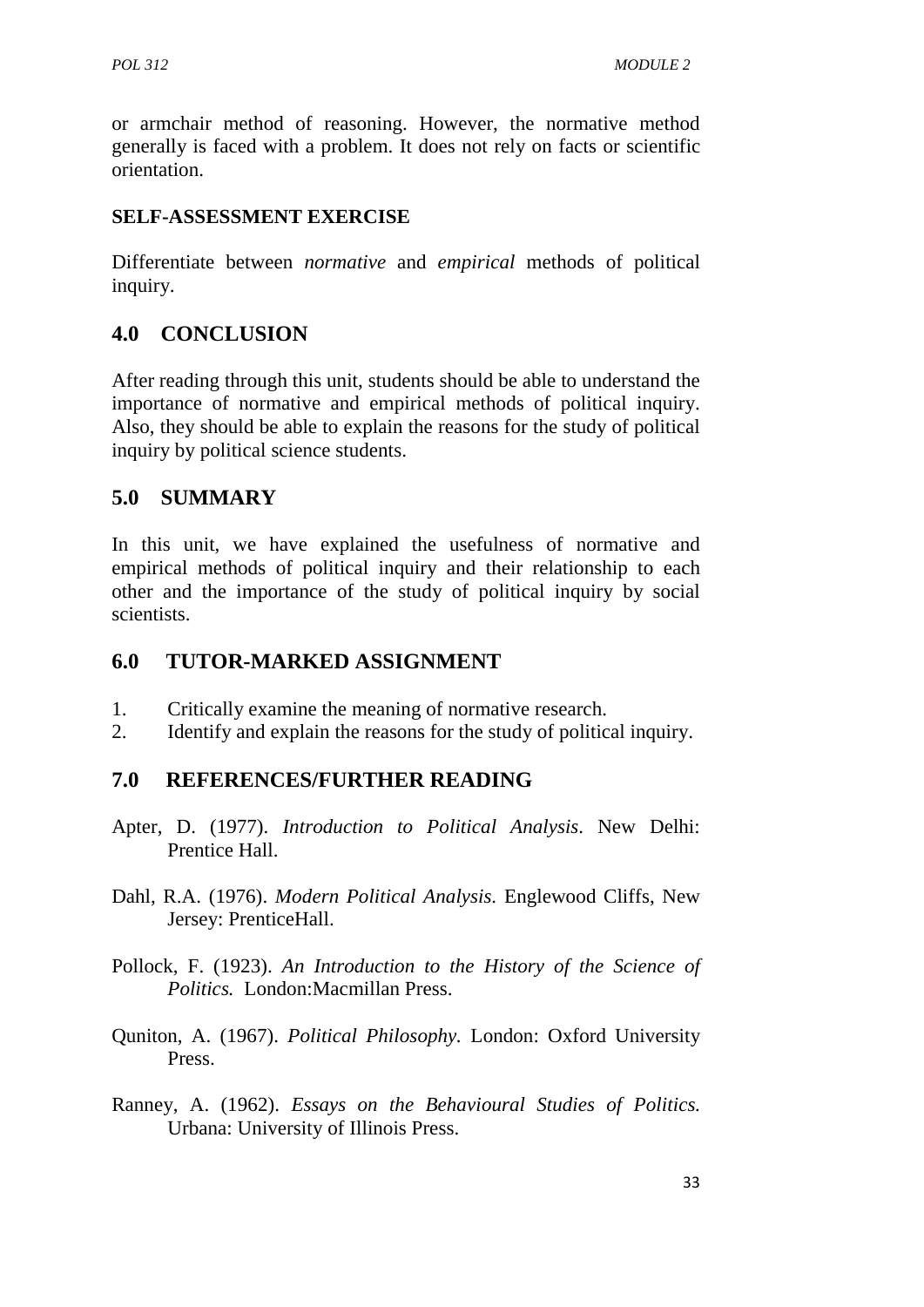# **UNIT 3 THE FUNDAMENTALS OF POLITICAL INQUIRY**

#### **CONTENTS**

- 1.0 Introduction
- 2.0 Objectives
- 3.0 Main Content
	- 3.1 The Traditional Political Inquiry
	- 3.2 The Behavioural Political Inquiry
- 4.0 Conclusion
- 5.0 Summary
- 6.0 Tutor-Marked Assignments
- 7.0 References/Further Reading

# **1.0 INTRODUCTION**

This unit examines the origin and foundational steps to scientific inquiry in the study of political science. It explains the *traditional* and *behavioural* methods of political inquiry. It explains the importance of the two in political investigation. It establishes the need for consideration of traditional method of political inquiry for holistic and comprehensive political investigation rather than solely relying on behavioural method. The unit further explains the activities of the traditional method of political inquiry and its heuristic value as the foundation of political investigation while analysing the contributions of different scholars to the revolutionary movement in the study of Political Science and the contributions of different renowned scholars to the development of scientific orientation in Political Science investigation.

### **2.0 OBJECTIVES**

By the end of this unit, you will be able to:

- explain what is meant by traditional method of political inquiry
- understand the justification for the scientific inquiry in politics.

# **3.0 MAIN CONTENT**

### **3.1 The Traditional Method of Political Inquiry**

The traditional method of political inquiry includes several methods of analysing politics in which the three most important approaches are the historical, legalistic, and the institutional.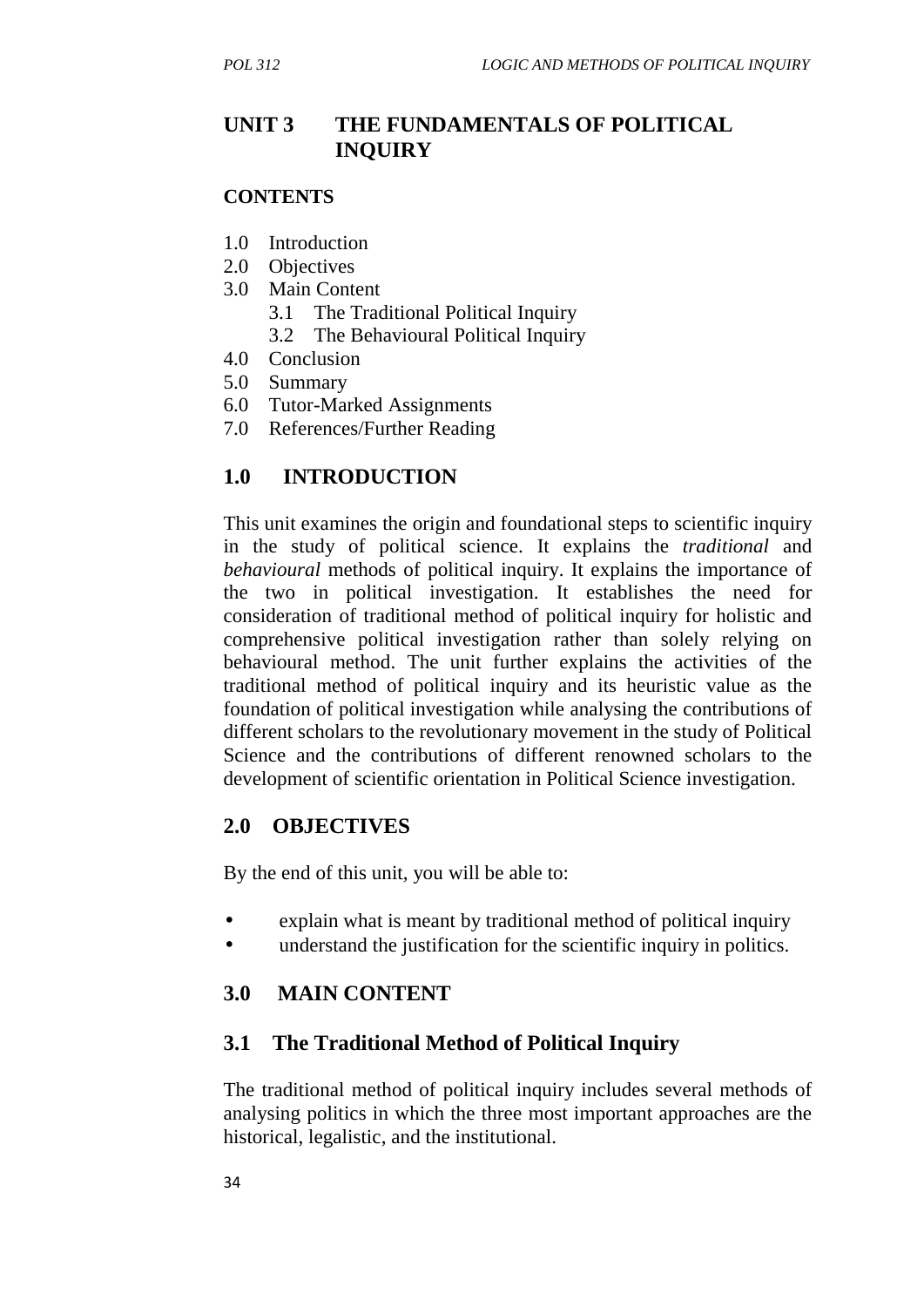From its 19th century beginnings, political science was looked upon by many of its practitioners as primarily an historical discipline. Little difference was recognised between History and Political Science. The latter was considered a branch or division of the former. According to Richard Jensen (1969), the motto of this generation of political scientists was "History is past politics and politics present history". Thus, Political Science was really Political History, and included such fields as the history of political parties, foreign relations, and great political ideas.

While the historical approach had its heyday in the last century, it is still evident at present. This is why it is possible to say, for instance, that Historians and Political Scientists use the same methods. A variation on the historical approach is used by those Political Scientists who might be labeled historians of the present. They give detailed descriptions of contemporary political events, in the narrative style of the historian. The results are often called "case studies". The well done case study's realistic portrayal of politics is no doubt useful. The notion links study of politics to law or the legal system. This provides the basis for the legalistic approach, an approach that views political science as primarily the study of constitutions and legal codes. This explains the importance of legality in many definitions of politics.

Reaction to the historical and legalistic approaches probably stimulated the third traditional school of thought, the institutional approach. As Political Scientist realised that there was more to politics than legal codes and constitutions, a shift in emphasis took place. There was talk about studying political realities, that is, what politics actually is, not just its history or legal manifestations. The most obvious reality of politics is the political institutions; legislatures, executives, and courts receive the primary attention of the institutionalism. What we have is normative empiricism, which manifests itself, for the work done and mainly descriptive – detailed descriptions of political institutions, not explanations of the political system, are the goals of the institutionalism.

# **3.2 The Behavioural Method of Political Inquiry**

The traditional approach gains most of its meaning as a single orientation when it is contrasted with the behavioural approach. The latter seems to have begun after World War II as a sort of protest movement by some Political Scientists against traditional Political Science. The general claims of the new behaviouralists were; first, that earlier Political Science did not measure up as a producer of reliable political knowledge. Political Scientists working in important wartime decision-making positions made this discovery when they had to draw upon existing knowledge of domestic and international politics.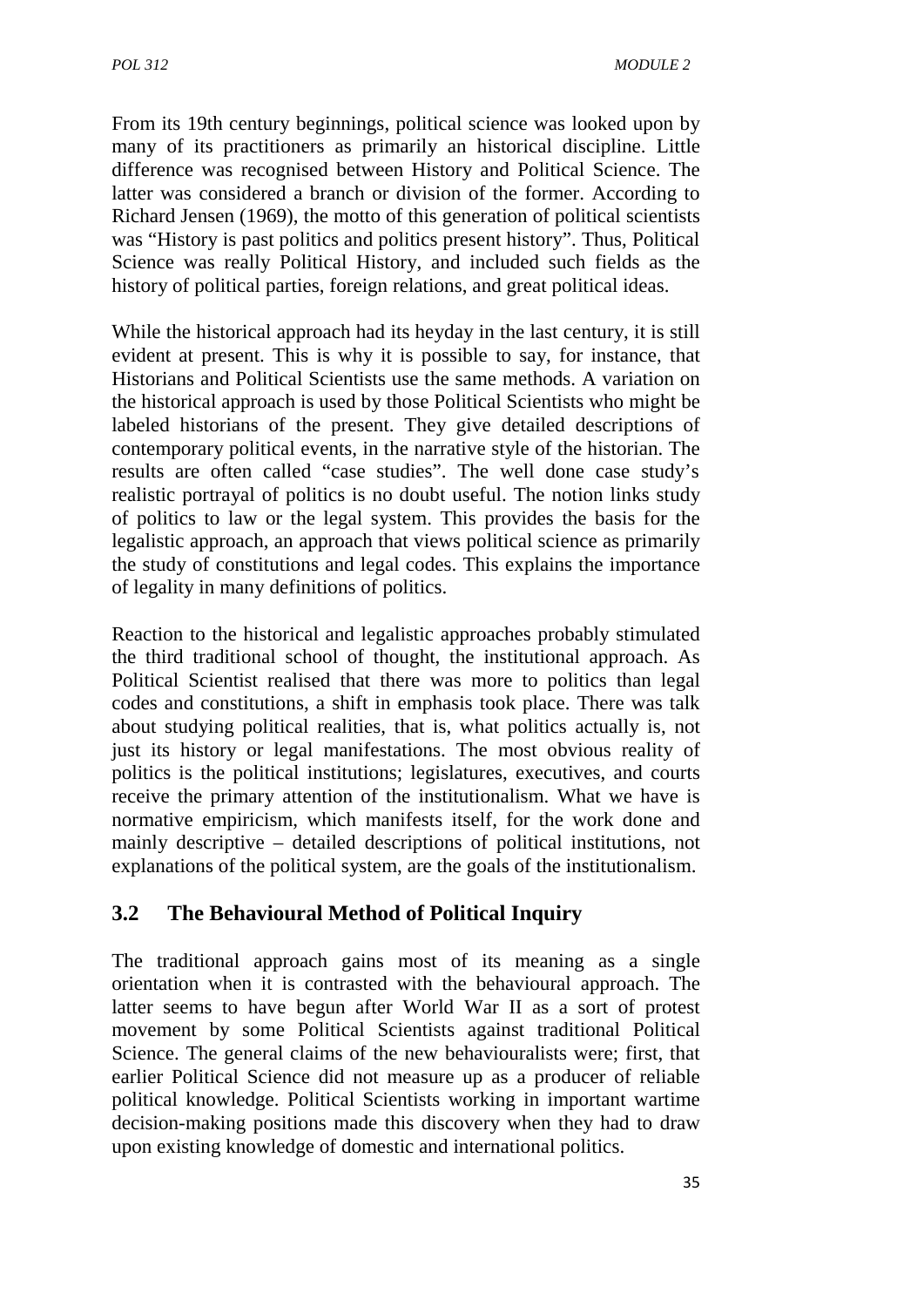Secondly, and on a positive note, more reliable knowledge of politics could be achieved through different approaches and methods.

The scientific aspiration known as political behaviour is definitely one of the latest development in the study of political science. In fact, it touches the root of the designation of Political Science as a discipline and initiates the change from government to politics. Thus, the assertion by (Bamisaye and Raforji that the study of politics is nothing without the study of man, for man's personality and behavioural pattern dominate the development of political actions" (Bamisaye and Raforji 2009). This was a very important because the traditional approach was characterised by configurative description, parochialism, formal legalism, conservative methodological insensitivity, non-scientific pre occupation.

Thus, David Easton laid down certain assumptions and objectives of behaviouralism which he would regard as the intellectual foundation stones on which the scientific movement has been constructed. They consist of: (i) regularities (ii) verification (iii) techniques (iv) quantification (v) values (vi) systematization (vii) pure science (viii) integration. Behaviouralism employs the use of observation as an instrument of scientific inquiry for the purpose of analysis and explanation. For instance, observing a political rally provides a Pollster an opportunity to make explanation and provides analysis of the programme of a political party or an individual.

#### **SELF-ASSESSMENT EXERCISE**

Analyse the behavioural method of political inquiry

### **4.0 CONCLUSION**

After reading this unit, students are expected to understand the meaning of political inquiry, the methods of political investigation as found in traditional and behavioural methods. They should be able to identify and explain the opinion of different Political Scientists on the revolutionary change in the methods of political inquiry. The students should also be able to distinguish normative and empirical methods or approaches to the study of political science.

### **5.0 SUMMARY**

In this module, we have explained the meaning of political inquiry and the developmental methods of political investigations in political science. We have also explained the views of scholar and empirical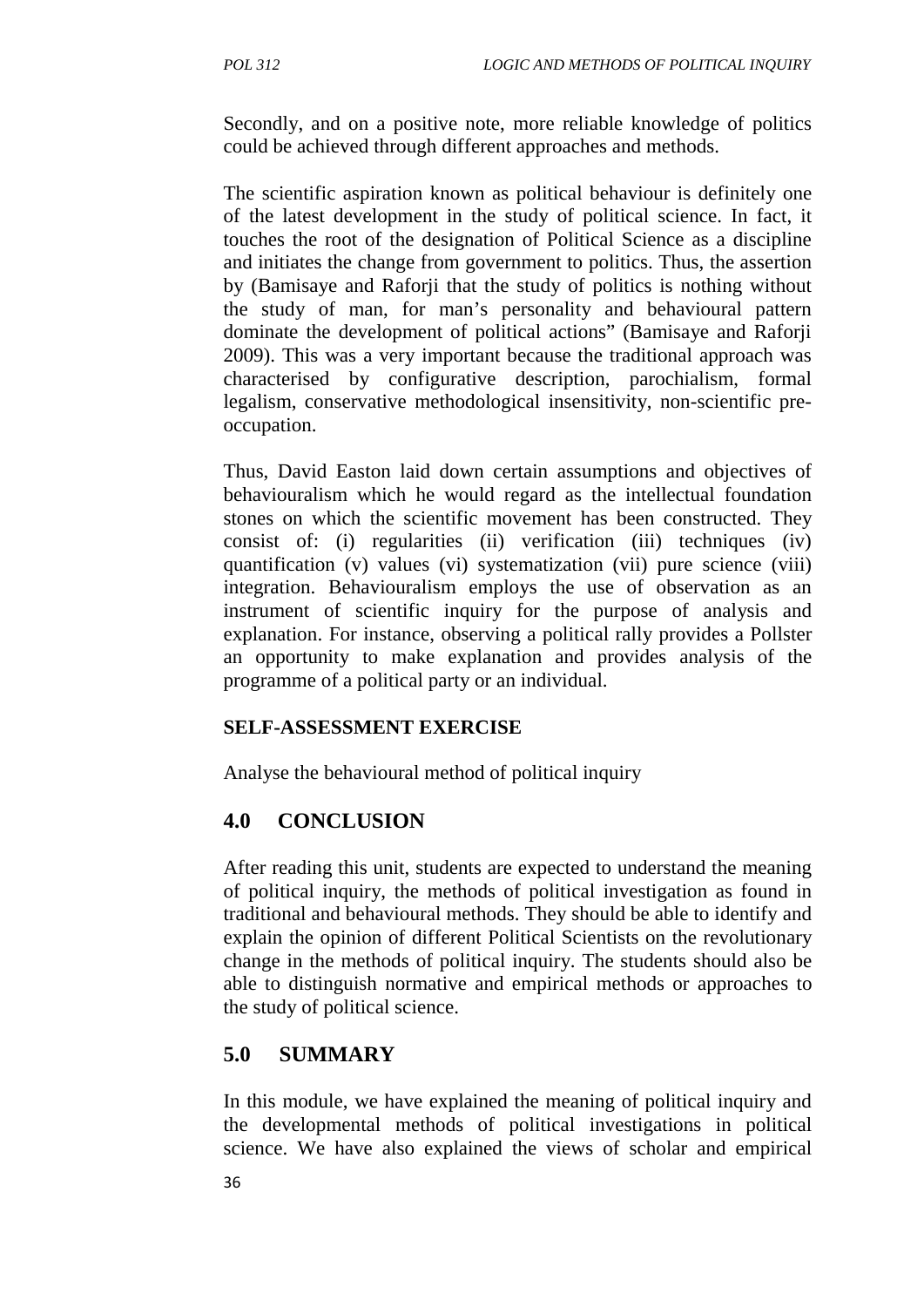method of inquiry; the traditional method of inquiry and the scientific or behavioural method of inquiry.

# **6.0 TUTOR-MARKED ASSIGNMENT**

- 1. Critically examine the method of political inquiry.
- 2. Discuss various activities of traditional method of political inquiry
- 3. Relate political investigation to other disciplines in the Arts that you may know.

- Apter, D. (1977). Introduction to Political Analysis. New Delhi: Prentice Hall.
- Dahl, R.A. (1976). Modern Political Analysis. Englewood Cliffs, New Jersey: Prentice Hall.
- Pollock, F. (1923). An Introduction to the History of the Science of Politics. London: Macmillan Press.
- Quniton, A. (1967). Political Philosophy. London: Oxford University Press.
- Ranney, A. (1962). Essays on the Behavioural Studies of Politics. Urbana: University of Illinois Press.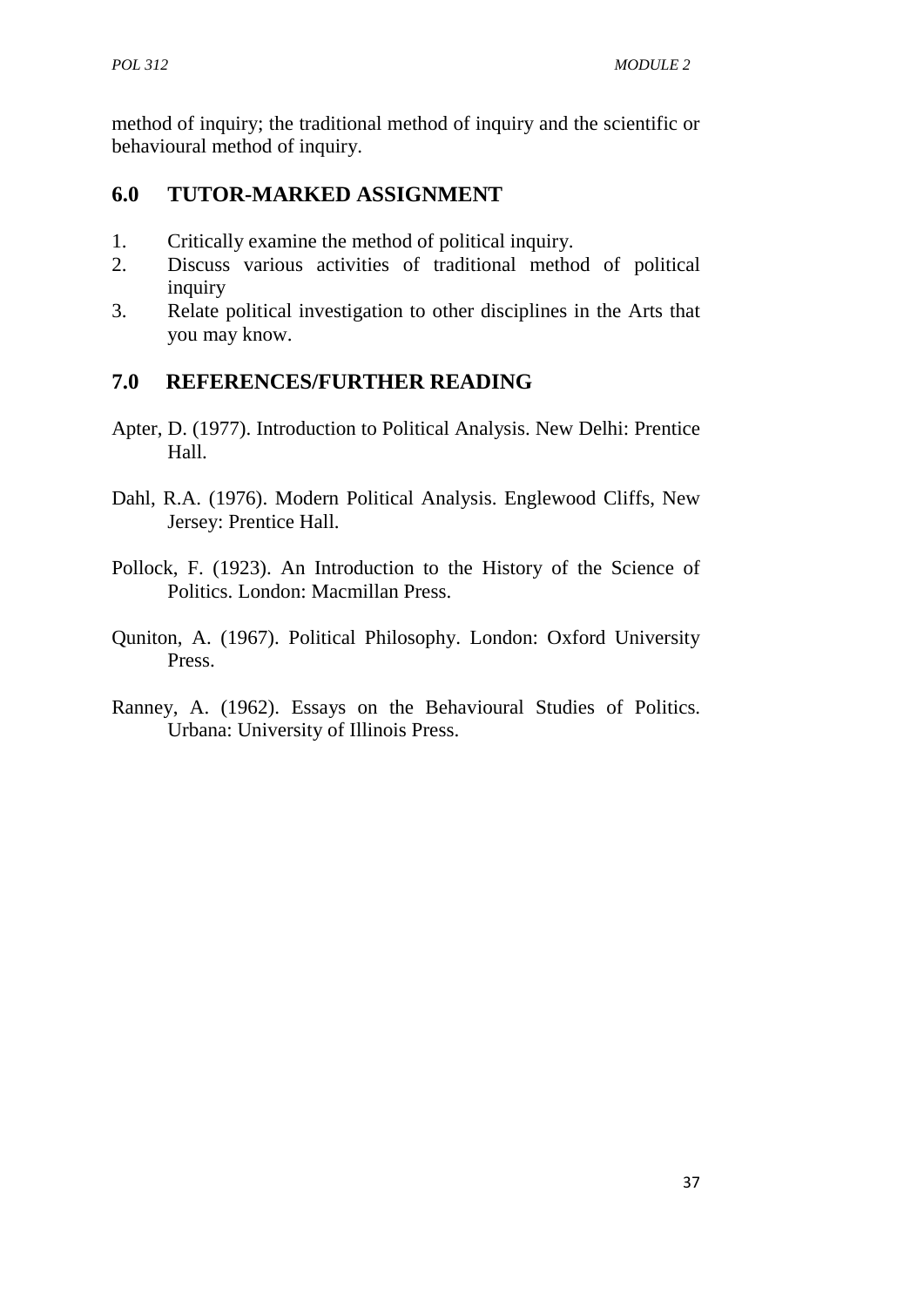# **UNIT 4 GENERALIZATIONS**

#### **CONTENTS**

- 1.0 Introduction
- 2.0 Objectives
- 3.0 Main Content
	- 3.1 Meaning of Generalisation in Political Inquiry
	- 3.2 Utilities of Generalisation
	- 3.3 Types of Generalisation
- 4.0 Conclusion
- 5.0 Summary
- 6.0 Tutor-Marked Assignment
- 7.0 References/Further Reading

# **1.0 INTRODUCTION**

This unit introduces you to the meaning of generalisation in political inquiry. It explains the need for generalisation and the broad understanding of the term generalisation. It also explains the activities of generalisation as well as the usefulness of generalisation in political inquiry. This unit also explains the importance of generalisation in political inquiry.

### **2.0 OBJECTIVES**

By the end of this unit, you will be able to:

- define generalisation in political inquiry
- explain the need for generalisation in political inquiry
- examine the nature of generalisation

# **3.0 MAIN CONTENT**

### **3.1 Meaning of Generalisation**

Generalisation expresses a relationship between concepts. To identify those nations that have democratic political system (according to a dichotomous classificatory concept) is significant. To discover that democratic nations tend to have a higher level of education, human rights respect and economic prosperity is probably more significant, for our knowledge is broadened; the world of politics makes more sense because we begin to see their pattern, that is, the relationship between apparently individual facts. It is at the point when concepts are connected and the connections tested and either confirmed or rejected that science begins to take off.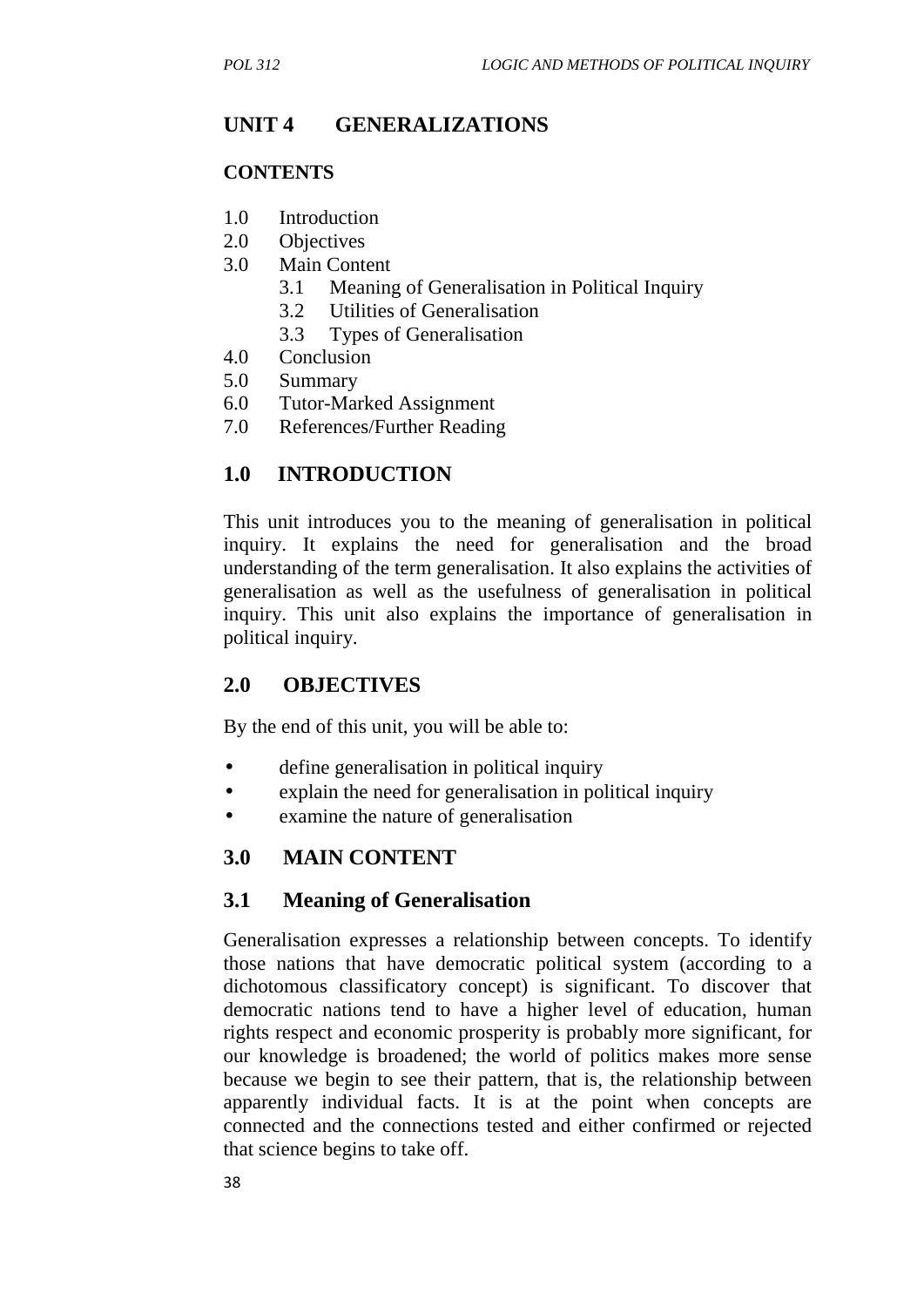# **3.2 Utilities of Generalisation**

Generalisations are important to political science because they give us a more sophisticated and wide-ranging description of political phenomena. The second reason for the importance of generalisations flows from the nature of scientific explanation and prediction. Furthermore, very sound explanation and prediction contains at least one generalisation; without generalisations, there could be no explanations or predictions. Thus, the development of generalisation is essential if Political Science is not only to describe political phenomena, but also to explain and predict them. The goal of every Political Scientist is the development of a systematic knowledge of politics. Here, systematic means are generalised.

It has been asserted that the purpose of scientific generalisations is the explanation and prediction of political behavior. The explanatory power of generalisation may be distinguished from its explanatory appeal. The concept of explanatory power relies on the distinction between the ability to predict an event before its assumption in a generalisation and the ability to predict the event after its assumption. If the assumption of an event in a generalisation substantially increases the ability to predict the event, the generalisation has great explanatory power. Explanatory power is thus an objective concept insofar as the distinction between the probability of an accurate prediction of an event before its assumption in a law or theory and the probability of an accurate prediction after such an assumption can be measured.

The concept of explanatory appeal, on the other hand, is strictly a subjective phenomenon. A generalisation with explanatory appeal engenders satisfaction that an event has been understood. The explanatory appeal of a theory in terms of its "integrative potential" refers to the extent to which a wide variety of apparently disparate events is "seen in the light of the theory to be related". But a generalisation can provide a satisfying explanation even though its integrative potential is low, a satisfaction that may be the result of an unjustifiably inferred causation.

Obviously, in the social and behavioural sciences, the explanatory power of generalisations is much lower than those of the natural sciences in that the predictive power generated by propositions in the social sciences affords a rather low probability of accuracy. The probability of accurate prediction is a direct function of the other-things being-equal (ceteris paribus) qualifier.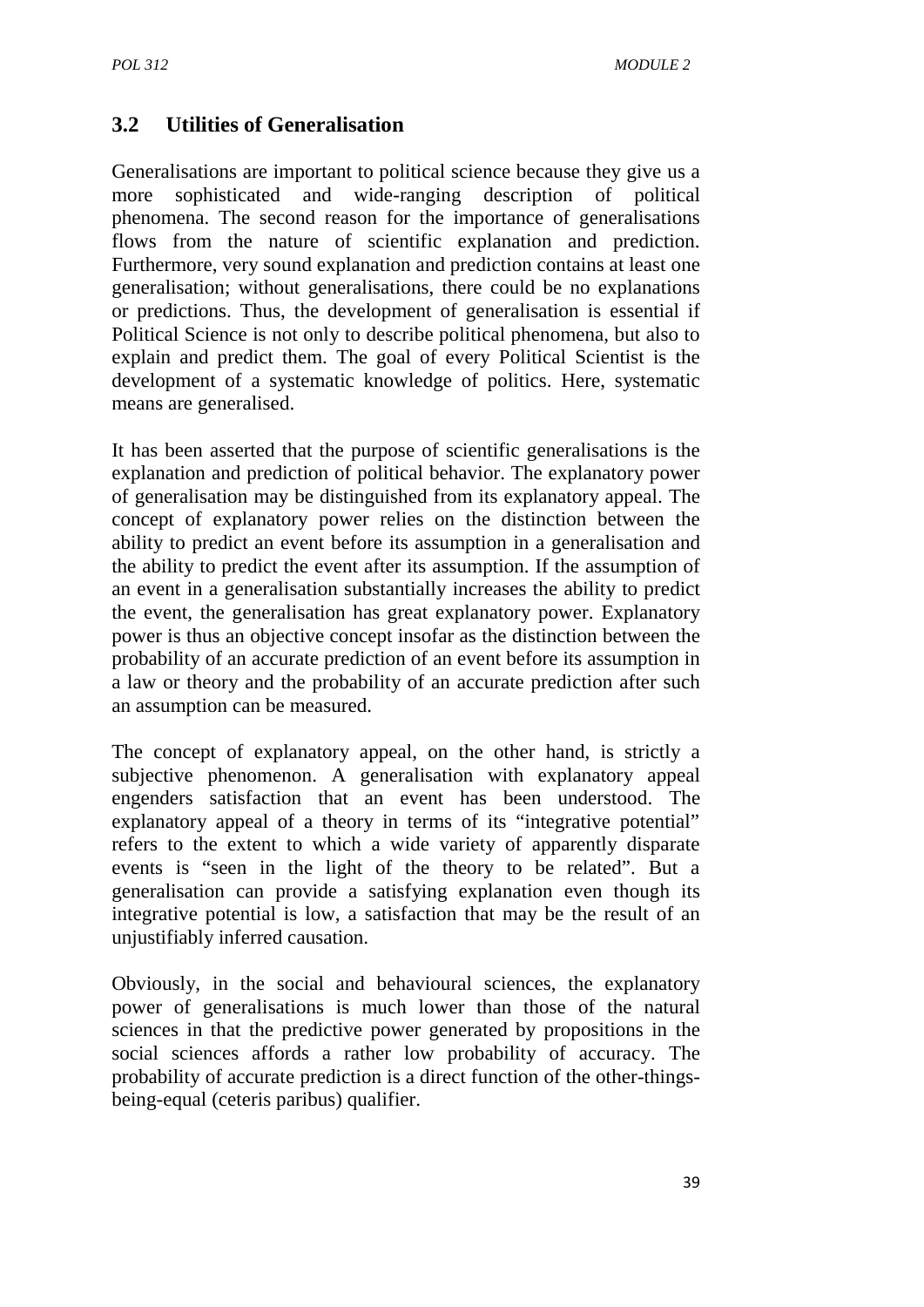# **3.3 Types of Generalisations**

There are two forms of generalisation i.e. *hypotheses* and *laws*. Both are generalisations because they share certain characteristics; they have the same form and most meet the same structural requirements. We cannot tell whether the sentence "Democratic political systems tend to be stable" is a law or a hypothesis if we are unaware of its context. The major difference can be traced to the claim that is made about each.

A hypothesis is a guess about relationship between concepts. After being tested against available evidence according to the principle of scientific method, it is accepted or rejected. If accepted, it is labeled a law. We might say that a law is a true hypothesis; or for those who prefer a weaker notion than truth, a well-confirmed hypothesis. The later formulation might be more desirable, for it implies that unnecessary or contingent nature of all scientific knowledge. The use of "truth," on the other hand, seems to imply too many that scientific laws express eternal and immutable relationships. For the scientist, however, the difference between "true" and "well-confirmed" is largely semantic, for he realizes the conditional nature of scientific knowledge, whichever label is used.

Since hypotheses and laws have the same form and differ only in regard to whether or not they have been empirically confirmed, we can, in a methodological analysis talk about "generalisations" without concerning ourselves with the distinction between its two main varieties.

#### **SELF-ASSESSMENT EXERCISE**

Explain generalisation in Political Inquiry.

#### **4.0 CONCLUSION**

In this unit, we have established the relationship between political inquiry and generalisation and explained how they interact to provide lucid explanation of political phenomena. The unit has also analysed the importance of generalisation in political inquiry and the activities involved in generalisation to show relationship between concepts in political investigation.

### **5.0 SUMMARY**

This unit has explained the meaning of generalisation and its relationship with concepts in political inquiry. The unit has also explained the various importance of generalisation as they relate to the activities involved in generalisation.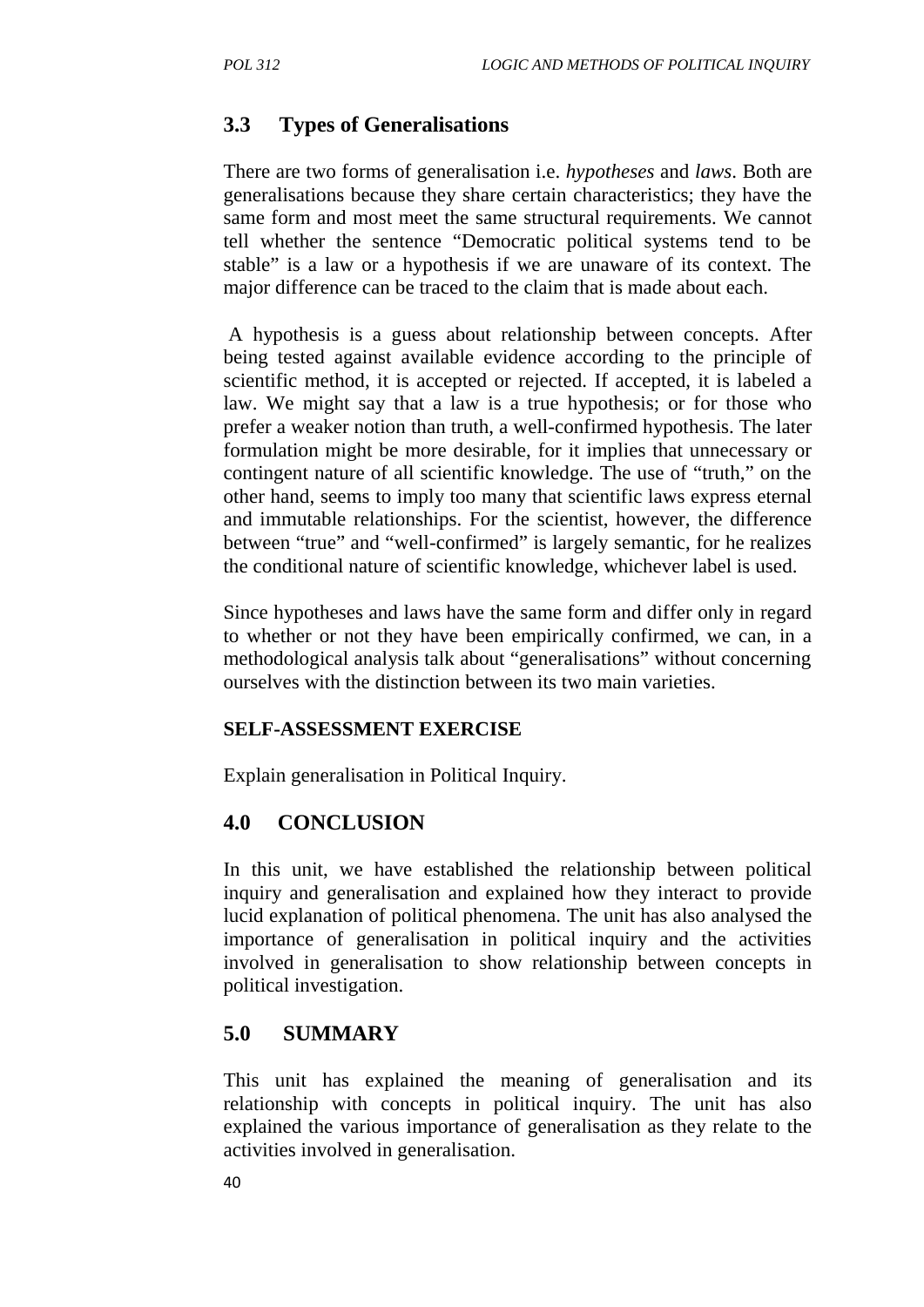#### **6.0 TUTOR-MARKED ASSIGNMENT**

- 1. Describe the role of generalisation in political inquiry
- 2. Analyse the relationship between concepts and generalisation.
- 3. Identify and explain the importance of generalisation in political inquiry.

- Gibson, Q. (1960). *The Logic of Social Enquiry.* London: Routledge & Kegan.
- Paul. Mills, (1956). *The Power Elite*. New York: Oxford University Press.
- Nagel, E. (1961). The Structure of Science. New York: Harcourt Brace.
- JovanovichJensen, R. (1969). History and the Political Scientist. In Seymour Martin (Ed.). *Politics and the Social Sciences*. New York: Oxford University Press.
- Quniton, A. (1967). *Political Philosophy.* London: Oxford University Press.
- Ranney, A. (1962). *Essays on the Behavioural Studies of Politics.* Urbana: University of Illinois Press.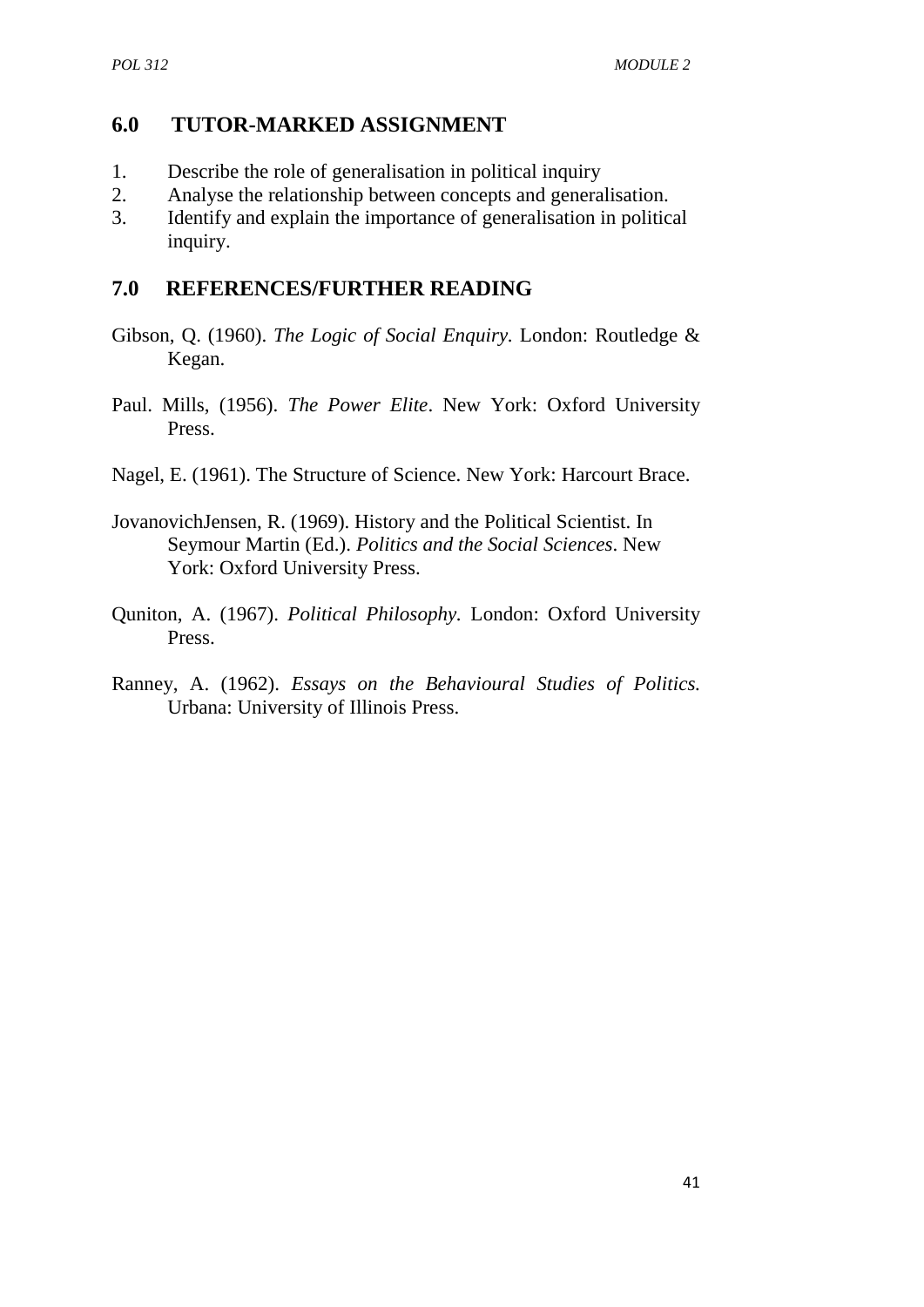# **UNIT 5 EXPLANATION AND PREDICTION IN POLITICAL INQUIRY**

#### **CONTENTS**

- 1.0 Introduction
- 2.0 Objectives
- 3.0 Main Content
	- 3.1 Logical Identity
	- 3.2 The Completeness of Explanation
- 4.0 Conclusion
- 5.0 Summary
- 6.0 Tutor-Marked Assignment
- 7.0 References/Further Reading

### **1.0 INTRODUCTION**

This unit explains the meaning of explanation and prediction in political inquiry. It analyses the importance of explanation to political phenomena and how observable activities can be explained to offer prediction of the political activities. The unit explores the conditions necessary for explanation and the importance of prediction in political inquiry. Also, the unit examines the relationship between explanation and prediction in political inquiry. In this regard, the unit explores the possibility of making explanation without prediction and vice-versa.

### **2.0 OBJECTIVES**

By the end of this unit, you will be able to:

- describe explanation and prediction in political inquiry
- explain the relationship between explanation and prediction in inquiry
- discuss the conditions necessary for explanation.

### **3.0 MAIN CONTENT**

### **3.1 Logical Identity**

One of the reasons for a Political Scientist taking an interest in explanation is the fact that all Political Scientists have to predict. This justification is valid because of the logical identity between explanation and prediction. The identity is based upon the fact that both explanation and prediction require laws and initial conditions. Thus, if one has a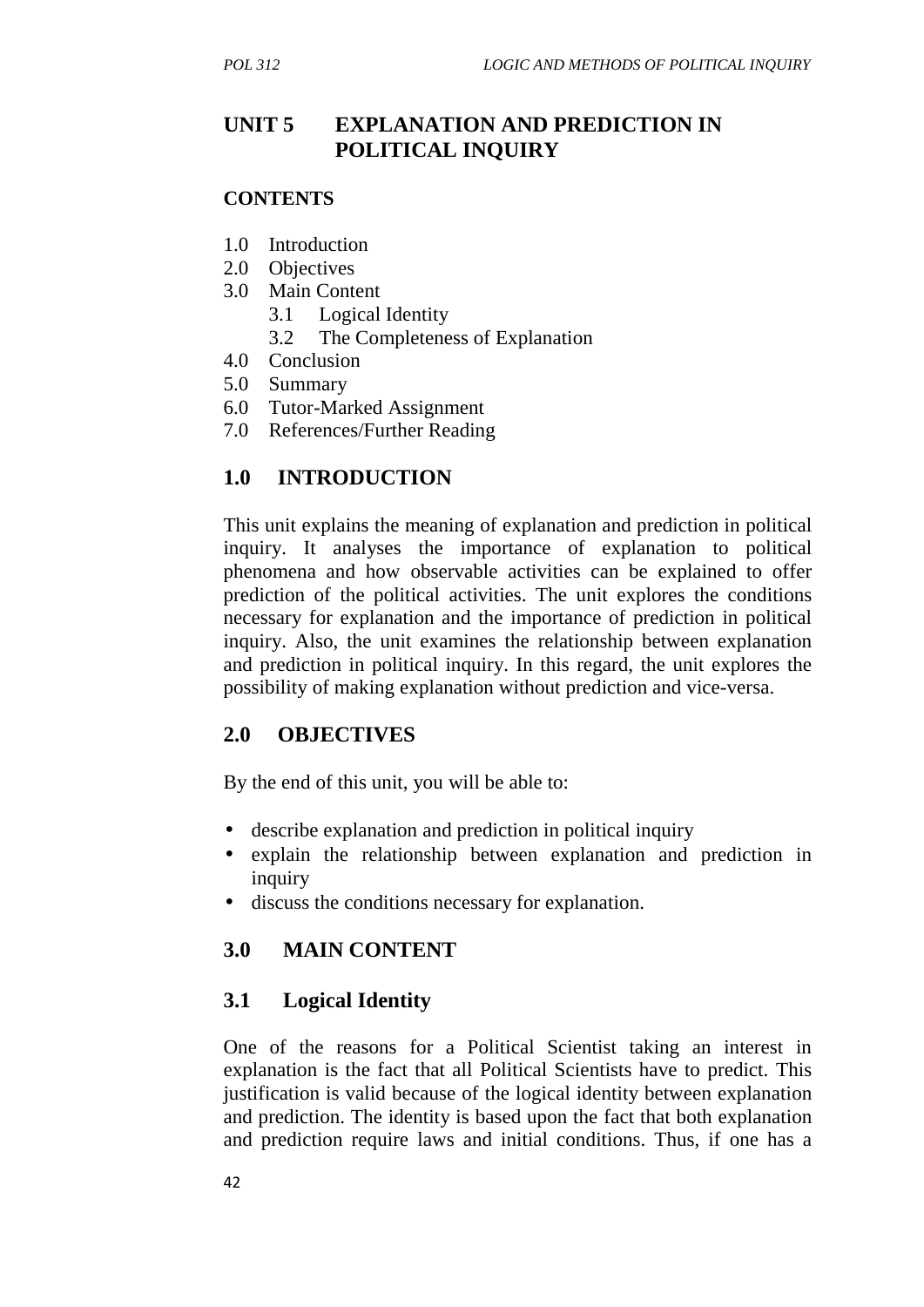valid explanation, he should be able to employ it to predict, and vice versa. If, given the proper initial conditions, one could not have predicted the event that was explained, the explanation was not adequate in the first place. If it is possible to explain adequately without having a potential prediction, then the door is left open for any pseudo explanation of a given phenomenon.

An explanation may be incomplete and yet be accepted by Political Scientists. This has led some to argue that while one can explain, using such partial explanations, prediction is impossible. In the strictest sense, they are not explanations, and so naturally, they do not predict. In this period of developing science of politics, we must often content ourselves with partial explanations, or even less. But this practical concession does not weaken the model of explanation to the point that it no longer explains.

#### **SELF- ASSESSMENT EXERCISE**

Explain your understanding of political inquiry

### **3.2 The Completeness of Explanations**

In examining the nature of scientific explanation, we have 'not meant to give the impression that Political Scientists ought to sit on their hands until they have before them full-blown deductive or statistical explanations. At this stage, such a requirement seems unrealistic and overly restrictive. Thus, the arguments against the possibility of a science of politics (and therefore the scientific explanation of political phenomena), which we attempted to refute on methodological grounds are often of practical significance. For instance, while the complexity of political phenomena presents no logical barrier to homological explanation, it can create difficulties for the political scientist conducting research. No claim is being made that Political Science is simple and that complete homological explanation is immediately achievable.

On the other hand, we have argued that explanation in any science must meet certain requirements, and it will only prove disillusioning to attempt to achieve explanation by drastically weakening these requirements. Taking a moderate position, one ought to realize that there are various degrees of completeness possible in explanation; one can make a series of distinctions between degrees of completeness and yet draw the line at inadequate explanations. In other words, if we are explicit, the class of incomplete but pragmatically acceptable explanation types can be distinguished from pseudo-explanations,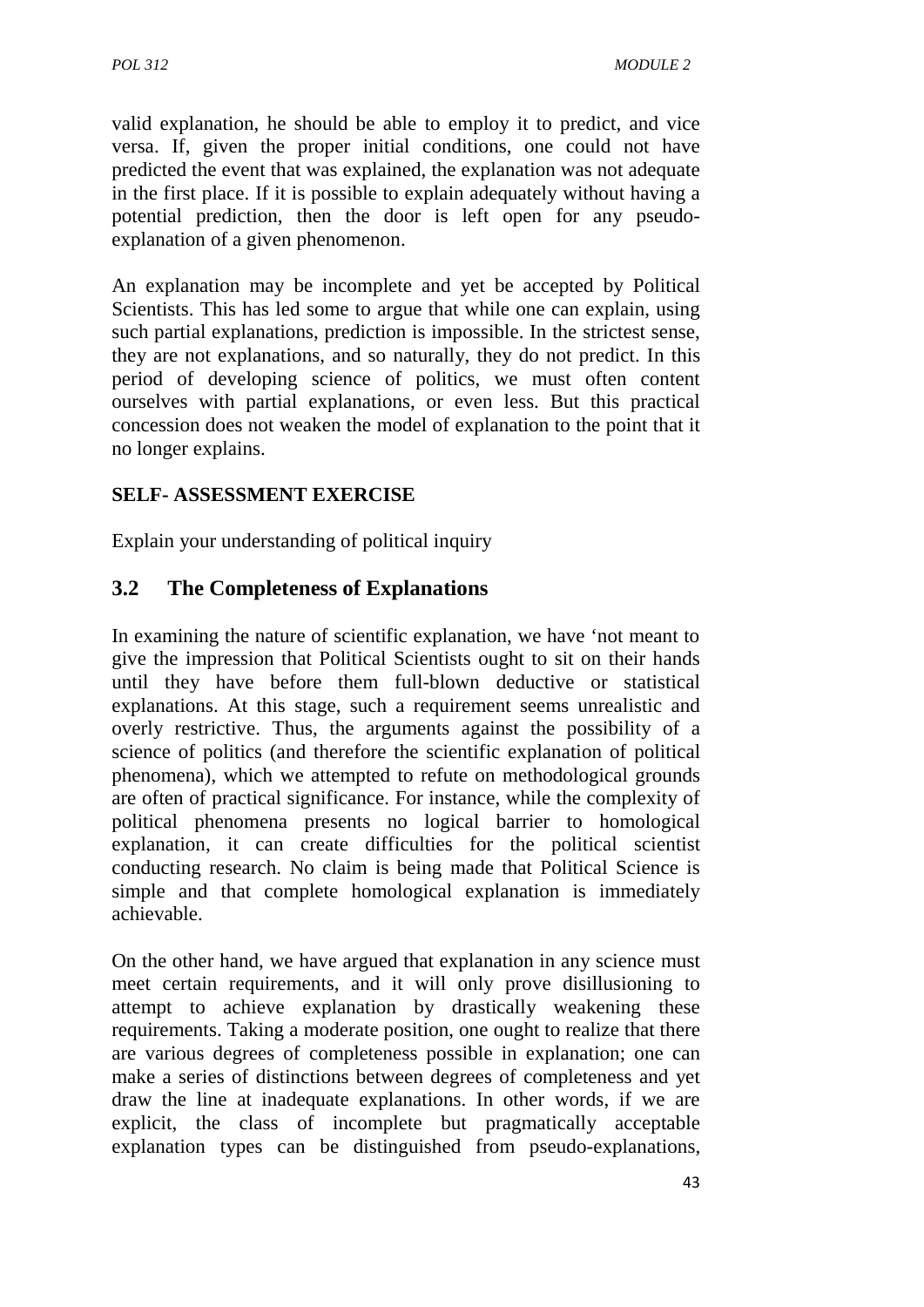arguments that have no explanatory value. The addition of one or several elements (usually laws) to an incomplete explanation makes it complete. But no addition could make a pseudo-explanation acceptable short of complete revision.

Carl Hempel has explicated this criterion of completeness for explanations rather thoroughly. Using his analysis as a guide, we can spell out a typology of completeness for Political Scientists. First are complete explanations, those that explicitly state all laws and initial conditions. Hempel points out that such perfectly complete homological explanations are rarely achieved by scientists.

In the natural sciences, this is usually because the explainer assumes that certain laws will be presupposed, and so only the necessary facts are formally stated. "If judged by ideal standards, the given formulation of the proof is elliptic or incomplete, but the departure from the ideal is harmless; the gaps can readily be filled in." In other words, if asked, the scientist could easily provide the missing laws (or initial conditions) that would completely account for the phenomenon in question. The number of elliptical explanations in Political Science is not great. The discipline is not well enough developed to allow a Political Scientist the luxury of assuming that others are aware of the laws he is implying. This is one reason for asking that Political Scientists explicitly formulate their generalisations.

# **3.3 Partial Explanation**

Hempel's scheme has a category that is more relevant to Political Science. This he calls the partial explanation. Like the elliptical type, it fails to explicitly formulate all the generalizations it is based upon. But even when the generalizations are made evident, the explanandum is not completely accounted for. By *explanandum*, it means the elements that are used to explain a phenomenon. All that is demonstrated is that something in a particular general class is to be expected. An explanation is partial because its laws cannot completely account for its explanandum; this is the nature of most, if not all laws about political phenomena.

One might have an explanation of sorts, but still not think it meets even the requirements of the partial explanation. In this case, we might classify the argument as an explanation sketch. Such an argument is characterised by a lack of explicitness and logical rigor; yet it points to an explanation. Thus, it serves as a sort of outline or sketch to direct one's attention toward possible relationships and ultimately a more complete explanation. The Social Sciences, including Political Science,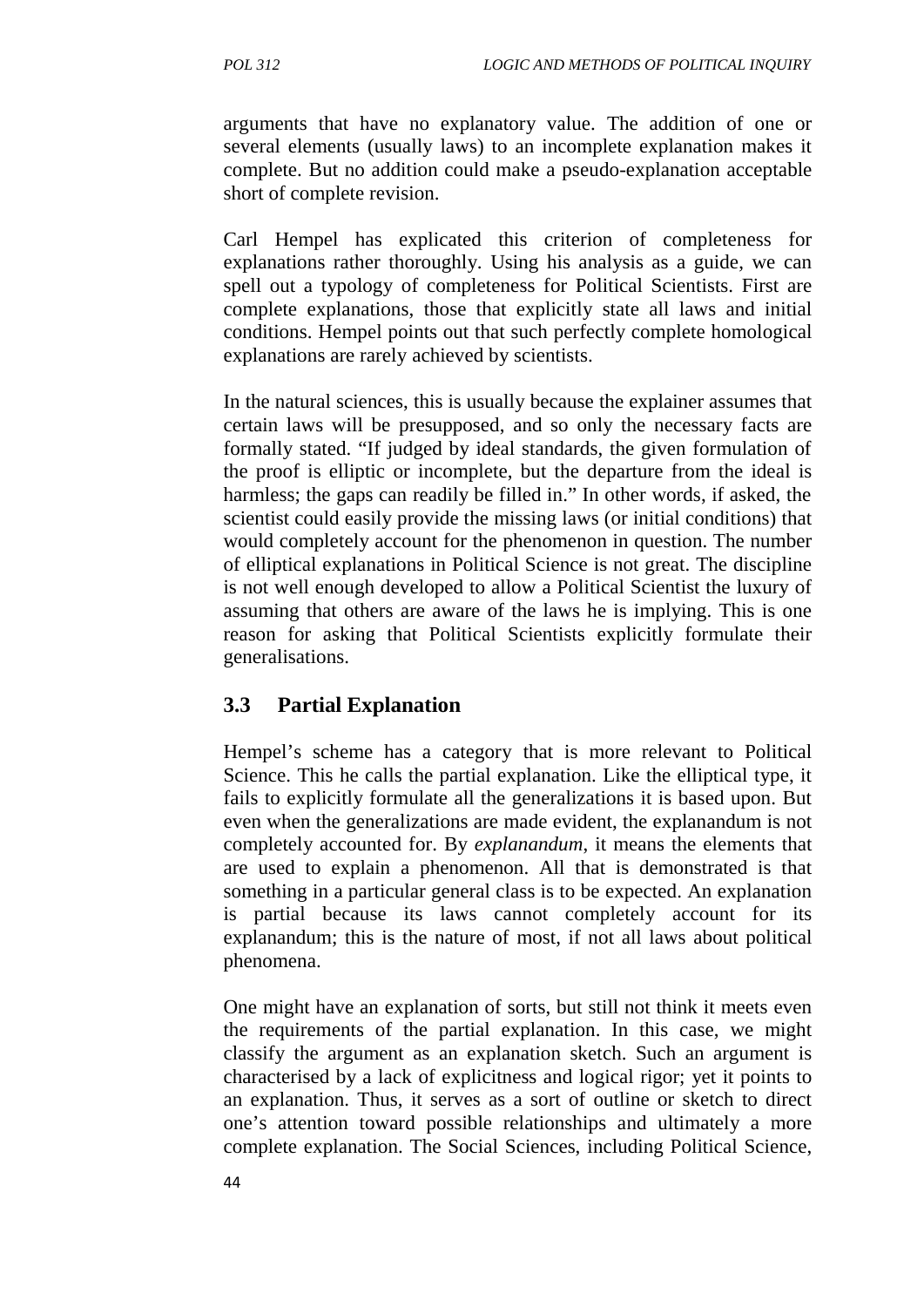abound with such explanation sketches. They are valuable if it is remembered that a complete explanation is still far in the future.

Once again, we must admit that in its present stage of development, Political Science must often be satisfied with the explanation sketch. But that is an empirical, not a logical, shortcoming. The formulation of explanation sketches is closely related to the development of hypotheses. Both involve speculation and educated guesses. An explanation sketch will have hypotheses as a major component which if shown to be scientific laws, will allow the sketch to become a fullfledged explanation.

All of these incomplete explanation types can be distinguished from the pseudo or non-explanation according to one main criterion; 'No matter how incomplete, it will be possible to test even an explanation sketch' (admittedly, this may take some doing). That is, even in its rough state, the incomplete explanation makes some reference to empirical entities to the world of experience. Such is not the case with non-explanations. "In the case of non-empirical explanations or explanation sketches the use of empirically meaningless terms makes it impossible even roughly to indicate the type of investigation that would have a bearing upon these formulations". This distinction between incomplete and pseudo explanations is important to our analysis. Many of the explanations that one finds in Political Science are incomplete rather than pseudo.

Thus, while they should be evaluated and criticised according to the standards of sound scientific explanation, they should not be dismissed as useless. To the contrary, their explication should lead to more explanations that are complete when more sophisticated laws are available.

#### **SELF -ASSESSMENT EXERCISE**

What do you understand by explanation in political inquiry?

# **4.0 CONCLUSION**

This unit has explained the criterion for complete explanation. It has identified the conditions for complete and incomplete explanation and the implications of these for prediction. Apart from this, the unit has explained the meaning of explanation and prediction in political inquiry and their importance for understanding political inquiry.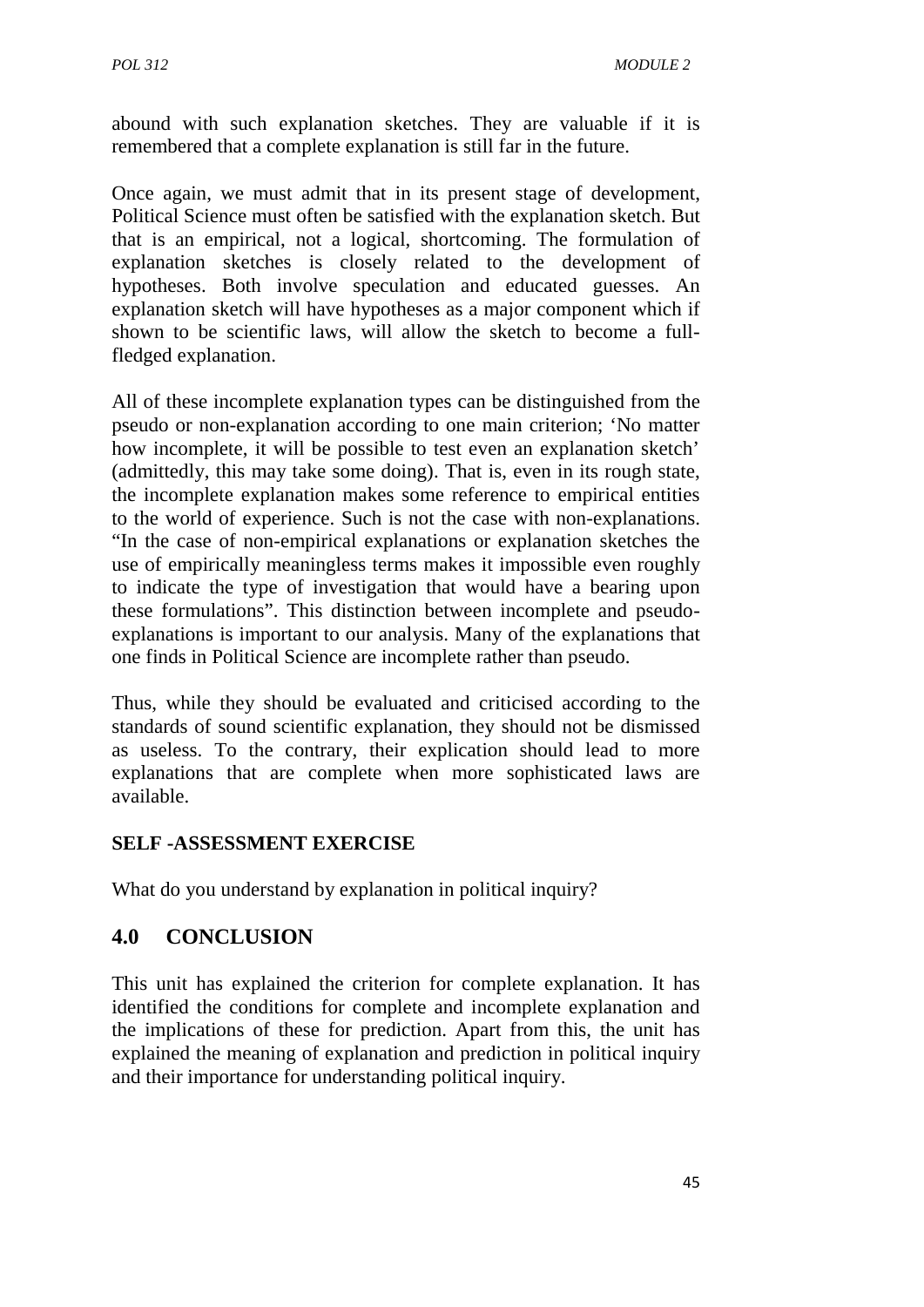## **5.0 SUMMARY**

After reading this unit, students should be able to understand the meaning of explanation and prediction in political inquiry. They should also be able to identify the criteria for making complete explanation and the elements for complete and incomplete explanation.

#### **6.0 TUTOR-MARKED ASSIGNMENT**

- 1. Critically examine the meaning of explanation in political inquiry.
- 2. Analyse the usefulness of prediction in political inquiry.
- 3. Examine the criteria for complete explanation in political inquiry.

- Brown, R. (1963). *Explanation in Social Sciences.* Hawthorne, N.Y.: Aldine Publishing.
- Hempel, C.G. (1952). *The Fundamentals of Concept Formation in Empirical Science.* Chicago: University of Chicago Press.
- Hempel, C.G. & Oppenheim, P. (1953). The Logic of Explanation*.* In: Herbert Feigl and May Brodbeck *Readings in the Philosophy of Science.* New York: Appleton-Century-Crofts.
- Kaplan, A. (1964). *The Conduct of Inquiry.* San Francisco:Chandler Publishing.
- Co. Nagel, E. (1961). *The Structure of Science.* New York: Harcourt Brace Jovanovich.
- Reichenbach, H. (1951). *The Rise of Scientific Philosophy.* Berkeley: University of California Press.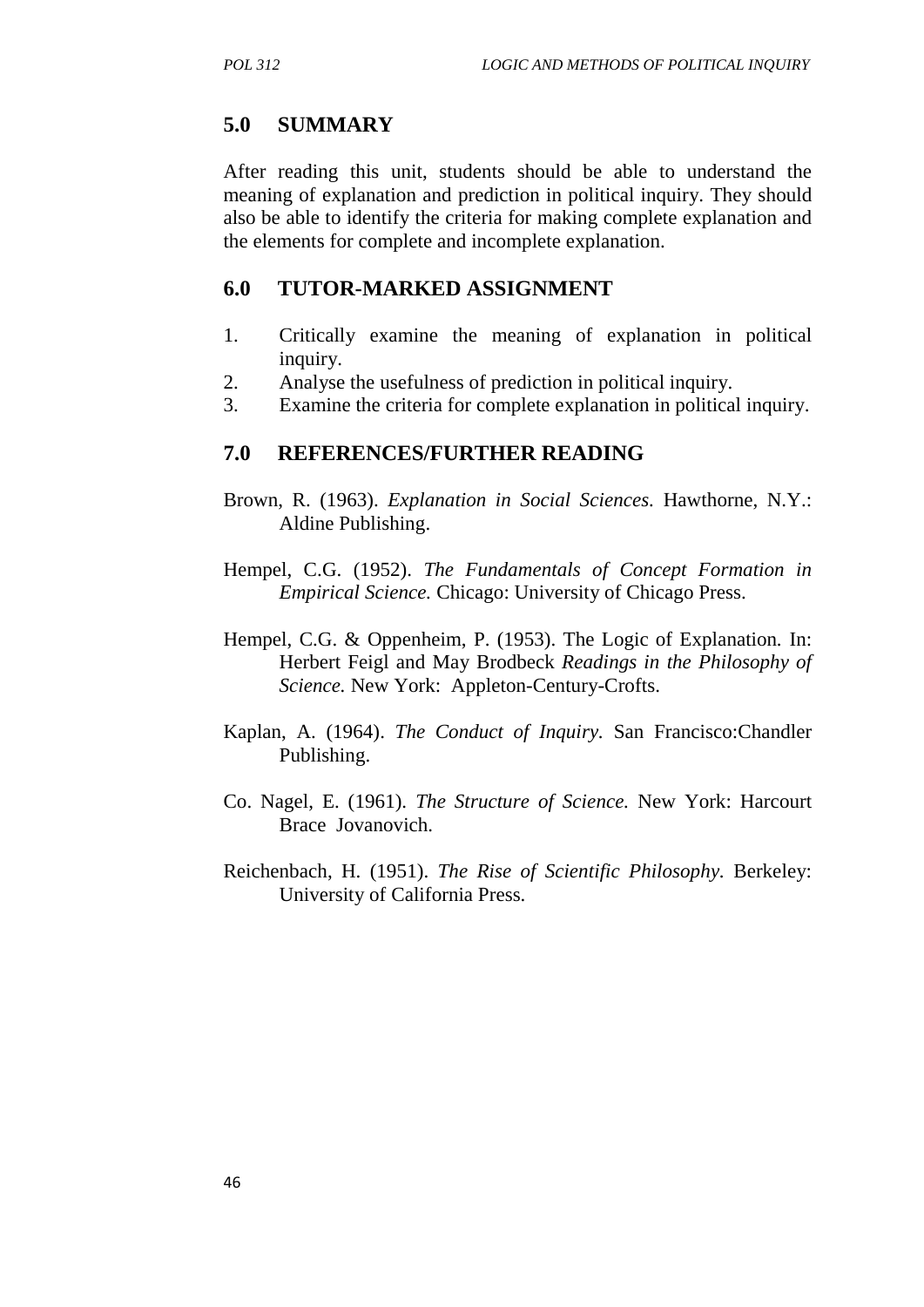## **MODULE 3 THE NEXUS BETWEEN LOGIC AND POLITICAL INQUIRY**

#### **INTRODUCTION**

The major task of this module is to throw enabling light on the connection between logic and political inquiry for the benefit of the justification of any political inquiry as a scientific inquiry. This is important because an adroit understanding of the deep connections between *political inquiry* and *logical reasoning* lays the foundations for greater scientific research works and other issues relating to political investigation which will be discussed in later modules. At the end of this module you should be versatile in every aspect of political investigation as a scientific investigation.

- Unit 1 Logic of Political Inquiry
- Unit 2 Research Paradigms
- Unit 3 Approaches to Political Inquiry
- Unit 4 Contemporary Methods of Political Inquiry
- Unit 5 Logical Patterns of Explanations

### **UNIT 1 LOGIC OF POLITICAL INQUIRY**

#### **CONTENTS**

- 1.0 Introduction
- 2.0 Objectives
- 3.0 Main Content
	- 3.1 Methodological Underpinnings
	- 3.2 Deduction and Induction
	- 3.2 Logic and Study of Politics
- 4.0 Conclusion
- 5.0 Summary
- 6.0 Tutor- Marked Assignment
- 7.0 References/Further Reading

### **1.0 INTRODUCTION**

This unit summarises the methodological issues surrounding the study of political science scientific research. The unit highlights the nature, features and interconnections between logic, approaches and methods of political inquiry. The unit presents a synopsis of these three aspects of the study of political science.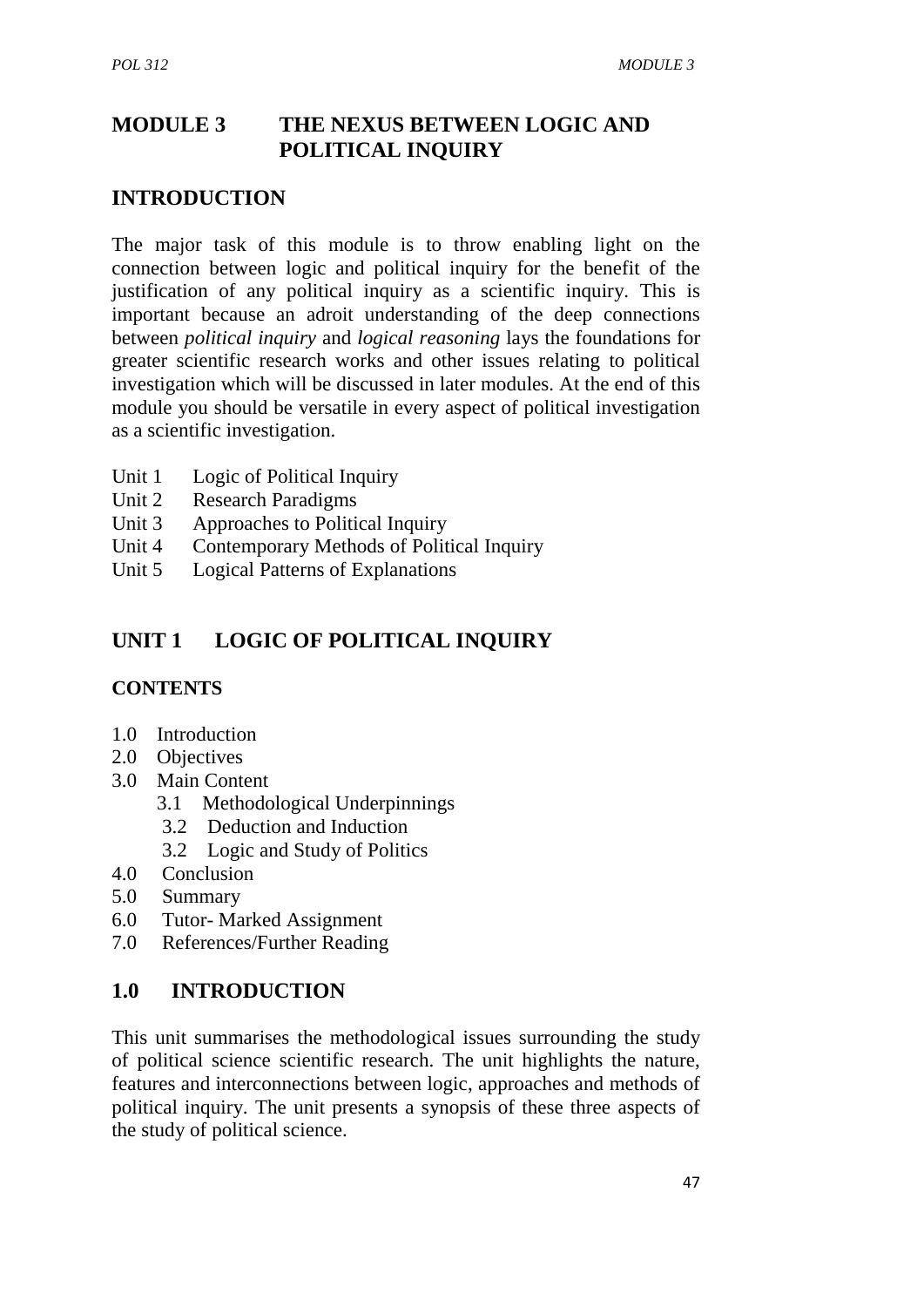# **2.0 OBJECTIVES**

By the end of this unit, you will be able to:

- state the contribution of logic to political inquiry
- apply logical reasoning while carrying out any scientific investigation.

### **3.0 MAIN CONTENT**

#### **3.1 Methodological Underpinnings**

There is a close connection between logic, approaches and methods of political inquiry. The logic of political inquiry refers to the underlying ontological and epistemological justification of the approaches and methods of political inquiry (Brewer 2000). This provides the framework within which approaches and methods of political inquiry are couched. It is a common practice in the social sciences to locate research approaches and methods within broader ontological and epistemological foundation of knowledge. In fact, a specific field of study examines the 'fit' between research methods and the logic that validates them. This field of knowledge is known as the philosophy of social research.

Unlike the logic of scientific political inquiry, an approach to the study of politics simply means "a general strategy for studying political phenomena". It is the theoretical and philosophical standpoint that determines the focus of a research; that informs the choice of questions a researcher could ask, and the kind of data to consider. In this sense, a particular approach may emphasise economic, institutional, behavioural, or normative issues, while others may focus on gender and discursive issues. In all, approaches to the study of politics are the theoretical and philosophical focal point which informs data collection and analysis.

### **3.2 Deduction and Induction**

48 Deductive logic is the reasoning of proof, or logical implication. It is the logic used in mathematics and other axiomatic systems such as formal logic. In a deductive system, there will be axioms (postulates) which are not proven. Indeed, they cannot be proven without circularity. There will also be primitive terms which are not defined, as they cannot be defined without circularity. For example, one can define a line as a set of points, but to then define a point as the intersection of two lines would be circular. Because of these interesting characteristics of formal systems, Bertrand Russell humorously referred to mathematics as "the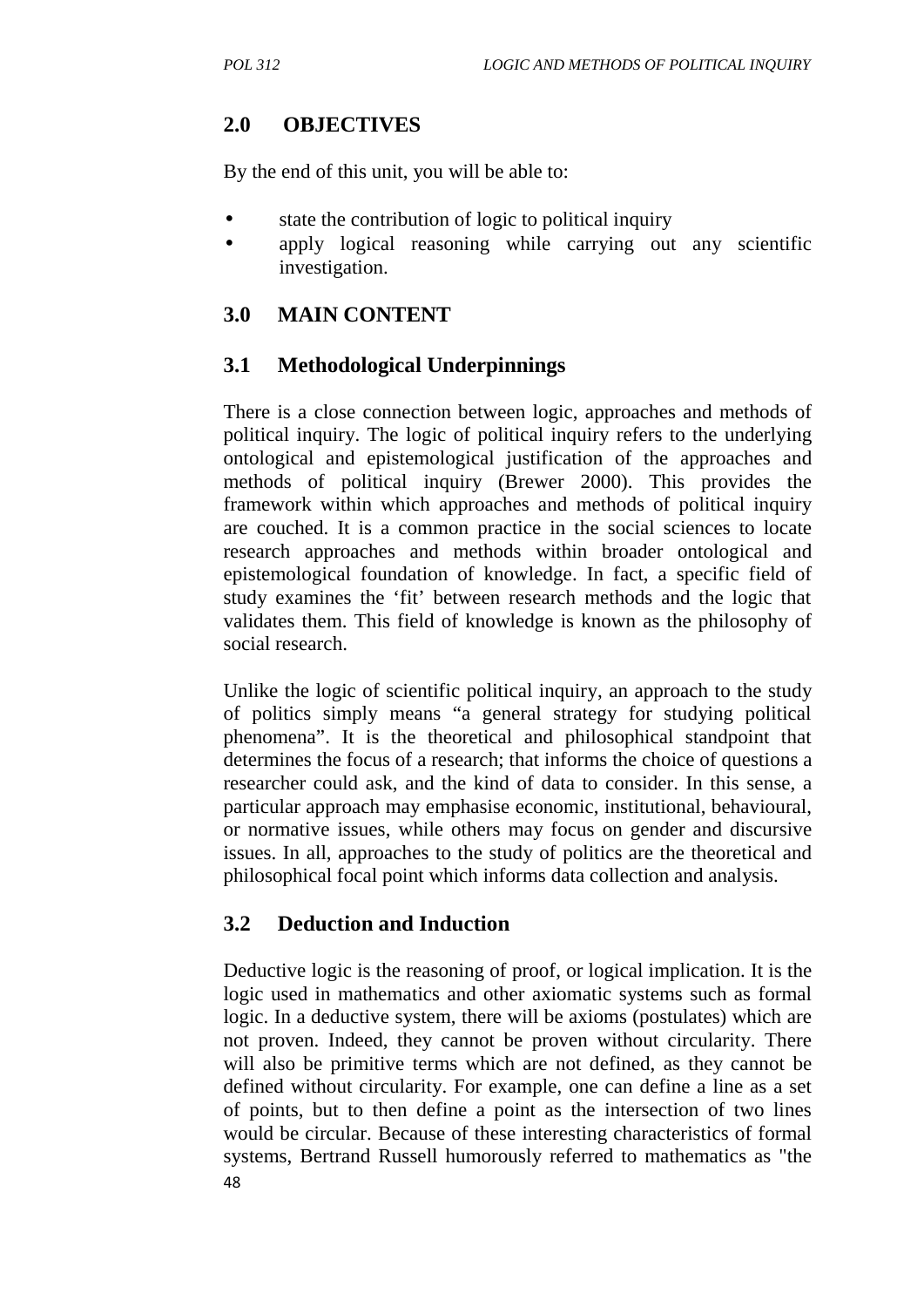field where we don't know what we are talking about or whether or not what we say is true".

All theorems and corollaries are proven by exploring the implications of the *axiomata* and other theorems that have previously been developed. New terms are defined using the primitive terms and other derived definitions based on those primitive terms. In a deductive system, one can correctly use the term "proof", as applying to a theorem. To say that a theorem is proven means that it is impossible for the axioms to be true and the theorem to be false.

Induction learning about the physical world requires the use of inductive logic. This is the logic of theory building. It is useful in such widely divergent enterprises as science and crime scene detective work. One makes a set of observations, and seeks to explain what one sees. The observer forms a hypothesis in an attempt to explain what he/she has observed. The hypothesis will have implications, which will point to certain other observations that would naturally result from either a repeat of the experiment or making more observations from a slightly different set of circumstances. If the predicted observations hold true, one feels excitement that they may be on the right track. However, the hypothesis has not been proven.

The hypothesis implies that certain observations should follow, but positive observations do not imply the hypothesis. They only make it more believable. It is quite possible that some other hypothesis could also account for the known observations, and may do better with future experiments. The implication flows in only one direction, as in the syllogism used in the discussion on deduction.

# **3.3 Logic and Study of Politics**

The logic and approaches to the study of politics are linked to the methods of political inquiry. Methods of political inquiry are the technical rules that lay down the procedures for how data can be obtained and analysed (Brewer 2000). As procedural rules, they tell people what to do and what not to do if they want to produce knowledge. Research methods can be distinguished according to the stage of research. There are methods of inquiry, which state how the study will be carried out – whether it will be a case study, comparative analysis or survey. There are also methods of data collection, which assert how data will be collected – whether data will be collected through interview, questionnaire or documents. Finally, there are methods of data analysis, which specify how data will be analysed – whether the research will use statistical or non-statistical methods.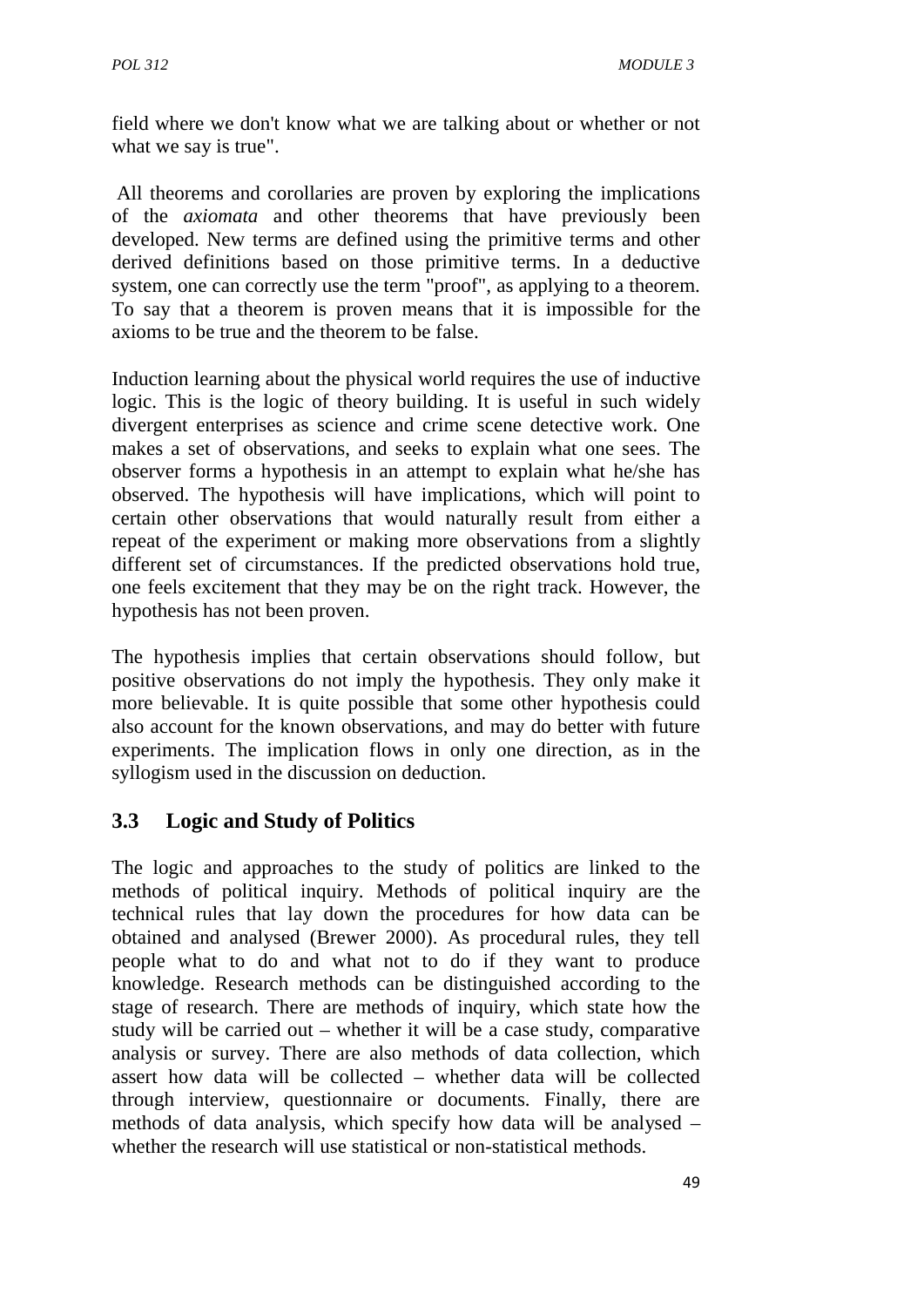In sum, it is argued that knowledge production in political science follows the interconnectedness between the logic (the ontological and epistemological justification for approaches and methods), the approaches (the theoretical and philosophical basis for data collection and analysis), and methods (the procedural rules for data collection and analysis).

The logic of political inquiry revolves around two major issues – determining research paradigms and strategies. Research paradigms are the broad ontological and epistemological traditions through which scholars attempt to understand the social world. On the other hand, research strategies are the processes required to answer research questions, to solve intellectual puzzles, and to generate new knowledge (Blaikie 2007). Research strategies specify the starting point, series of steps, and the end point of any research endeavor. Together, research paradigms and strategies underpin the various approaches and methods of political inquiry.

#### **SELF-ASSESSMENT EXERCISE**

What are the major methodological issues on the political science research?

# **4.0 CONCLUSION**

In this unit you are made to understand that logical approaches to the study of political science are linked to the methods of political inquiry. This is a procedural rule that tells researchers what to and what not to do when they want create impetrative knowledge in the field of political science.

# **5.0 SUMMARY**

Investigation in political science follows the interconnectedness between the ontological and epistemological justification from approaches, the theoretical and philosophical basis for data collection and analysis.

# **6.0 TUTOR- MARKED ASSIGNMENT**

- 1. What do you understand by logic and political approach?
- 2. Explain the two major issues that determine research paradigms.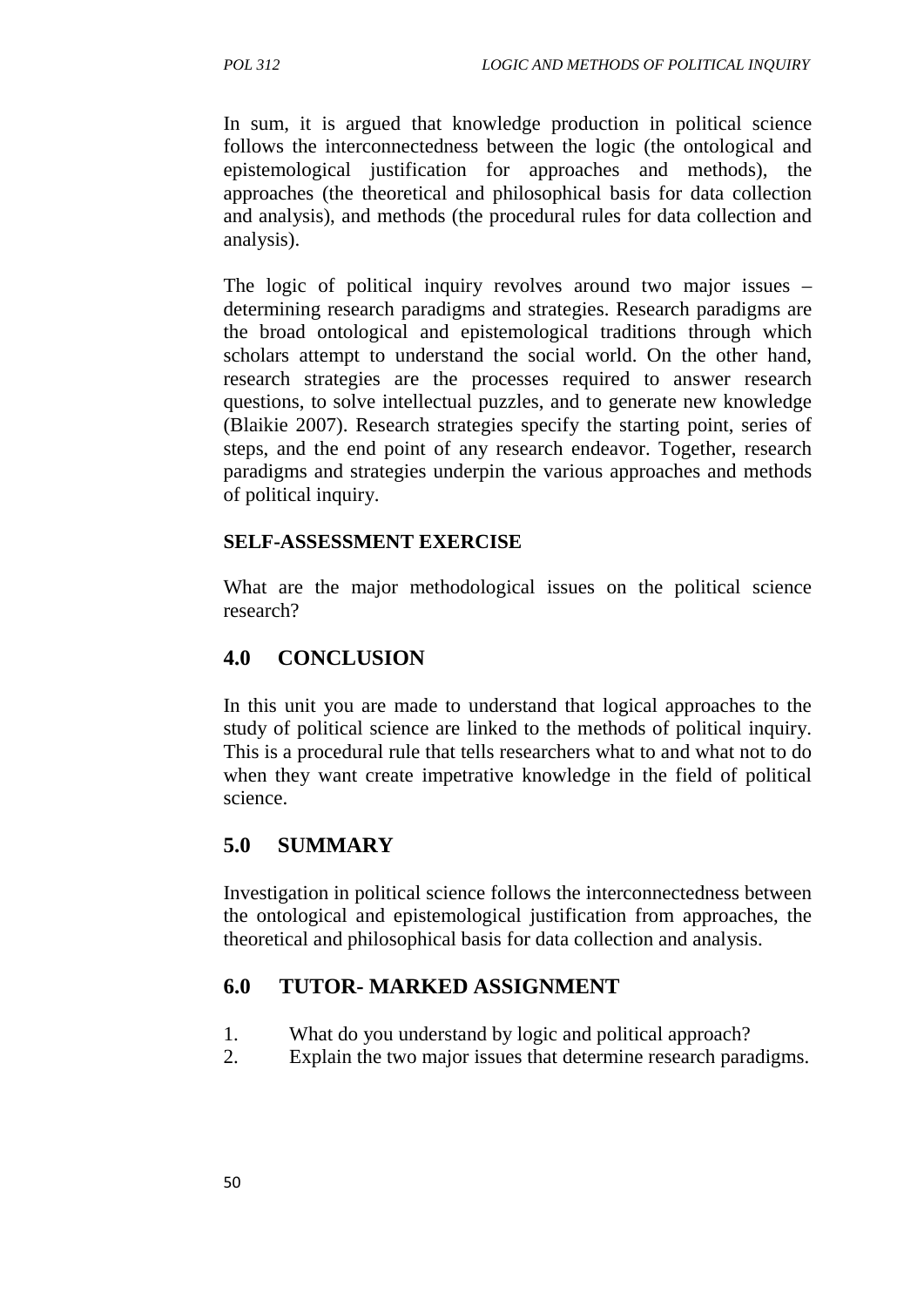- Adler, E. (1997). *Seizing the Middle Ground: Constructivism in World Politics.* European Journal of International Relations 3: 19-63.
- Evera, S. (1997). *Guide to Methods for Students of Political Science.* Ithaca: Cornell University Press.
- Finnemore, M. & K. Sikkink (2001). *Taking Stock: The Constructivist Research Program in International Relations and Comparative Politics.* Annual Review of Political Science 4: 391-416.
- Blaikie, N. (2007). Approaches to Social Inquiry. (2nd ed.). Cambridge,UK: Polity Press.
- Collier, D. (1993). The Comparative Method*.* In: Finifter, Ada (Ed.). *Political Science: The State of the Discipline II.* Washington, DC: APSA.
- Dahl, R. (1961). *The Behavioural Approach in Political Science: Epitaph for a Monument to a Successful Protest*, The American Political Science Review 55(4): 763-772.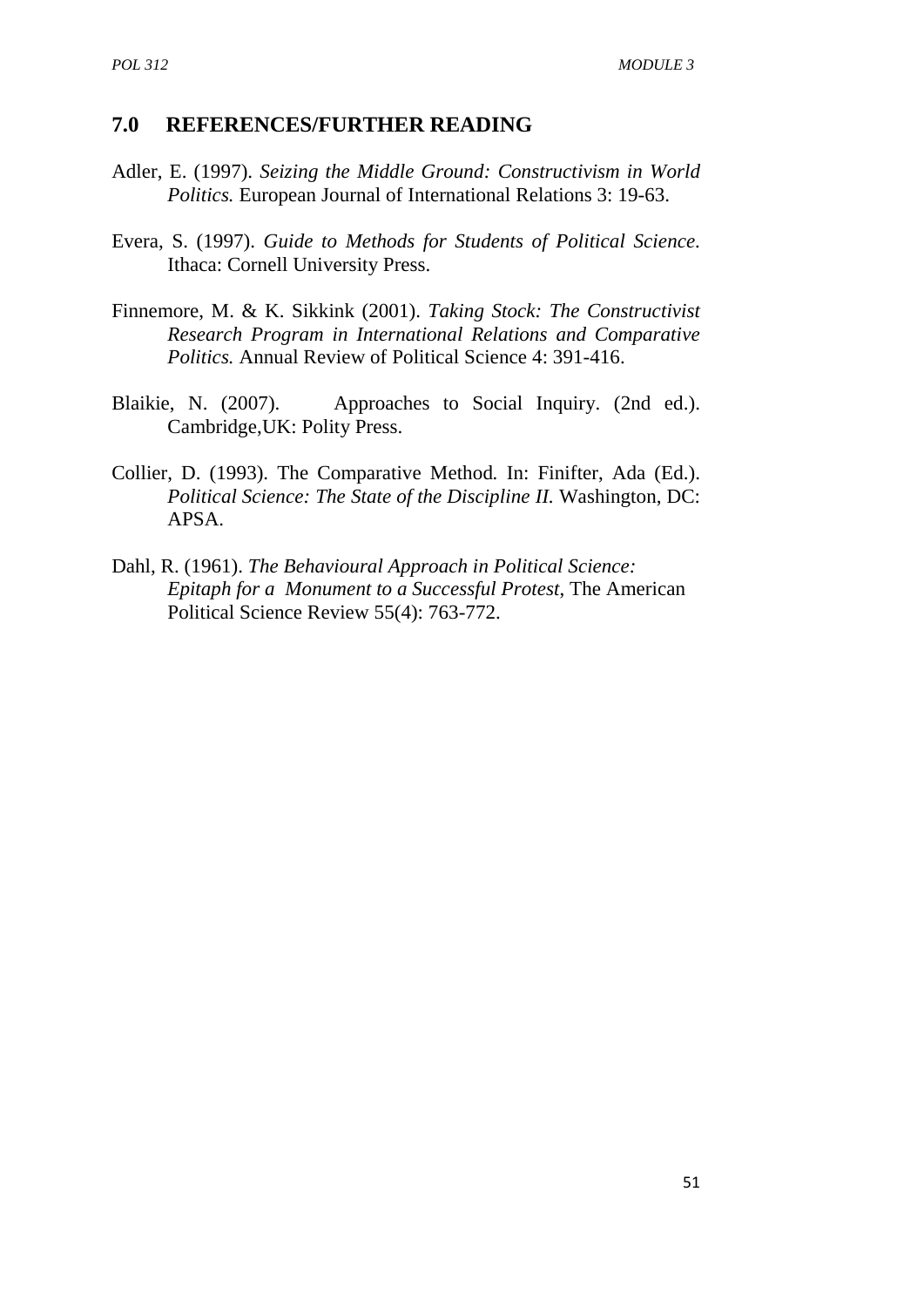# **UNIT 2 RESEARCH PARADIGMS**

#### **CONTENTS**

- 1.0 Introduction
- 2.0 Objectives
- 3.0 Main Content
	- 3.1 Positivist Paradigm
	- 3.2 The Interpretativist Paradigm
	- 3.3 Research Strategies
- 4.0 Conclusion
- 5.0 Summary
- 6.0 Tutor Marked Assignment
- 7.0 References/Further Reading

# **1.0 INTRODUCTION**

Research paradigms are different *ontological* and *epistemological* perspectives from which researchers approach the study of politics. Two major research paradigms are dominant in political science – the positivist and interpretative paradigms. This unit expatiate these two major paradigms in details for easy understanding by the students. This is in conformity with other sectors of the course as a whole.

# **2.0 OBJECTIVES**

By the end of this unit, you will be able to:

- define research paradigms
- analyse ontological perspectives from epistemological perspectives.

# **3.0 MAIN CONTENT**

### **3.1 The Positivist Paradigm**

52 The *positivist paradigm* is modeled on the methods of the natural sciences. It posits that all sciences, whether natural or social, should use the epistemology of empiricism. The epistemology of empiricism emphasises the search for and discovery of reality. Positivists regard reality as consisting of discrete events that can be observed by human senses. They seek knowledge based on systematic observation and experiment, with the goal of discovering social laws analogous to the natural laws uncovered by the methods of natural sciences. Positivist analysis seeks to hypothesise and then evaluate causal inferences about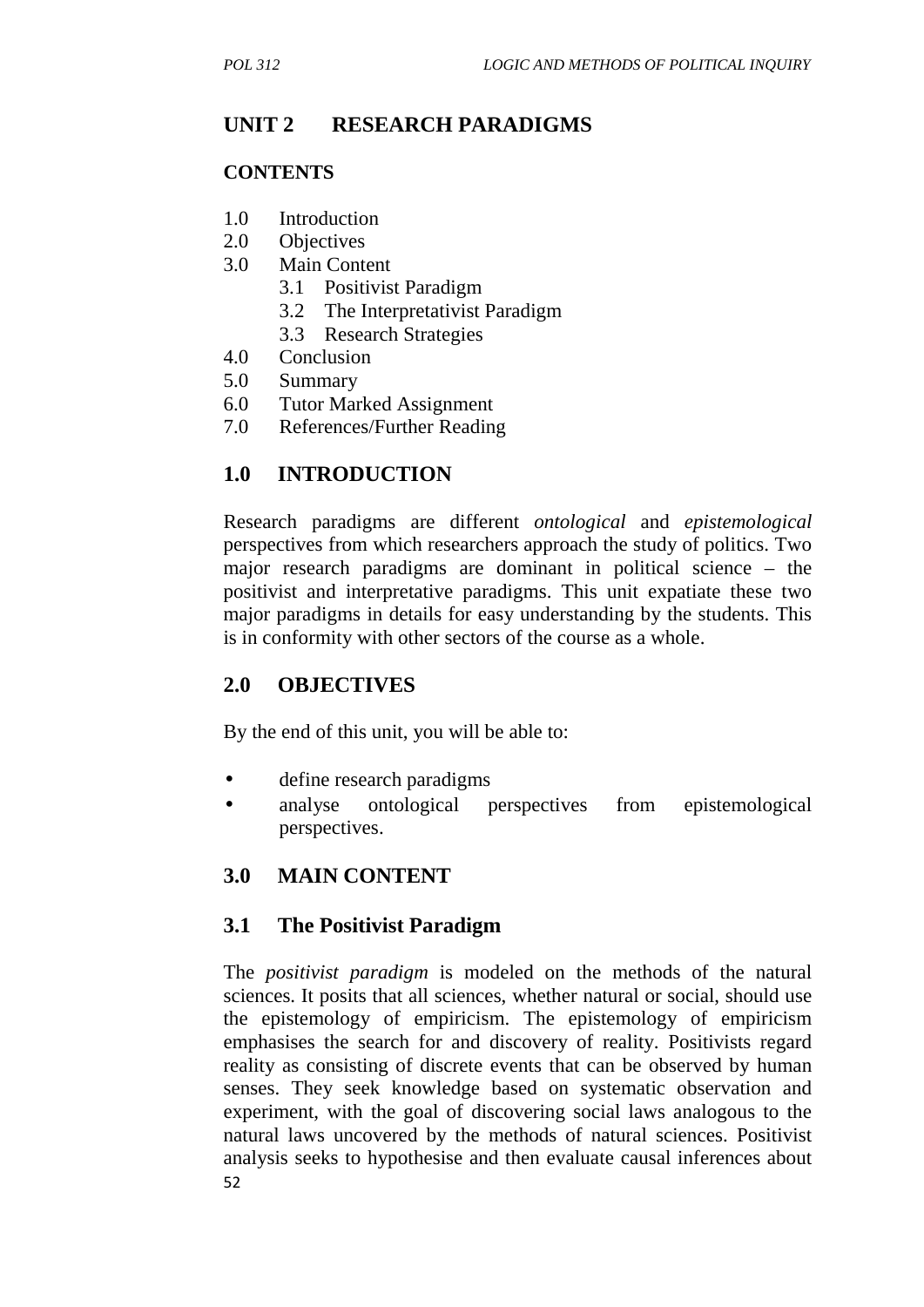social phenomena that will be generalisable beyond the specific data analysed.

A fundamental assumption of the positivist paradigm is the existence of objective reality and facts, which can be known, understood or approximated through appropriate research methods. Positivist analyses must be both replicable and testable across cases, and the validity of the analysis can be evaluated accordingly. The positivist paradigm maintains that a true explanation or cause of an event or social pattern can be found and tested by scientific standards of verification.

Auguste Comte is believed to be the father of positivism (Ritzer 1996: 13). Comte was confident that scientific knowledge about the society can be accumulated and used to improve human existence. He insists that scientific study of the society is possible if scholars would restrict themselves to collecting data about phenomena which can be objectively observed and classified. Comte argued that social scientists should not be concerned with the internal meanings, motives, feelings and emotions of individuals, since these mental states exist only in a person's consciousness and thus, cannot be observed and measured in any objective way. Comte believes that it is possible to classify the social world in an objective way.

Using these classifications, it was possible to count sets of observable social facts and so produce statistics. To Comte, positivist analysis entails a search for *correlations* and *causal connections*. A *correlation* is the tendency for two or more things to be found together and may refer to the strength of the relationship between them. A strong correlation between two or more social phenomena may prompt positivists to suspect that one of the phenomena is causing the other to occur. However, this might sometimes not necessarily be the case. Thus, it is important to analyse data carefully in a logical manner before concluding that one phenomenon causes another.'

# **3.2 The Interpretativist Paradigm**

The *interpretativist paradigm* has its roots in the field of anthropology. It is closely associated with the work of Clifford Geertz. Geertz (1973) proposed a shift away from positivist analyses towards the study of communally defined subjective understanding. Geertz notes that objective truth cannot be known since all attempts to understand "facts" are viewed through various subjective lenses, including the researchers'. This view sees people's understandings, and therefore subjectively constructed social reality, as "fleeting, dynamic, and constantly changing" (Roth and Mehta 2002). Geertz (1973) insists that the study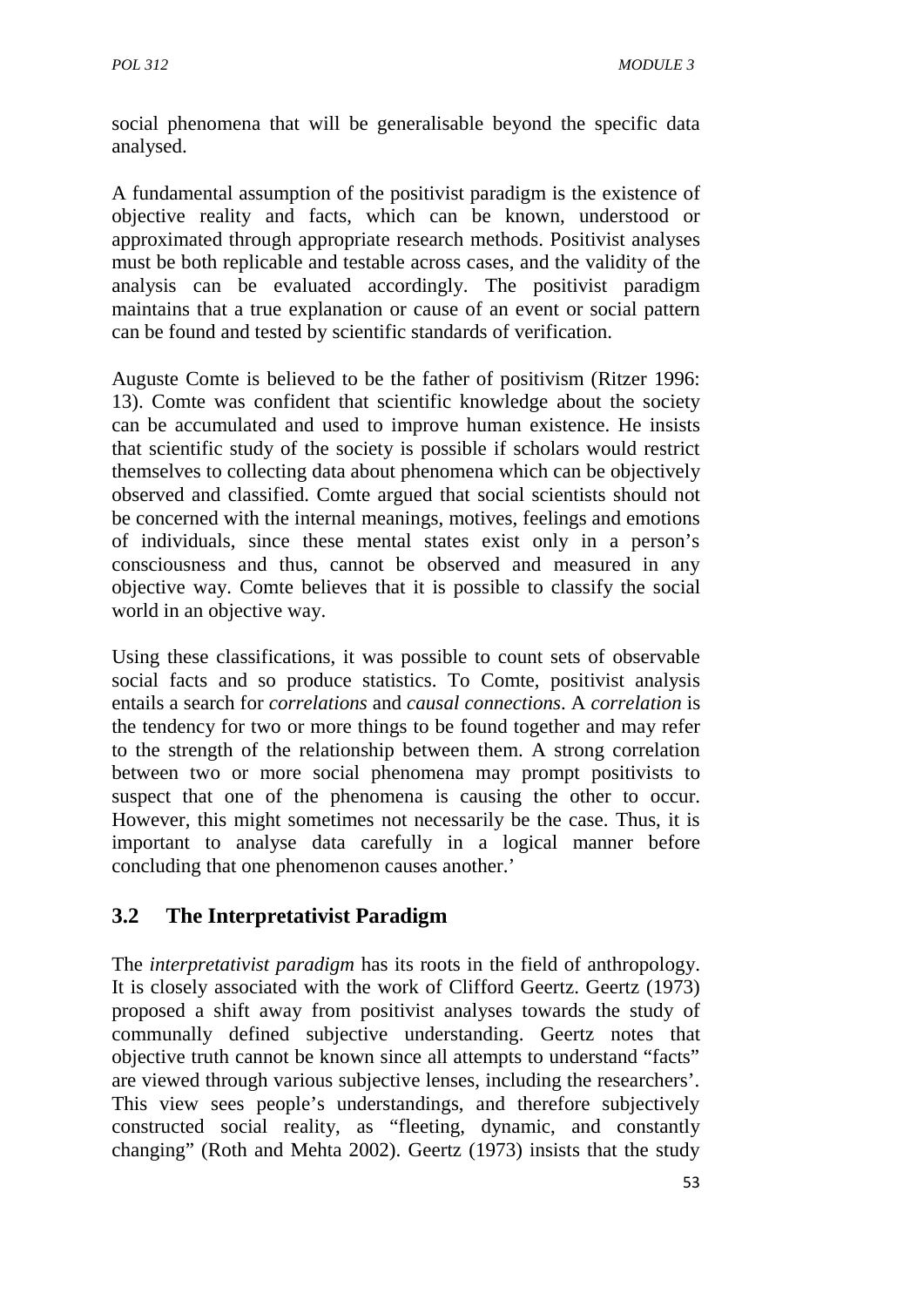of culture for instance, is not an experimental science in search of law but an interpretative one in search of meaning. He contends that what we construe as fact in our data cannot be truly objective because they are really "our own constructions of other people's constructions of what they and their compatriots are up to". Because interpretative analysis is linked to specific cultural systems, it is hard to systematically theorise, assess or to empirically test its validity. Rather, interpretative analyses are taken to be self-validating.

The legitimacy of the analysis is judged by how well the phenomenon is explained with the corroboration of the evidence put forth. The interpretativist paradigm does not seek an objective truth so much as to unravel patterns of subjective understanding. It assumes that all versions of the truth are shaped by the viewer's perceptions and understanding of their world. In sum, the interpretativist paradigm seeks to illuminate social meanings that reflect cultural beliefs and values while the positivist paradigm seeks to establish causal laws to explain objectively viewed phenomena.

## **3.3 Research Strategies or Style of Reasoning**

There are two major research strategies or style of reasoning in the field of political science, namely the inductive and deductive research strategies. An inductive research strategy begins with a number of specific statements and concludes with a general or universal statement. The premises of the inductive argument are statements about specific instances of some events or state of affairs and the conclusion is a generalisation drawn from the premises. In an inductive argument, the conclusion makes claims that exceed what is contained in the premises; it promises to extend knowledge by going beyond observed instances of some phenomenon.

Inductive research strategy consists of four stages that correspond to a popular conception of the activities of a scientist. These stages include: Make careful observations, that is, all facts are observed and recorded without selection as to their relative importance; Conduct of experiments or tests, including comparison and classification of facts without the use of hypotheses; rigorously analyse the data obtained and from this analysis, inductively draw generalisations as to the relations between them and; Produce new discoveries, theories and generalisations, which will be subjected to further testing (Hempel 1966).

Opposed to the inductive research strategy is the deductive research strategy. Whereas *inductivists* look out for *evidence* to confirm their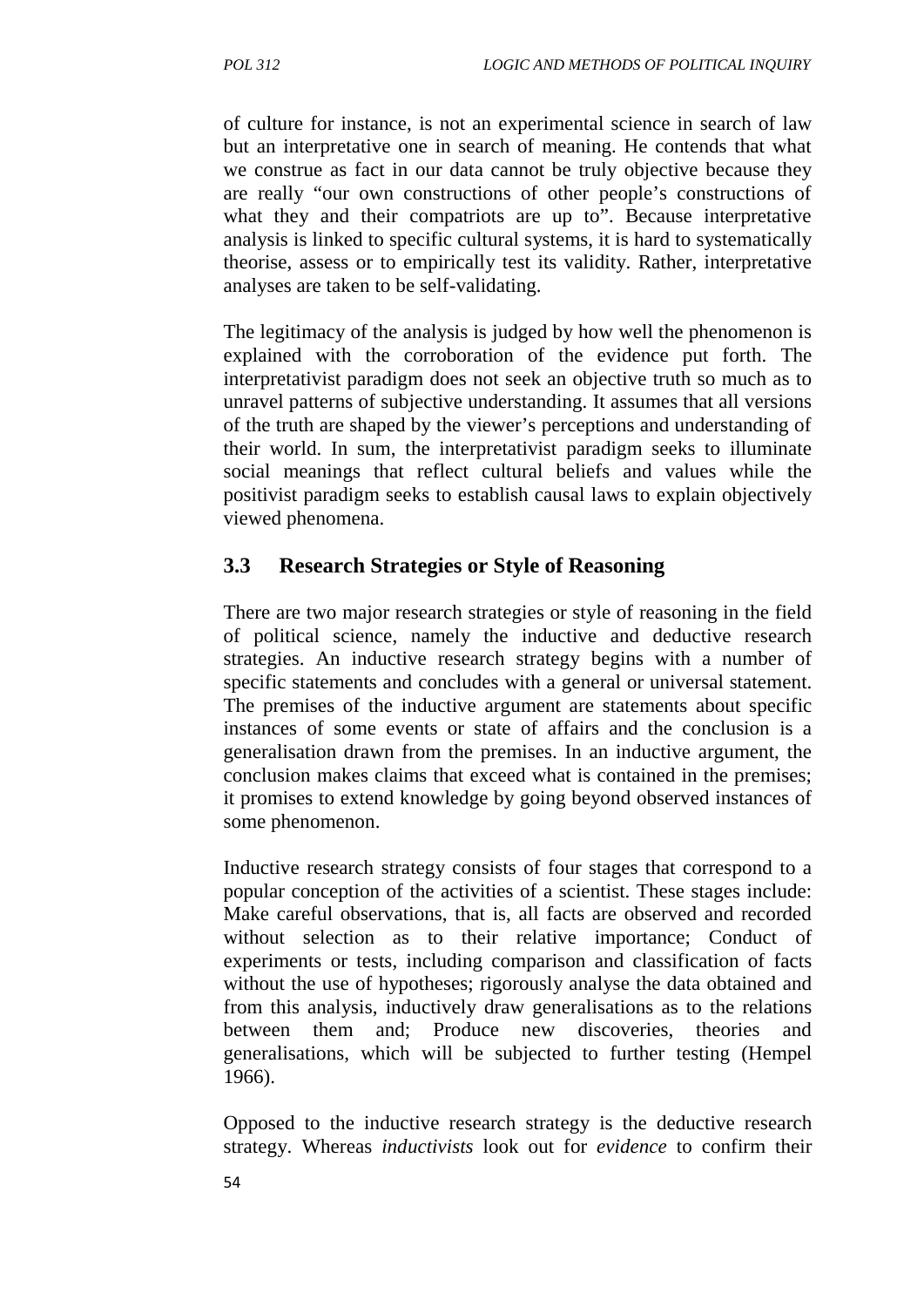generalisation *deductivists* try to *falsify* their hypotheses, that is, unconfirmed speculations about phenomenon. A deductive argument moves from premises, at least one of which is a general or universal statement, to a conclusion that is a specific statement. The deductive research strategy begins with a question or a problem that needs to be understood or explained. Instead of starting with observation, it begins by producing a possible answer to the question; to look for an explanation for the problem in existing theory, or to invent a new theory. (Popper,1959).

The deductive and inductive strategies follow the division between positivism and interpretativism. While the main concern of positivists is to establish causal explanation of social phenomena through theory testing, interpretativists seek to arrive at plausible interpretation of social phenomena through theory building. Theory building emphasises the exploration of meanings, as such, it involves an inductive strategy. Scholars attempting to build theory begins with data collection through observations, proceed to data analysis through comparison and classification of facts, and then end with the production of new discoveries, theories and generalisations that will be subjected to further testing.

On the other hand, researchers interested in theory testing are focused on establishment of truth or law. Following a deductive strategy, these scholars begin by putting forward a tentative idea or a hypothesis, with the help of other previously accepted hypotheses, or by specifying conditions under which hypotheses are expected to hold, they deduce a conclusion(s), and test the conclusion by gathering appropriate data and making the necessary observations/experiments. If the data are not consistent with the conclusion, the theory must be false, but if the conclusion passes the test, then the theory is corroborated. Thus, there is a close relationship between research paradigm and strategy. The choice of research paradigm and strategies has serious implications for research approaches and methods that scholars can adopt, especially in terms of determining the questions and methods that would lead to establishment of the truth or discovery of meanings.

#### **SELF -ASSESSMENT EXERCISE**

Examine the importance of research strategies to the conduct of political inquiry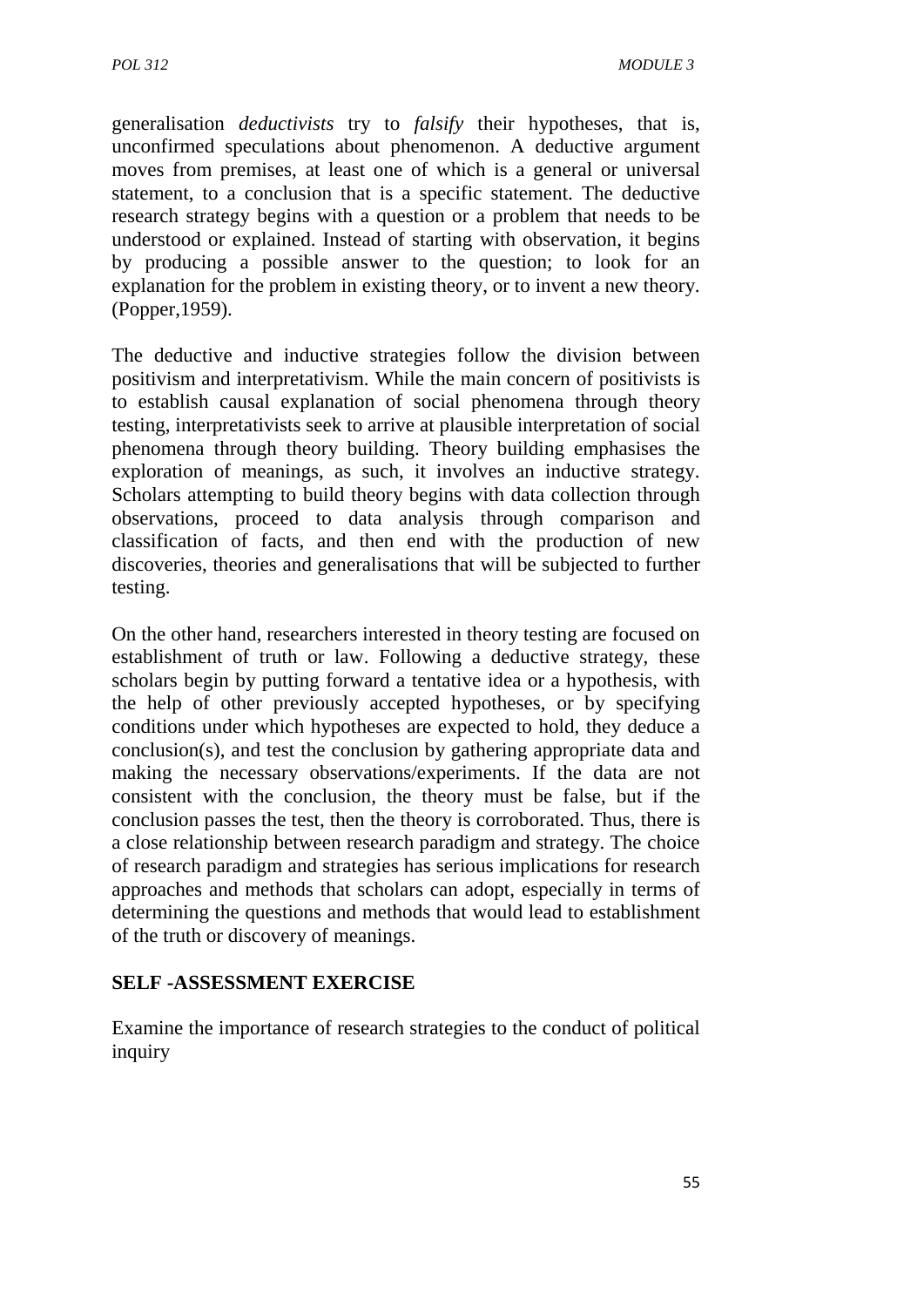# **4.0 CONCLUSION**

This unit has justified the position that opposed to the inductive research strategy is the deductive research strategy. Whereas inductivists look out for evidence to confirm their generalisation deductivists try to falsify their hypotheses, that is, unconfirmed speculations about phenomenon. A deductive argument moves from premises, at least one of which is a general or universal statement, to a conclusion that is a specific statement.

## **5.0 SUMMARY**

The epistemologies of empiricism emphasise the search for and discovery of reality. Positivists regard reality as consisting of discrete events that can be observed by human senses.

## **6.0 TUTOR- MARKED ASSIGNMENT**

- 1. Explain the two major style of reasoning in the field of political science.
- 2. What do you understand by research paradigm?
- 3. Discuss the differences between the positivist and interpretative paradigms.

- Adler, E. (1997). Seizing the Middle Ground: Constructivism in World Politics. European Journal of International Relations 3: 19-63.
- Evera, S. (1997). Guide to Methods for Students of Political Science. Ithaca: Cornell University Press.
- Finnemore, M. & K. Sikkink (2001). Taking Stock: The Constructivist Research Program in International Relations and Comparative Politics. Annual Review of Political Science 4: 391-416.
- Blaikie, N. (2007). Approaches to Social Inquiry. (2nd ed.). Cambridge, UK: Polity Press.
- Collier, D. (1993). The Comparative Method. In: Finifter, Ada (Ed.). Political Science: The State of the Discipline II. Washington, DC: APSA.
- Dahl, R. (1961). The Behavioural Approach in Political Science: Epitaph for a Monument to a Successful Protest, The American Political Science Review 55(4): 763-772.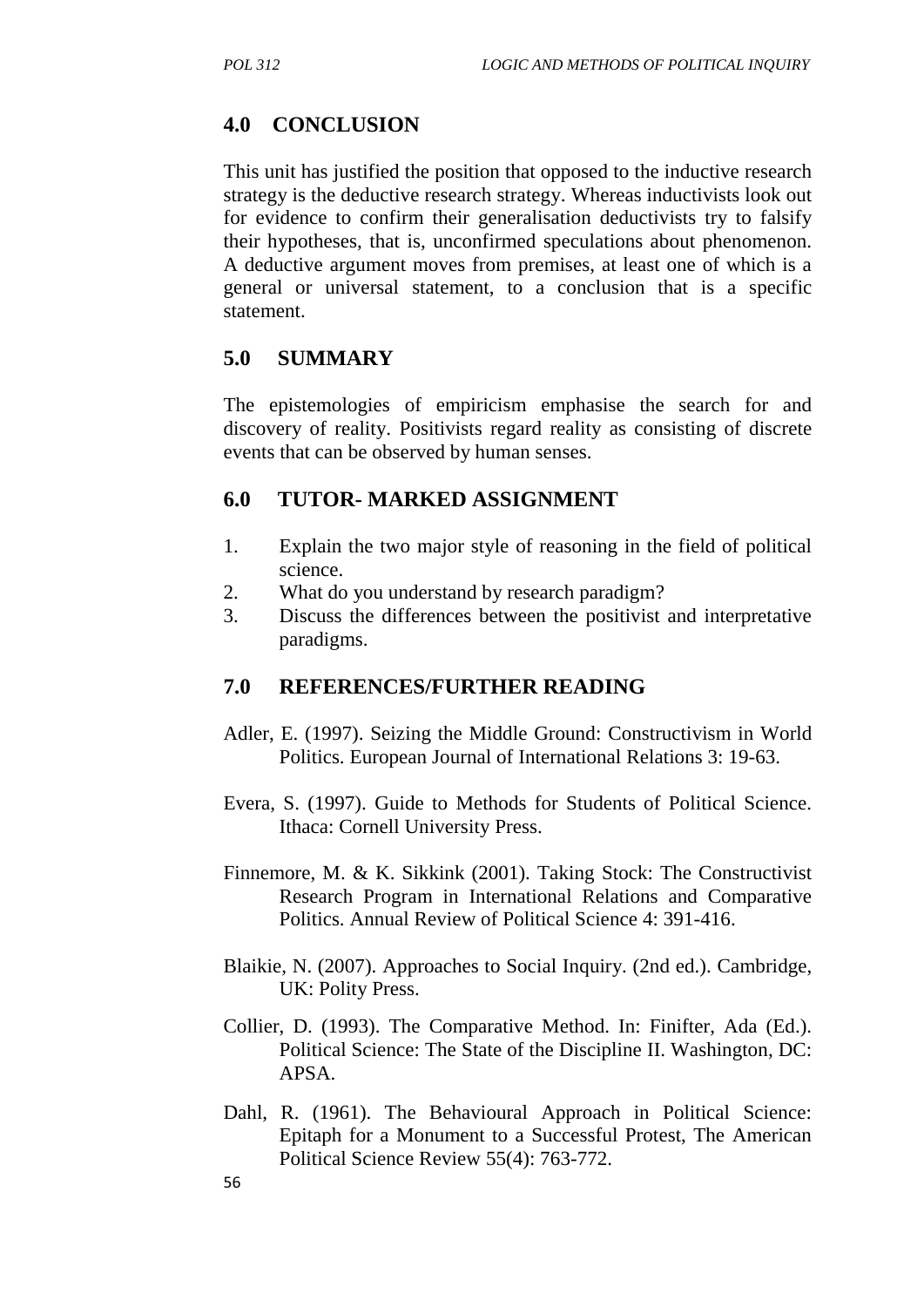# **UNIT 3 APPROACHES TO POLITICAL INQUIRY**

### **CONTENTS**

- 1.0 Introduction
- 2.0 Objectives
- 3.0 Main Content
	- 3.1 The Behavioural Approach
	- 3.2 The Institutional Approach
	- 3.3 The Rational Choice Approach
	- 3.4 The Constructive Approach
	- 3.5 The Feminist Approach
	- 3.6 The Normative Approach
- 4.0 Conclusion
- 5.0 Summary
- 6.0 Tutor-Marked Assignment
- 7.0 References/Further Reading

# **1.0 INTRODUCTION**

There are several approaches to political inquiry, each stressing different ideas and political reality. This unit examines the following approaches; the behavioural, institutional, rational choice, constructivist, feminist, and normative approaches. This is to give the students a sense of what a research approach really means.

## **2.0 OBJECTIVES**

By the end of this unit, you will be able to:

- identify and use the different approaches to political inquiry
- discuss the approaches and their applications to different styles of political inquiry.

## **3.0 MAIN CONTENT**

## **3.1 The Behavioral Approach**

Historically, the behavioural approach originated as a protest movement within political science. Behaviouralists share a strong sense of dissatisfaction with the achievements of conventional political science, especially the historical, philosophical, and descriptive-institutional approaches. The advent of the behavioral approach signals the absorption of scientific method into political science. It also underscores the efforts within political science to give meaning to behaviour by relating it to some empirical theoretical context. Thus, the behavioural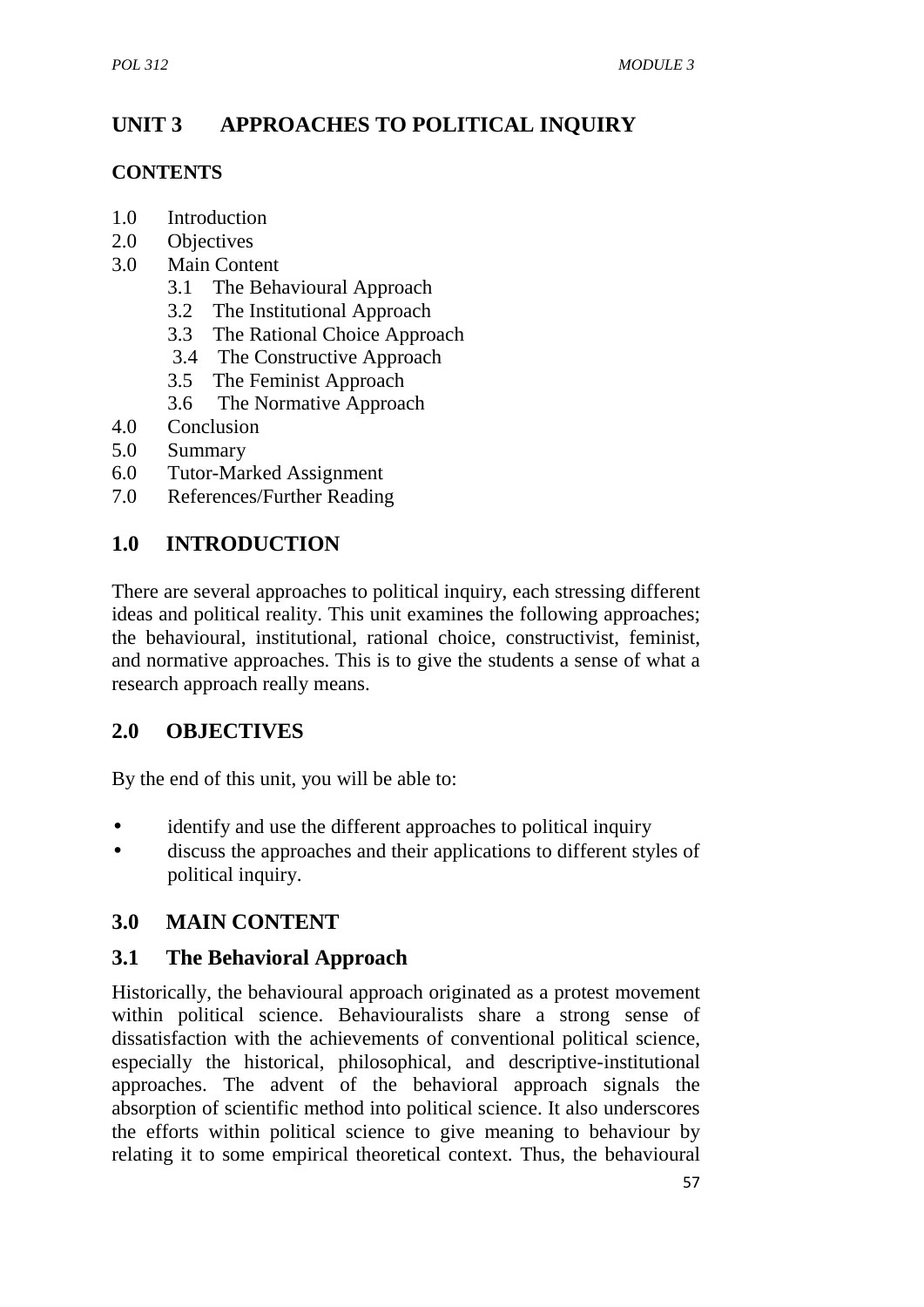approach sought to improve our understanding of politics by seeking to explain the empirical aspects of political life through the means of methods, theories, and criteria of proof that are acceptable according to the canons, conventions, and assumptions of modern empirical science.

The behavioural approach emanated as a psychological concept adopted to help eliminate from scientific research all reference to subjective issues such as intentions, desires, or ideas (Easton 1967). To the behaviouralists, only those observations obtained through the use of the sense organs or mechanical equipment were to be accepted as data. The subject matter of behavioural research is the observable behaviour generated by external stimuli rather than inferences about the subjective state of mind of the person being observed. As a psychological concept, the behavioural approach is concerned with the individual, especially the face-to-face relationship among individuals. Behaviouralists look at actors in the political system as individuals who have the emotions, prejudices, and predispositions of human beings. As such, they tend to elevate human beings to the centre of research attention. They argue that the traditionalists have been reifying on institutions, treating them as entities that stand apart from the individuals that constitute them (Easton 1953). Behaviouralists therefore study the political process by looking at how it relates to the motivations, personalities, or feelings of human actors.

The key idea behind the behavioural approach is the conviction that there are certain fundamental units of analysis relating to human behaviour out of which generalisations can be made, and that these generalisations might provide a common base on which the specialised science of man in society could be built (Easton 1967). This has led to the search for a common unit of analysis that could easily feed into the special subject matters of each of the social science disciplines. Ideally, the units would constitute the particles out of which all social behaviour is formed and which manifest themselves through different institutions, structure, and processes. The adoption of the label "behavioural science" symbolises the expectation that some common variable may be found, variables of a kind that will stand at the core of a theory useful for the better understanding of human behaviour in all fields.

# **3.2 The Institutional Approach**

58 The institutional approach focuses on the construction and operation of political institutions. Political scientists place emphasis on four basic types of political institutions. The first is the rule making institutions that make collectively binding decisions about how to regulate the common interests in the society. The second is rule applying institutions that implement collectively binding decisions. The third is rule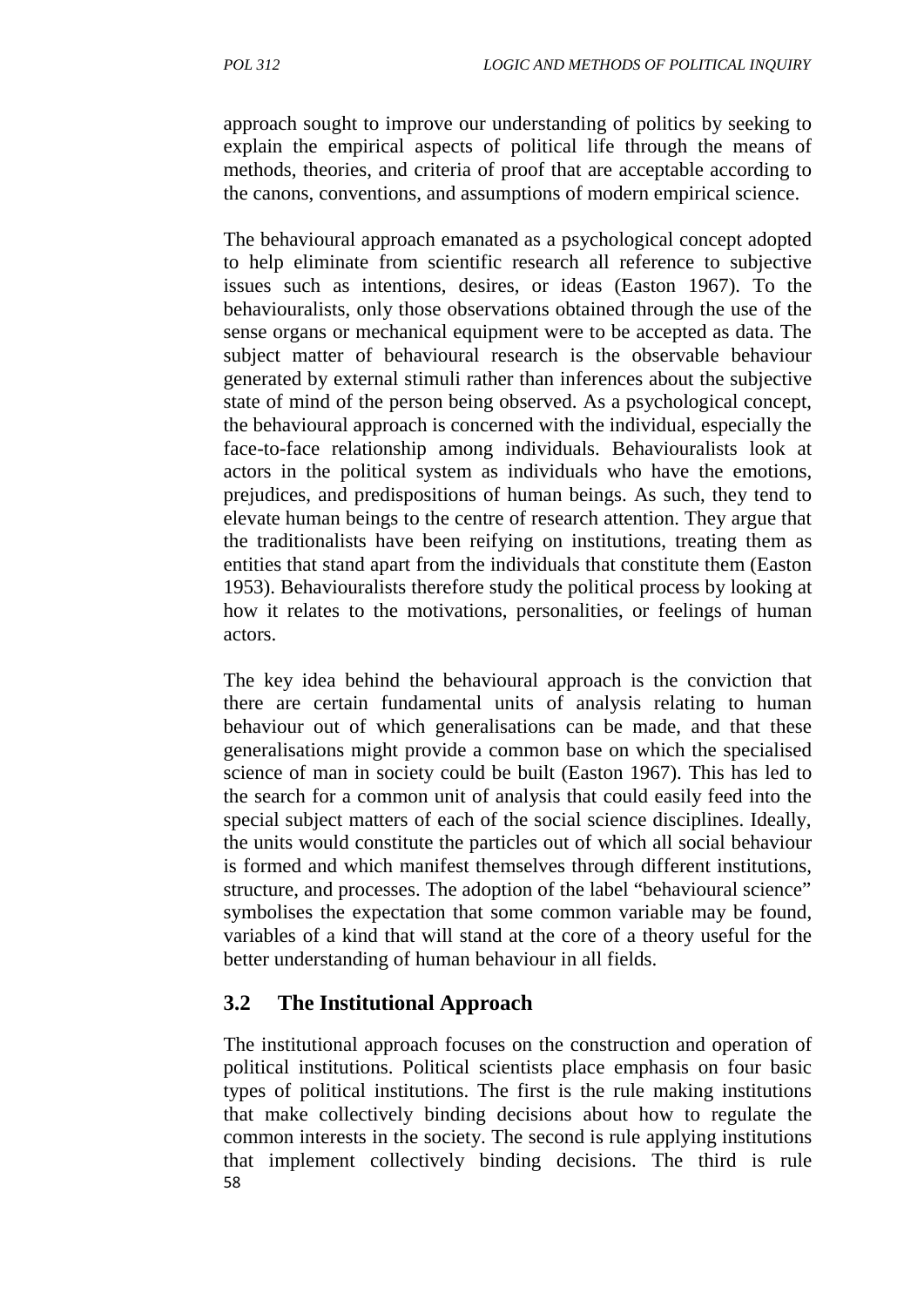adjudicating institutions that deal with disputes about how to interpret the general rules laid down by rule making institutions. Finally, the rule enforcing institutions punish rule breakers. The study of the above institutions has occupied a central place in political science as a discipline. For a long time, political scientists studied these institutions as formal, static organizations such as parliaments, bureaucracy and courts.

Under the new institutional approach, institutions can be both formal and informal. A formal institution is constituted by a set of formal rules that can be derived from codified legal orders such as a written constitution. On the other hand, an informal institution encompasses informal rules derived from particular established norms, conventions or codes of conduct, which shape the behaviour of people who implicitly or otherwise have a loyalty to that code and are subject to certain level of controls if they violate the norms. Formal institutions are often secured by the means of the employment of physical violence against non compliance, while informal institutions are usually guaranteed by the means of non-violent sanctions such as expulsion and shaming (Lane and Ersson 2000:34).

Institutions can also be divided into micro-, macro-, and metainstitutions. A typical micro-institution operates at the individual level and it is characterised by rules set by agents who are few that they can meet in a face-to-face situation and regulate their own common interests. On the other hand, a macro-level institution operates at the state level and it is represented by a general law decided by a government to steer the behaviour of actors who may or may not have participated directly in deciding the rule. Finally, a meta-institution acknowledges the heterogeneity of institutions and serves to bring together several inter-related institutions. Meta-institutions allow different institutions to intersect with each other so that ambiguities in the operations of the different institutions can be resolved. Metainstitutions are particularly useful in plural and complex societies where there are different groups and interests pursuing their own logic of action; through meta-institutions such societies can establish order, consensus and contain divisive class and ethnic conflicts.

Although the new institutional approach has a coherent mission, it does not constitute a unified body of thought. There are three new institutionalisms. The first is historical institutionalism which borrowed ideas from group theories and structural-functionalism, and sees institutions as "formal and informal procedures, routines, norms and conventions embedded in the organisational structure of the polity or political economy" (Hall and Taylor 1996). Historical institutional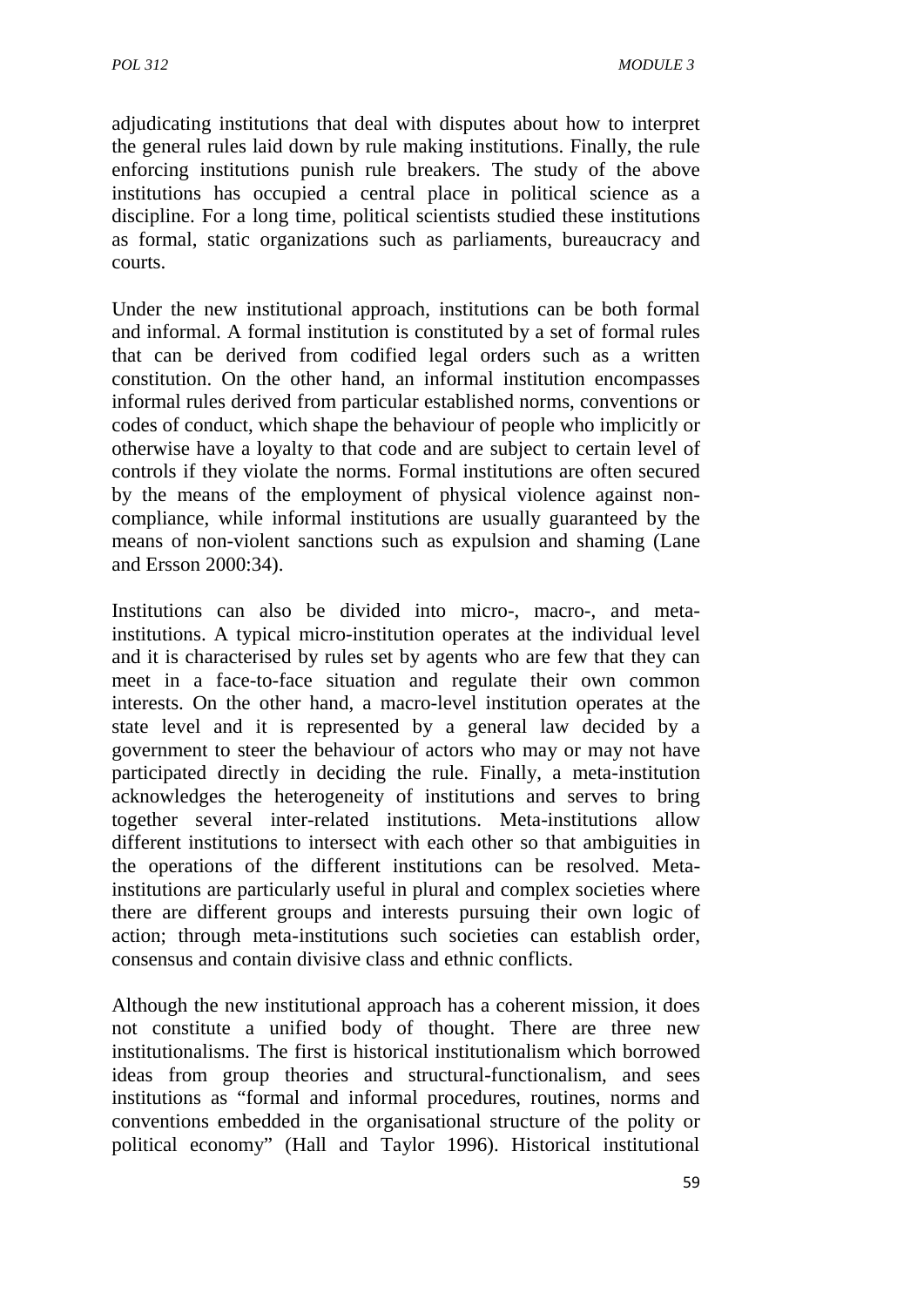scholars emphasize path dependence and unintended consequences in the process of institutional development. They call for the integration of institutional analysis with contributions that other factors, such as ideas, can make to political outcomes.

Rational choice institutionalism is the second perspective within the new institutionalism. Rational choice institutionalism developed out of the study congressional behaviour in America. This perspective draws its analytical tools from the "new economics of organisation", arguing that the relevant actors in an institutional set up have a fixed set of preferences, behave entirely instrumentally so as to maximise the attainment of these preferences, and do so in a highly strategic manner that presumes extensive calculation (Hall and Taylor 1996). Rational choice institutional scholars claim that an actor's behaviour is likely to be driven, not by impersonal historical forces, but by a strategic calculus – a calculus that is deeply affected by the actor's expectations about how other actors are likely to behave. Thus, the process of institutional evolution, continuity and change depends largely on the agreement of the relevant actors.

The sociological institutionalism is the last perspective of the new institutionalism. This perspective grew out of the subfield of organisational theory. Sociological institutional scholars define institutions "much more broadly than political scientists do to include, not just formal rules, procedures or norms, but the symbol systems, cognitive scripts, and moral templates that provide the 'frames of meaning' guiding human action". They argue that many of the institutional forms and procedures used by modern organisations were culturally-specific practices that draw from the myths and ceremonies devised by many societies and assimilated into organisations. Thus, they call for cultural explanation of the formal life, including bureaucratic practices. In summary, the institutional approach provides us with a diversified perspective of looking into how the polity is organised and the role of political institutions in the society.

## **3.3 The Rational Choice Approach**

Rational choice approach is concerned with understanding human behaviour. It began as an approach in the field of economics, but over the years, it has become more widely used in political science. The basic assumption of the rational choice approach is that complex social phenomena can be explained in terms of elementary individual actions of which they are composed (Scott 2000). The rational choice approach is based on the standpoint of methodological individualism. This standpoint holds that the elementary unit of social life is the individual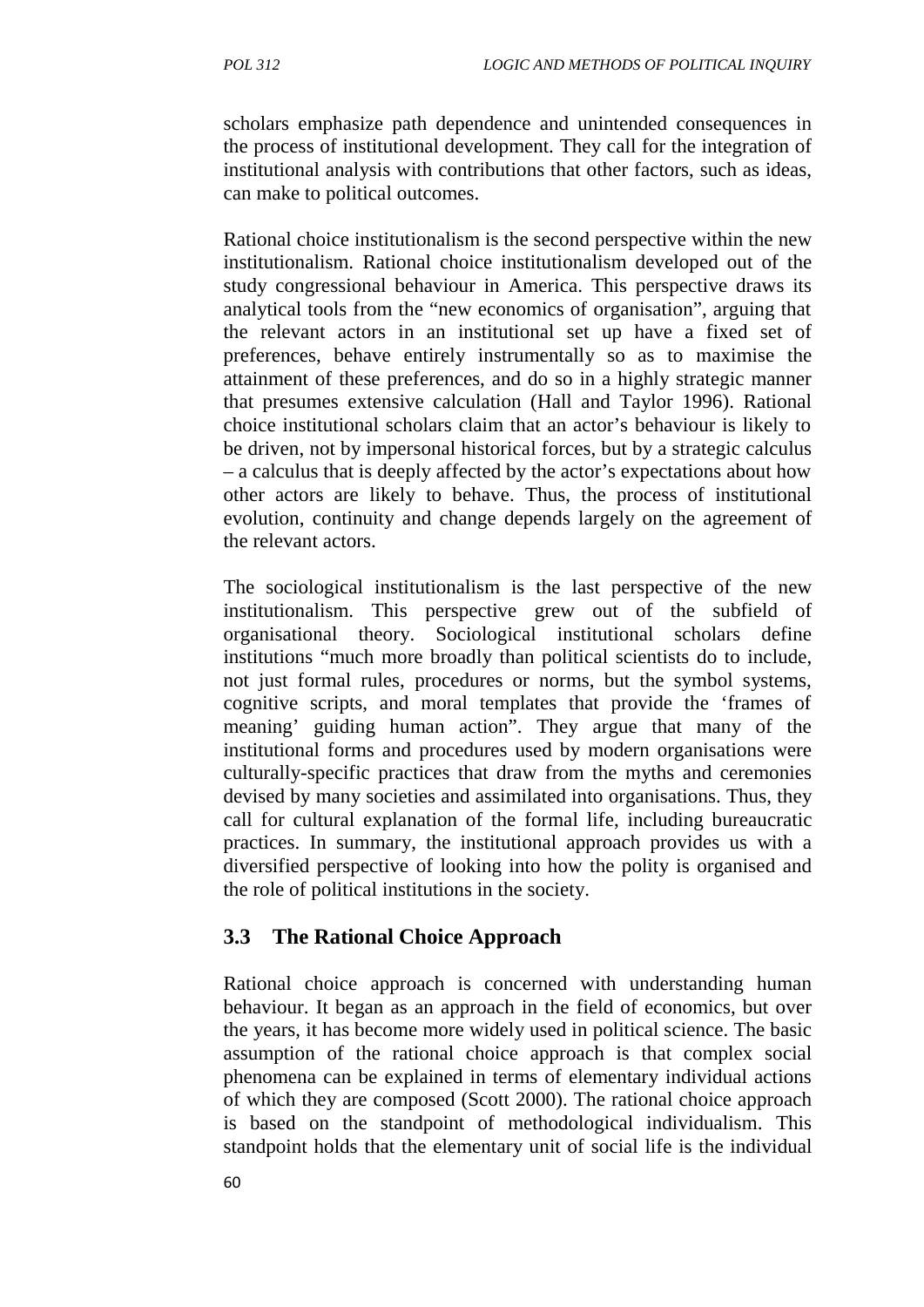human action. According Elster (1989) "to explain social institutions and social change is to show how they arise as the result of the action and interaction of individuals".

In the rational choice approach, individuals are seen as motivated by the wants or goals that express their preferences as well as other incentives like reward or promise of reward. In pursuit of their preferences, individuals act within specific constraints such as punishment, threat of punishment, or lack of adequate information about the condition under which they are acting. The rational choice approach assumes that the choices made by actors are the choices that best help them achieve their objectives, given all relevant factors that are beyond their control. In other words, people do their best to achieve their interests under the prevailing circumstances shaped by incentives and constraints.

# **3.4 The Constructive Approach**

The constructivist approach focuses on the role of ideas, norms, knowledge, culture, and argument in politics, stressing in particular the role of collectively held ideas and understandings on social life (Finnemore and Sikkink 2001). The constructivist approach is opposed to materialist approaches, which see political behaviour as determined by the physical world alone, and the individualist approaches, which treat collective understanding as simply an off-shot of individual action. Unlike the materialist and individualist approaches, the constructivist approach focuses on understanding the processes by which identities and interests originate and change. It seeks to understand how actors are shaped by the social environment in which they live and the consequences of these social transformations. The fundamental assumptions of the constructivist approach include holds that human interaction is shaped primarily by ideational factors, and not simply material ones; the most important ideational factors are widely shared beliefs, which are not reducible to individuals; these shared beliefs construct the interests and identities of purposive actors.

In terms of method of inquiry, constructivists adopt several research tools to capture inter-subjective meanings. These tools include discourse analysis, process tracing, genealogy, structured focused comparison, interviews, participant observation, and content analysis. They assume that all research involves interpretation, and thus, there is no neutral stance from which they can gather objective knowledge about the world (Price and Reus-Smith 1998). However, constructivists are divided over how interpretation should be done and what kinds of explanation it can yield (Putnam 1993).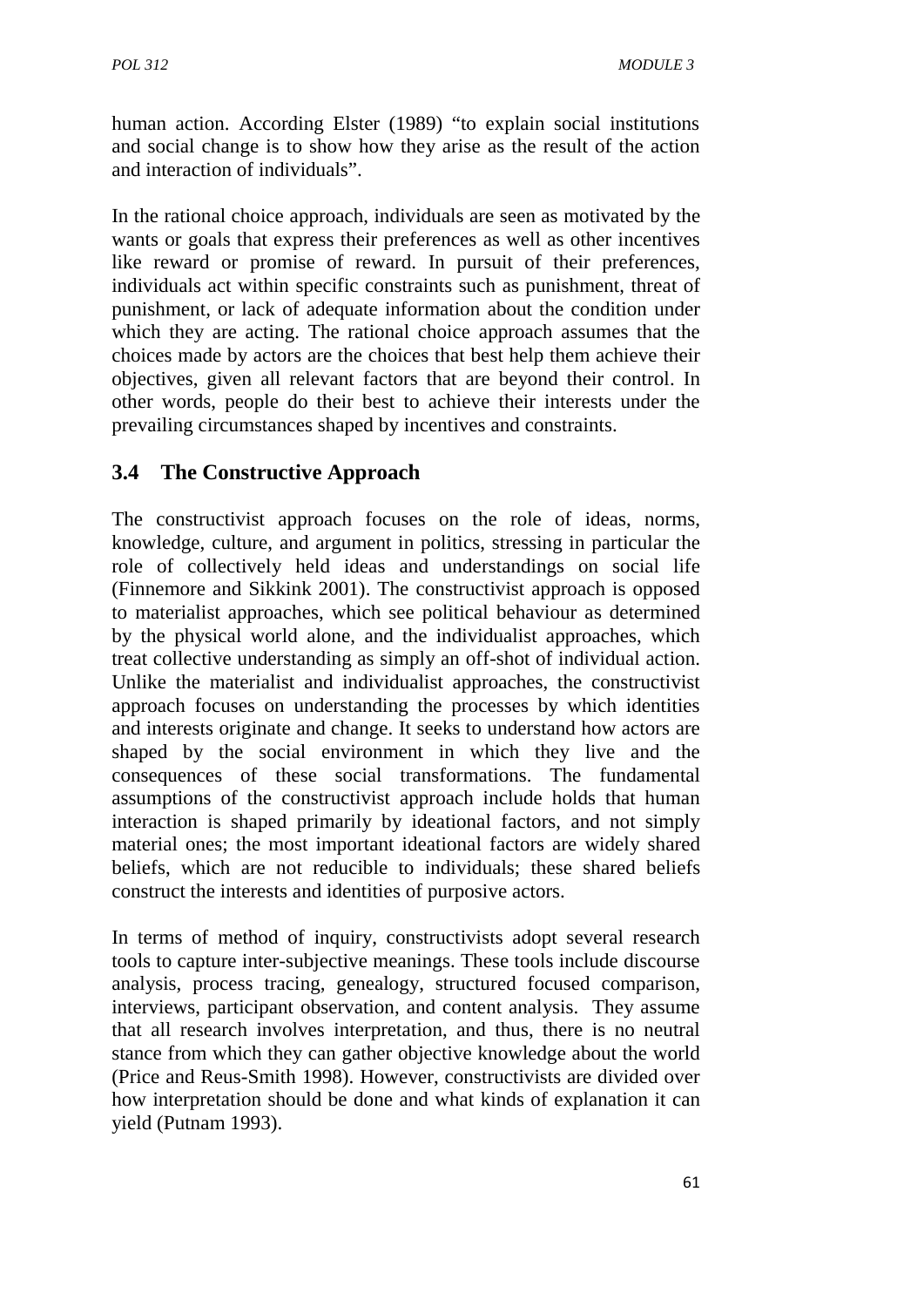# **3.6 The Normative Approach**

The *normative approach* involves the discovery or application of *moral notions* in the study of politics. It represents all sorts of theory making about "what ought to be", as opposed to "what is" in political life. Normative thinkers focus on social institutions, especially those concerned with the exercise of public power, and the relationship between individuals and those institutions. They also evaluate the justifications given for the existing political arrangements and the justifiability of possible alternative arrangements (Glaser 1997). The outcome of normative analysis is usually prescriptive or recommendatory.

Normative scholars undertake their analysis using three major methods. First, they ensure that their moral arguments are internally consistent. They adopt argumentation styles from sources such as formal logic and analytic philosophy to measure this element. Secondly, normative scholars are concerned with the correctness of the empirical premises of their arguments. In this regards, they draw from social science disciplines such as history and social anthropology. Thirdly, normative scholars measure the conclusions of their arguments against their own moral intuitions. Since the 1970s, normative scholars have split into three major groups: the utilitarian, liberals, and communitarians.

## **4.0 CONCLUSION**

In this unit the major approaches to scientific inquiry in the study of political science has been examined given the students the real meaning of research in the study of political science. The approaches are treated in details.

## **5.0 SUMMARY**

The different approaches to political inquiry are identified and explained in details and each approach differentiated by their applications to different styles of political inquiry

## **6.0 TUTOR-MARKED ASSIGNMENT**

- 1. Discuss the method used by Normative scholars to undertake their analysis
- 2. Explain the main focus and the significance of institutional approach.
- 3. Compare and contrast the rational choice and the behavioural approaches.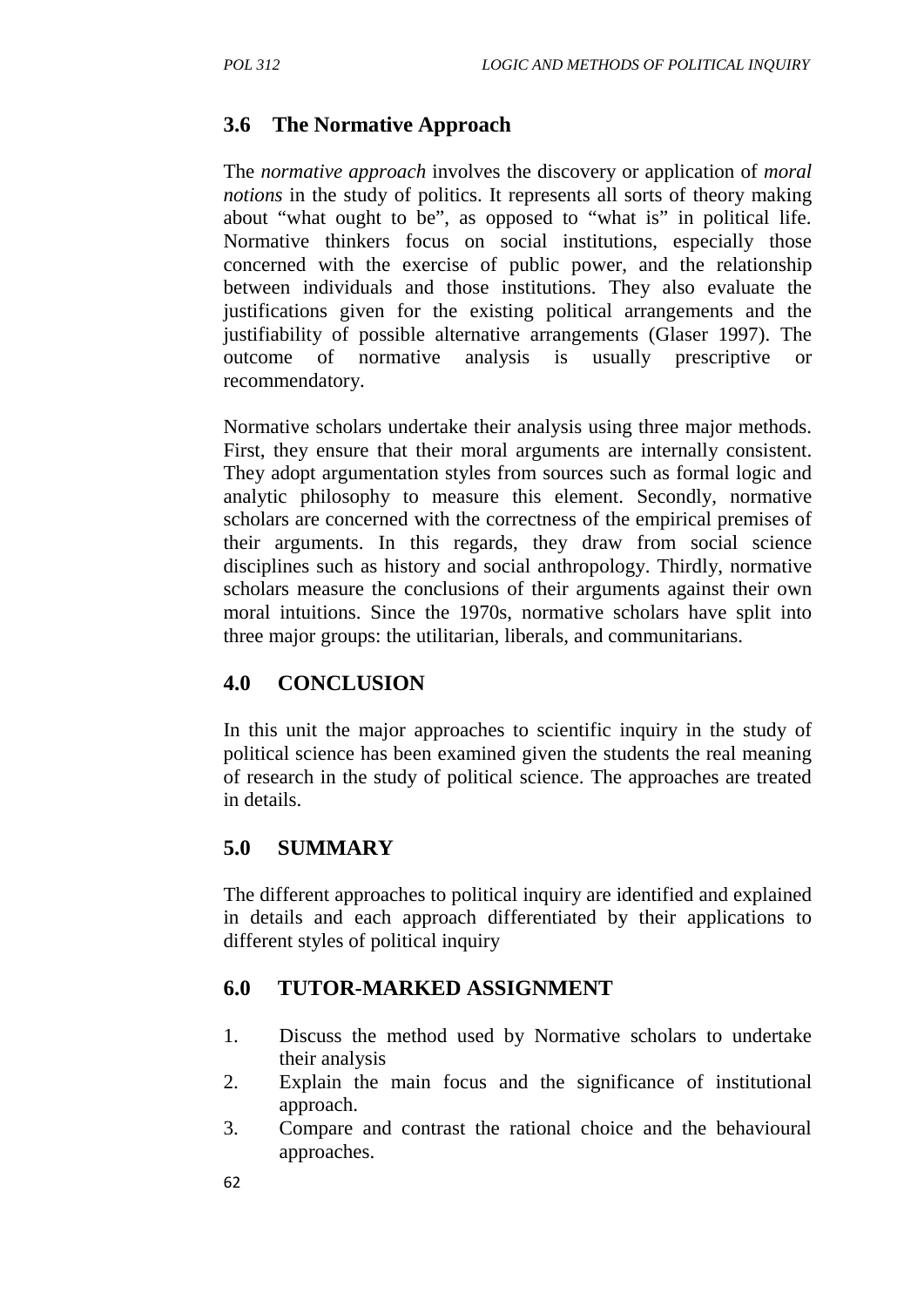- Adler, E. (1997). Seizing the Middle Ground: Constructivism in World Politics. European Journal of International Relations 3: 19-63.
- Evera, S. (1997). Guide to Methods for Students of Political Science. Ithaca: Cornell University Press.
- Finnemore, M. & K. Sikkink (2001). Taking Stock: The Constructivist Research Program in International Relations and Comparative Politics. Annual Review of Political Science 4: 391-416.
- Blaikie, N. (2007). Approaches to Social Inquiry. (2nd ed.). Cambridge, UK: Polity Press.
- Collier, D. (1993). The Comparative Method. In: Finifter, Ada (Ed.). Political Science: The State of the Discipline II. Washington, DC: APSA.
- Dahl, R. (1961). The Behavioural Approach in Political Science: Epitaph for a Monument to a Successful Protest, The American Political Science Review 55(4): 763-772.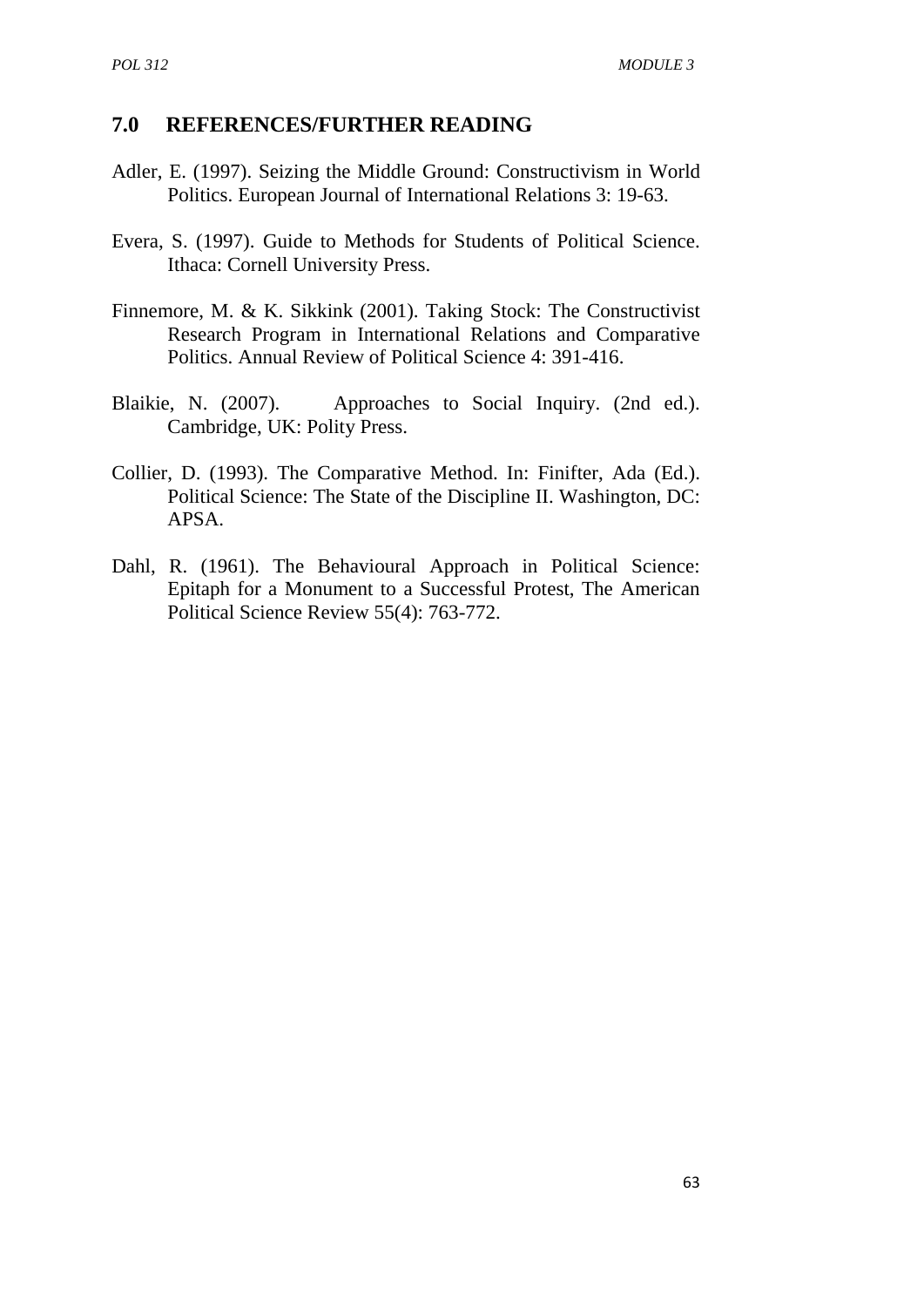# **UNIT 4 CONTEMPORARY METHODS IN POLITICAL INQUIRY**

#### **CONTENTS**

- 1.0 Introduction
- 2.0 Objectives
- 3.0 Main Content
	- 3.1 Methods of Inquiry
	- 3.2 The Case Study Method
	- 3.3 The Comparative Method
	- 3.4 The Survey Method
	- 3.5 Forms of Data Analysis
- 4.0 Conclusion
- 5.0 Summary
- 6.0 Tutor Marked Assignment
- 7.0 References/Further Reading

# **1.0 INTRODUCTION**

In the last unit each of the approaches discussed adopt different research methods. Thus, this unit is a review of fundamental research methods that most contemporary political scientists adopt for their investigation. The review is through three analytical standpoints – methods of inquiry, methods of data collection, and methods of data analysis.

## **2.0 OBJECTIVES**

By the end of this unit, you will be able to:

- describe the fundamental methods of political inquiry
- exhibit good knowledge on the methods of data collection and analysis.

# **3.0 MAIN CONTENT**

## **3.1 Methods of Inquiry**

There are two main methods of inquiry, namely *experiment* and *observation*. However, students of politics rarely undertake experiments due to the complexity of political phenomena, especially their lack of regularity arising from indeterminacy and reactivity of political actors. Most analyses in political science are based on observation. There are three observational methods of political inquiry.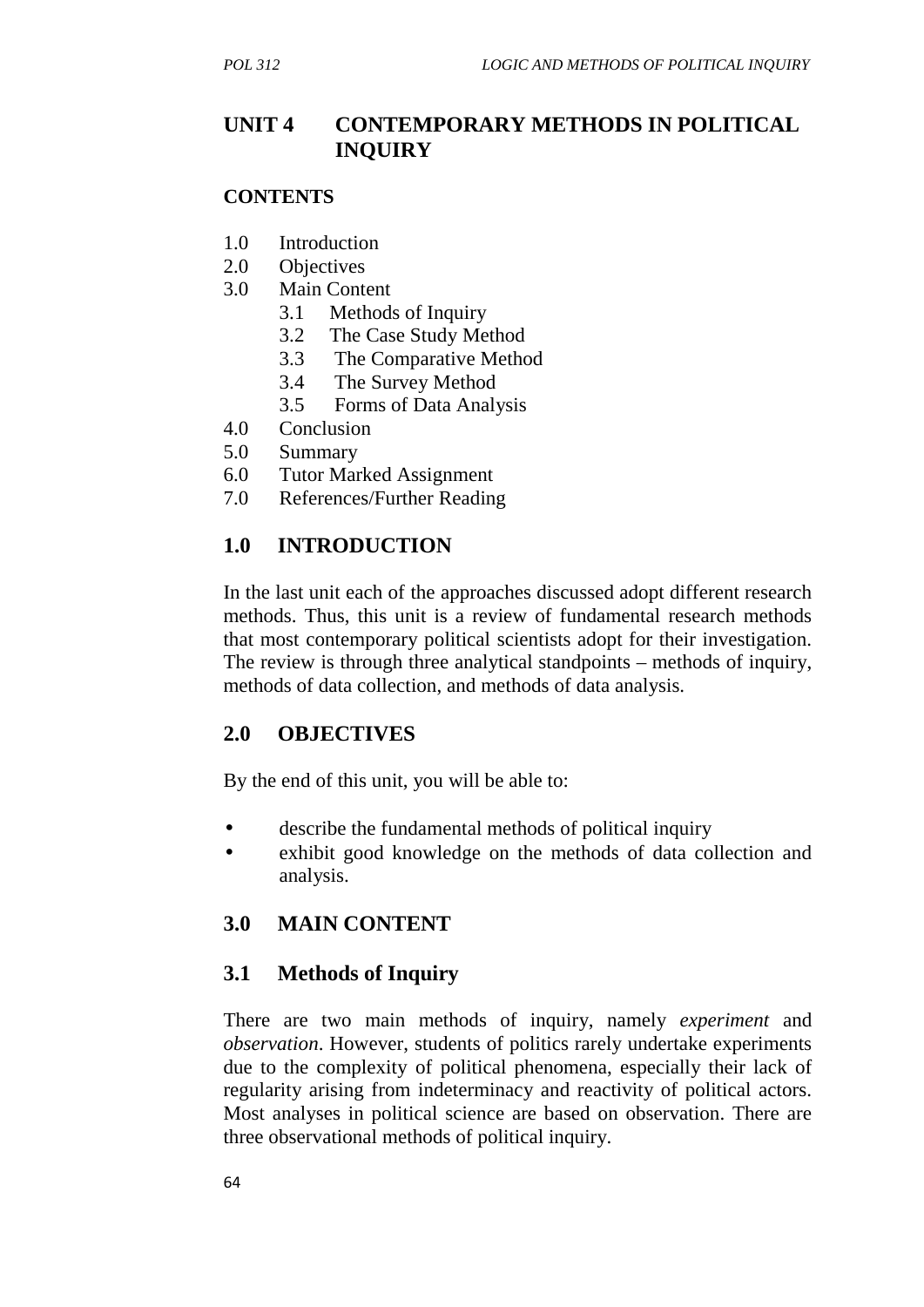## **3.2 The Case Study Method**

The first is known as case study and it is based on a *single case observation*. The case study method involves a detailed examination of a phenomenon or an aspect of a phenomenon to develop or test explanations that may be general sable to other cases. Case studies can serve five main purposes namely; creation of theories; testing of theories; identification of antecedent conditions; testing of the importance of antecedent conditions and; explanation of important issues, events or phenomena.

Some scholars see case studies as the weakest method of inquiry for two reasons vise; they argue that case studies provide the least opportunity to control for the effect of intervening variables and they argue that the results of case studies cannot be easily generalised to other cases. The above weakness notwithstanding, case study method has two strengths that make it appealing to many scholars. First, because case studies show the causal processes, it is usually easier to infer and test explanations that define how independent variable causes the dependent variable. Secondly, case studies often produce strong tests because their explanations/predictions are usually unique (George and Bennett 2005).

# **3.3 The Comparative Method**

Comparative method is the second observational method of inquiry in political science. Comparative method is the analysis of a small number of cases, entailing at least two observations. The main goal of comparative analysis is to assess rival explanation as well as to examine two or more cases in order to highlight how similar or different they are. This helps in the process of developing a framework for interpreting how parallel processes of continuity or change are played out in different ways within each context. According to Collier (1993) comparison sharpens our power of description and plays a central role in concept-formation by bringing into focus suggestive similarities and differences among cases. Also, comparison is frequently used in testing hypotheses and it can contribute to the inductive discovery of new hypotheses and theory-building.

The main strength of the comparative method is that given the inevitable scarcity of time, energy and resources, the intensive analysis of a few cases seems more promising than the observation of many cases. However, the comparative method is flawed by its weak capacity to sort out rival explanations. Because comparative analysis studies few cases, there is the danger of having more rival explanations to assess than cases to observe. Regarding this problem, comparativists have suggested three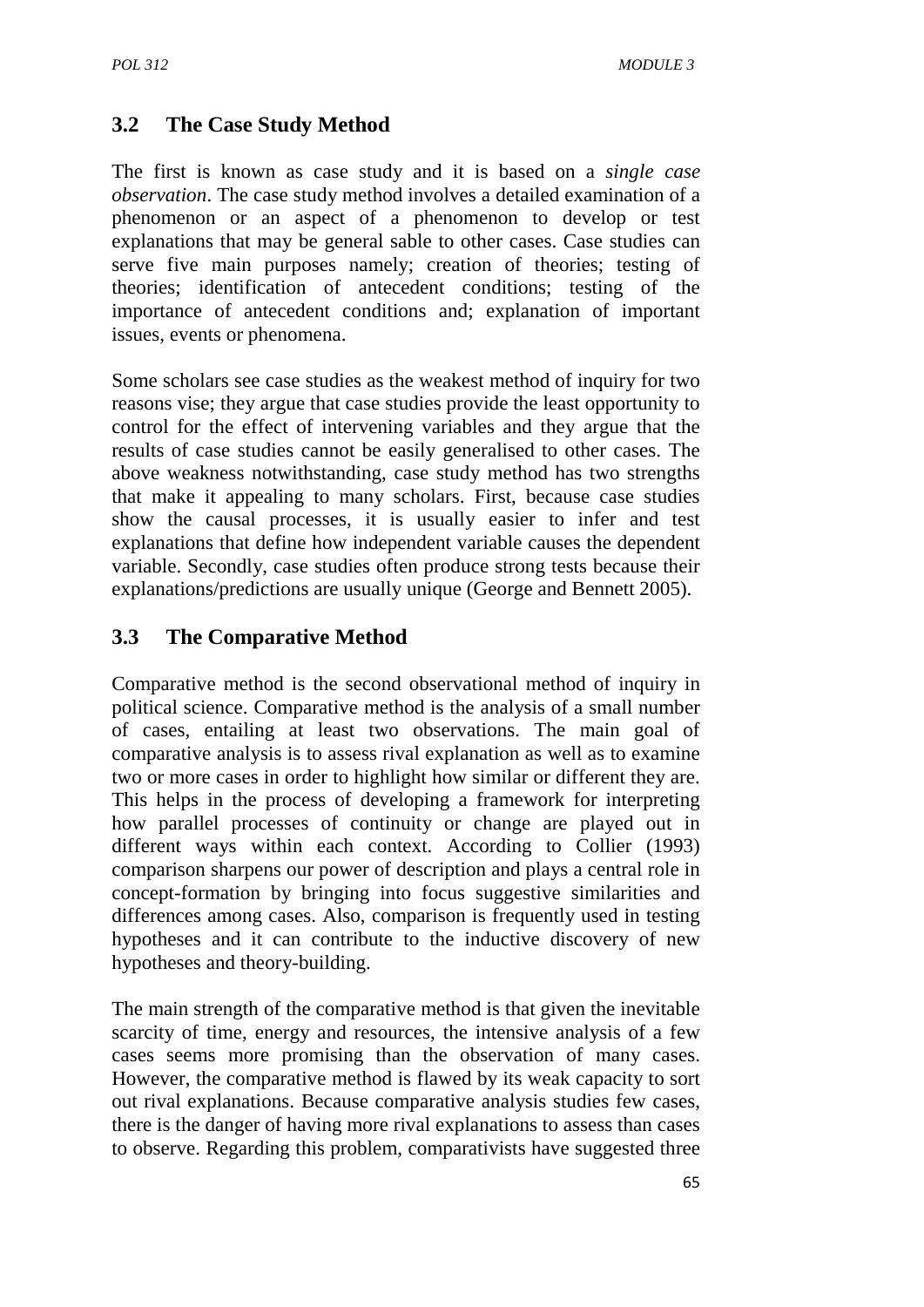solutions: (1) increase the number of cases, (2) focus on comparable cases, and (3) reduce number of variables by combining variables or employing more parsimonious theory ((Lijphart 1971in Collier 1993).

## **3.4 The Survey Method**

The third observational method of inquiry in political science is the survey method. A survey is a method of inquiry in which information is gathered from large number of individuals, called respondents, by having them respond to questions (Monette et al 1994). The survey method possesses a number of identifiable characteristics. First, surveys typically involve collection of data from large samples of people; therefore, they are ideal for obtaining data representative of populations too large to be dealt with by other methods. Secondly, surveys involve presenting respondents with a series of questions to be answered. These questions may address issues of fact, attitudes, opinions and future expectations. The most important strength of the survey method is the generalisation of its findings. Because the survey method makes use of standardised methods of drawing respondents, it is usually attractive as an objective method and its findings are held to be truly general.

An important point to note about surveys is that they only assess what people say about their thoughts, attitudes, behaviours, and beliefs. Surveys do not measure those thoughts, attitudes and behaviours directly. For instance, if public officials say in a survey that they are not corrupt, their actual attitude towards corruption has not been measured but only what they report about that behaviour. Thus, one can conclude that people report not being corrupt, but it cannot be concluded that people are not corrupt. Surveys therefore usually involve data on what people say about what they do, not what they actually do.

# **3.3 Forms of Data Analysis**

Data in political science comes in two major forms i.e. *words* and *figures*. The data in the form of words are called *qualitative data* while the data in the form of figures are called *quantitative data*. Quantitative data are statistics based. In contrast, qualitative data come in various forms such as interview transcripts, recorded observations, and other documents – published and unpublished. What distinguishes qualitative and quantitative data is a set of assumptions, principles and values about truth and reality. Researchers that are inclined to quantitative data believe that the goal of science is to discover the truths that exist in the world and to use scientific method as a way to build a more complete understanding of reality.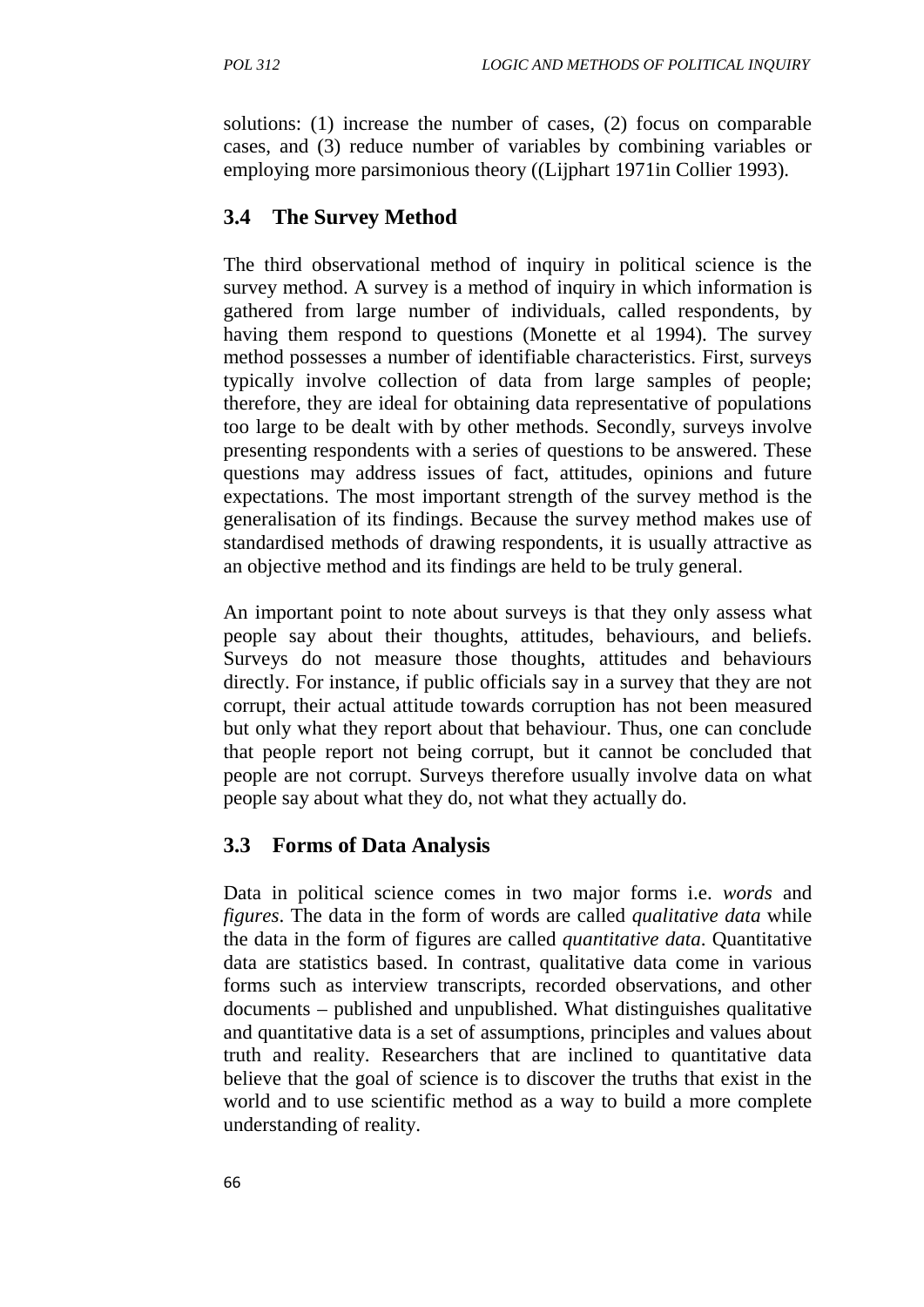Although some qualitative data operate from similar epistemological position, most of them recognise that the relevant reality in the social world is that which takes place in subjective experience. Thus, qualitative are often more concerned about uncovering knowledge about what people think and feel about particular events or phenomena that they are making judgments about whether these thoughts and feelings are valid.

Quantitative data can be analysed by the used of statistics. There are two broad types of statistics; descriptive and inferential statistics. Descriptive statistics are procedures that assist in organising, summarising, and interpreting data. Inferential statistics are procedures that allow us to make generalisations from sample data to the populations from which samples were obtained. Descriptive statistics include such simple statistical techniques as frequency distribution, measures of central tendency, dispersion etc. Inferential statistics include procedures such as Chi-square, analysis of variance (ANOVA), and multivariate analysis of variance and covariance (MANOVA).

Analysis of qualitative data is a bit more complex. This involves three concurrent flows of activity, namely data reduction, data display, and conclusion drawing (Miles and Huberman 1984). Data reduction refers to the process of selecting, simplifying, focusing, and transforming the raw data collected from the field research. Qualitative data can be reduced through selection, summary, paraphrase, and sub-gumptions of data in a large pattern or metaphor. Data display is the organised assembly of information that permits conclusion drawing. Looking at displays helps us to understand the situations or phenomena and to conduct further analysis. Data displays come in the form of descriptive or explanatory figures and matrices such as charts and tables. Conclusion drawing involves drawing meanings from reduced and displayed data. This takes the form of noting the meanings of specific regularities, patterns, themes, configurations and causal flows. In recent times, several computer-based qualitative analysis programmes have been devised to undertake the process described above.

# **4.0 CONCLUSION**

This unit examined the general methods of scientific inquiry, exploring the methods of inquiry, data collection and data analysis. In recent times, several computer-based qualitative analysis programmes have been devised to undertake the process described in this unit.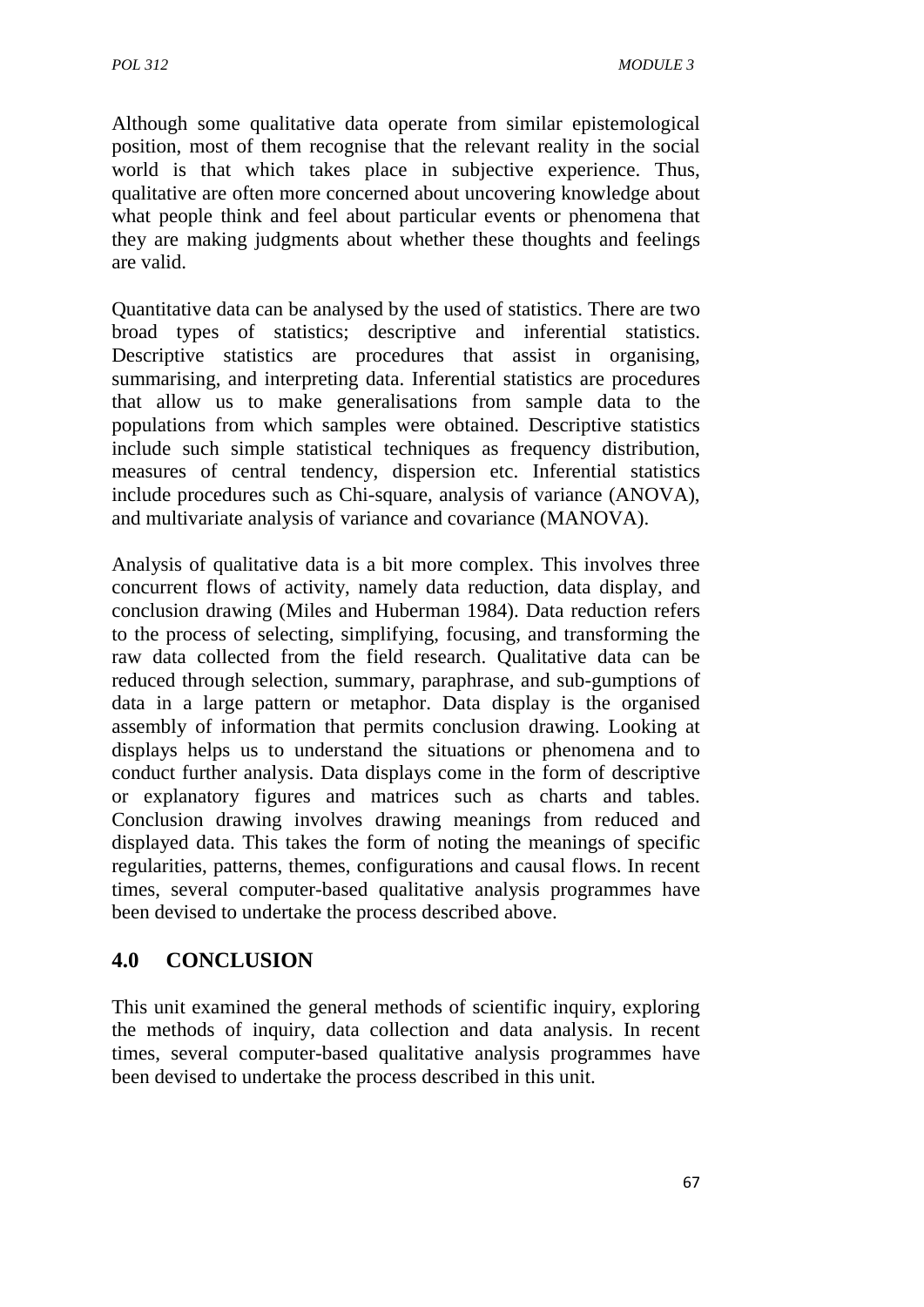# **5.0 SUMMARY**

The main methods of inquiry, namely experiment and observation of every research have been detailed under this unit. The unit also explained why students of political science rarely undertake experiments. It noted that it is due to the complexity of political phenomena, especially the lack of regularity arising from indeterminacy and reactivity of political phenomenon.

## **6.0 TUTOR MARKED ASSIGNMENT**

- 1. How can quantitative data be analysed using statistics?
- 2. What do you understand by quantitative data and qualitative data?
- 3. What is data?

- Adler, E. (1997). Seizing the Middle Ground: Constructivism in World Politics. European Journal of International Relations 3: 19-63.
- Evera, S. (1997). Guide to Methods for Students of Political Science. Ithaca: Cornell University Press.
- Finnemore, M. & K. Sikkink (2001). Taking Stock: The Constructivist Research Program in International Relations and Comparative Politics. Annual Review of Political Science 4: 391-416.
- Blaikie, N. (2007). Approaches to Social Inquiry. (2nd ed.). Cambridge, UK: Polity Press.
- Collier, D. (1993). The Comparative Method. In: Finifter, Ada (Ed.). Political Science: The State of the Discipline II. Washington, DC: APSA.
- Dahl, R. (1961). The Behavioural Approach in Political Science: Epitaph for a Monument to a Successful Protest, The American Political Science Review 55(4): 763-772.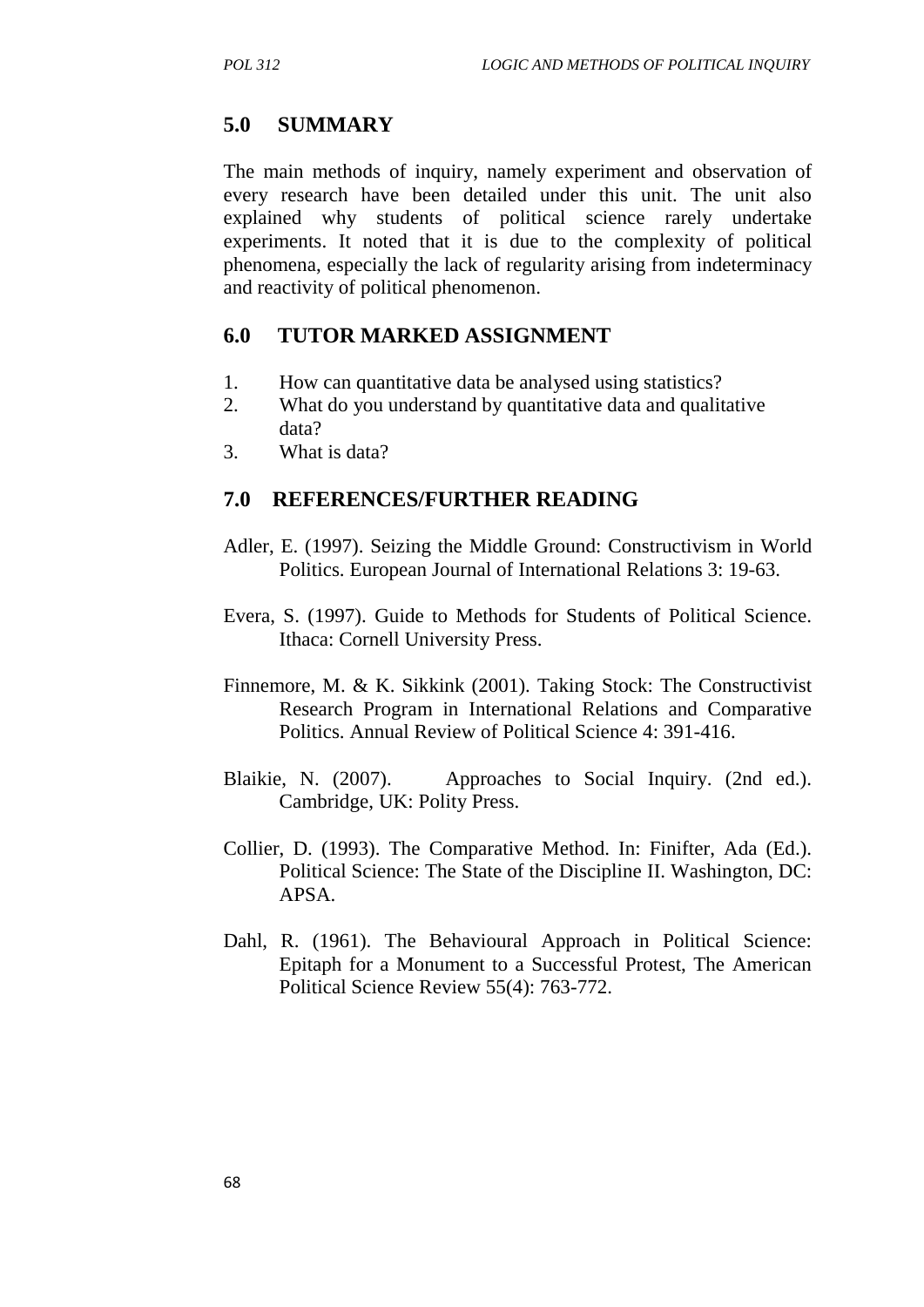# **UNIT 5 LOGICAL PATTERNS OF EXPLANATIONS**

### **CONTENTS**

- 1.0 Introduction
- 2.0 Objectives
- 3.0 Main Content
	- 3.1 Patterns of Explanation in Political Inquiry
	- 3.2 The Dispositional Pattern
	- 3.3 The Intentional Pattern
	- 3.4 The Rational Pattern
	- 3.5 The Genetic pattern
- 4.0 Conclusion
- 5.0 Summary
- 6.0 Tutor-Marked Assignment
- 7.0 References/Further Reading

## **1.0 INTRODUCTION**

This unit introduces the various patterns of explanation in political inquiry. It identifies the patterns and explains them in their various categories bringing out the qualities of each pattern and their usefulness in political investigation. The unit identifies about four patterns in this regard which include dispositional, intentional, rational, and genetic patterns. The unit further explains the possibility of adopting two or more patterns in a particular explanation which is a common phenomenon in Political Science.

## **2.0 OBJECTIVES**

By the end of this unit, you will be able to:

- describe the patterns of explanation in political inquiry
- explain the various patterns of explanation in political inquiry.

## **3.0 MAIN CONTENT**

# **3.1 Patterns of Explanation**

There are six patterns of explanations in political science research. The first three, *dispositional*, *intentional*, and *rational*, employ human characteristics as independent variables. The others are macroinstitutional, system maintaining, and genetic. It has become clear that a single criterion has not been used to classify patterns. For instance, dispositional explanations are distinguished from macro explanations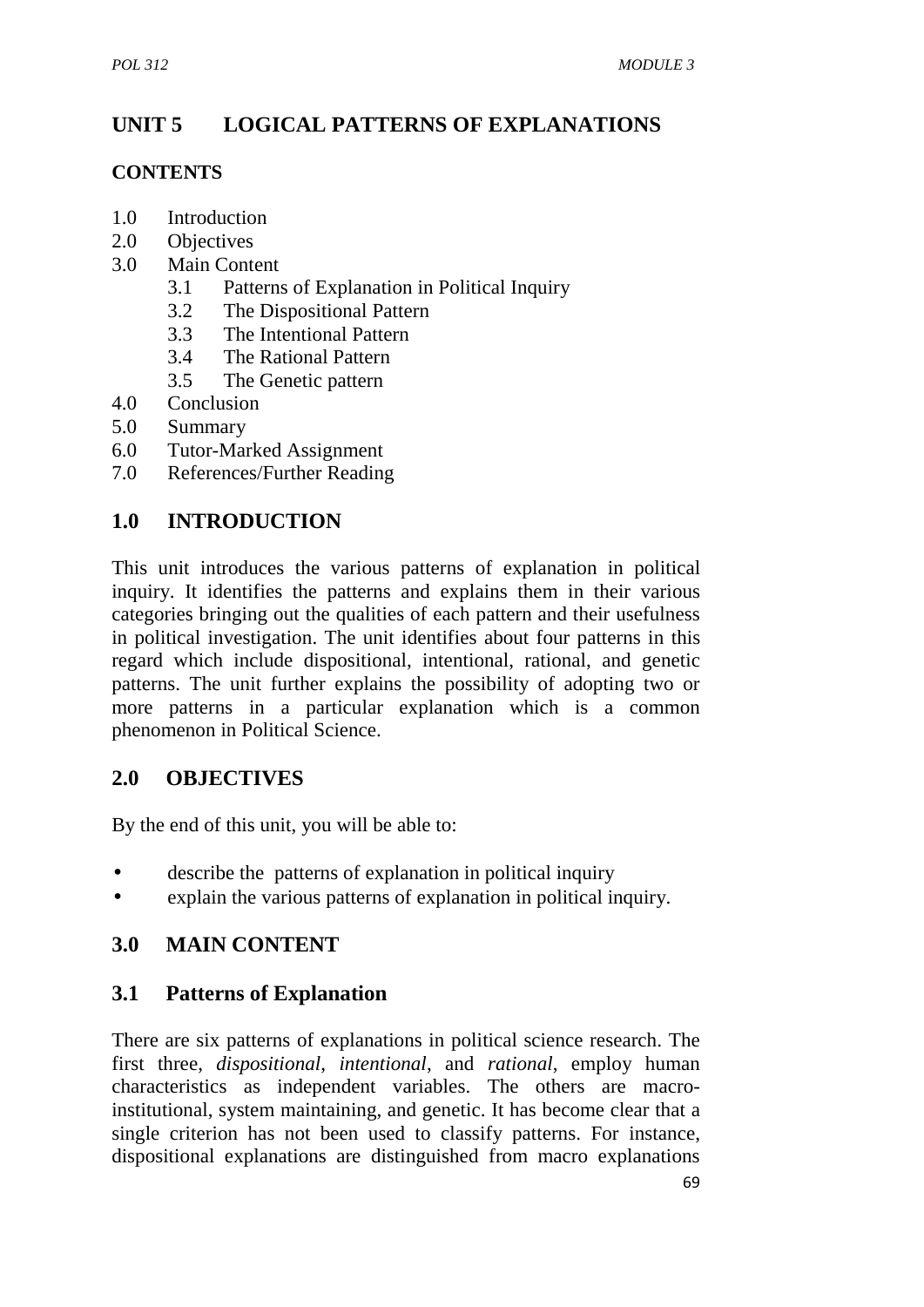mainly by content, that is, the different types of concepts used as independent variables in their generalisations.

# **3.2 The Dispositional Pattern**

The dispositional pattern in Political Science is so labeled because it uses dispositional concepts. A disposition is a tendency to respond in a certain way in a given situation. Included in the class of dispositional concepts are attitudes, opinions, beliefs, values, and personality traits. The dispositional pattern can be distinguished from the intentional pattern because the former makes no reference to conscious motives. In other words, the link between the disposition and behaviour is not "out in the open."

There are as many types of dispositional explanations as there are kinds of dispositions. However, there are several other dimensions according to which dispositional explanations can be classified. Dispositions may be attributed to individuals, decision makers, groups, and types of people, classes, nations, or all men. The law or relationships can be explicitly stated, consciously assumed, or unconsciously implied; and based on controlled analysis of statistical evidence, observation and experience, or commonsense speculation. A succinct statement of these dimensions can be made in a series of questions, the answers to which provide a clear categorisation of any dispositional explanation.

# **3.3 The Intentional Pattern**

The existence of a dispositional pattern indicates that much political behaviour is not intentional. Still, there is a class of actions that seem to manifest such purposive behaviour. This is the basis for the inclusion of an intentional pattern. The term intention refers to all actions (not necessarily successfully carried out) that are consciously purposive. Political scientists often attempt to explain political phenomena by showing that the explanandum is the result of some intentional action.

Intentional explanations, like all other sound explanations, are nomological. They differ from the other patterns only in the type of concepts used and the way in which generalisations are arranged. Intentional explanation is a unique way of accounting for social phenomena - a method of explanation logically distinct from the *nomological* model. The basis of this position is a belief that citing of intentions explains by showing the meaningfulness of the behaviour in question. The explanatory force of learning the agent's intention depends upon the author's familiarity with intentional behaviour; the explanation must solve a puzzle and in order for the puzzle to exist there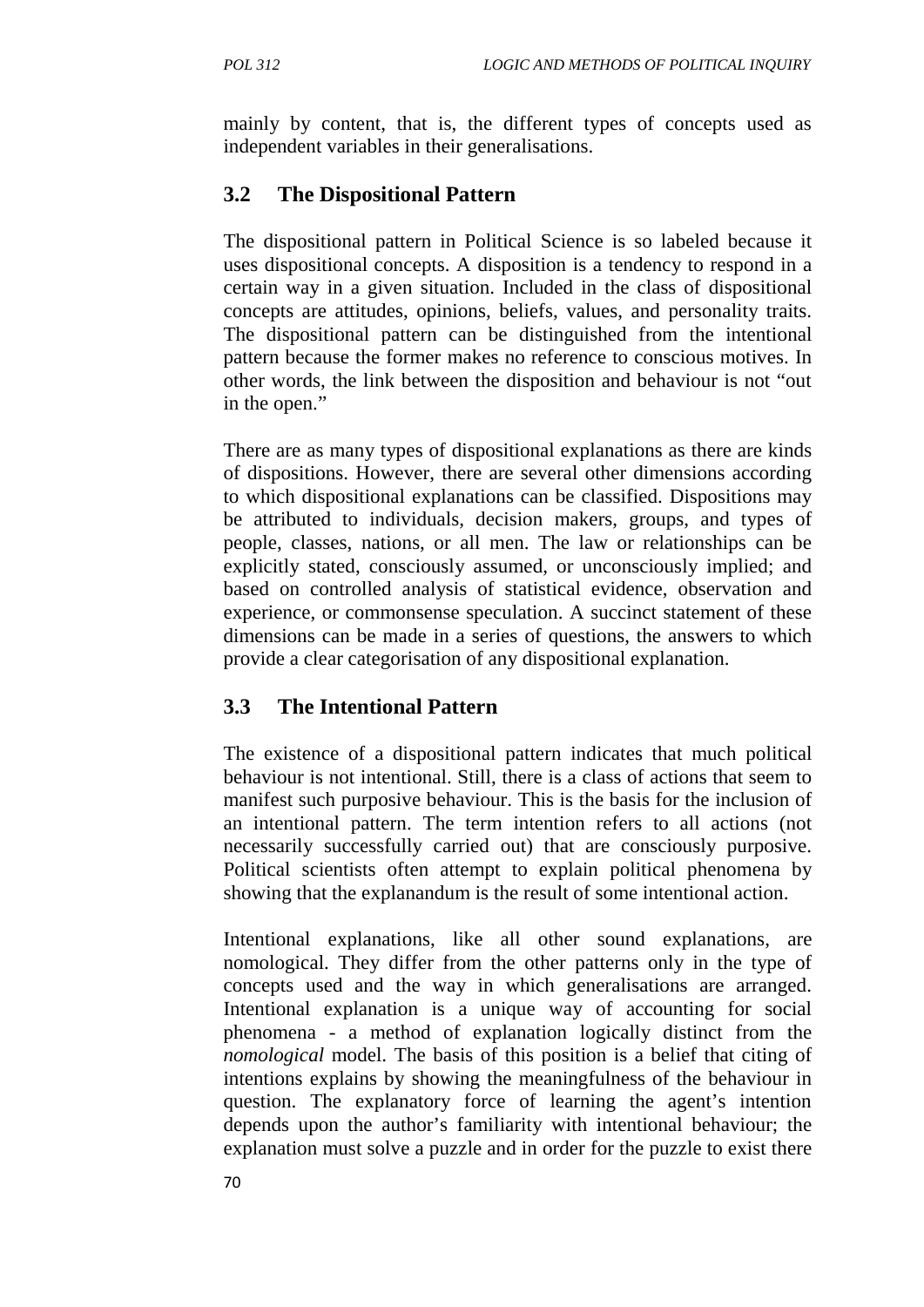must be a 'previous stock of knowledge and beliefs' with which the perplexing event is at variance."

# **3.4 The Rational Pattern**

A rational-type of explanation is based on the presumed or demonstrated rationality of men. This pattern may be considered as a special case of intentional explanation in the most general sense. However, it is sufficiently distinct and wide enough in use among political scientists to justify separate consideration.

There is a general belief that people are rational insofar as they behave rationally. An action is rational to the extent that it is correctly designed to maximize goal achievement, given the goal in question and the real world as it exists. An individual is rational if his pursuit of goals is as efficient as possible. The importance of goals to rationality indicates what we could say at the outset of explanation in the most general sense. According to the definitions all rational behaviour is goal-seeking. The only difference between it and the intentional pattern is the claim that rational action is the best way to achieve a goal.

# **3.5 The Genetic Pattern**

Out of the patterns of explanation we are discussing, the one that is the most distinctive structurally is the genetic pattern. The task of genetic explanations is to set out the sequence of major events through which some earlier system has been transformed into a later one." Thus, a genetic explanation does not fit the other schema because it involves several stages. It is clear that the factors in the schema occur at different times. This is why the genetic pattern is characterised by stages. Genetic explanation is marked by at least two explanation stages, each of which can be considered a separate explanation, which together show why a political phenomenon is as it is or was what it was. In other words, an explanation fitting the genetic pattern first explains a state of affairs X and then proceeds to explain, on the basis of X, another state of affairs, etc.

The genetic pattern accounts for the present state of a political phenomenon by showing how it developed over time from previous stages. It differs from other patterns because of this developmental element and the multiplicity of stages. From what we have said so far it seems reasonable to conclude that the genetic pattern is often identified with historical explanation. It is also interesting to note that much of the methodological analysis of the genetic pattern has been carried out by philosophers of history. Many of the explanations provided by Political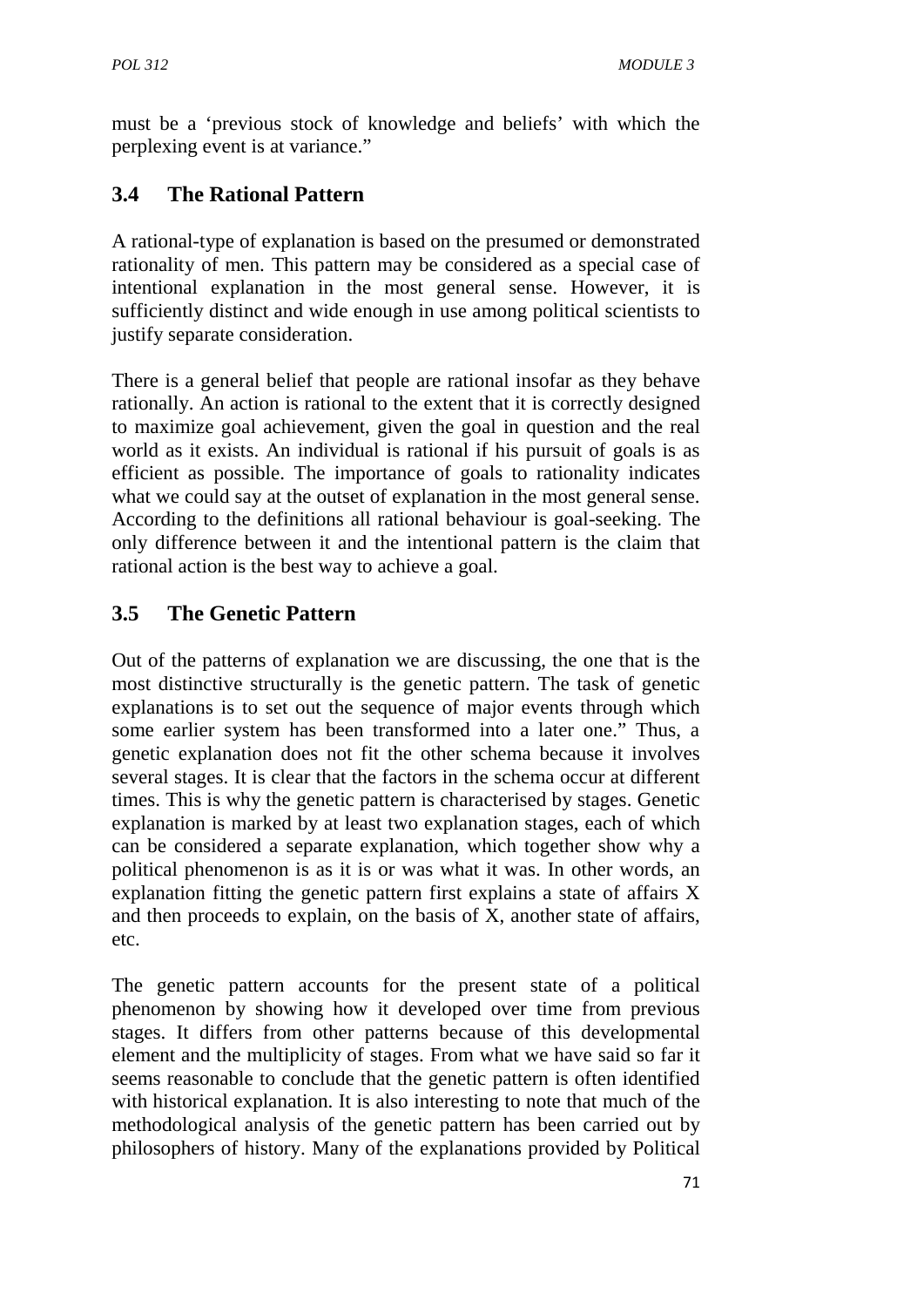Scientists that can be classified as genetic are actually historical.

There are genetic explanations that are not historical in the technical sense, for instance, the explanation of the development of party identification. The main characteristic of many genetic explanations is a narrative style or chronicling of events. However, in accounting for a political phenomenon, not every antecedent event is relevant. We can say genetic explanations account for political phenomena by describing a series of relevant events, which in a chain-like fashion determine the state of the explanandum.

#### **SELF-ASSESSMENT EXERCISE**

Discuss in details genetic pattern of explanation.

#### **4.0 CONCLUSION**

At the end of this unit, it could be observed that patterns of explanation in political inquiry vary based on the concept being explained. These patterns have different structures even though some are structurally similar.

## **5.0 SUMMARY**

This unit has explained the various patterns of explanation in political inquiry by identifying the major characteristics of each and their usefulness. It has also categorised them into various orientation based on the structure of these patterns.

#### **6.0 TUTOR-MARKED ASSIGNMENT**

- 1. Explain some patterns of explanation in political inquiry
- 2. Identify the various patterns of explanation examined in this unit
- 3. Critically assess the genetic pattern of explanation in political inquiry.

- Brown, R. (1963). *Explanation in Social Sciences*. Hawthorne, N.Y.; Aldine Publishing Co.
- Hempel, C. G. (1952). *The Fundamentals of Concept Formation in Empirical Science.* Chicago: University of Chicago Press.
- Hempel, C. G. & Oppenheim, P. (1953). The Logic of Explanation: In Herbert Feigland May Brodbeck (Eds.). *Readings in the Philosophy of Science.* New York: Appleton-Century-Crofts.
- Kaplan, A. (1964). *The Conduct of Inquiry.* San Francisco: Chandler Publishing.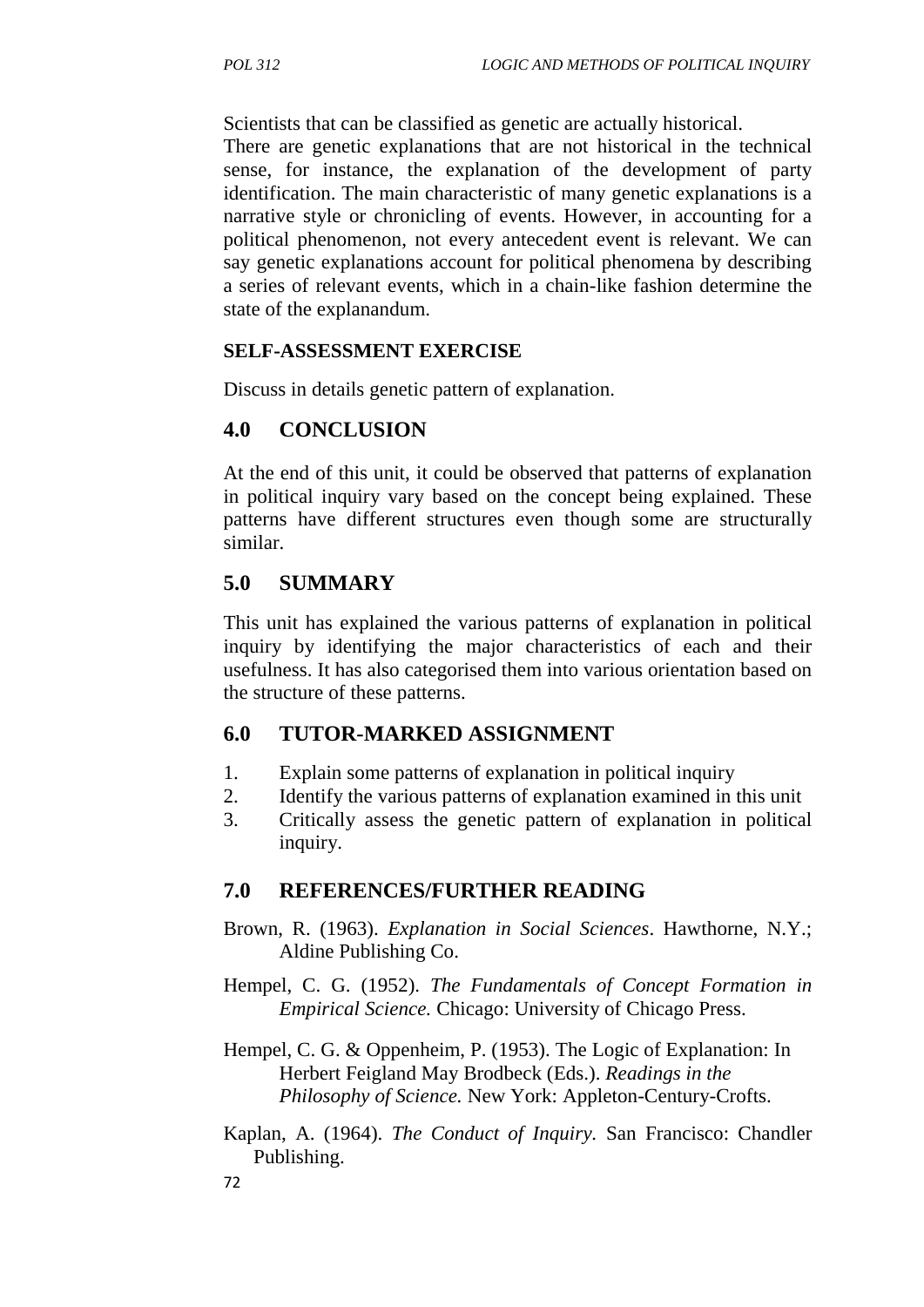# **MODULE 4 CONCEPTS IN POLITICAL INQUIRY**

## **INTRODUCTION**

Module three dealt with the nexus between *logic* and *political inquiry*. It comprehensively treated complex links between logic and scientific research thereby introducing the students to the intricacies of project writing and other forms of political investigations. This module introduces the student to the different meanings and types of concepts that are used for political inquiry to further enhance their knowledge of research. The module examines the main concepts of political inquiry and generally explained their usefulness in scientific investigation. It further examines the central role of scientific concepts in political investigation and its various interpretations. The module is divided into five units to examine meaning and nature of concepts, theory, and importance of theory, model forms, importance of concepts, all in interrelated form while explaining their different roles to inquiry. The units are as follows:

- Unit 1 The Meaning of Concepts
- Unit 2 Theories in Political Inquiry
- Unit 3 Functions of Theories in Political Inquiry
- Unit 4 Models in Political Inquiry
- Unit 5 Functions of Concepts in Political Inquiry

## **UNIT 1 THE MEANING AND NATURE OF CONCEPTS**

#### **CONTENTS**

- 1.0 Introduction
- 2.0 Objectives
- 3.0 Main Content
	- 3.1 The Meaning of Concepts
	- 3.2 Theories of Concepts
	- 3.3 Contending Issues on Concepts
- 4.0 Conclusion
- 5.0 Summary
- 6.0 Tutor-Marked Assignment
- 7.0 References/Further Reading

## **1.0 INTRODUCTION**

This unit explains the meaning and nature of scientific concepts in political inquiry. It examines the definition of concepts generally and its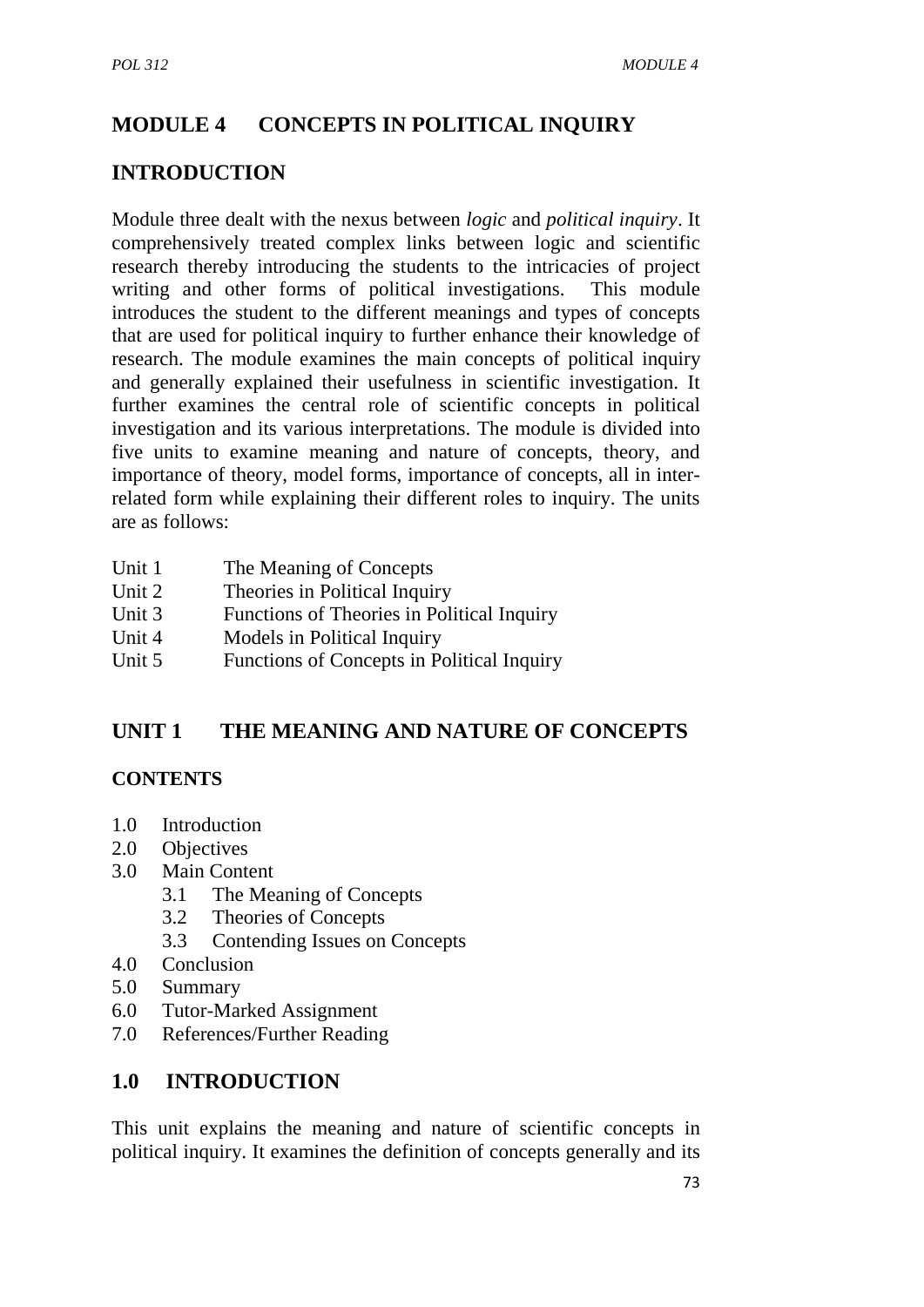usefulness in scientific orientation. It further examines the central role of scientific concepts in political investigation and its various interpretations. The unit further explores the idea of philosophers on the meaning and the usefulness of the term concept to political inquiry.

# **2.0 OBJECTIVES**

By the end of this unit, you will be able to:

- define the term concept
- discuss the abstractive notion of concept.

# **3.0 MAIN CONTENT**

## **3.1 Meaning of Concepts in Political Inquiry**

Simply, a concept is an abstract notion or idea, something that is not concrete. As noted by Theodorson and Theodorson (1969), concepts can be regarded as 'a word or set of words that expresses a general idea concerning the nature of something or the relations between things, often providing a category for the classification of phenomena'. A concept, therefore, is mainly a construct of the mind, an idea.

Thus, a concept is an abstract summary of characteristics that we see as having something in common. Concepts are created by people for the purpose of communication and efficiency. A concept has no set meaning and it is up to us to define what we mean by the concept. But if concepts have no set meaning then anyone can define a concept in any way that they wish. But if everyone can define the concept in any way they like the concept becomes worthless; unless there is agreement on the meaning communication is impossible. A concept therefore has to be defined, but in such a way that it has a degree of acceptance. Experts in the field usually propose such definitions. Asking a psychologist, philosopher, or a linguist what a concept is, is much like asking a physicist what mass is. An answer cannot be given in isolation. Rather, the term plays a certain role in a larger world-view that includes the nature of language, of meaning, and of mind. Hence the notion of a concept cannot be explicated without at the same time sketching the background against which it is set, and the 'correctness' of a particular notion of concept cannot be evaluated without at the same time evaluating the world-view in which it plays a role.

There is a fundamental tension in the ordinary language term concept. On one hand, it is something out there in the world; the Newtonian concept of 'mass' is something that is spoken of as though it exists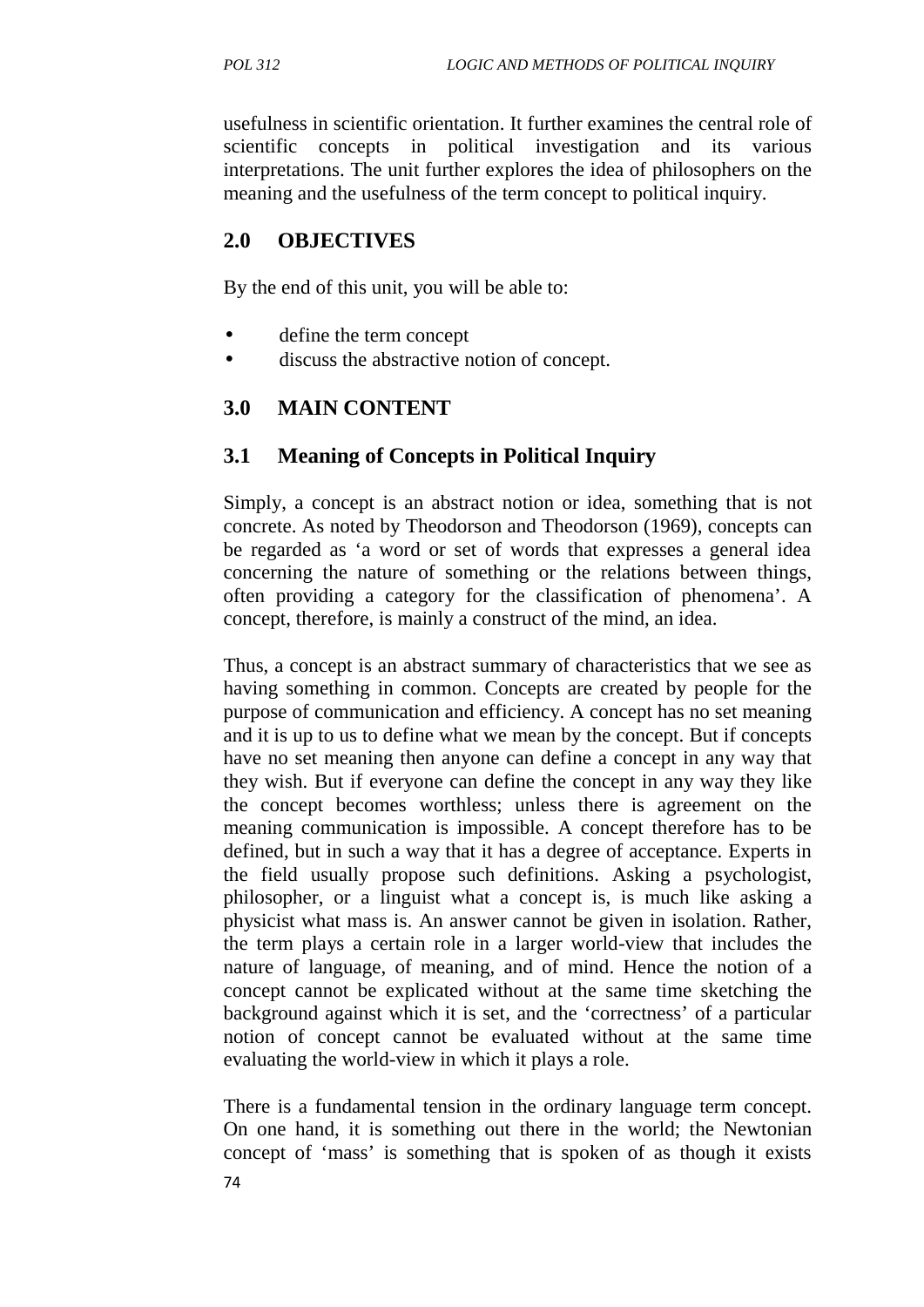independently of whom actually knows or grasps it. Likewise, grasping a concept evokes comparison to grasping a physical object, except that one somehow does it with one's mind instead of one's hand. On the other hand, a concept is spoken of as an entity within one's head, a private entity, a product of the imagination that can be conveyed to others only by means of language, gesture, drawing, or some other imperfect means of communication.

A concept is a cognitive unit of meaning – an abstract idea or a mental symbol sometimes defined as a "unit of knowledge", built from other units which act as a concept's characteristics. A concept is typically associated with a corresponding representation in a language or symbology such as a single meaning of a term.

# **3.2 Theories of Concept**

There are prevailing theories in contemporary philosophy, which attempts to explain the nature of concepts. The representational theory of mind proposes that concepts are mental representations, while the semantic theory of concepts holds that they are abstract objects. Ideas are taken to be concepts, although abstract concepts do not necessarily appear to the mind as images as some ideas do. Many philosophers consider concepts to be a fundamental ontological category of being. The meaning of "concept" is explored in mainstream cognitive science, metaphysics and philosophy of mind. The term "concept" is traced back to 1554-60 (latin conceptum – something conceived) but what is today termed "the classical theory of concepts" is the theory of Aristotle on the definition of terms (Nwachukwu, 2014).

John Locke's description of a general idea corresponds to a description of a concept. According to Locke, a general idea is created by abstracting, drawing away, or removing the common characteristic or characteristics from several particular ideas. This common characteristic is that which is similar to all of the different individuals.

In the same tradition as Locke, John Stuart Mill stated that general conceptions are formed through abstraction. A general conception is the common element among the many images of members of a class. "... [W]hen we form a set of phenomena into a class that is, when we compare them with one another to ascertain in what they agree, some general conception is implied in this mental operation". Mill did not believe that concepts exist in the mind before the act of abstraction. "It is not a law of our intellect, that, in comparing things with each other and taking note of their agreement, we merely recognise as realised in the outward world something that we already had in our minds. The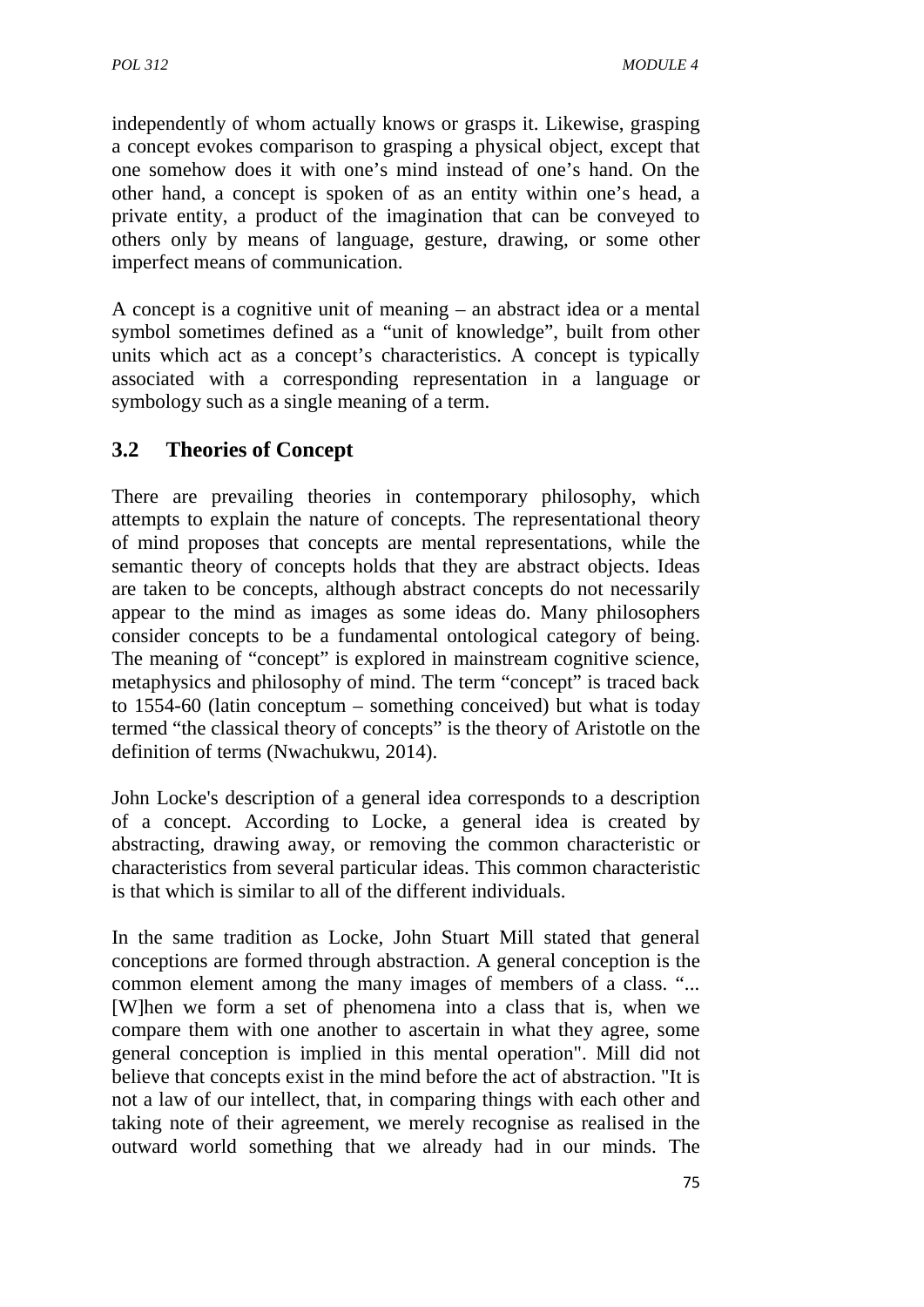conception originally found its way to us as the result of such a comparison. It was obtained (in metaphysical phrase) by abstraction from individual things".

By contrast to the above philosophers, Immanuel Kant held that the account of the concept as an abstraction of experience is only partly correct. He called those concepts that result of abstraction "aposteriori concepts" (meaning concepts that arise out of experience). An empirical or an aposteriori concept is a general representation (Vorstellung) or non-specific thought of that which is common to several specific perceived objects. A concept is a common feature or characteristic. Kant investigated the way that empirical aposteriori concepts are created (Nwachukwu, 2014).

#### **SELF-ASSESSMENT EXERCISE**

What is the importance of Concepts in scientific investigation?

#### **4.0 CONCLUSION**

At the end of this unit, students are expected to understand the meaning of concepts, their usages and importance in political inquiry. They should also be able to analyse the theories of the nature of concept as a representation of mind and as semantics. Their ability to differentiate between these two should be displayed without any difficulty.

#### **5.0 SUMMARY**

While it is difficult to define the term concept, we have tried in this unit to explain the various definitions of the term as offered by philosophers and the usages of the term. Also, this unit has analysed the usefulness or importance of the term concept and its nature and theories as espoused by scholars like John Locke, John Stuart Mill, Immanuel Kant and others.

#### **6.0 TUTOR-MARKED ASSIGNMENT**

- 1. Critically examine the meaning of concept.
- 2. What is the usefulness of concept in political inquiry?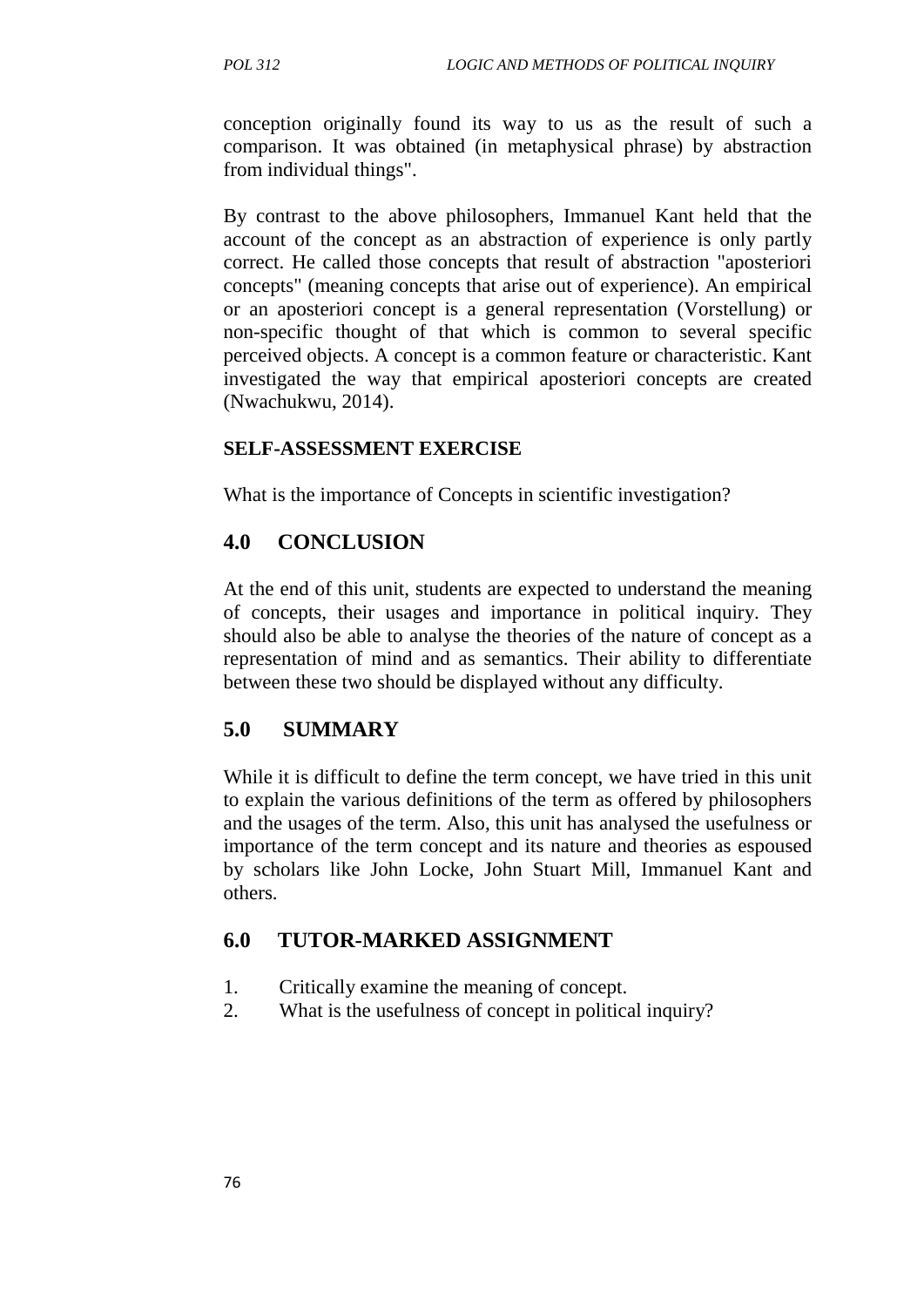- Asika, N. (2009) *Research Methodology in the Behavioural Sciences;* Lagos: Longman Nigeria Plc.
- Nwachukwu O. (2009) *The Study of Politics: Logic, Approaches and Methods*; Eugene Nweke and Nkwachukwu Orji (eds.) A Handbook of Political Science; Department of Political Science, Ebonyi State University.
- Bergmann, G. (1957) *Philosophy of Science;* Madison: University of Wisconsin Press.
- Hempel, C.G. (1952) *Fundamentals of Concept Formation in Empirical Science;* Chicago: University of Chicago Press.
- Dickenson, McGaw, and George Watson, (1976) *Political and Social Inquiry;* New York:
- John Wiley and SonsFrank, P.G. (1961) *The Validation of Scientific Theories;*New York: Collier Books.
- Wallace, W. (1971) *The Logic of Science in Sociology;* Chicago: Aldine-Atherton.
- Reichenbach, H. (1951) *The Rise of Scientific Philosophy;* Berkeley: University of California Press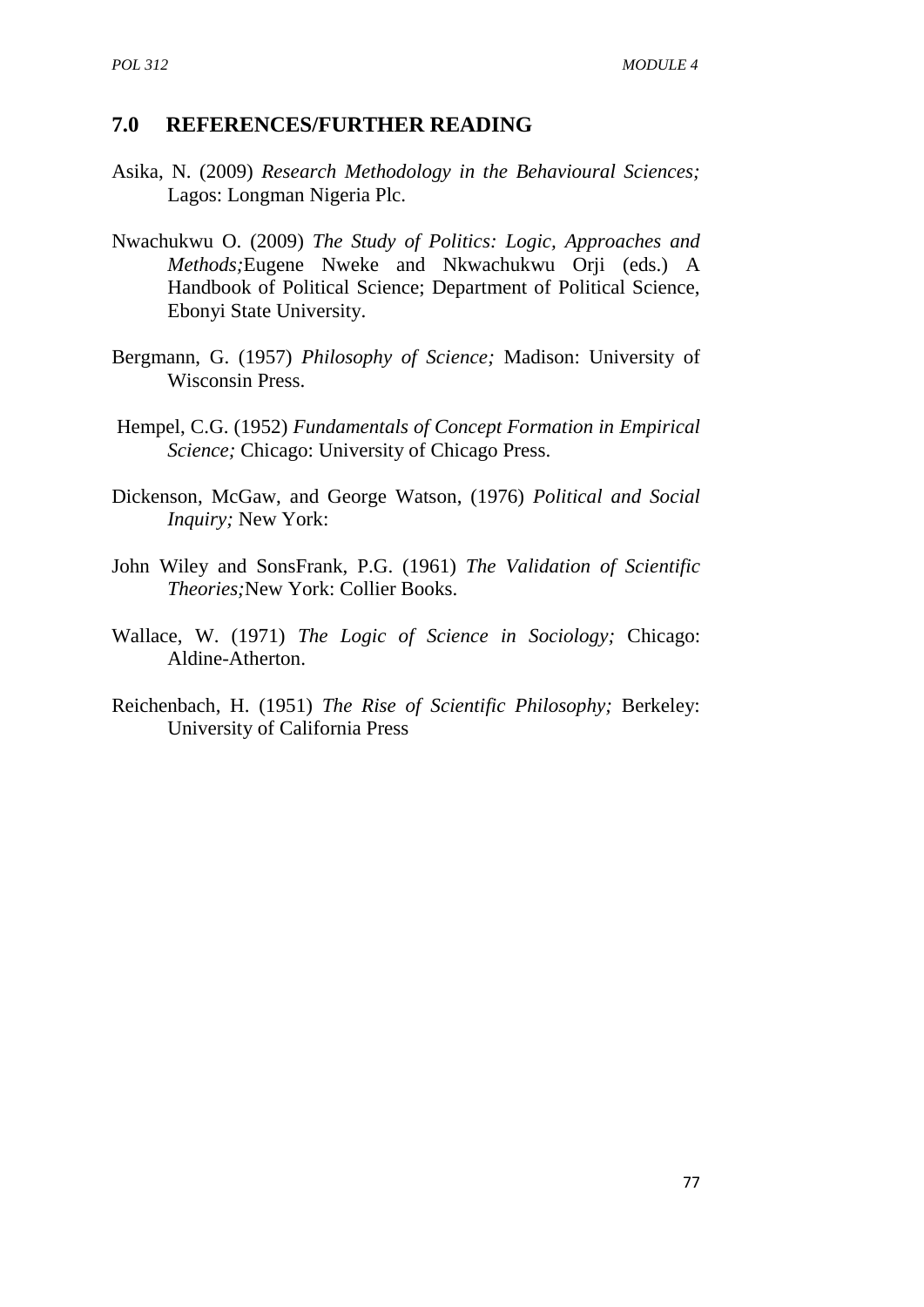# **UNIT 2 THEORIES AND POLITICAL INQUIRY**

#### **CONTENTS**

- 1.0 Introduction
- 2.0 Objectives
- 3.0 Main Content
	- 3.1 The Notion of Political Theory
	- 3.2 The Nature of Political Theory
- 4.0 Conclusion
- 5.0 Summary
- 6.0 Tutor-Marked Assignment
- 7.0 References/Further Reading

# **1.0 INTRODUCTION**

This unit explains the meaning and development of theory in Political Science. The unit explores the similarity between theory and models in political analyses and explains their usefulness. It analyses the importance of theory to political analysis and investigation and shows how to build a theory for political investigation.

## **2.0 OBJECTIVES**

By the end of this unit, you will be able to:

- state the meaning of theory in political inquiry
- discuss the usefulness of theory in political investigation.

# **3.0 MAIN CONTENT**

# **3.1 The Notion of Political Theory**

When a hypothesis has survived a sufficient number of tests, it may be promoted to a scientific theory. A theory is a hypothesis that has survived many tests and seems to be consistent with other established scientific theories. Since a theory is a promoted hypothesis, it is of the same 'logical' species and shares the same logical limitations. Just as a hypothesis cannot be proven but can be disproved, that same is true for a theory. It is a difference of degree, not kind.

78 Arguments from analogy are another type of inductive reasoning. In arguing from analogy, one infers that since two things are alike in several respects, they are likely to be alike in another respect. This is, of course, an assumption. It is natural to attempt to find similarities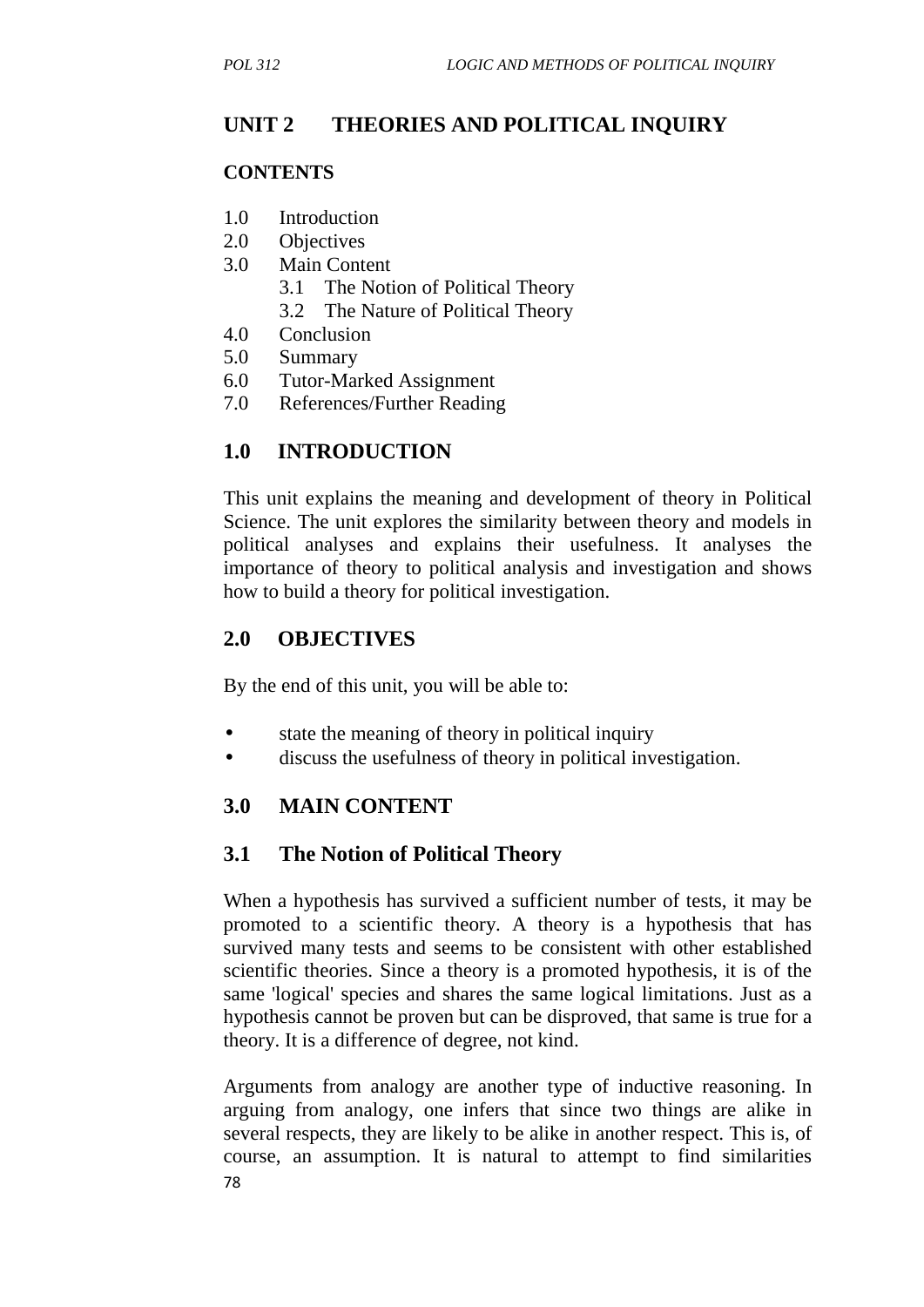between two phenomena and wonder what one can learn from those similarities. However, to notice that two things share attributes in several respects does not imply any similarities in other respects. It is possible that the observer has already noticed all of the attributes that are shared and any other attributes will be distinct. Argument from analogy is an unreliable method of reasoning that can lead to erroneous conclusions, and thus cannot be used to establish scientific facts.

It is useful to begin an analysis of scientific political theory with two distinctions. The first distinction points out that the political theory now under consideration is not the same as that venerable activity that often goes by the same name but which in some cases is labeled political philosophy. Let us recall the normative character of political philosophy, its emphasis is on ought questions. What should be the goals of the political system? What is the best political system?

These activities can be contrasted with the scientific-empirical nature of political theory, which has to do with its questions. Confusion arises from the traditional interchangeability of political philosophy and political theory. While an ever-increasing number of Political Scientists are accepting one form or another of the distinction just mentioned, the confusion lingers. This is attributable not so much to the failure of Political Scientists to understand the nature of scientific theory, although this is one source of difficulty, as to the continued substitution of theory for philosophy, based on the unquestioned assumption that the two refer to the same activity.

A second distinction is often made between theory and practice. As manifested in the popular statement "That's fine in theory, but it won't work in practice," it assumes that theory or theoretical thinking is false or unrealistic. However, it should be noted that there is no divorce in the above sense between theory and practice. Rather than being unrealistic or false, a sound theory is the basis for reliable knowledge of politics. Theories help us explain and predict political phenomena, and ultimately help us to make well-founded, practical decisions (Bamisaye and, 2009).

Another related and more sophisticated interpretation of the "theory versus practice" distinction views the former as the result of speculation. Its key phrase is, "That's fine in theory, but will it work in practice?" The distinction is still a fundamental one, but theory is given a higher status. Now, at least, a theory is not necessarily false, for according to this interpretation it is an elaborate hypothesis, a set of guesses to be tested. Thus, to be theoretical is to be hypothetical, potentially true. While this view is more generous than the first, it is misleading.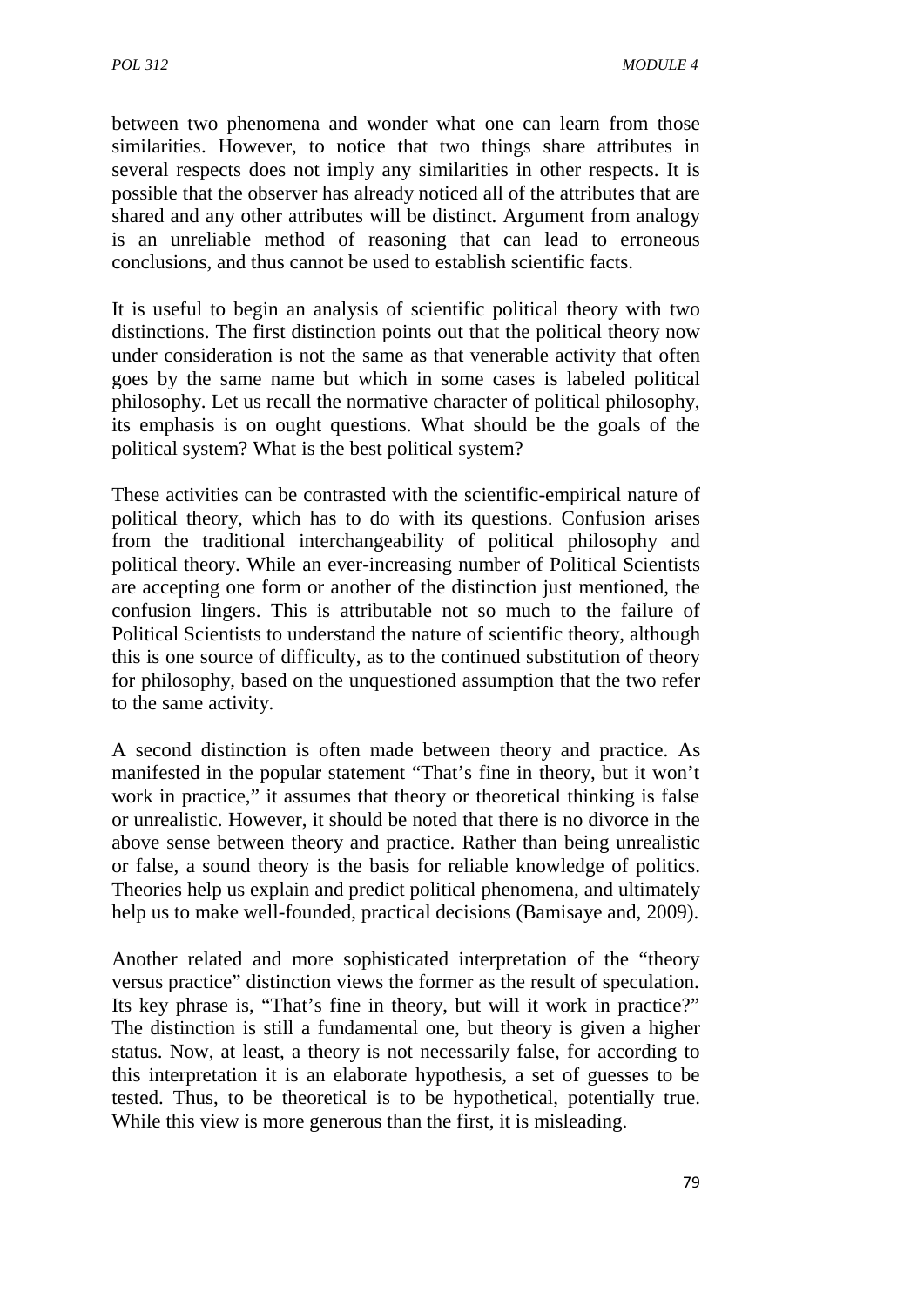#### **3.2 The Nature of Political Theory**

There are variations that are popular among Political Scientists on the nature of political theory. Quentin Gibson gave a basic definition of theory as "Sets or systems of statements logically inter-connected in various complex ways". In a similar vein, Nelson Polsby et al wrote that, "A scientific theory … is a deductive network of generalisations from which explanations or predictions of certain types of known events may be derived". The simplest interpretation of theory views it as set of related empirical generalisations.

Therefore, several generalisations about a particular area of politics can be classified as a theory. Take, for instance, the laws derived from voting studies. Since each law describes the relationship between a social, economic, political, or psychological variable and a type of voting act (men tend to vote more than women), the conjunction of several can explain voting behavior in a more general way. It is an attempt to relate a number of generalisations from the literature of party behavior and organise them into a systematic theory.

The notion of political theory as a collection of empirical generalisations about a particular field or subject is a popular one among many Political Scientists. To others it represents a simplified version of the interpretation of theory that is more commonly accepted by the scientific community at large. According to this interpretation, a theory is characterised by the use of theoretical constructs. Thus, a theory might be defined as "a set of generalisations containing concepts we are directly acquainted with and those that are operationally defined; but, more importantly, theoretical concepts that, although not directly tied to observation, are logically related to those concepts that are.' This provides the basis for a distinction between theories and empirical generalisations. While the latter can be empirically tested (confirmed or rejected), because their concepts are directly tied to observation, we can't test in the same way a generalisation that contains theoretical (or, by definition, no observable) concepts. However, this is not to say that theories cannot be tested and evaluated ( Osuala, 1985).

Despite their characteristic use of theoretical concepts, sound theories are empirical. Hence, it is believed that a scientific theory has two features i.e. structural, and substantive; one referring to the relationship between its concepts, the other to its empirical content. Any scientific theory may be conceived of as consisting of an un-interpreted, deductively developed system and of an interpretation which confers empirical import upon the terms and sentences of the later. It can begin with a purely formal logical system such as Euclidean geometry, where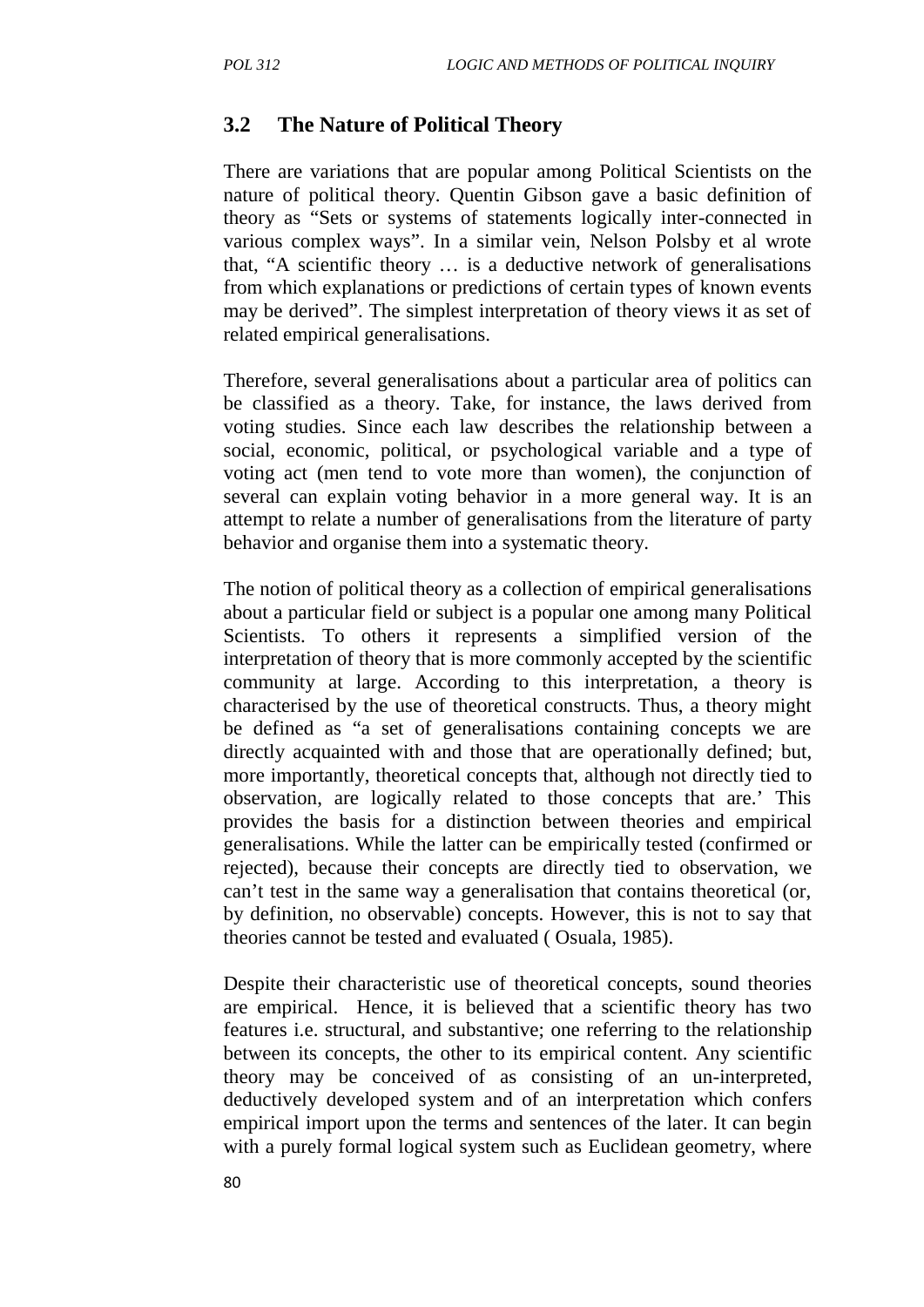concepts are implicitly or internally defined, and then directly define (tie to observables) some of its concepts. This would then give the other concepts, labeled theoretical, indirect empirical import. There is a difference between an un-interpreted mathematical or logical system and a scientific theory, and the difference is the empirical nature of the latter.

## **4.0 CONCLUSION**

It is obvious that scientific inquiry of political phenomena will not be possible without the construction of theory. This stems from the formulation of hypothesis and law. Therefore, theory construction is a common phenomenon in establishing the scientific orientation of Political Science.

## **5.0 SUMMARY**

In this unit, we have tried to explain the meaning of theory as well as establishing its uses in political inquiry. Also, this unit has analysed the heuristic value of theories to the understanding of the science of political inquiry.

## **6.0 TUTOR-MARKED ASSIGNMENT**

- 1. examine the role of theory in political investigation.
- 2. What is Theory?

- Brodbeck, M. (1959). *Models, Meanings, and Theories*. In Leonard Gross (Ed.). Symposium on Sociological Theory, Evanston, III: Row, Peterson.
- Osuala, E.C. (1985). *Introduction to Research Methodology.* Onitsha, Nigeria: African PEP.
- Riker, W. (1962). *The Theory of Political Coalitions.* New Haven: Yale University Press.
- Simon, J. (1969). *Basic Research Methods in Social Sciences.* New York: Random House.
- Stogdill, R.M. (1970). *The Process of Model-Building in the Behavioural Sciences.* New York: W.W. Norton.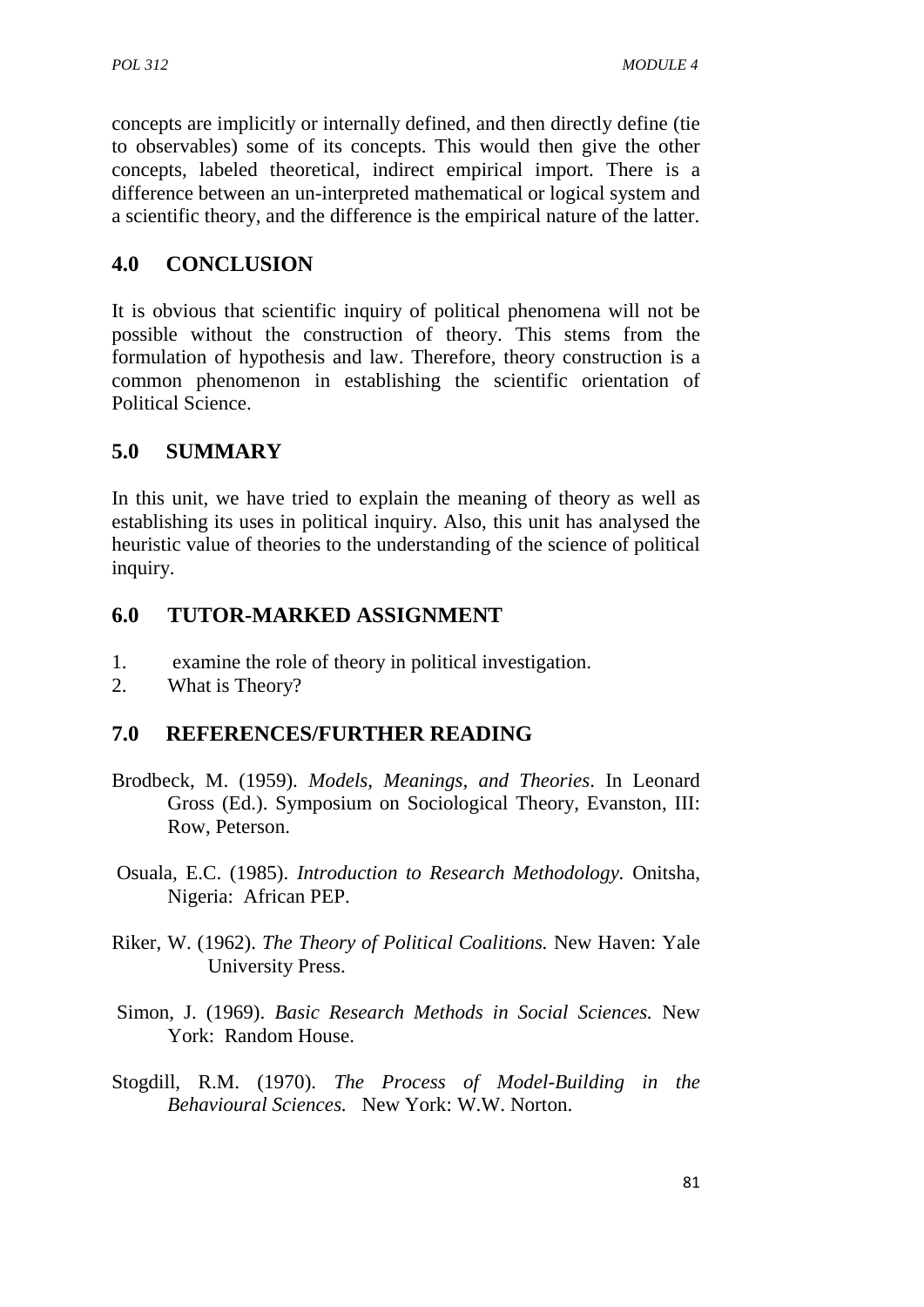## **UNIT 3 FUNCTIONS OF THEORIES IN INQUIRY**

#### **CONTENTS**

- 1.0 Introduction
- 2.0 Objectives
- 3.0 Main Content
	- 3.1 Analysis of Theory
	- 3.2 Functions of Scientific Theory
	- 3.3 The Place of Theory in Political Science
- 4.0 Conclusion
- 5.0 Summary
- 6.0 Tutor-Marked Assignments
- 7.0 References/Further Reading

## **1.0 INTRODUCTION**

This unit explains the functions of theory in Political Science. It analyses the various functions as performed by theory in political investigation bringing to fore the role of theory in the analysis of concept formation and introduction. It also explains the place of theory in Political Science discipline as a whole and how this affects orientations in political inquiry.

#### **2.0 OBJECTIVES**

By the end of this unit, you will be able to:

- list and explain the functions of theory in Political Science
- state how to construct theory for political analysis.

## **3.0 MAIN CONTENT**

#### **3.1 Analysis of Theory**

Since theories are empirical, they can be evaluated according to their soundness. A close analysis of a proposed theory should indicate whether it is properly constructed and empirically based. But perhaps a more fruitful approach to the nature of scientific theory is through an examination of the functions it performs. One way to evaluate a theory is to determine how well it is doing what it is expected to do. Several comments have suggested that a theory's major function is importantly to explain singular facts and occurrence, but perhaps more importantly to explain empirical generalisations. This latter function is what gives the scientific theory its power.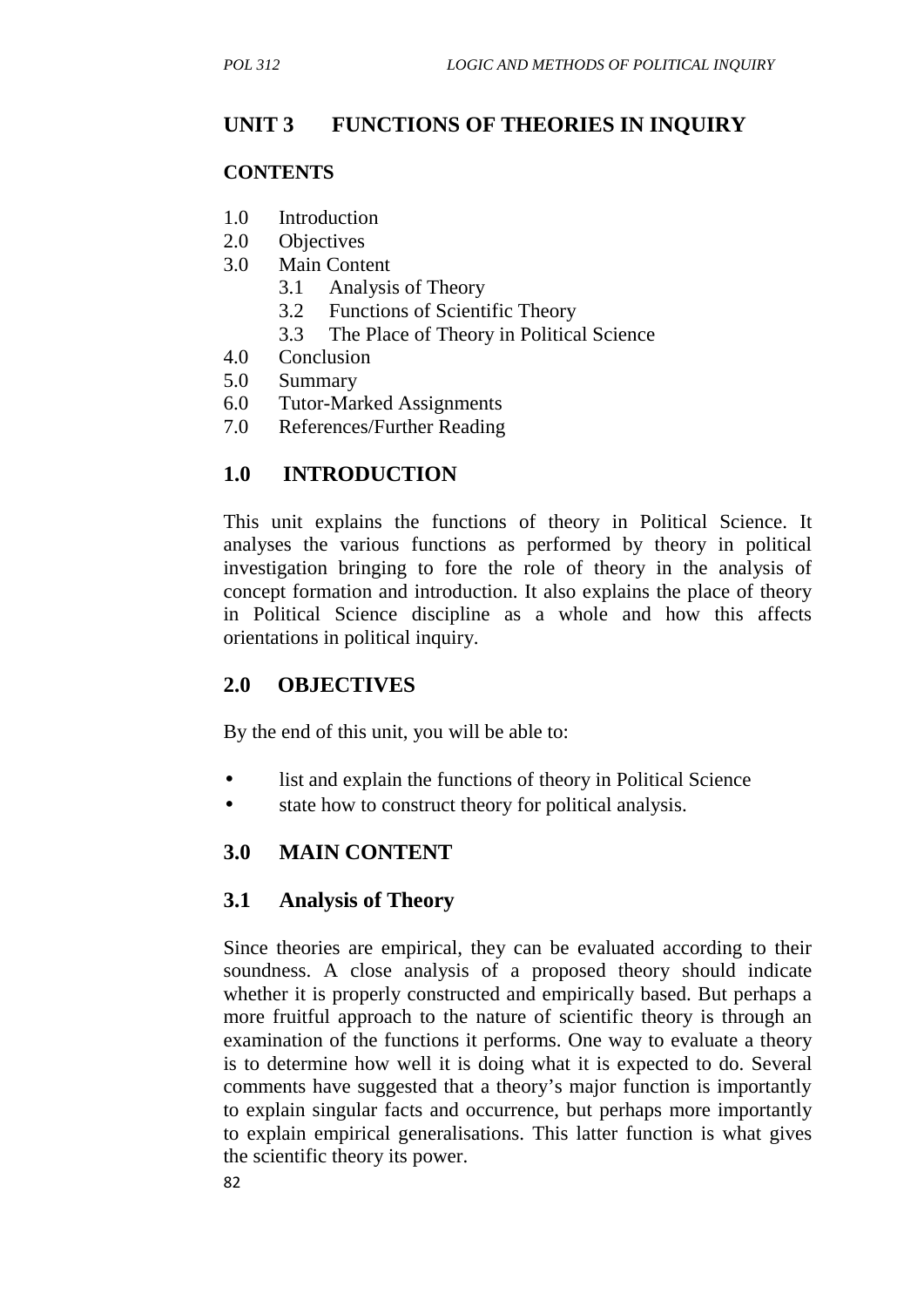Generally, a theory can explain empirical generalisations because it is more general, more inclusive than they are. The great power of Newtonian mechanics, demonstrate over the centuries, is based upon the ability of a rather small set of theoretical laws to explain a great number of empirical laws about bullets, missiles, and other moving objects.

The same situation exists in Political Science, although it is misleading to talk about an existing theory of politics (in the second, more sophisticated sense of theory). Let us suppose that general stimulusresponse learning theory can explain a wide range of empirical laws, all the way from the voting behavior of individuals to the military activity of nation-states. The point is that if learning theory were a sound theory of political behavior, a set of general laws using such theoretical concepts as "demand" and "habit" would explain or imply a number of generalisations that previously had appeared to be independent, or at least not closely related.

This implies that in one sense a theory is not to be judged true or false, but more or less useful as an explainer of empirical laws. Since laws describe our knowledge in a particular field, the sound theory explains the knowledge more generally and completely, indicating to use the interconnection between seemingly isolated facts. In taking this position, the controversy that exits among philosophers of science over the status of theories cannot be overlooked. Some say they are true or verified in the sense that empirical laws are. That is, they are real descriptions of the world of observation.

This position, usually labeled the realist, recognises no local or philosophical distinction between theoretical and non-theoretical concepts, since they both refer to real entities. The opposing school of thought, the instrumentalist, takes another position closer to one we adopted in the last paragraph. It argues that there is no point in trying to determine whether a theory is true or false, since it is neither. It does not describe the world, but explains or predicts worldly phenomena.

A theory is tested according to how well it performs its major functions; thus, the label "instrument." This is close to our notion of theory. However, the strict instrumentalist's complete rejection of the realist theories is questionable. While a theory contains theoretical concepts, it is also tied to observation through an empirical interpretation. Thus, it more or less describes the world. The theoretical concepts fill in the gaps and allow the theory to explain in more general terms what has been explained by individual empirical laws.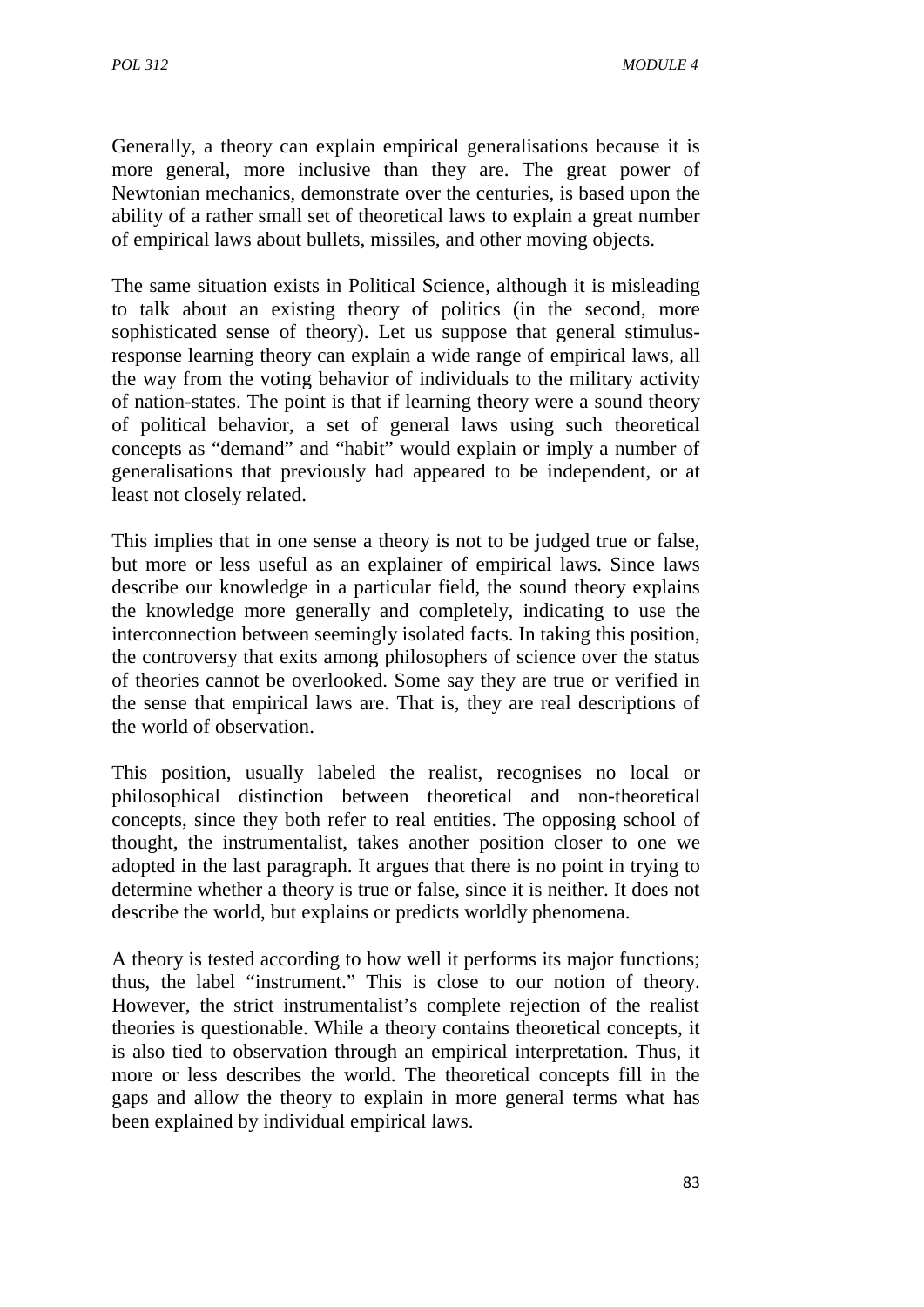#### **3.2 Functions of Scientific Theories**

Scientists use theories to organise, systematise, and coordinate existing knowledge in a particular field. According to the first notion of theory, a set of related empirical generalisations, a theory is systematisation. A theory of voting behaviour would be a set of relevant generalisations that have been collected and put into logical juxtaposition. According to the higher level notion of theory, a theory organises as it explains. As several diverse generalisations are accounted for by the theoretical propositions of the theory, they are also related and made parts of a system of knowledge.

Theories explain and organise existing knowledge. They also suggest potential knowledge by generating hypothesis. A theory can, on the basis of its highly abstract generalisations, often predict an empirical generalisation – predict that a particular relationship holds. The hypothesis can then be tested and accepted or rejected. Thus, in addition to its explanatory and organisational functions, theory has a heuristic one – to suggest and to generate hypotheses.

#### **3.2 The Place of Theory in Political Science**

In determining the role of theory in Political Science, we ought to remember the two notions of theory, for a different conclusion may be arrived at in regard to each. The first question is: "Do we have any scientific theories in political science?" From what has been said in this unit, the answer would appear to be no, if we are talking about the higher – level notion of theory. But if this is the case, is there any point in talking about theories? There are probably other mythological topics more significant to contemporary Political Scientists. While, because of limited resources and time, there is some wisdom in this position, it is perhaps too restrictive. For even without a sound scientific theory in hand, the Political Scientist is not wasting his time if he takes an interest in theory-construction.

If "theory" means a collection of empirical generalisations, then our answer to the original question about the existence of political theories can be more generous. For there are theories, or at least near-theories, of certain kinds of political behavior considering our knowledge of voting behaviour. The collection of laws can serve as the foundation of an abstract theory. The collected laws of voting behavior can be classified as a near-theory. In any case, the condition of theory in political science is not as bleak as it might appear, although at this point in the discipline's development the political scientist's time and effort might be more profitably spent on pre-theoretical activities.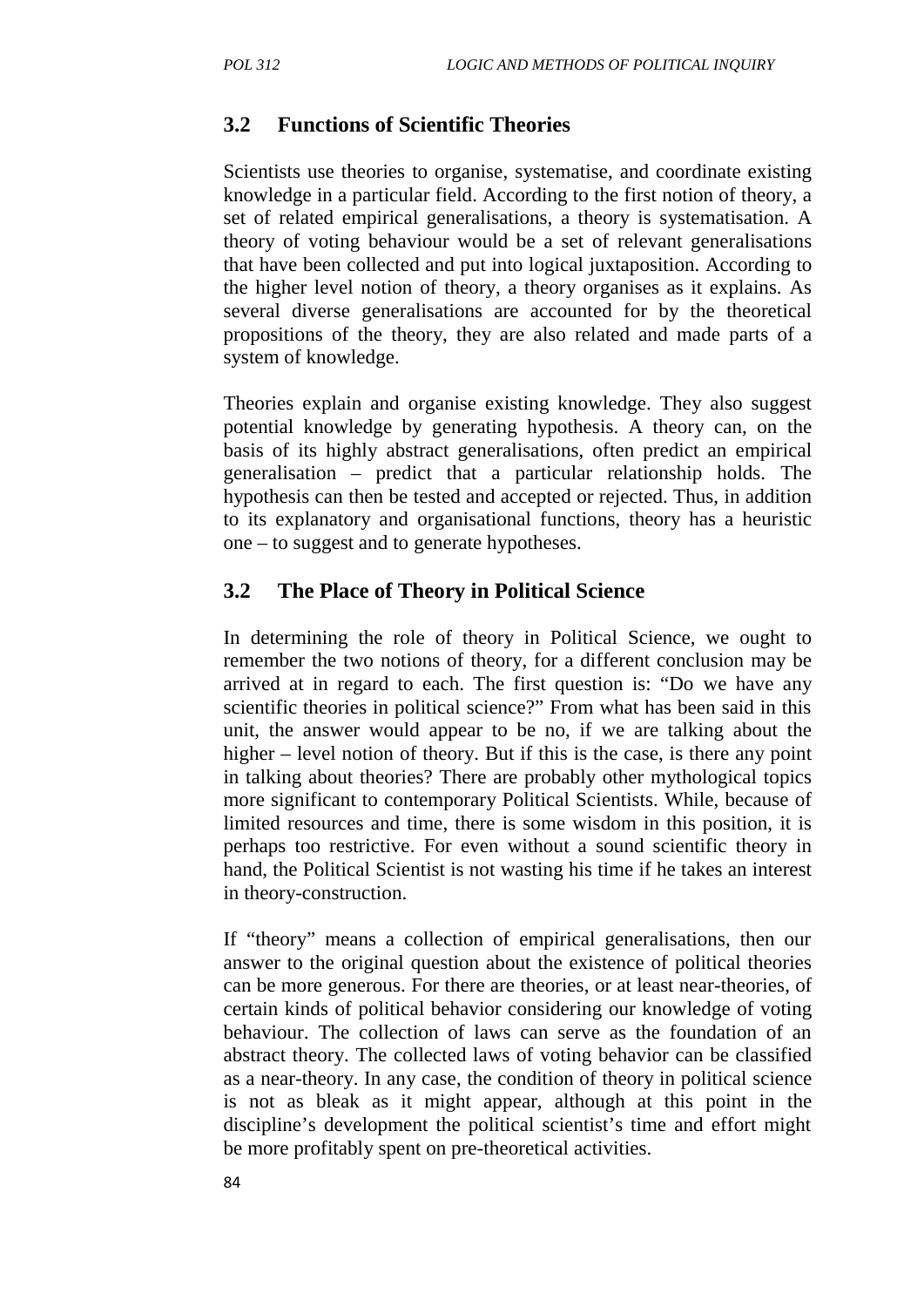#### **SELF-ASSESSMENT EXERCISE**

Examine the place of theory in Political Science.

## **4.0 CONCLUSION**

While it is discernible to stress that theory plays a vital role in any scientific investigation, it is also important to explain that theory construction has to do with socio-cultural environment of the builders and the users. In most cases, scholars examine event in their peculiar environment to construct theory, which may and may not be applicable in other environments. This explains the heuristic value of theory in explaining political phenomena based on scholar's orientation.

## **5.0 SUMMARY**

After reading this unit, it would be observed that we have explained the functions of theory and its place in political investigation in particular and Political Science in general. The unit has also explained the relationship of the environment to the construction of theory.

## **6.0 TUTOR-MARKED ASSIGNMENT**

- 1. Critically examine the place of theory in Political Science investigation.
- 2. Identify and explain the functions of theory in Political Science.
- 3. Explain the factors to be considered in constructing a veritable theory.

- Brodbeck, M. (1959) *Models, Meanings, and Theories*, in Leonard Gross (ed.) Symposium on Sociological Theory, Evanston, III: Row, Peterson.
- Osuala, E.C. (1985) *Introduction to Research Methodology;* Onitsha, Nigeria: African PEP.
- Simon, J. (1969) *Basic Research Methods in Social Sciences;* New York: Random House.
- Stogdill, R.M. (1970) *The Process of Model-Building in the Behavioural Sciences;* New York,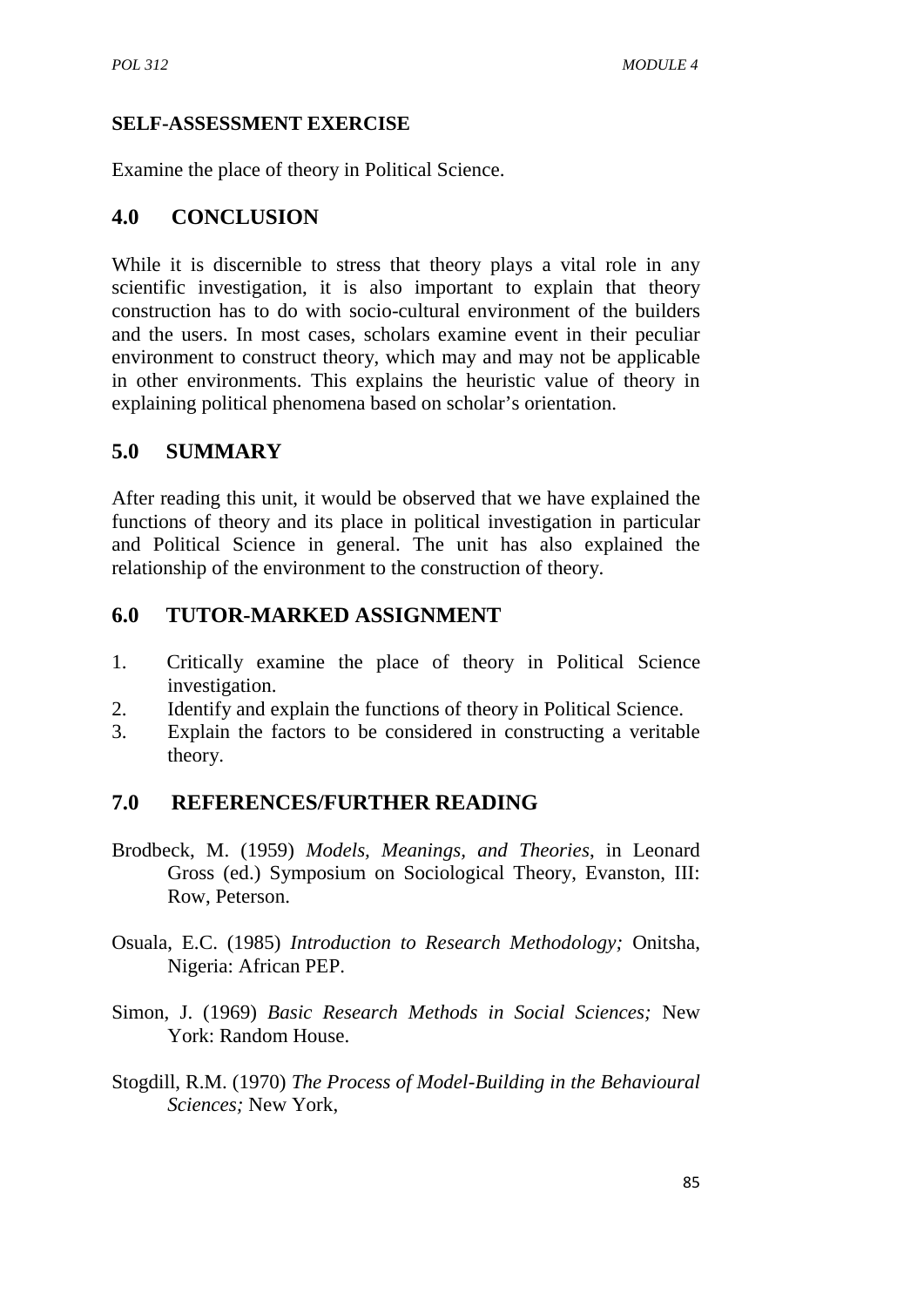# **UNIT 4 MODELS IN POLITICAL INQUIRY**

#### **CONTENTS**

- 1.0 Introduction
- 2.0 Objectives
- 3.0 Main Content
	- 3.1 Defining Model
	- 3.2 Controversies over Models in Political Inquiry
	- 3.3 Model-Building in Political Science
	- 3.4 Other Heuristic Devices in Political Science
- 4.0 Conclusion
- 5.0 Summary
- 6.0 Tutor-Marked Assignment
- 7.0 References/Further Reading

# **1.0 INTRODUCTION**

This unit explains the basic application of models to political analysis and the possibility of misusing models. The unit also explains other available devices in the explanation of political analysis and investigation. The unit further explores the orientations of various scholars in building models for political analysis and the extent to which these models are realizable or unrealisable in Political Science arena.

## **2.0 OBJECTIVES**

By the end of this unit, you will be able to:

- discuss the various usages of models for political analysis
- identify various ways by which models can be misused
- state the analysis of models as constructed by scholars.

## **3.0 MAIN CONTENT**

## **3.1 Defining Model**

86 The technical or the professionally acceptable meaning of model is based on the notion of isomorphism, which refers to the similarity between one thing and another (its model). More technically, isomorphism requires the followings; "there must be a one-to-one correspondence between the elements of the model and the elements of the thing of which it it's the model, and that "certain relations are preserved". Models of this sort are found in all areas of life (for instance, scale-model airplanes); in science, the isomorphism is usually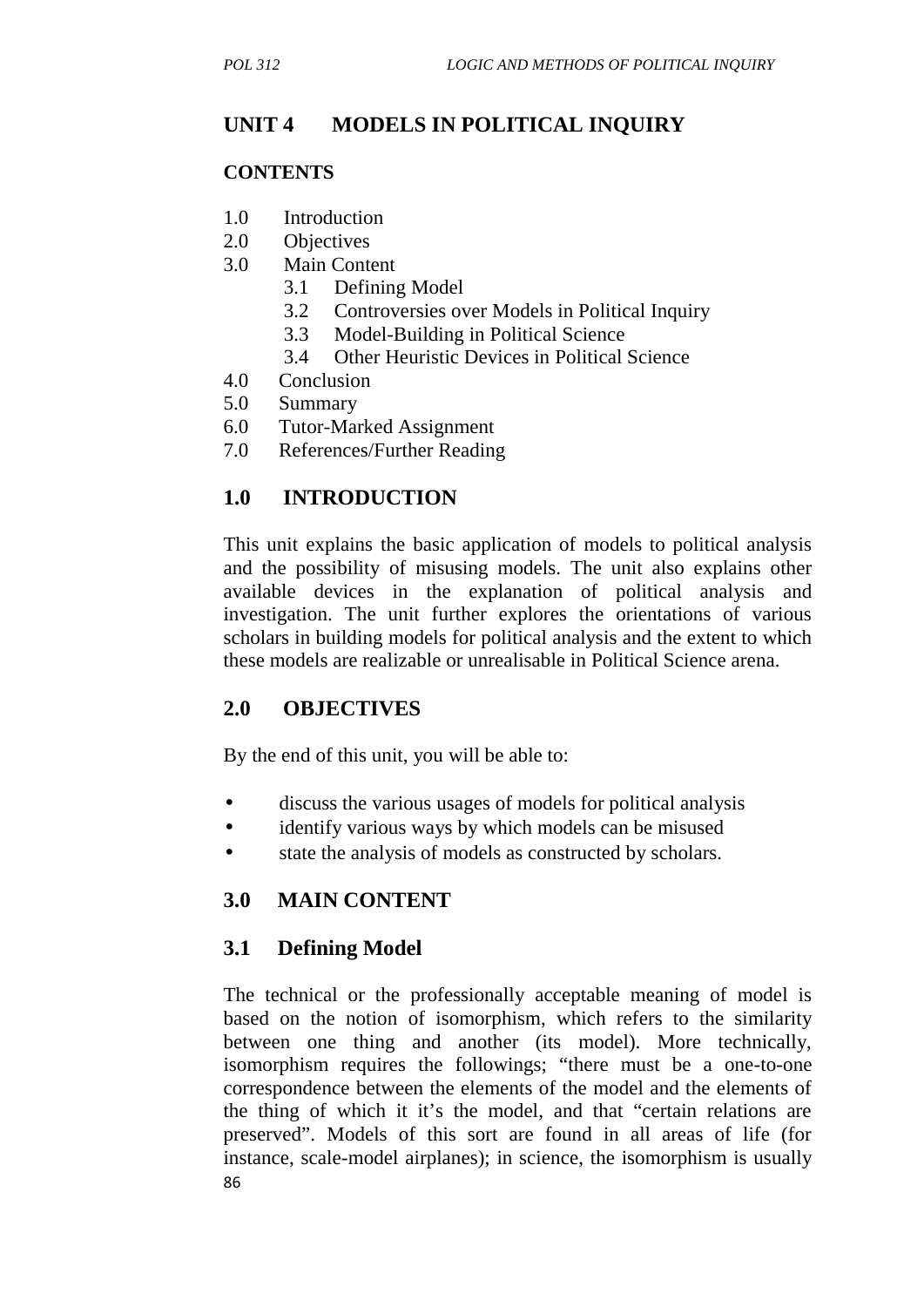thought to hold between two theories, or more explicitly, their laws. This is what we will take as the core meaning of model.

This type of model - an isomorphism between two empirical theories - is nonexistent in Political Science; the reason is the lack of any sound scientific theories of politics. However, following May Brodbeek, we can mention another notion of model that also involves *isomorphism*, the time between an empirical theory (in the sense of a set of empirical generalisations) and a set of purely arithmetical truths. If this is the case, then the latter is called an arithmetical representation of the empirical theory. This meaning may be more relevant to Political Science, largely because of the increasing use of game theory, which is an "arithmetical representation."

## **3.2 Contentions over Models in Political Inquiry**

The argument begins with the realisation that those Political Scientists who construct models often characterised them as unrealistic or idealised. This seems to be the most popular use of model or conceptual scheme in Political Science (although it diverges from the more technical meaning). While asserting its idealised nature, the Political Scientist will often attempt to use his model to explain phenomena. Or more accurately, the creator of a model realises its limitations as an explanatory device, while those who come after and use the model for their own purposes are prone to make more extravagant claims about its explanatory usefulness. These claims, in their extravagance, are unfounded.

The fact is that the function of models is not to explain. Let us first consider arithmetical representations. Our primary example will be game theory, since it is one of the most popular and promising models in Political Science. Game theory is arithmetic because it defines rationality - maximising one's gains and minimising one's losses - in terms of probability calculus and set theory. It is supposedly isomorphic because the Political Scientist attempts to connect it to laws about political behavior. In this regard, Anthony Downs has provided a model of party politics, William Riker has provided a model of coalition formation, and L.S. Shapley and Martin Shubik have provided a model of power in a committee system.

However, the trick for the social scientist is to find appropriate descriptive terms which when coordinated to the arithmetical ones result in true empirical laws of human behavior. We would argue that, thus far, the confirmed empirical laws have not been discovered. But more importantly, the model-builders usually admit their model as unrealistic.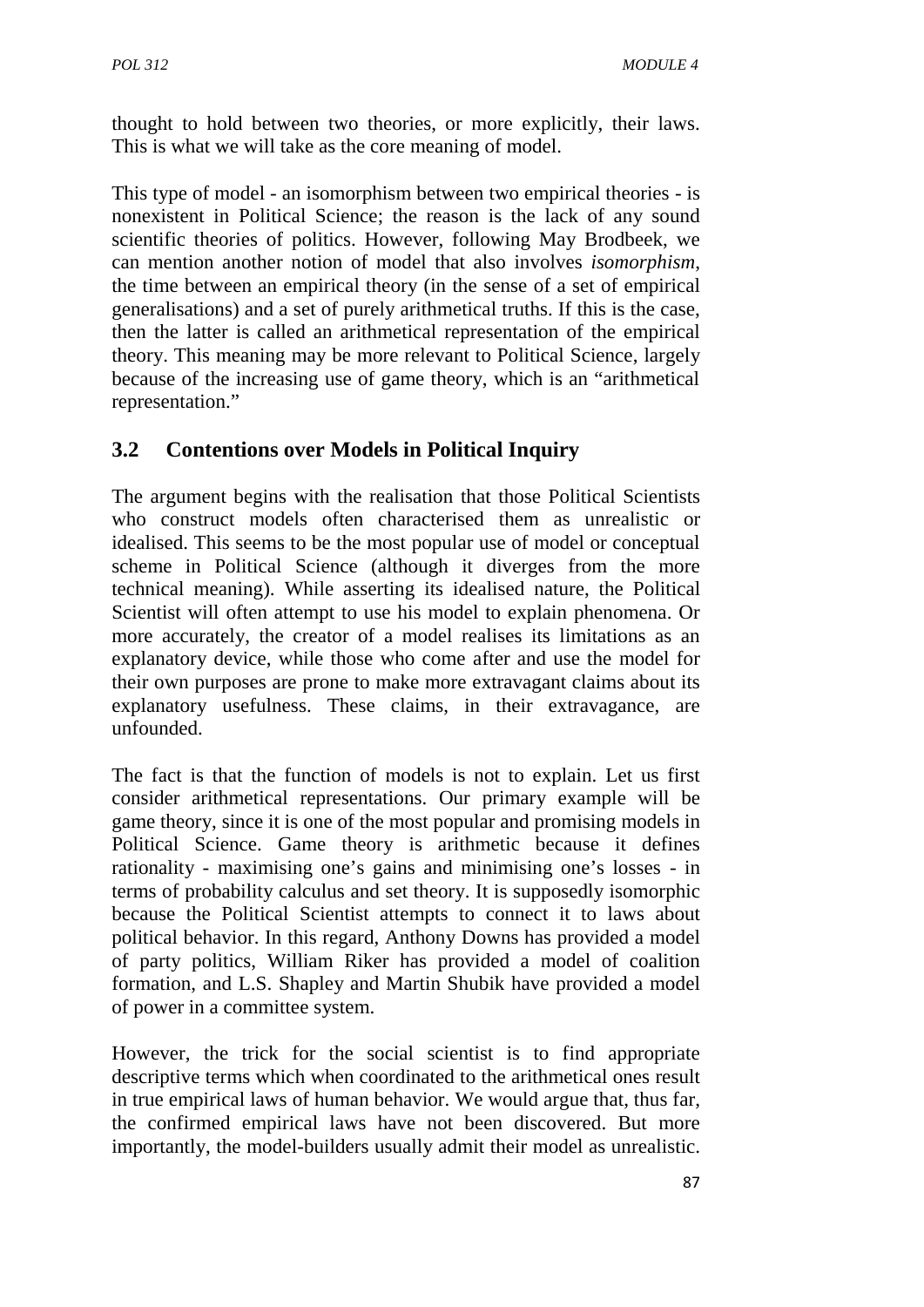For instance, Anthony Downs say of his model of rational decision making, "The model is not attempt to describe reality accurately. Like all theoretical constructs in the Social Sciences, it treats a few variables as crucial and ignores others, which actually have some influence. Notice that beside the model's isomorphic nature (not obvious from this quote) there is reference to idealising and abstraction. While admitting that his model is unreal, Downs claim that, "it proposes a single hypothesis to explain government decision making and party behavior in general. At another point, he argues, "Theoretical models should be tested primary by the accuracy of their predictions rather than by the reality of their assumptions. Our criticism of this argument rejects the explanatory power of models. In admitting that his model is ideal, unreal, and so forth, Downs has articulated its inability to explain political phenomena. Constructing a theory of rational behavior and then stating that no one really behaves rationally undercuts the model's explanatory value.

Furthermore, models such as game theory contain idealisations referring to concepts like "rational political behavior". Insofar as they are unreal because they leave out variables - they cannot explain. May Brodbeck have said of such ideal types in economic, "The better the theory, the more knowledge we have about the conditions under which the neglected variable do or do not make a difference. If there are no economic men or if the ideal type of capitalism does not exist, and then certain suggested theories are false. Calling the models will not make them truer". This is the heart of the matter; the formulators of such models often use them as if they were theories; in other words, they confuse models with theories (Brodbeck, 1959).

The truth is that idealised concepts, which are admittedly unreal, cannot be equated with theories that contain theoretical concepts. A theoretical concept is so labeled, not because it is divorced from reality, but because it is derived from observational terms within a theory. Theoretical notions cannot be understood apart from the particular theory that implicitly defines them. Furthermore, to be explanatory, such a theory must have some empirical content, so that the theoretical constructs are linked, at least indirectly, to observational phenomena. The theoretical concepts are non-empirical, idealised, or admitting unreal, but instead, they are not observable; they fit within the empirical theory.

Thus, we see that a model (in the idealising sense) is not an empirical theory. Idealised concepts are not equivalent to theoretical concepts. Insofar as they are ideal they are unreal. The empirically sound theories refer to experience; thus, they can explain experience. If a mathematical model is truly isomorphic with a segment of political phenomena, it will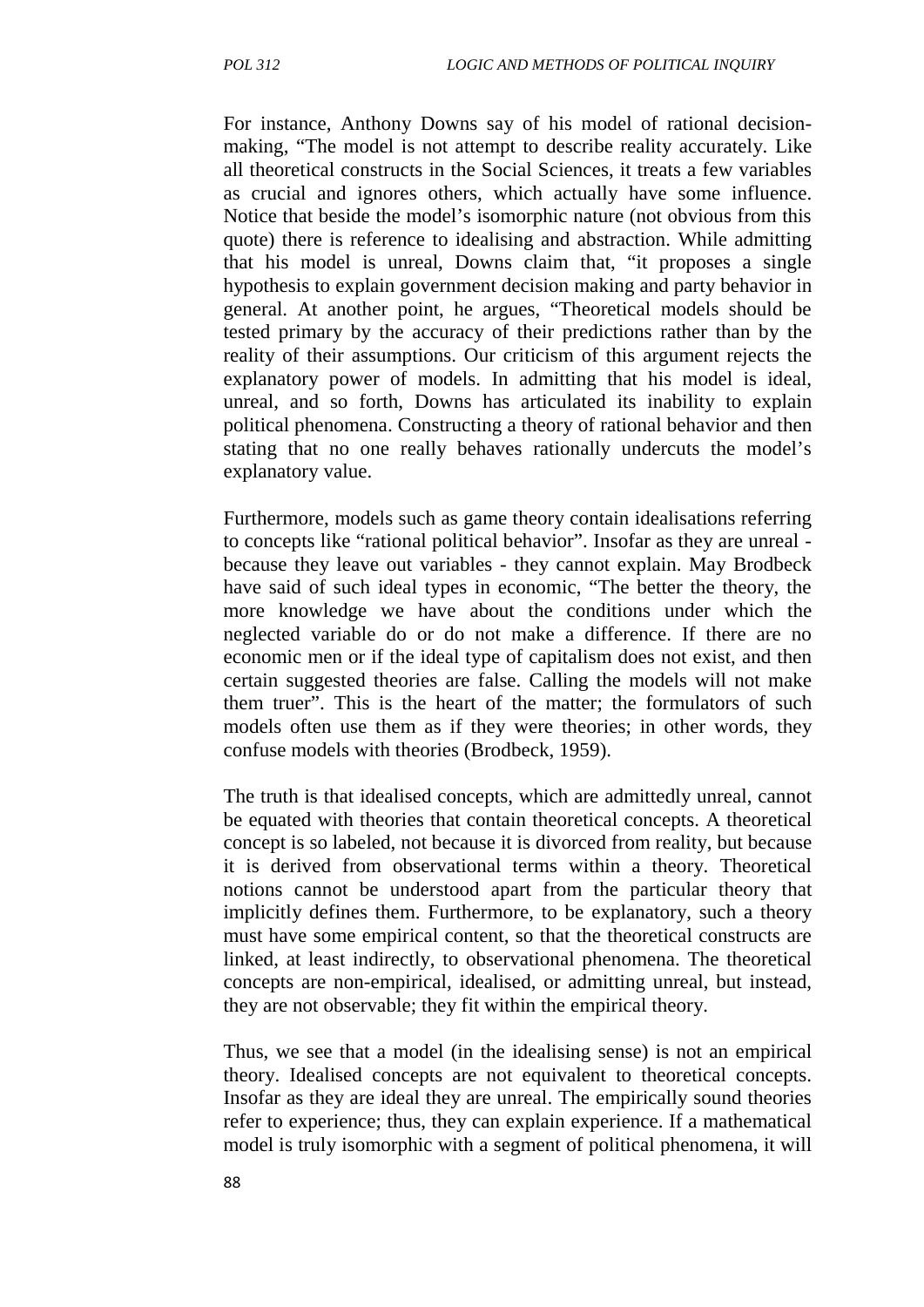have empirical referents, and so be able to explain; at this point, it becomes a theory. The fact remains that models, as they are usually construed by Political Scientists, do not explain as theories can; this includes both notions of theory - a set of related observational-empirical laws, or a set of theoretical laws.

But, in criticising the assumption that models in Political Science explain, we have not meant to detract from their overall scientific value. Models such as game theory can be of heuristic value. It is not difficult to see how. If the Political Scientist is trying to accumulate basic knowledge in his field, it probably helps to have something available that stimulates his imagination and sharpens his insight. It is probably not an exaggeration to say that in Political Science, such stimulation and sharpening is necessary. Some models admirably perform these functions. If the model is a simplified interpretation of reality, the researcher is forced to consider what the situation would be like if the model did describe reality and to what extent the model is unreal. If the model is based on a formal theory such as game theory, there is a host of relationships suggested that can be tested. If a model of politics is based upon a structure or theory in another area, a biological model for instance, the researcher has a potentially rich supply of hypotheses generated as he compares his field with the other.

The distinction between the explanatory and heuristic value of theories and models is based upon the more fundamental distinction between scientific justification and discovery. Throughout the analysis of the nature of generalisations, explanation, and the function of theories in political inquiry, we have been dealing with scientific justification, the relationship of evidence to hypotheses. As we have seen, this is amenable to logical analysis. There are methods of distinguishing between a good and a bad explanation or no explanation at all, between a sound or unsound theory, and between an acceptable and unacceptable generalisation (Young, 1958).

Scientific discovery, on the other hand, has to do with where the concepts, hypotheses, and theories come from, how the scientist conceives of them. This deals with the psychology of scientists and is an activity that emphasises creativity, imagination, even genius. Therefore, it is a more difficult process to analyse; so difficult that some have concluded it is possible. Donald Schon, in writing about those who have studied the subject of innovation in science, notes that their "theories on the subject fall into one of two categories: either they make the process mysterious and therefore, intrinsically unexplainable; or they regard novelty as illusory and, therefore, requiring no explanation. However, since models are an integral part of the process of discovery, and since models can be analysed, certain aspects of the process can be analysed.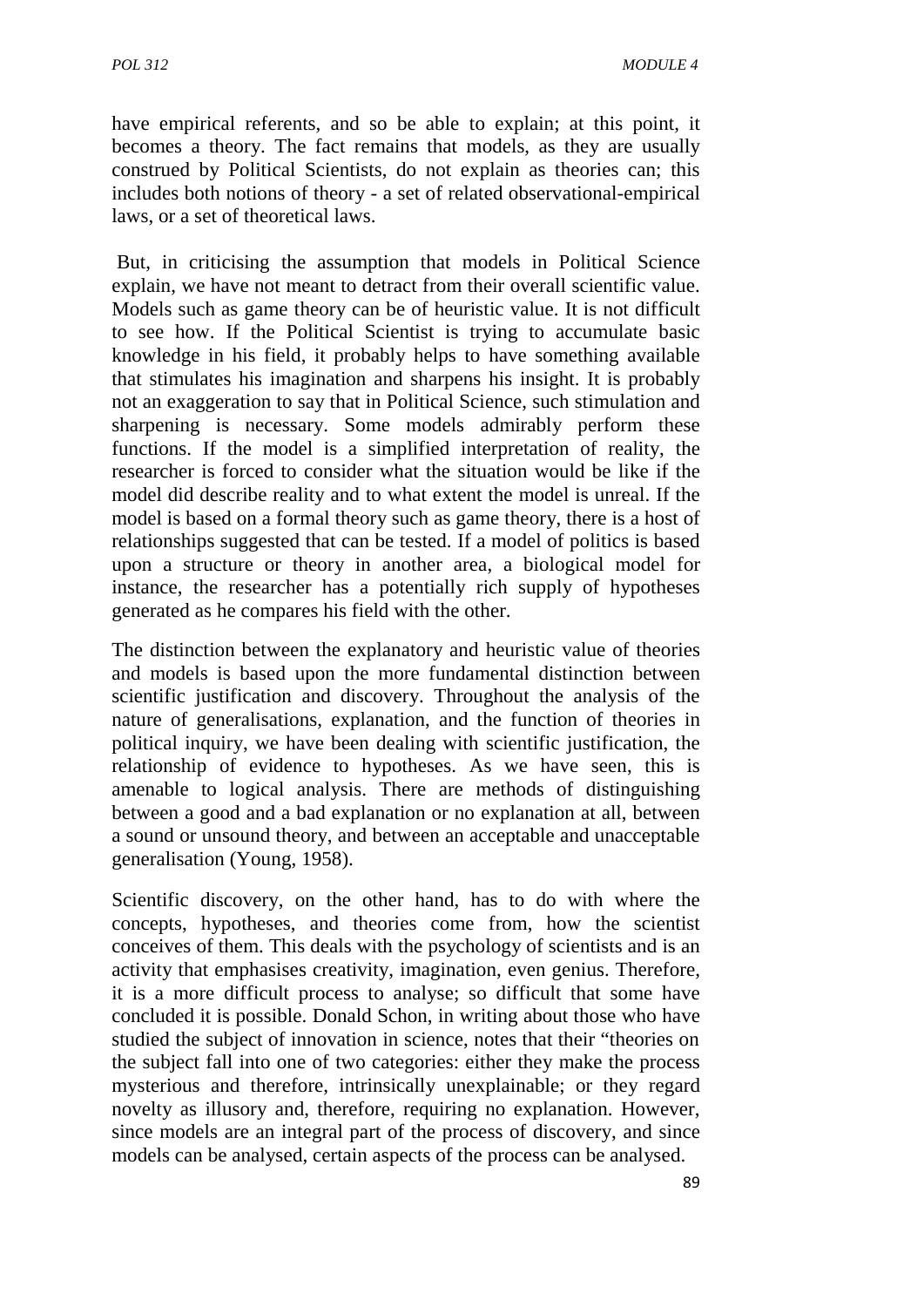## **3.3 Model-Building in Political Science**

There is a kind of model-building in Political Science that is seemingly remote from isomorphic analysis. It is characterised instead by idealised sets of assumptions about given areas of political phenomena. As implied, this activity is perhaps the most prevalent of those that go under the name of model building. Less elaborate models, of party systems, are analysed by Samuel Eldersveld. He clearly uses them in a heuristic fashion to suggest relationships that can be tested. This use of ideal models can be traced back to German Sociologist Max Weber's notion of ideal types. In his studies of Bureaucracy, Weber found that if he began with an idealised or perfect concept of bureaucracy, he could use it as a standard to compare real world bureaucracies. By "idealised" Weber meant "intentionally unreal." Likewise, the ideal models of modern political scientists are not meant to be of reality but useful heuristic devices.

As already implied, some Political Scientists call the kind of model discussed a "conceptual scheme." The term seems to imply a set of ideal assumptions about a given subject area. Thus, William C. Mitchell has said in introducing his own "structural-functional" conceptual scheme that a conceptual scheme or framework is an essential tool in all ideas, and directives that guide the selection and interpretation of facts. Again, models or conceptual schemes are more important for their suggestiveness than their explanatory power.

#### **SELF -ASSESSMENT EXERCISE**

Identify the various misuses of models in political inquiry

#### **4.0 CONCLUSION**

After reading this module, students should be able to understand the meaning of models in Political Science. They should be able to identify the functions of model in political inquiry. They should also be able to understand the uses and misuse of model in Political Science generally.

#### **5.0 SUMMARY**

In this unit, we have explained the meaning and use of models in political inquiry. We have also established the relationship between theory and models in political inquiry and identified its importance in Political Science investigations.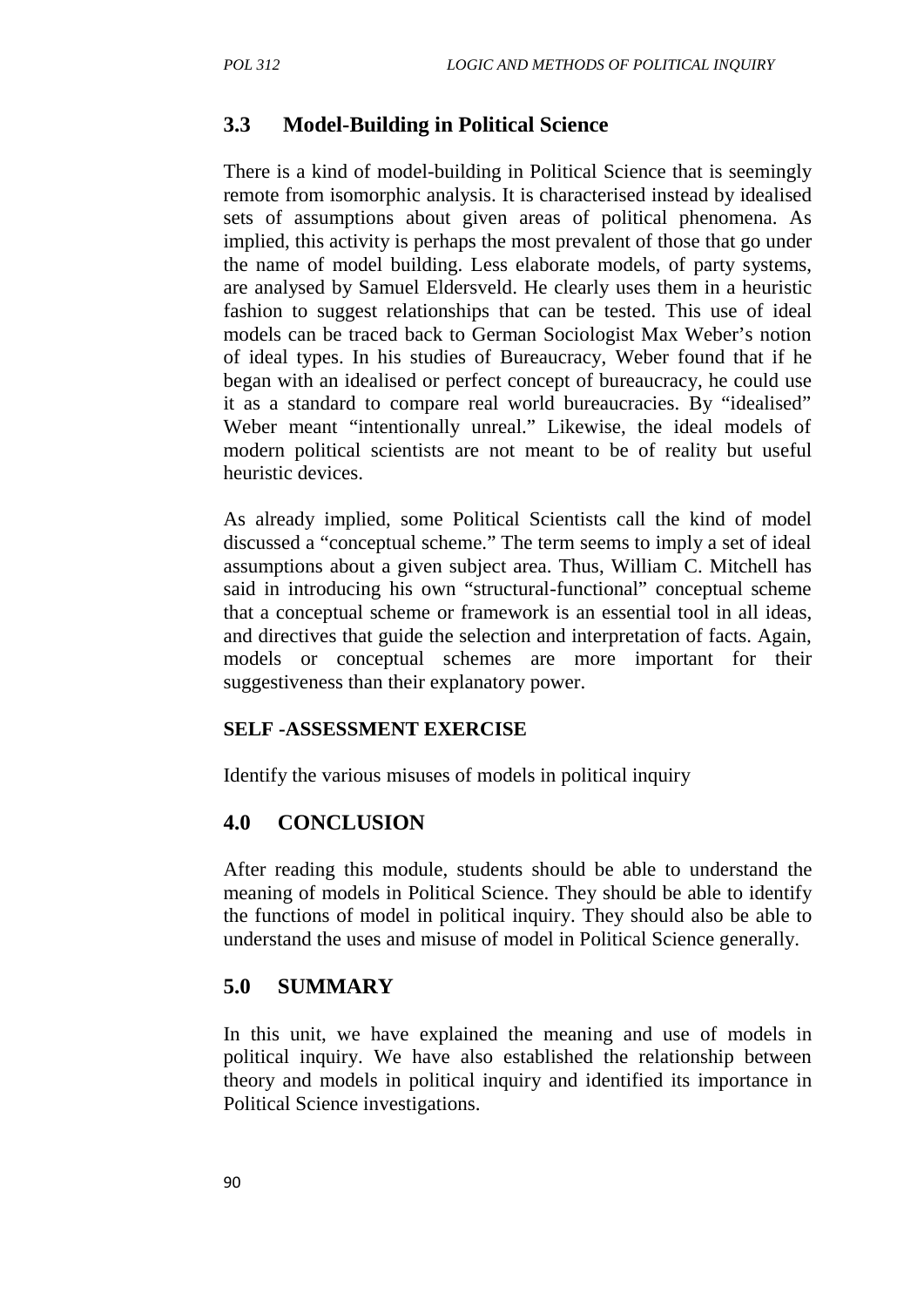#### **6.0 TUTOR-MARKED ASSIGNMENT**

- 1. Define a theory.
- 2. Explain the relationship between theory and model.
- 3. Identify and explain other heuristic devices in political inquiry.

- Brodbeck, M. (1959) *Models, Meanings, and Theories;* in Leonard Gross (ed.) Symposium on Sociological Theory, Evanston, III: Row, Peterson.
- Osuala, E.C. (1985)*Introduction to Research Methodology;* Onitsha, Nigeria: African PEP.
- Riker, W. (1962) *The Theory of Political Coalitions;* New Haven, Conn.: Yale University Press.
- Simon, J. (1969) *Basic Research Methods in Social Sciences;* New York: Random House.
- Stogdill, R.M. (1970) *The Process of Model-Building in the Behavioural Sciences;* New York, W.W. Norton.
- Young, R. (1958) *Approaches to the Study of Politics;* Evanston, Northwestern University Press
- Stanley, L. and S. Wise (1983); *Breaking Out: Feminist Consciousness and Feminist Research* London: Routledge and Kegan Paul.
- Easton, D. 1953. The Political System; New York: Knopf.
- Lane, J. (1967)*The Current Meaning of Behaviouralism;* in James Charlesworth (ed.)Contemporary Political Analysis; New York; The Free Press
- Elster, J. (1989). *The Cement of Society*; Cambridge: Cambridge University Press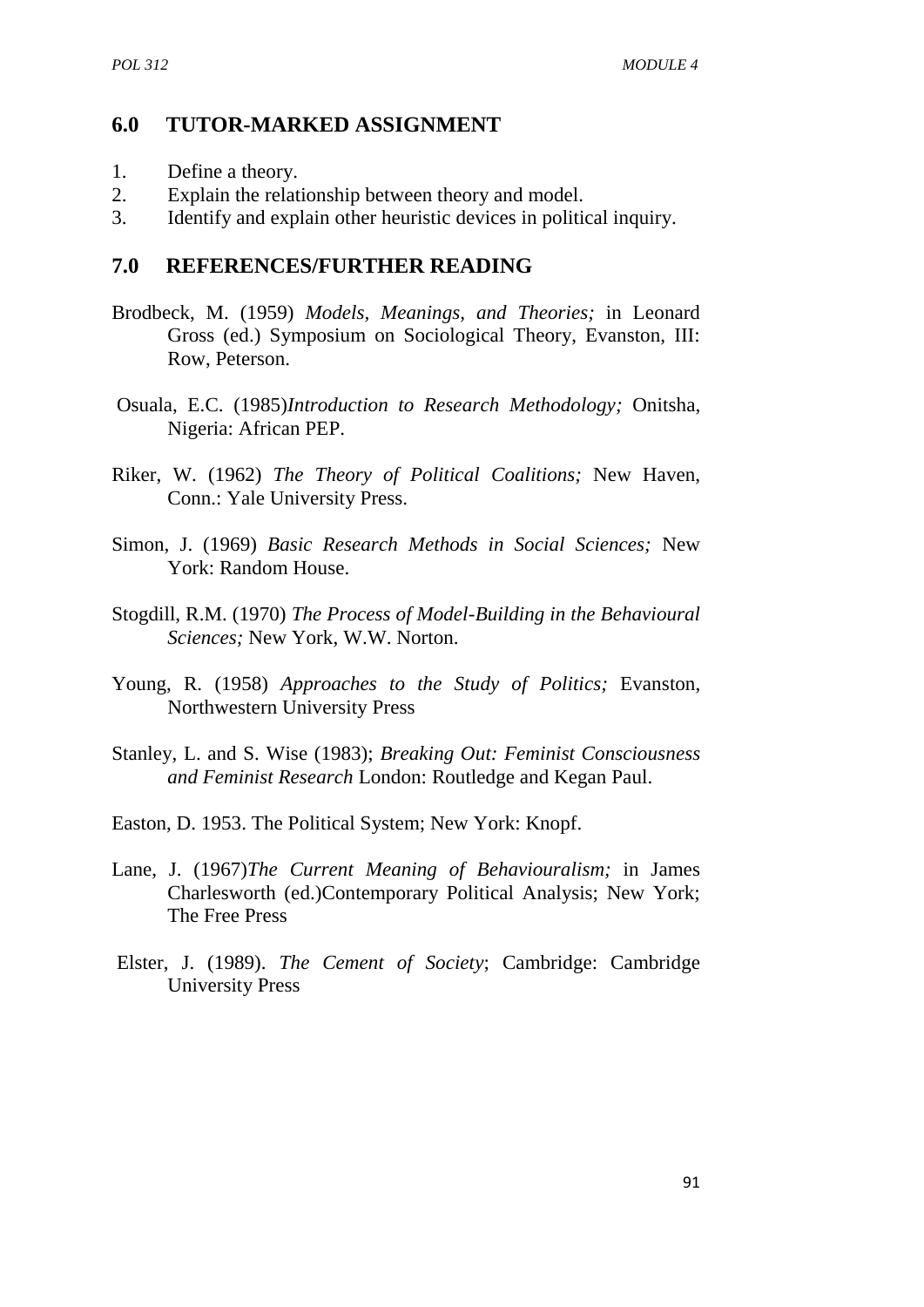# **UNIT 5 FUNCTIONS OF CONCEPTS IN POLITICAL INQUIRY**

#### **CONTENTS**

- 1.0 Introduction
- 2.0 Objectives
- 3.0 Main Content
	- 3.1 Functions of Scientific Concepts in Political Inquiry
	- 3.2 Classificatory Function of Concept
	- 3.3 Comparative Function of Concept
	- 3.4 Quantification Function of Concept
- 4.0 Conclusion
- 5.0 Summary
- 6.0 Tutor-Marked Assignment
- 7.0 References/Further Reading

### **1.0 INTRODUCTION**

This unit explains the basic functions that concepts perform in political inquiry or any scientific investigation. It explores the three interwoven functions of concepts in scientific investigation and analyses their usefulness. This is done with basic examples of each of these functions. This is not to say that there cannot be other functions being performed by concepts but these three are what concern students in this course.

### **2.0 OBJECTIVES**

By the end of this unit, you will be able to:

- explain the functions performed by concepts in political inquiry
- analyse their usefulness in political inquiry
- discuss other functions of concepts.

# **3.0 MAIN CONTENT**

### **3.1 Functions of Scientific Concepts in Political Inquiry**

92 Concepts are used to describe political phenomena. More can be said about the descriptive qualities of concepts than that they are used to identify political phenomena. In other words, there is more to description than identification. For any serious orientation and development of scientific activities in Political Science, scientific concepts perform more function than definition and identification. Concepts can also be used to classify, compare and measure. More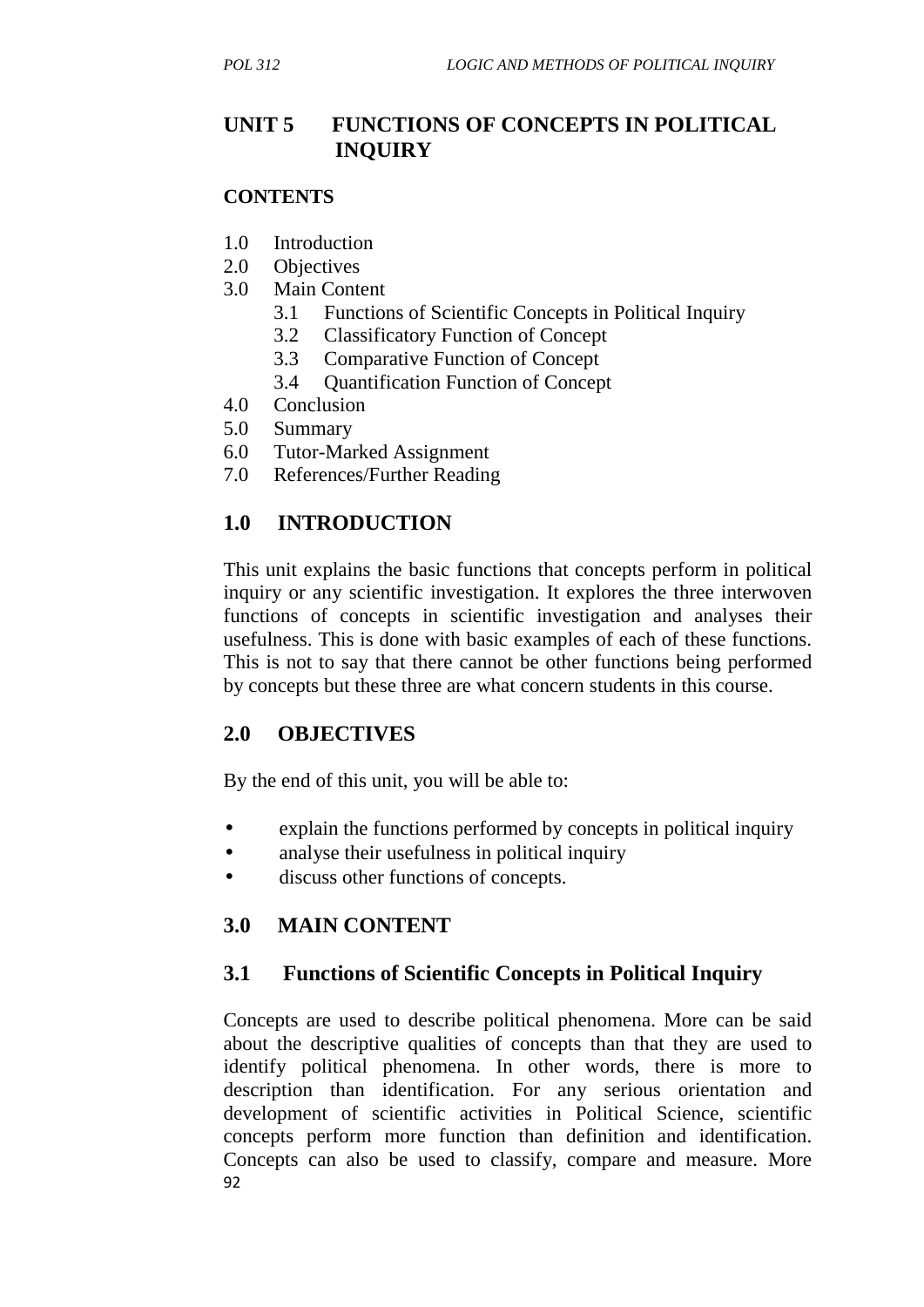specifically, concepts perform classificatory, comparative and quantitative functions.

# **3.2 Classificatory Function of Concept**

Some concepts provide the basis for classification – the placing of political actions, systems, or institutions into classes or categories. As is true of science generally, classificatory concepts have commonsensical basis. A substantial portion of our everyday thinking is spent classifying, arranging, and sorting out phenomena that confront us. This is a primary method for making sense out of the word. Similarly, it is the way the scientist begins his scientific analysis.

The scientist sharpens the classificatory apparatus of common usage. Instead of characterising all nations as Communist or Pro-American, as the average person is inclined to do, the Political Scientist might formulate a concept of democracy and then classify all political systems as either democratic or non-democratic. This is an example of dichotomous classification, the simplest variety. It involves defining a concept, *democratic*, according to the scientific procedures already outlined, linking it to observables, such as "number of political parties and their rate of turnover" or "ratio between total adult population and eligible voters" and then treating it as a characteristic of political systems, placing all systems that have the characteristic in one slot or category, and all those that do not in another. A dichotomy is thus created because there are only two categories according to this classificatory concept. If the concept has been soundly defined and is applicable to the population being considered, then the classification will be exhaustive.

Some variables seem to be naturally dichotomous. We assume that people either right-handed or left-handed and, therefore, it should be easy to formulate a dichotomous concept that describes this characteristic. Likewise, it makes sense to assume that in any democratic political system, everyone is either a democrat or non-democrat. While this line of thinking is commonsensical true, it overlooks the possibility that what appear to be either-or concepts are actually situations that allow for gradations and additional categories; we know that there are ambidextrous people i.e. people who can use their left hand as skillfully as they can use their right hand. This is why, for instance, in most studies of political-party identification, and voting behaviour, the population is broken down into the categories of Weak Democrat, Strong Democrat, Independent, and so forth.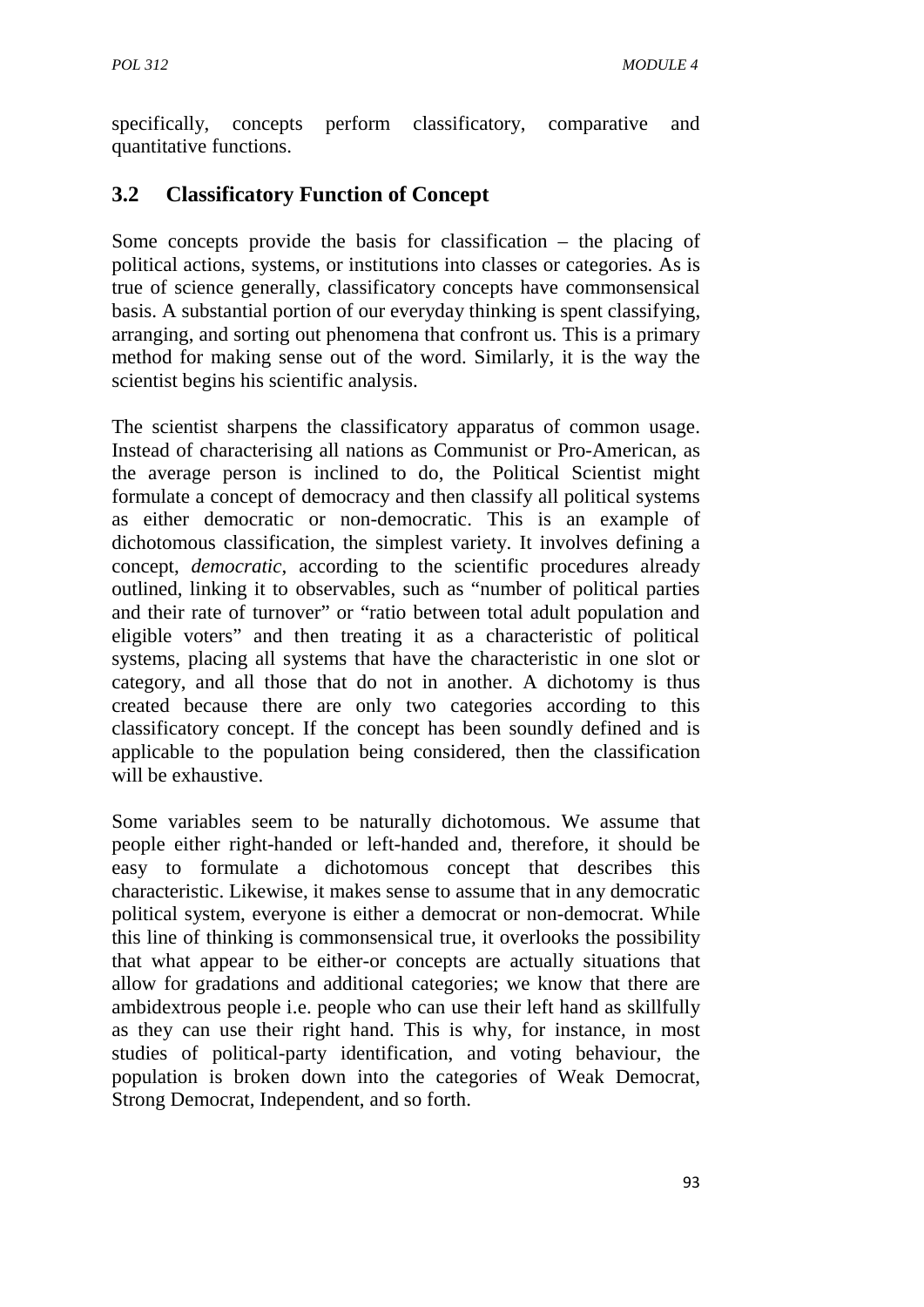#### **3.3 Comparative Function of Concept**

A comparative concept is a more complex and useful type of classificatory concept. The members of a population are sorted out and placed in categories; but in addition, because the categories represent a particular property, the members are ranked according to how much of the property they each have. For instance, we might want to compare those nations that are very democratic, those nations that are moderately democratic, and those nations that are much less democratic. This would be done by categorising the empirical referents of democracy. Those political systems that fall in the upper one third of a list of ratios of total eligible voters to total population would be classified as very democratic. So, we could say that a nation placed in the first category is *more* democratic than those placed in the second or third categories.

In fact, a sophisticated comparative concept (such as "hardness" in geology, or "power" in Political Science) will allow us to compare every member of population (whether a collection or rocks or a group of politicians) with every other member; thus, practically speaking, the number of categories is theoretically infinite, practically limited only by the number of members of the population. The result of this analysis is a rank order of items, of every item – of more or less democratic nations, or more or less powerful senators, or of harder or softer rocks. In every case, the advantage of the comparative over the classificatory concept is based upon the additional knowledge produced by the fine distinctions of the concept and the fact that the question is not either-or, but more or less.

#### **3.4 Quantification Function of Concepts**

Furthermore, concept can be used to quantify. Take a population that has been ordered by a comparative concept; then give the concept certain mathematical characteristics so as to allow one to say not just "Senator John is more powerful than Senator Lane", but "John is twice as powerful as Lane". A quantitative concept has been formulated. Our rank order of senatorial power tells us nothing about how much more powerful one senator is than another. This gets to the very nature of the comparative concept and is its basic limitation. More significant to the Political Scientist interested in more reliable knowledge of politics is the development of concepts that allow us not only to rank items on a particular characteristic, but also allow us to say something about how much of the characteristic each item has. And if "how much" is the question, we have to perform certain mathematical operations that are impossible when classificatory or comparative concepts are being used; thus, the use of the label "quantitative".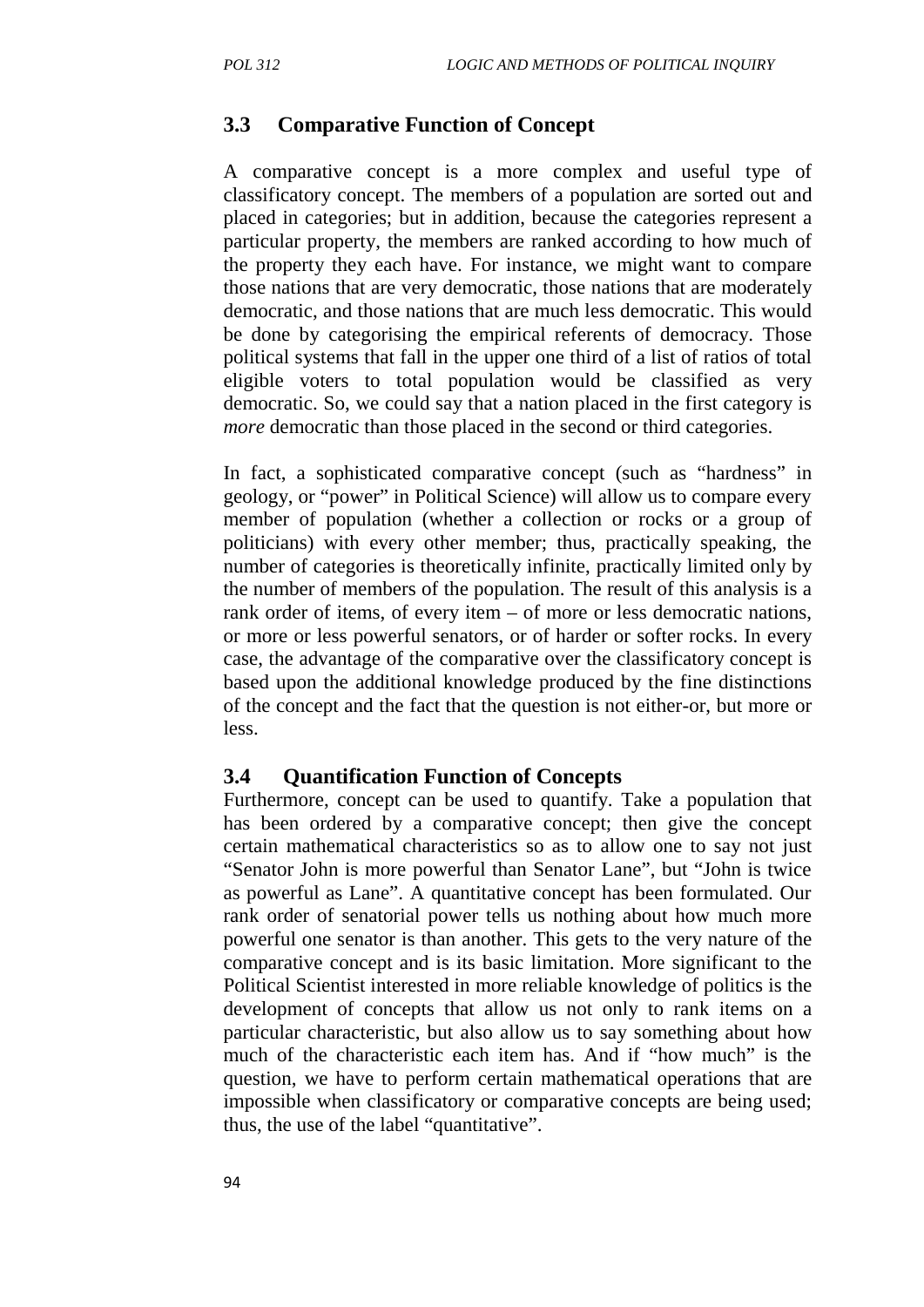There are really two levels of quantitative concepts. The first, and less rigorous, is usually introduced into our scientific language in the form of an *interval* scale. In this case we can think of a scale as a device for ordering items. An interval scale has the additional feature of equal intervals between its categories. A good example of an interval scale we are all familiar with is the thermometer. Thus temperature is a quantitative concept measurable on an interval scale. The distance between, say, 30o and 40o Fahrenheit is equal to the distance between 40o and 50o and so on. But notice that it is not the case that 60o is twice as warm as 30o. The significant fact about an interval scale is that we can quantitatively compare (carry out certain kinds of mathematical operations on) the intervals between items on the scale, but not the items themselves. This is attributable to the interval scale's lack of an absolute zero, or point of origin.

### **SELF-ASSESSMENT EXERCISE**

Analyse the quantification function of concepts in political inquiry.

# **4.0 CONCLUSION**

After reading this unit, students should be able to understand the meaning of concepts and its usefulness in political inquiry. They should also be able to understand how to form concepts for political investigation and the introduction of such concepts for purpose of clarity and understanding to a layman. In addition, students should also be able to understand the functions of concepts in political inquiry.

### **5.0 SUMMARY**

This unit analysed the usefulness of concepts to scientific inquiry and the ways by which concepts can be formed and introduced in political inquiry. It also explained the functions of scientific concepts in political inquiry.

### **6.0 TUTOR-MARKED ASSIGNMENT**

- 1. Describe the classificatory function of concept in political inquiry.
- 2. Critically examine the comparative function of concepts in political inquiry?
- 3. Discuss the usefulness of quantification of concept in political inquiry.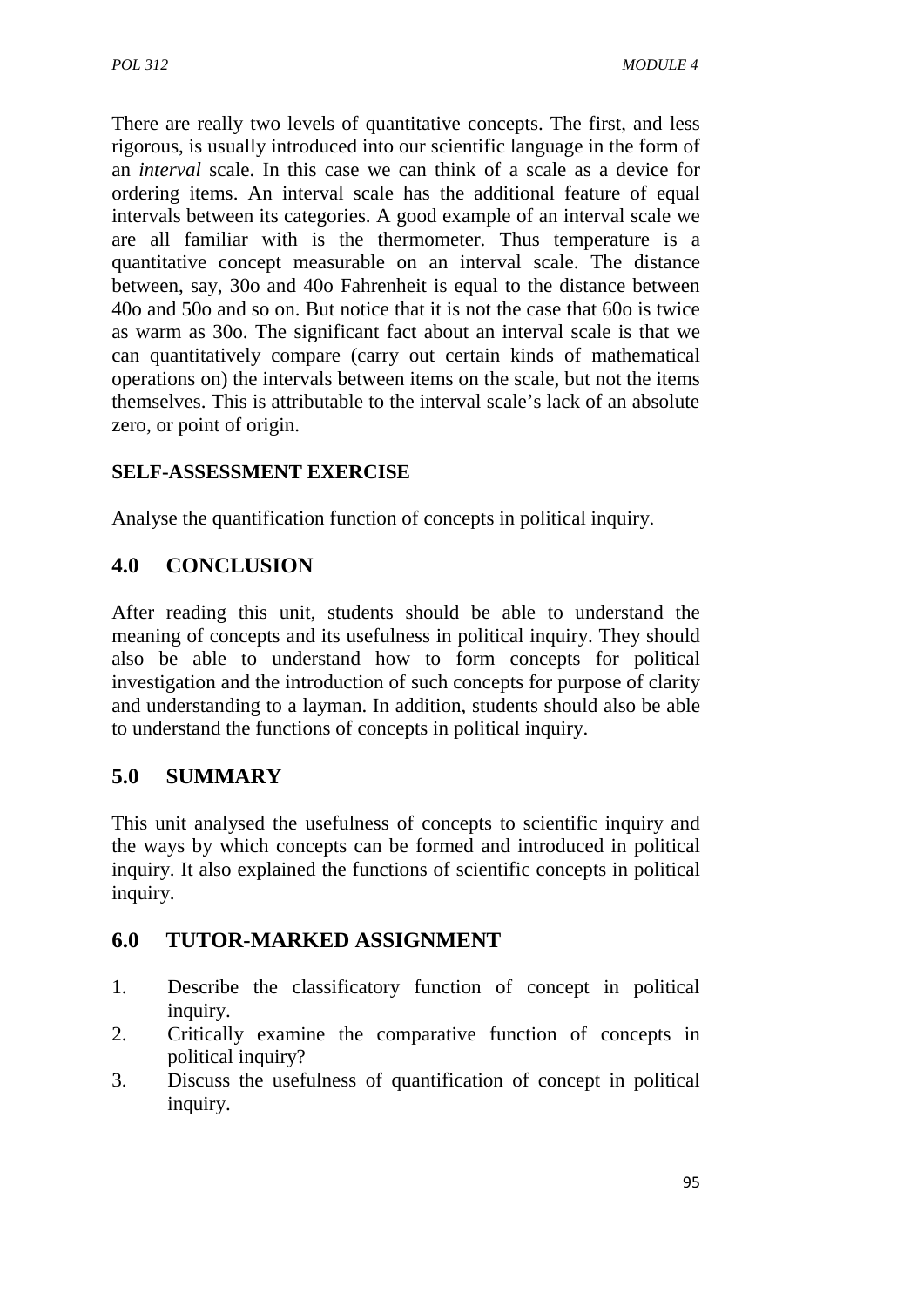#### **7.0 REFERENCES/FURTHER READING**

- Bergmann, G. (1957) *Philosophy of Science*, Madison: University of Wisconsin Press.
- Dickenson, McGaw, and George Watson, (1976) *Political andSocial Inquiry*, New York: John Wiley and Sons.
- Frank, P.G. (1961) *The Validation of Scientific Theories,* New York: Collier Books.
- Lane, J. (1967). *The Current Meaning of 'Behaviouralism* in James Charlesworth ed. Contemporary Political Analysis New York: The Free Press.
- Elster, J. 1989. The Cement of Society Cambridge: Cambridge University Press.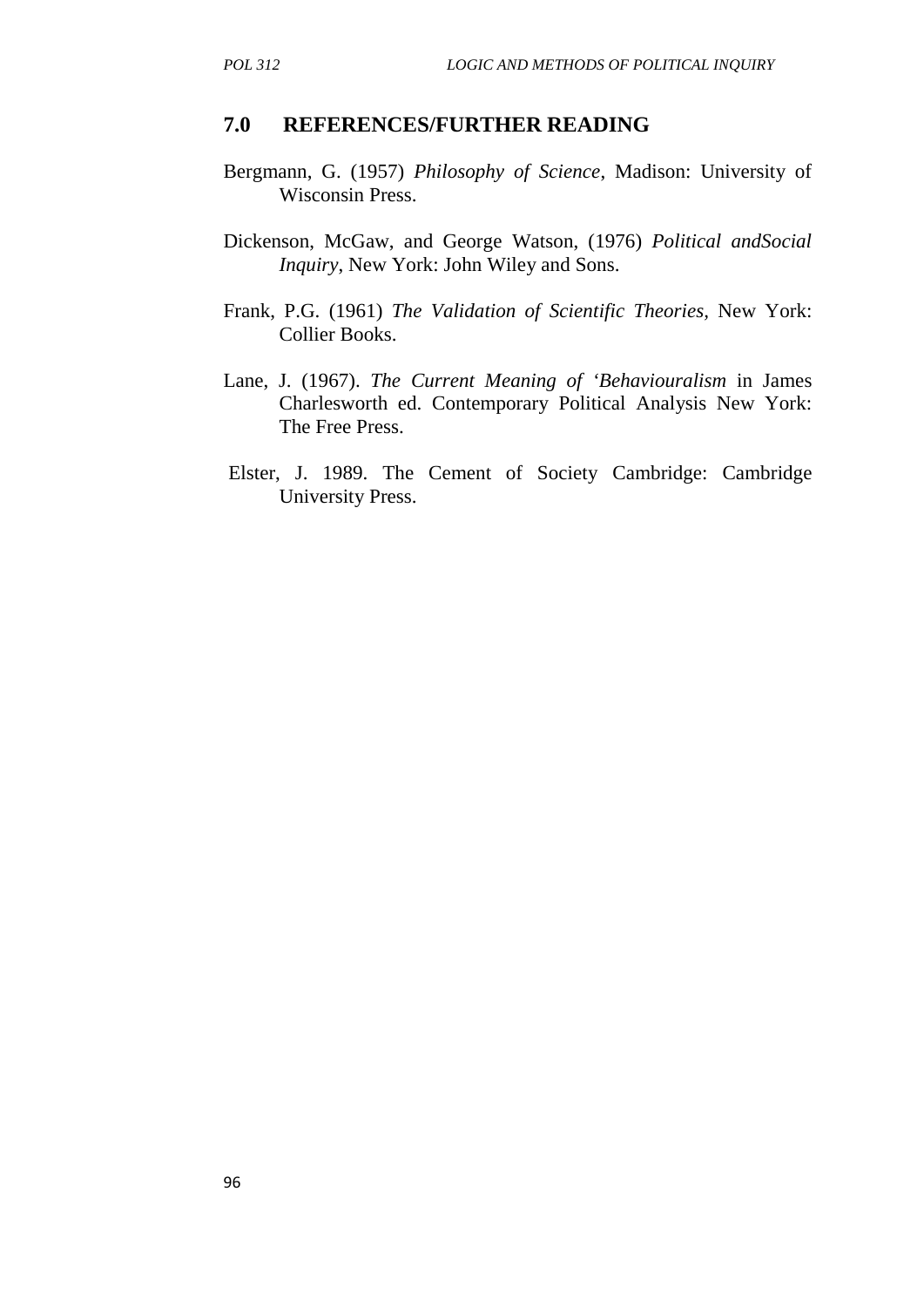# **MODULE 5 TECHNIQUES FOR DATA GENERATION**

# **INTRODUCTION**

The last module (module 4) examined the different types of concepts that are used for political inquiry thereby enhancing the knowledge of the students on political science research methodology. This module (module 5) examines the *steps*, *techniques* and *styles* involved in initiating political investigation i.e. sourcing and gathering data for research in political science. This module is "working the talk". Therefore, in this module the students particularly the final year students writing their projects are taken through the practical steps in carrying out political research. The module is structure into five units comprising methods of data gathering which include; questionnaire method; interview method; participant observation method; documentary/ content analysis method and hypothesis testing in inquiry.

- Unit 1 Data and Political Inquiry
- Unit 2 The Questionnaire Method
- Unit 3 The Interview Method
- Unit 4 Participant/Observation Method
- Unit 5 Documentary/Content Analysis Method

# **UNIT 1 DATA AND POLITICAL INQUIRY**

### **CONTENTS**

- 1.0 Introduction
- 2.0 Objectives
- 3.0 Main Content
	- 3.1 What is Data?
	- 3.2 Data Collection
	- 3.3 Data Analysis
	- 3.4 Data Interpretation
	- 3.5 Measurement
- 4.0 Conclusion
- 5.0 Summary
- 6.0 Tutor-Marked Assignment
- 7.0 References/Further Reading

### **1.0 INTRODUCTION**

This unit introduces you to the importance of data gathering in any scientific inquiry, particularly political science research. It explores the need for collection of data in order to be able to provide adequate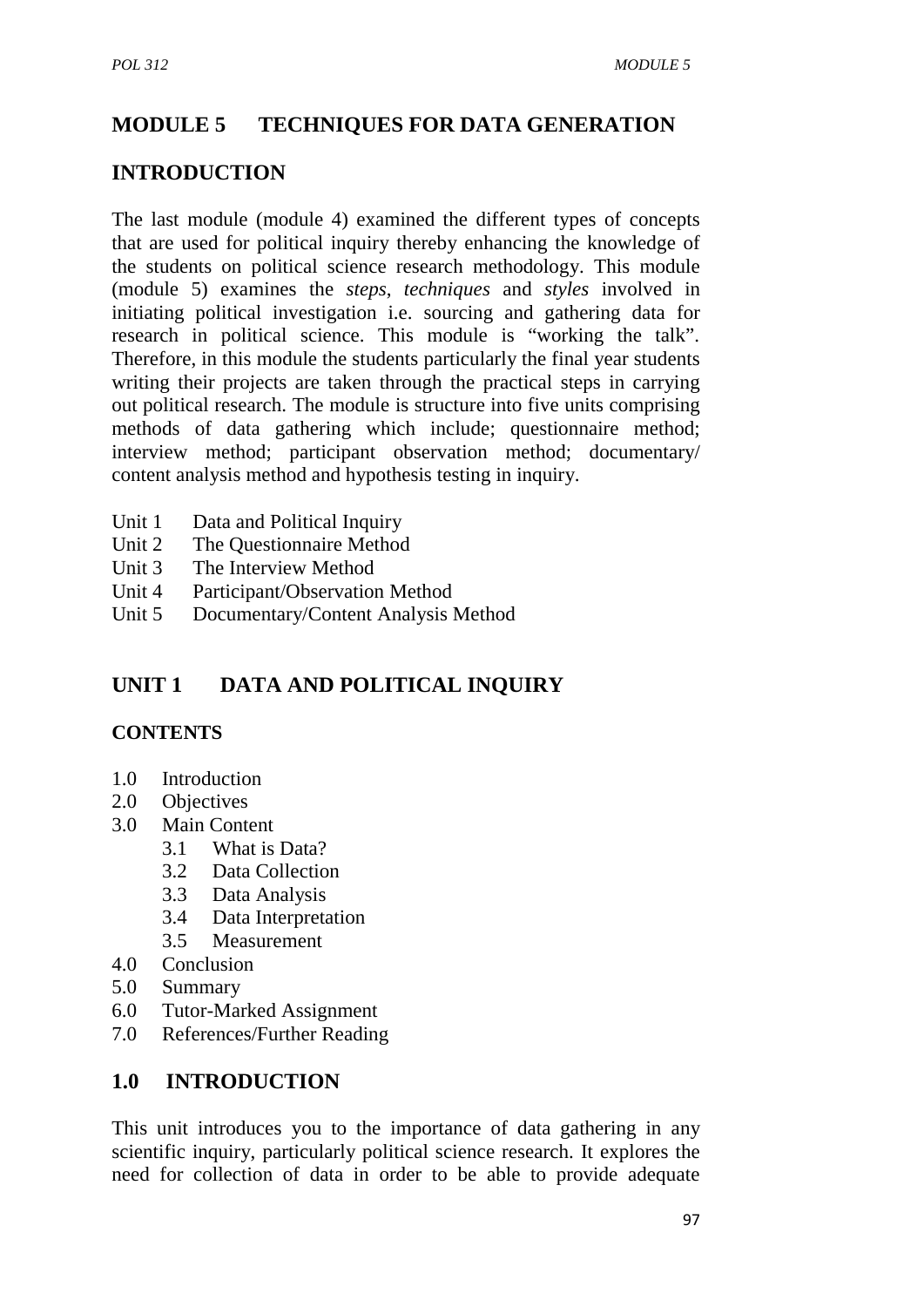analysis of social issues and political phenomenon. It underscores the basis of selecting a subset of the subject matter for analysis and on the basis of that making generalisation based on the results derived from the sample selected.

### **2.0 OBJECTIVES**

By the end of this unit, you will be able to:

- discuss data gathering in political inquiry
- explain the usages of data in political inquiry.

# **3.0 MAIN CONTENT**

### **3.1 What is Data?**

This perhaps is the most fundamental aspect of research in the Social Sciences, as in other fields of study. Since social research has as its primary objectives as the understanding of social life by discovering new facts, documenting or rejecting old ones, tracing sequences and connections between events, and formulating generalisations concerning interrelationships, data collection becomes inevitable. Consequently, the fact of data collection needs to be mastered, because it constitutes a major factor in determining the validity of research findings and the essence of the scientific inquiry itself.

Data collection can be defined as "the science and art of acquiring information about sampled units that are likely to be of interest". It is the process of obtaining relevant information regarding the major idea in a study. Data are not just collected for collection sake but they are gathered regarding the major idea in the study. Since data gathering is a primary efforts aimed at understanding social life through discovering of new facts, documentation of old ones or its rejection and also trying to establish relation between variables.

Sound measurement is not only simply a matter of careful concept explication followed by selection of statistical model, which minimise error, but the quality of data is inextricably tied to the methods and techniques used for generating data. There is no amount of sophistication with statistical manipulation that can fully overcome deficiencies inherent in data generated by an inappropriate instrument. Today, survey research is a frequently used mode of observation in the social sciences. In a typical survey, the researcher selects a sample of respondents and administers a standardised questionnaire to them or conduct interview for them.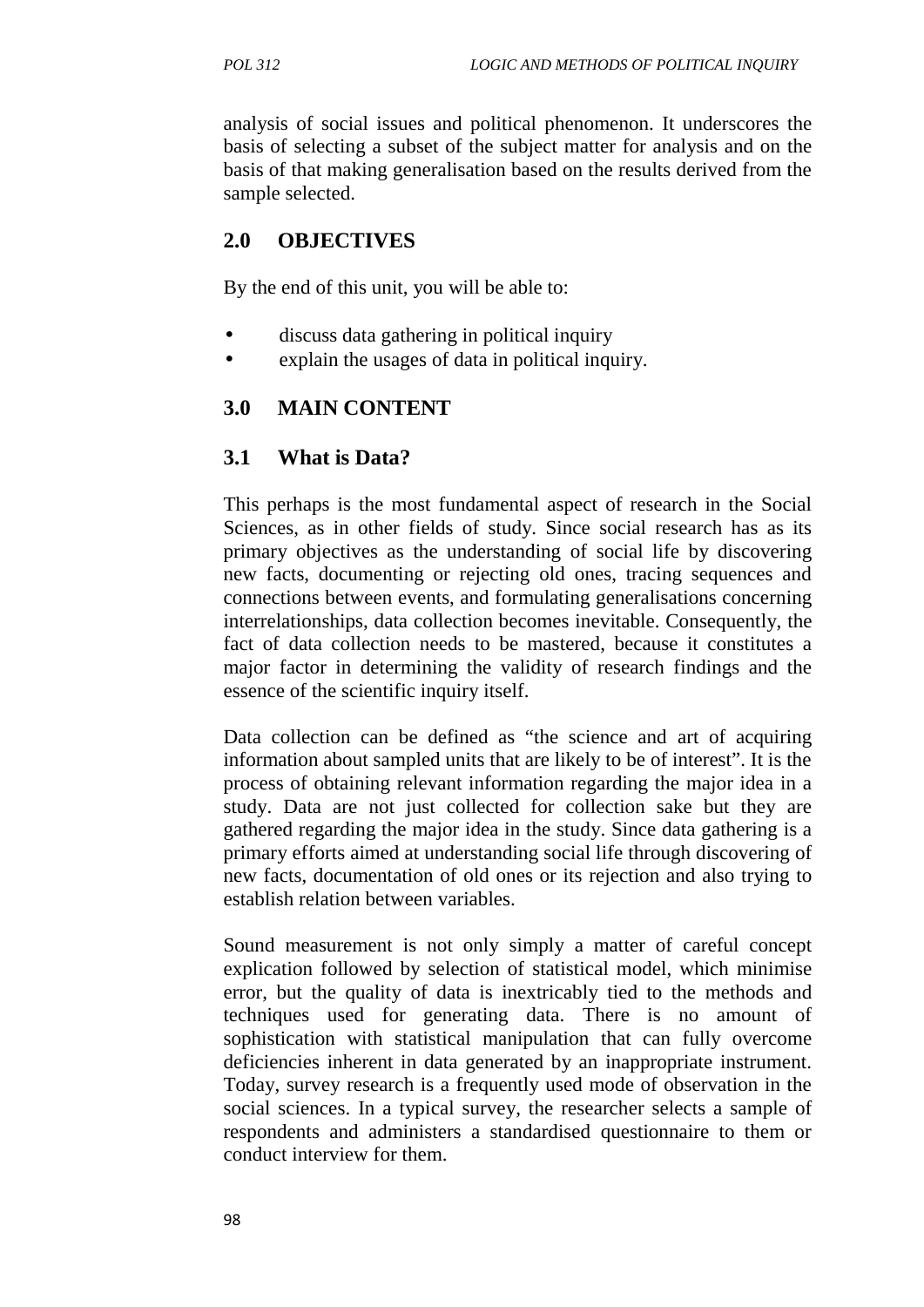# **3.2 Data Collection**

A critical element for political inquiry is the actual research process employed in seeking answers to questions. In the essence this process consists of data gathering. Data thus collected in any inquiry provide information about some object usually called "unit analysis". The political science techniques of data gathering are classified into document analysis, observation, interviewing and experimentation simulation.

# **3.3 Data Analysis**

Data collected for any inquiry collected or generated must be analysed in order to interpret their meaning for the problem under investigation. Hayes and Ronald (1970) notes that meaningful data improperly analysed are as great an impediment to the advancement of knowledge as are meaningless data. Valid data and proper analysis are both essential to the orderly expansion of knowledge.

Analysis therefore is the process of imparting meaning to data by interpreting them. Data analysis consists of a number of individual steps, including data manipulations, significance evaluation and data presentation. Usually before analysis of data collected the interpretation of data must be planned. The specific operations used in analysis of data include creating frequency distribution, percentage tables, pie chart, pie chart, bar graph and a sophisticated mechanical and electronic equipment like computer.

# **3.4 Data Interpretation**

It is one thing to analyse and it is another task to interpret the data. Data interpretation is more or an less the last step in a research procedure to finding solution to the problem under investigation. The analysis of data leads to comments by the investigators on the reliability of the testable hypothesis or hypotheses under investigation. After the interpretation of the data collected the working procedure can be replicated. This is necessary to be able to make a firm conclusion that would be bias free. That is the investigators would briefly go over all the steps aforementioned. This is necessary to detect some working errors.

### **SELF-ASSESSMENT EXERCISE**

Define data and differentiate data analysis and interpretation.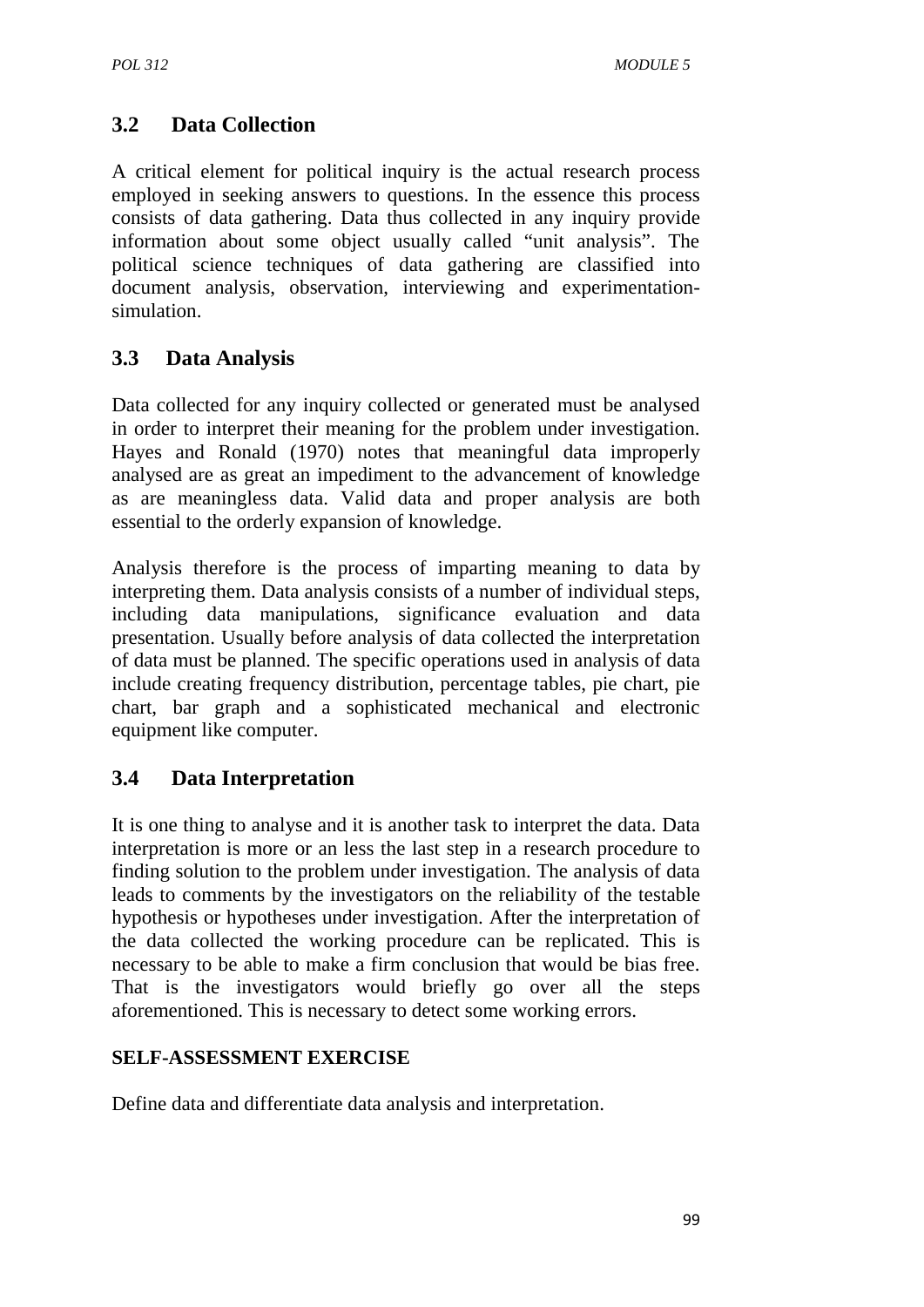# **4.0 CONCLUSION**

After reading this unit, student should be able to understand the meaning of data and importance of data collection. They should also be able to identify the various techniques available to researcher in the social sciences. Also, students should be able to identify the processes of data assessment which researchers must adhere to in order to have a good result from their inquiries.

### **5.0 SUMMARY**

In this unit, we have explained the meaning of data and explicitly analysed the importance of data collection to political inquiry. The unit has also examined the process of assessment of data in order to produce a required result from any political inquiry.

### **6.0 TUTOR-MARKED ASSIGNMENT**

- 1. What is data?
- 2. Discuss in details data analysis and data interpretations.
- 3. Explain the importance of data to political inquiry

### **7.0 REFERENCES/FURTHER READING**

Babbie, E. (2007) *The Practice of Social Research;*USA, Wadsworth.

Okoko, E. (2000) *Quantitative Techniques in Urban Analysis;* Ibadan, Kraft Books

Hayes and Ronald (1970) *The Conduct of Political Inquiry: Behavioural Political Analysis;* Egglewood Cliffs; Prentice Hall, Inc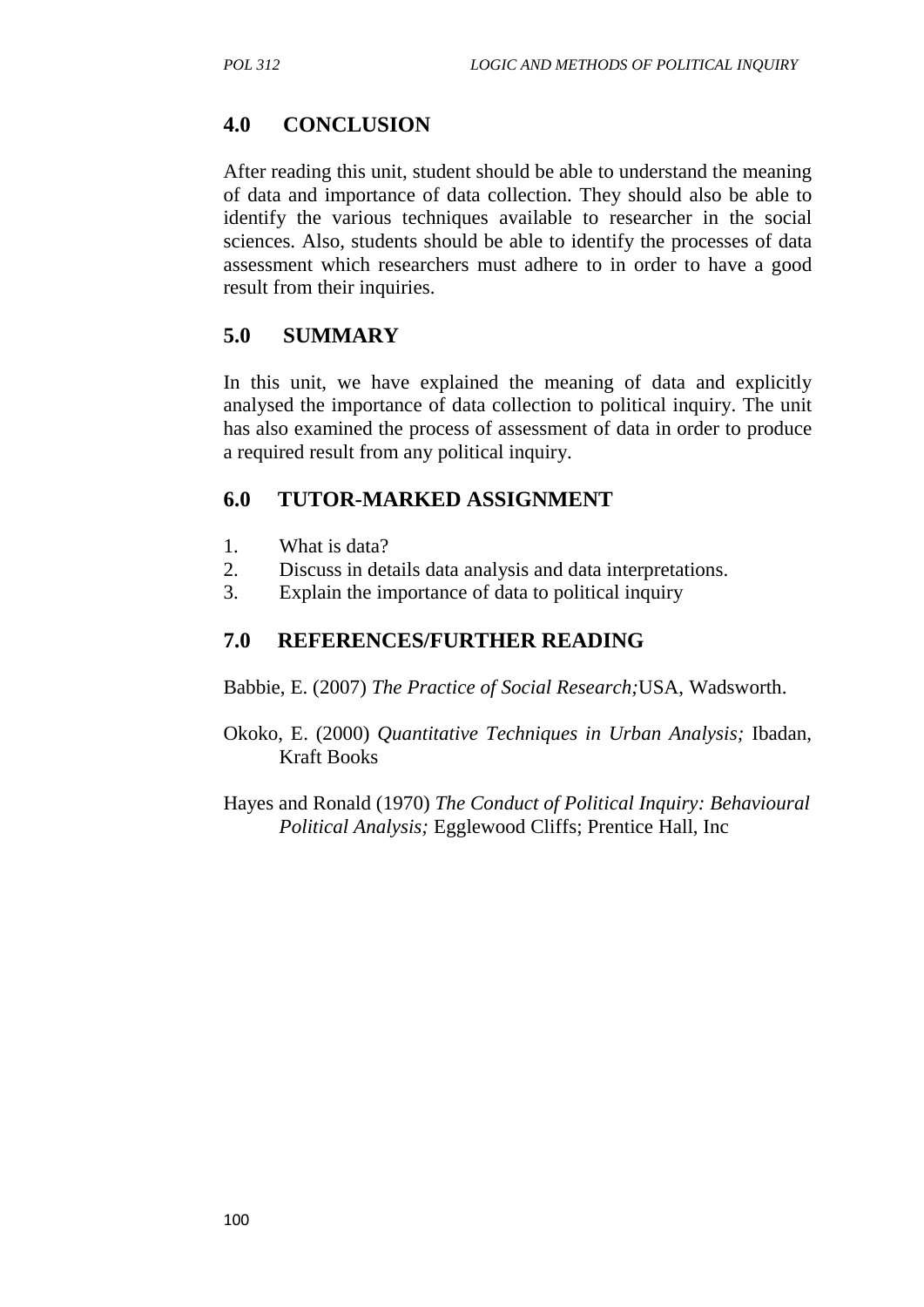# **UNIT 2 QUESTIONNAIRE METHOD**

### **CONTENTS**

- 1.0 Introduction
- 2.0 Objectives
- 3.0 Main Content
	- 3.1 The Questionnaire Method
	- 3.2 Open-ended and Close-ended Questionnaire
	- 3.3 Advantages of Questionnaire
	- 3.4 Designing a Good Questionnaire
- 4.0 Conclusion
- 5.0 Summary
- 6.0 Tutor-Marked Assignment
- 7.0 References/Further Reading

# **1.0 INTRODUCTION**

This unit explains the meaning of the questionnaire method as a data collection instrument in the Social Sciences. It explains the uses of questionnaire method and the meaning of open-ended and close-ended types of questionnaire. The unit also explains the steps to be taken in designing a good questionnaire and the advantages and disadvantages of the questionnaire method for political inquiry.

# **2.0 OBJECTIVES**

By the end of this unit, you will be able to:

- explain the use of questionnaire as a method of data collection
- distinguish between open-ended and close-ended types of questionnaire
- outline the steps in designing a good questionnaire.

# **3.0 MAIN CONTENT**

### **3.1 The Questionnaire Method**

A questionnaire is an instrument specifically designed to elicit information that will be useful for analysis. Questionnaire provides the best opportunity for the collection of data, especially when administered appropriately. A questionnaire normally contains a set of questions, the answers to which may constitute part of, or the main data required in a research. In design, a questionnaire may be arranged into several sections, each aimed at specific or group of information. Normally, a heading, identifying the source of the question is needed, for example,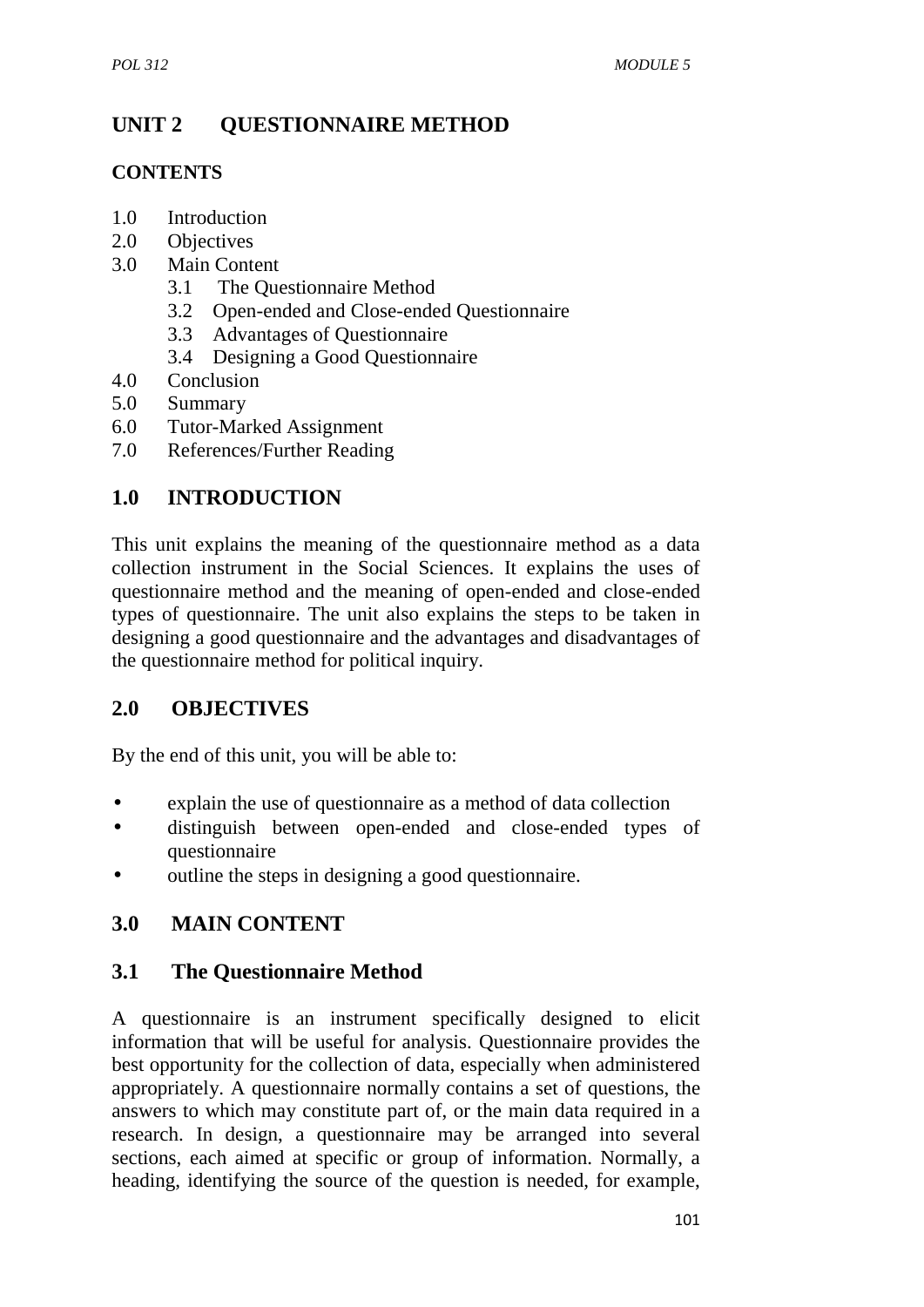Department of Political Science, National Open University of Nigeria, Lagos study center. This will be followed by a brief explanation of the use(s) to which the information will be put, and possibly an assurance of anonymity where necessary.

The body of the questionnaire may be arranged into questions A, B, C etc., with A soliciting information on personal data, for example, sex, age, marital status, name (where unavoidable) and B asking for information on social status, for example, income, position in societal hierarchy etc.

The design of a questionnaire must reflect the type of contact that it will make with respondents, and type of information requested for. Self administered questionnaire is much more preferable to mailed questionnaire. Although some of the specific points to follow are more appropriate to structured questionnaires than to the open-ended questionnaires used in qualitative, in-depth interviewing. The underlying logic is valuable whenever we ask people questions in order to gather data.

Although the term questionnaire suggests a collection of questions, an examination of a typical questionnaire will probably reveal as many statements as questions. This is not without reason. Often, the researcher is interested in determining the extent to which respondents hold a particular attitude or perspective. If you can summarize the attitude in a fairly brief statement, you can present that statement and ask respondents whether they agree or disagree with it. Rensis Likert greatly formalised this procedure through the creation of the *Likert scale*, a format in which respondents are asked to strongly agree, agree, disagree, or strongly disagree, or perhaps strongly approve, approve, etc.

Both questions and statements can be used profitably. Using both in a given questionnaire gives you more flexibility in the design of items and can make the questionnaire more interesting as well.

# **3.2 Open-Ended and Close-Ended Questions**

There are two options in asking questions. They can ask open-ended questions, in which case the respondent is asked to provide his or her own answer to the question. For example, the respondent may be asked, "What do you think is the problem with Nigeria's electoral system?" and be provided with a space to write in the answer (or be asked to report it verbally to an interviewer).

In the case of closed-ended questions, the respondent is asked to select an answer from among a list provided by the researcher. Closed-ended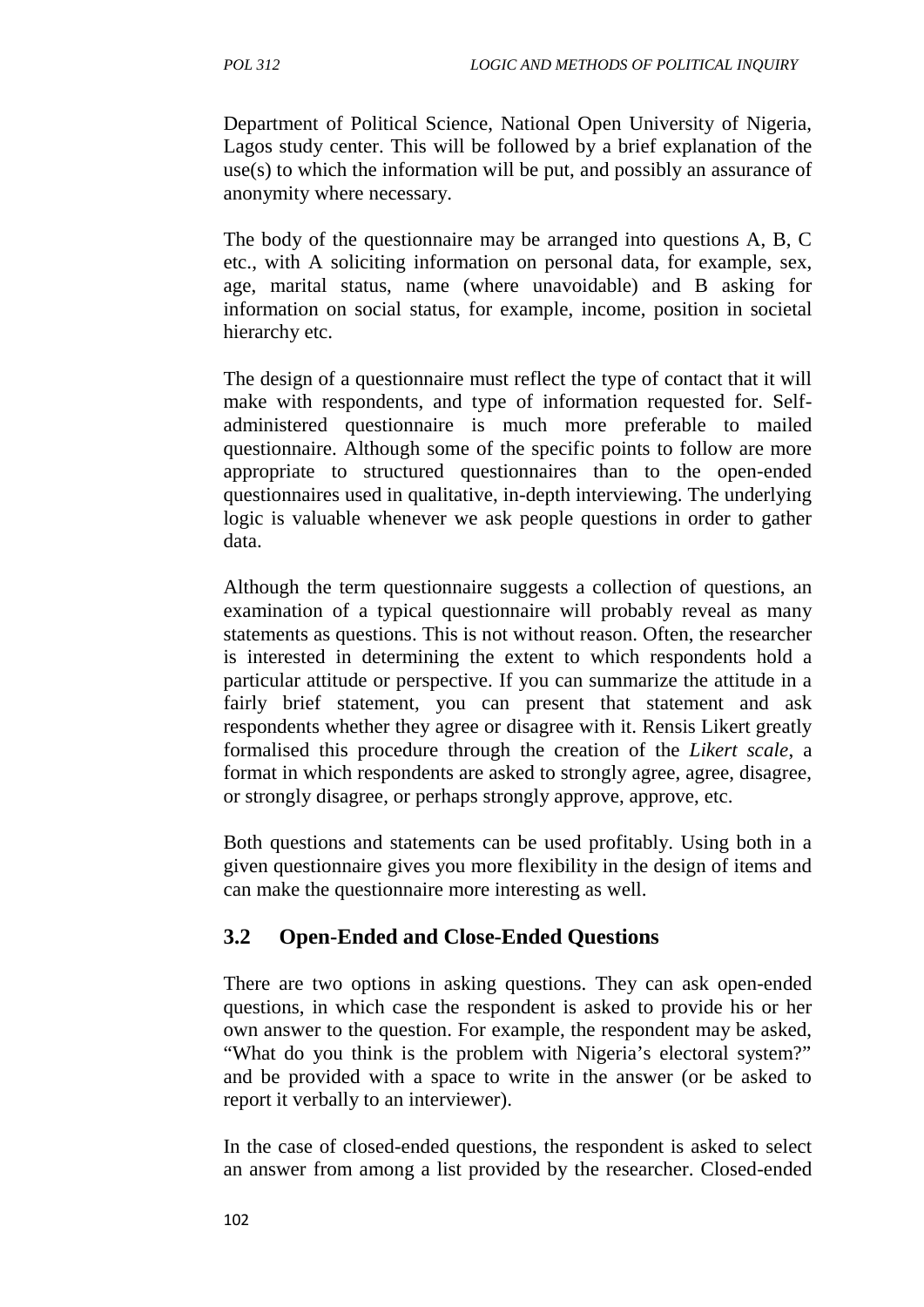questions are very popular in survey research because they provide a greater uniformity of responses and are more easily processed than open-ended ones. Open ended responses must be grouped before they can be coded for computer analysis processing. The grouping process requires the researcher to isolate and aggregate similar responses and code them. The coding process often requires the researcher to interpret the meaning of responses, opening the possibility of misunderstanding and researcher bias. There is also a danger that some respondents will give answers that are essentially irrelevant to the researcher's intent. Closed-ended responses, on the other hand, can often be transferred directly into a computer format.

# **3.3 Advantages and Disadvantages of Questionnaire**

The main shortcoming of closed-ended questions lies in the structuring of the responses. When the relevant answers to a given question are relatively clear, there should be no problem. In other cases, however, the structuring of responses may overlook some important responses. In asking about "the problem with Nigeria's electoral system," for example, checklist of issues might omit certain issues that respondents would have said were part of the problems. The construction of closed ended questions should be guided by two structural requirements.

First, the response categories provided should be exhaustive or totally inclusive; they should include all the possible responses that might be expected. Often, this is ensured by adding a category such as "Others (Please specify)". Second, the answer categories must be mutually exclusive; the respondent should not feel compelled to select more than one. (In some cases, you may wish to solicit multiple answers, but these may create difficulties in data processing and analysis later on).

To ensure that your categories are mutually exclusive, carefully consider each combination of categories, asking yourself whether a person could reasonably choose more than one answer. In addition, it's useful to add an instruction to the question asking the respondent to select the one best answer, but this technique is not a satisfactory substitute for a carefully constructed set of responses.

One of the advantages of the questionnaire method is that it can be used to cover a large sample where interview may not be appropriate. In most cases, researchers have more respondents to interview and the only way to reduce the stress is to adopt the questionnaire method. Also, it is appropriate for quantitative analysis which allows for the use of computer for ease of analysis. The fact that it gives room for wider coverage, it also allows for wider opinions on issues.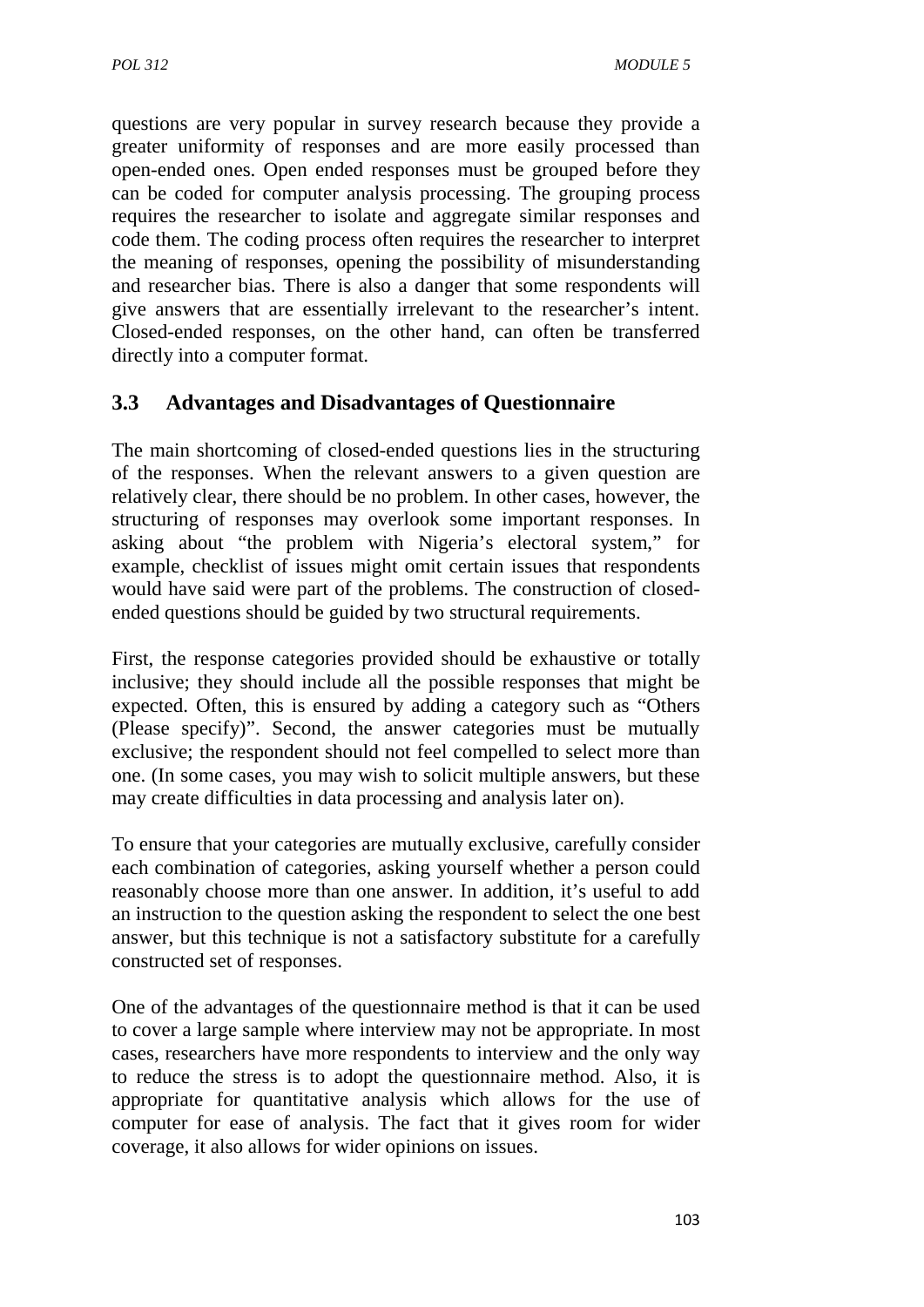However, questionnaire method is open to manipulations, like any other quantitative method. Cases of dishonesty in filling questionnaire abound, particularly where the research involves the use of inexperienced and uncommitted research assistants. In this case, the commitment of the research assistant is very important for the reliability and validity of the responses through questionnaire method.

# **3.4 Guide to Design a Good Questionnaire**

In designing a questionnaire, certain guides must be considered so as to make the filling of the questionnaire interesting to the respondents. This is important because some questionnaires are boring and time consuming and this may create boredom thereby making the respondent to abandon the questionnaire half way. This may not be in the interest of the researcher as this may occur in several respects, even when the respondents are not in the same environment. Therefore, the following guides should be taken into consideration when designing a questionnaire;

- (i) *Make items clear*: It should go without saying that questionnaire items need to be clear and unambiguous, but the broad proliferation of unclear and ambiguous questions in surveys makes the point worth emphasising. We can become so deeply involved in the topic under examination that opinions and perspectives are clear to us but not to our respondents – many of whom have paid little or no attention to the topic. The possibilities for misunderstanding are endless, and no researcher is immune.
- (ii) *Avoid Double-Barreled Questions:* Frequently researchers ask respondents for a single answer to a question that actually has multiple parts. That seems to happen most often when the researcher has personally identified with a complex question. As a general rule, whenever the word and appears in a question or questionnaire statement, check whether you are asking a double barreled question.
- (iii) *Respondents must be Competent to Answer*: In asking respondents to provide information, you should continually ask yourself whether they can do so reliably. It is always important for researchers to act respondents when designing and sending out questionnaire. In this manner, researchers will be able to identify the competency of respondents to answer questions in a questionnaire.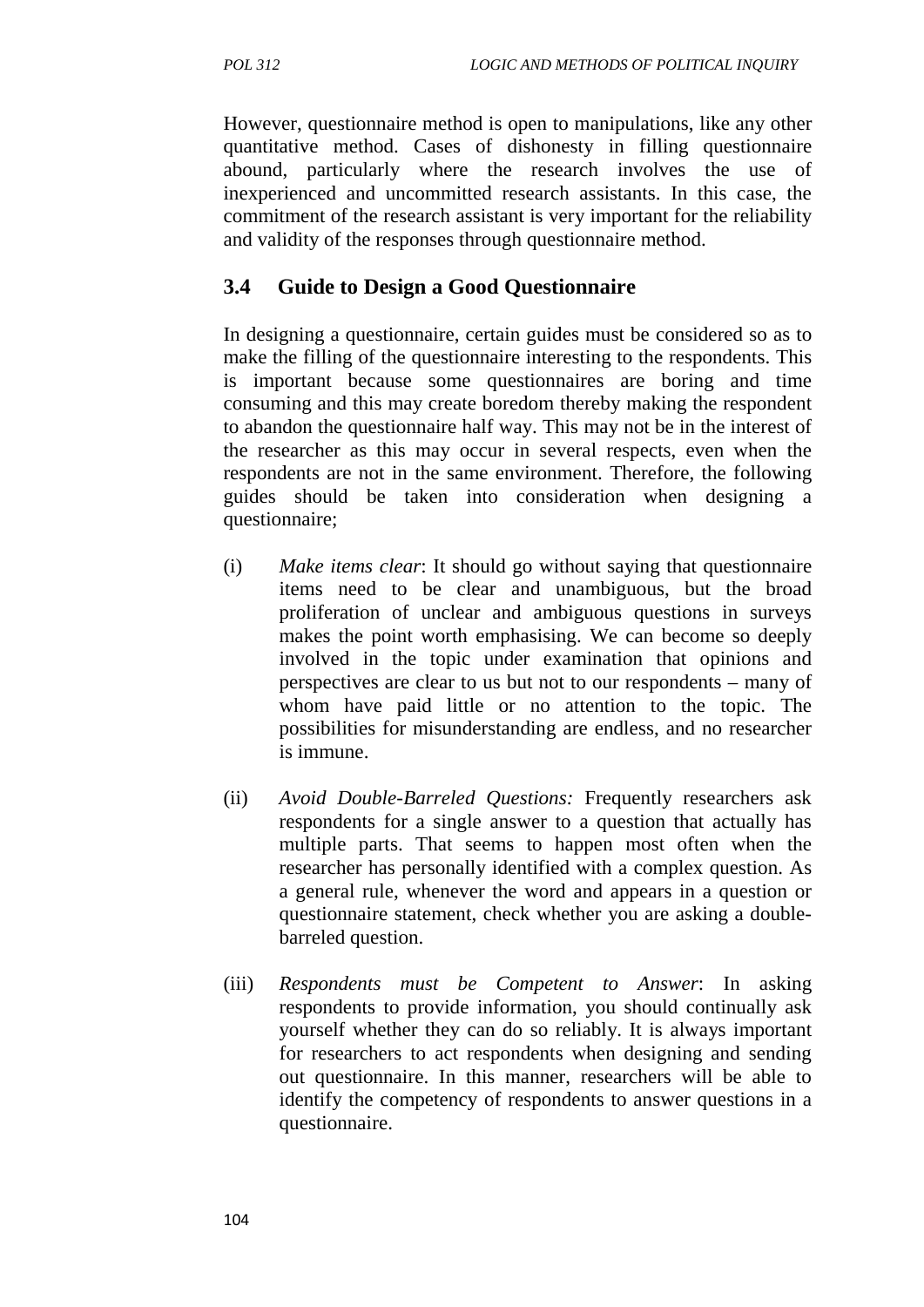- (iv) *Questions should be Relevant*: Similarly, questions asked in a questionnaire should be relevant to most respondents. When attitudes are requested on a topic that few respondents have thought about or really care about, the results are not likely to be useful. When you obtain responses to fictitious issues, you can disregard those responses. But when the issue is real, you may have no way of telling which responses genuinely reflect attitudes and which reflect meaningless answers to an irrelevant question.
- (v) *Short Items are best*: In the interests of being unambiguous and precise and of pointing to the relevance of an issue, researchers tend to create long and complicated items. This should be avoided. Respondents are often unwilling to study an item in order to understand it. The respondent should be able to read an item quickly, understand its intent, and select or provide an answer without difficulty.
- (vi) *Avoid Negative Items*: The appearance of a negation in a questionnaire items paves way for easy misinterpretation. For example, ask a respondents to agree or disagree with this statement "EFCC should not prosecute corrupt politicians", a sizeable number of the respondents will read over the word not and answer on that basis. Thus, some will agree with the statement when they are indeed in favor of EFCC prosecuting corrupt politicians, and other will agree when they oppose it (Polivka and Rothgeb, 1993).

### **SELF-ASSESSMENT EXERCISE**

List and explain five guides for the design of a good questionnaire

### **4.0 CONCLUSION**

After reading this unit, students should be able to understand the use of questionnaire method in collecting data for political inquiry. They should be able to identify the different styles of designing a questionnaire and distinguish between open-ended and closed-ended questions. Also, students should be able to identify the merits and demerits of questionnaire method of data collection in any scientific inquiry.

### **5.0 SUMMARY**

This unit examines the meaning of questionnaire method as a technique of data collection in scientific inquiry. It explains the uses of questionnaire and the technicalities involved in the various format and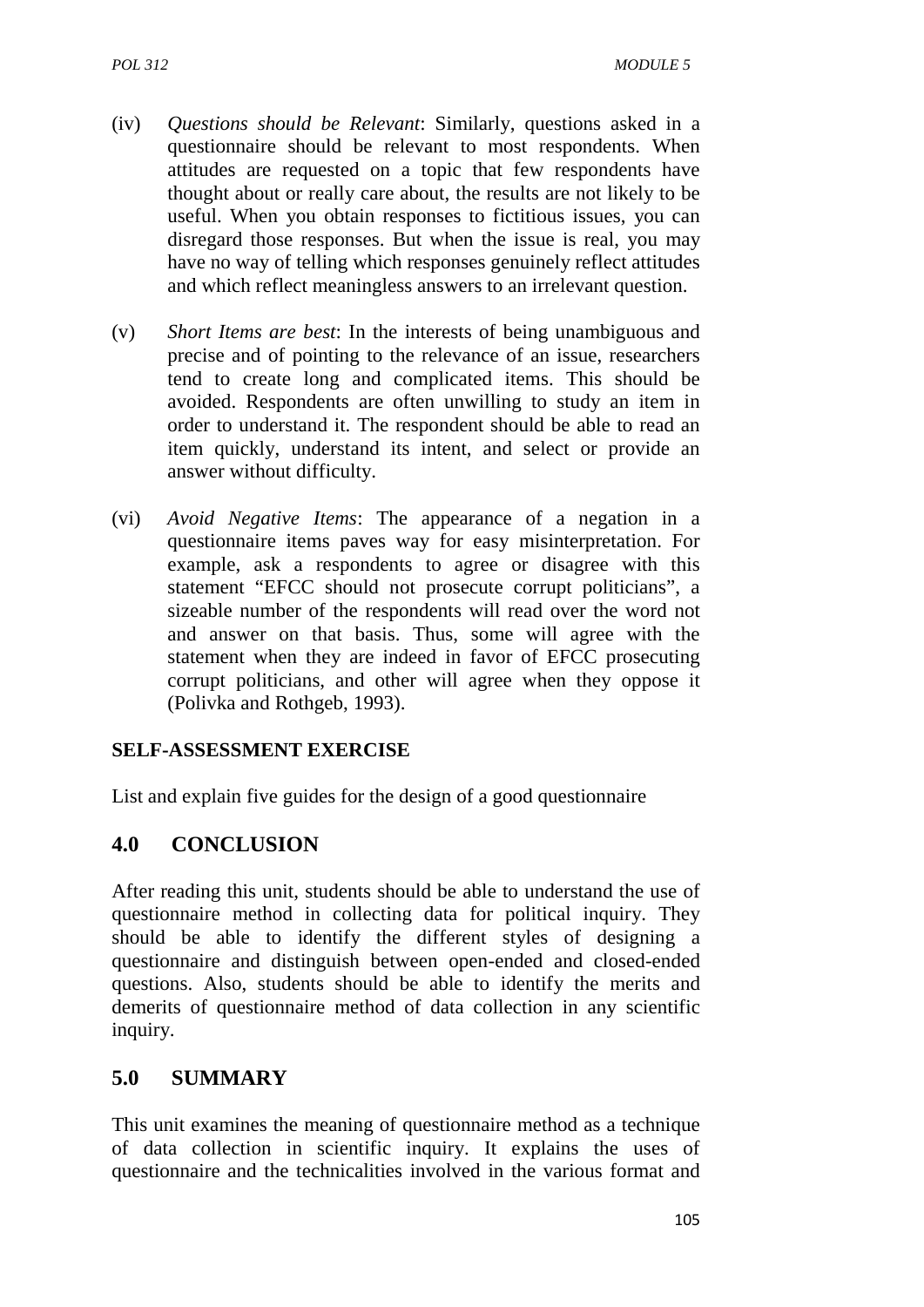styles of designing questionnaire. Apart from this, the unit examines the structures of questionnaire available and the applicability of these structures for different research orientations and their method of analysis. The unit also explained the advantages and disadvantages of using questionnaire method.

# **6.0 TUTOR-MARKED ASSIGNMENT**

- 1. Distinguish between open-ended and closed-ended questionnaire.
- 2. List and explain five important guides to design a questionnaire.
- 3. List three advantages and three disadvantages of the questionnaire method.

# **7.0 REFERENCES/FURTHER READING**

- Asika, N. (1991) *Research Methodology in the Behavioural Sciences, Ikeja;* Longman.
- Babbie, E. (2007) *The Practice of Social Research;* USA, Wadsworth.
- Okoko, E. (2000) *Quantitative Techniques in Urban Analysis;* Ibadan, Kraft Books
- Bernard, H.R. (2002) Research Methods in Anthropology: Qualitative and Quantitative Methods, Walnut Creek; AltaMira Press.
- Denzin, N. and Lincoln, Y. (1994) *Handbook of Qualitative Research;* Thousand Oaks, California: Sage Publications.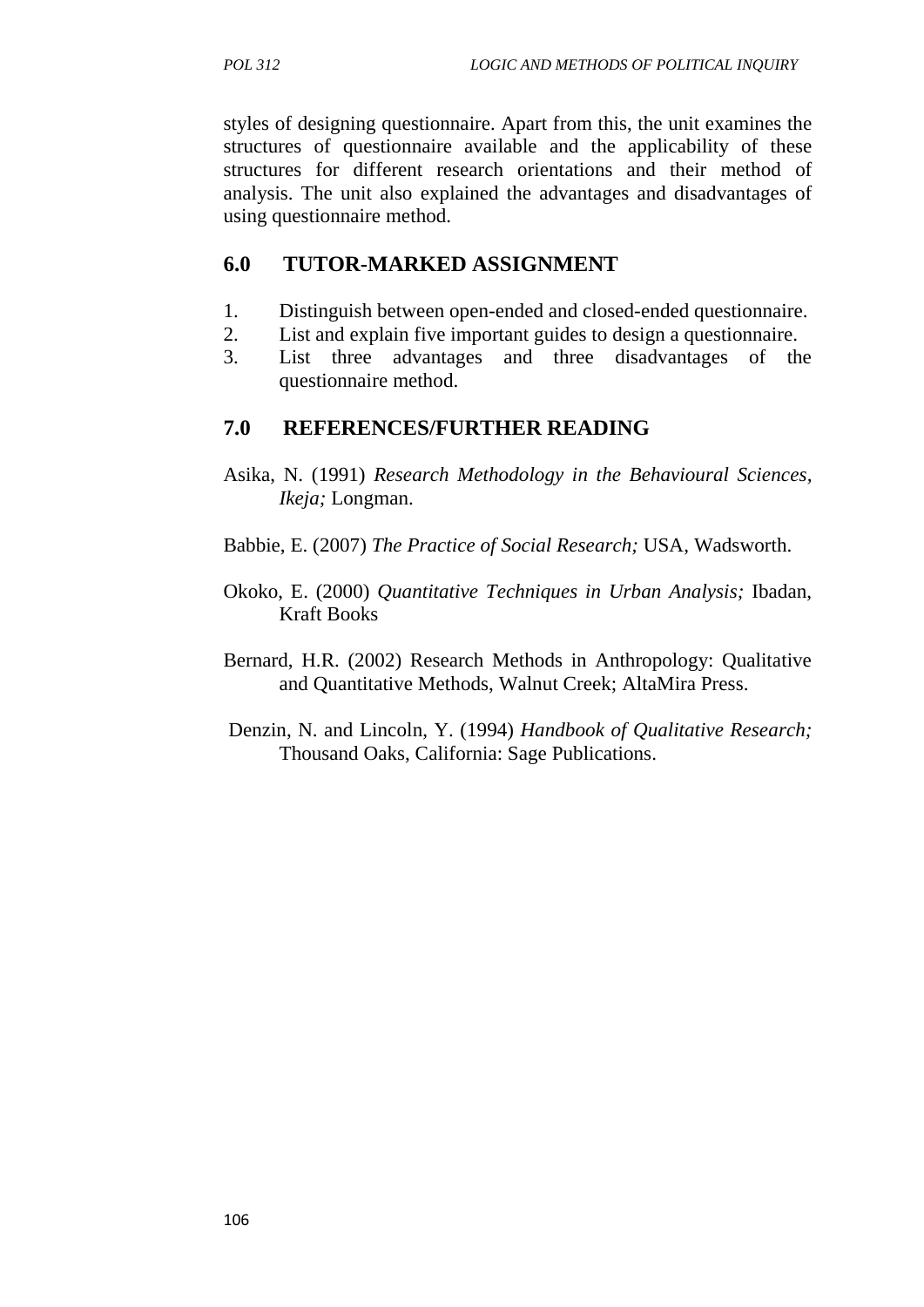# **UNIT 3 INTERVIEW METHOD**

### **CONTENTS**

- 1.0 Introduction
- 2.0 Objectives
- 3.0 Main Content
	- 3.1 Meaning of Interview
	- 3.2 Types of Interview Method
	- 3.3 General Guidelines for Survey Interviewing
	- 3.4 Choosing Interviewers
	- 3.5 Use Pairs of Interviewers
	- 3.6 Finding Respondents
	- 3.7 General Guidelines for Survey Interviewing
- 4.0 Conclusion
- 5.0 Summary
- 6.0. Tutor-Marked Assignment
- 7.0 References/Further Reading

# **1.0 INTRODUCTION**

This unit examines the interview method as a technique of data collection in scientific inquiry. It explains the uses of interview method and the types of interview method employed for political inquiry. The unit also explains the structure of interview method and their merits and demerits vis-à-vis other methods of data collection.

### **2.0 OBJECTIVES**

By the end of this unit, you will be able to:

- apply interview method as a technique of data collection
- describe the various types of interview method
- explain the advantages and disadvantages of interview method.

### **3.0 MAIN CONTENT**

### **3.1 Meaning of Interview**

The interview is an alternative method of collecting data for an inquiry. Rather than asking respondents to read questionnaires and enter their own answers, researchers send interviewers to ask questions orally and record respondents' answers. In a way, interview is a data collection encounter in which one person (an interviewer) asks questions of another (a respondent). Interview may be conducted face-to-face or by telephone. Interviewing is typically done in a face-to-face encounter, but telephone interviewing follows most of the same guidelines.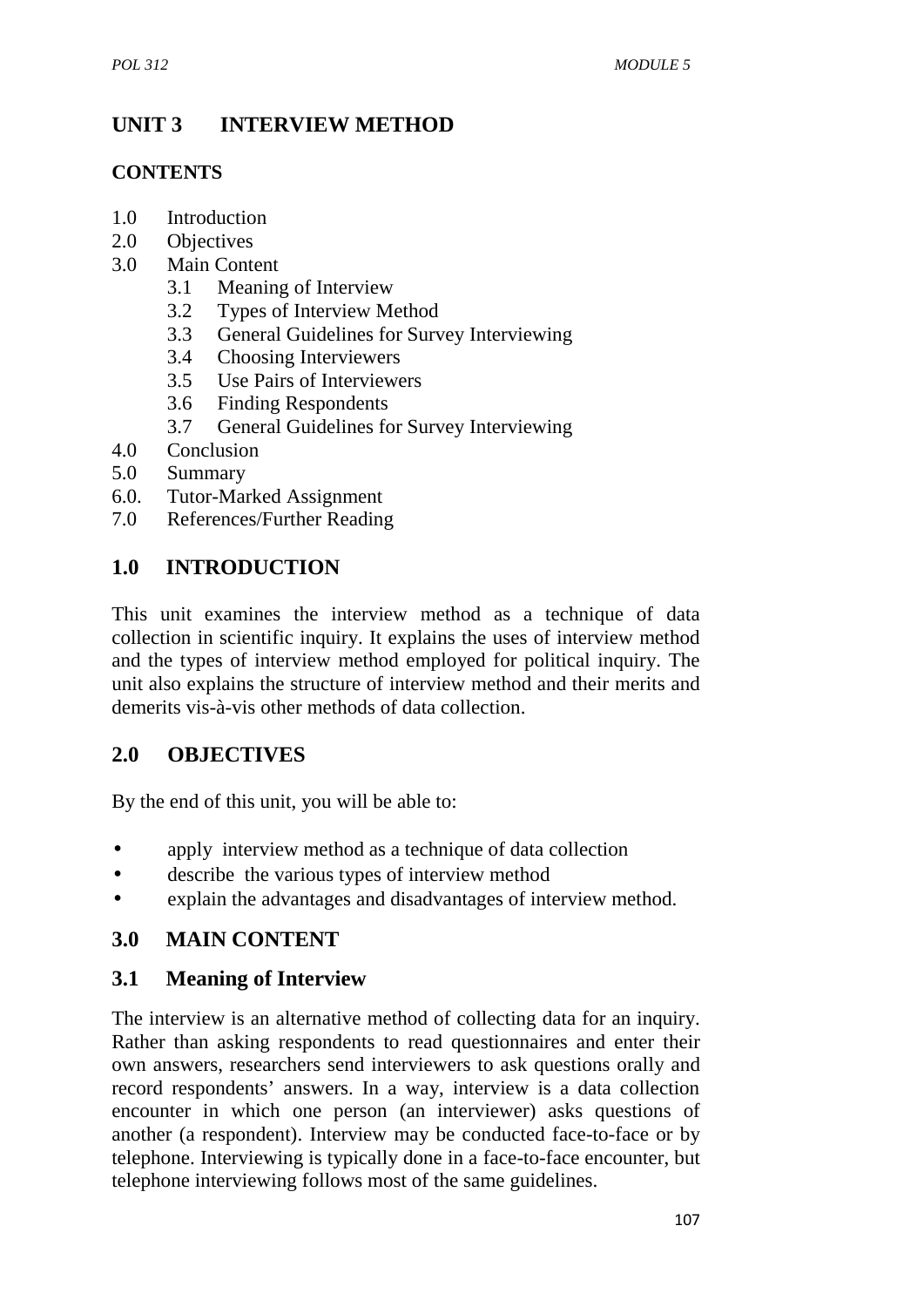Most interviews require more than one interviewer, although the researcher might undertake a small-scale interview personally. Respondents seem more reluctant to turn down an interviewer standing on their doorstep than to throw away a mailed questionnaire. The presence of an interviewer also generally decreases the number of "don't know" and "no answers". Further, if a respondent clearly misunderstands the intent of a question or indicates that he or she does not understand, the interviewer can clarify matters, thereby obtaining relevant responses. Also, the interviewer can observe respondents as well as ask questions.

Survey interview is of necessity based on an unrealistic stimulusresponse theory of cognition and behavior. Researchers must assume that a questionnaire item will mean the same thing to every respondent, and every given response must mean the same when given by different respondents. Although this is an impossible goal, survey questions are drafted to approximate the ideal as closely as possible. The interviewer must also fit into this ideal situation. The interviewer's presence should not affect a respondent's perception of a question or the answer given. In other words, the interviewer should be a neutral medium through which questions and answers are transmitted. As such, different interviewers should obtain exactly the same responses from a given respondent. To save time and money, a given interviewer is typically assigned to complete all the interviews in a particular geographic area – a city block or a group of nearby blocks. If the interviewer does anything to affect the responses obtained, the bias thus interjected might be interpreted as a characteristic of the area.

Interviewers must ask questions in such a way that respondents will answer honestly and fully. To this end, interviewers must establish rapport, such as the interviewer should not rush the respondents, and also must be a good listener. A large school of thought favors the position that good interviewers are born, not taught. Certainly, a skilled questioner needs ample supplies of personality, training and experience. Interviews can be classified into three, vise; poll-type, informal, and analytical. The poll type interview allows interviewers to read questions precisely as they are written and otherwise adheres strictly to instructions. Little skill is demanded. The informal or intensive or qualitative or conversional or case history interview allows the interviewer moderate latitude. He or she may select any one of several phrasings of a question, or he may change the order of questions if the respondent leads him unexpectedly to a topic that normally appears later in the interview. Interviewing has some advantages. It can be used with almost all segments of the population provided the interviewer is familiar with the language and culture of the segments of the population concerned, particularly in a plural or multi ethnic society. Also, the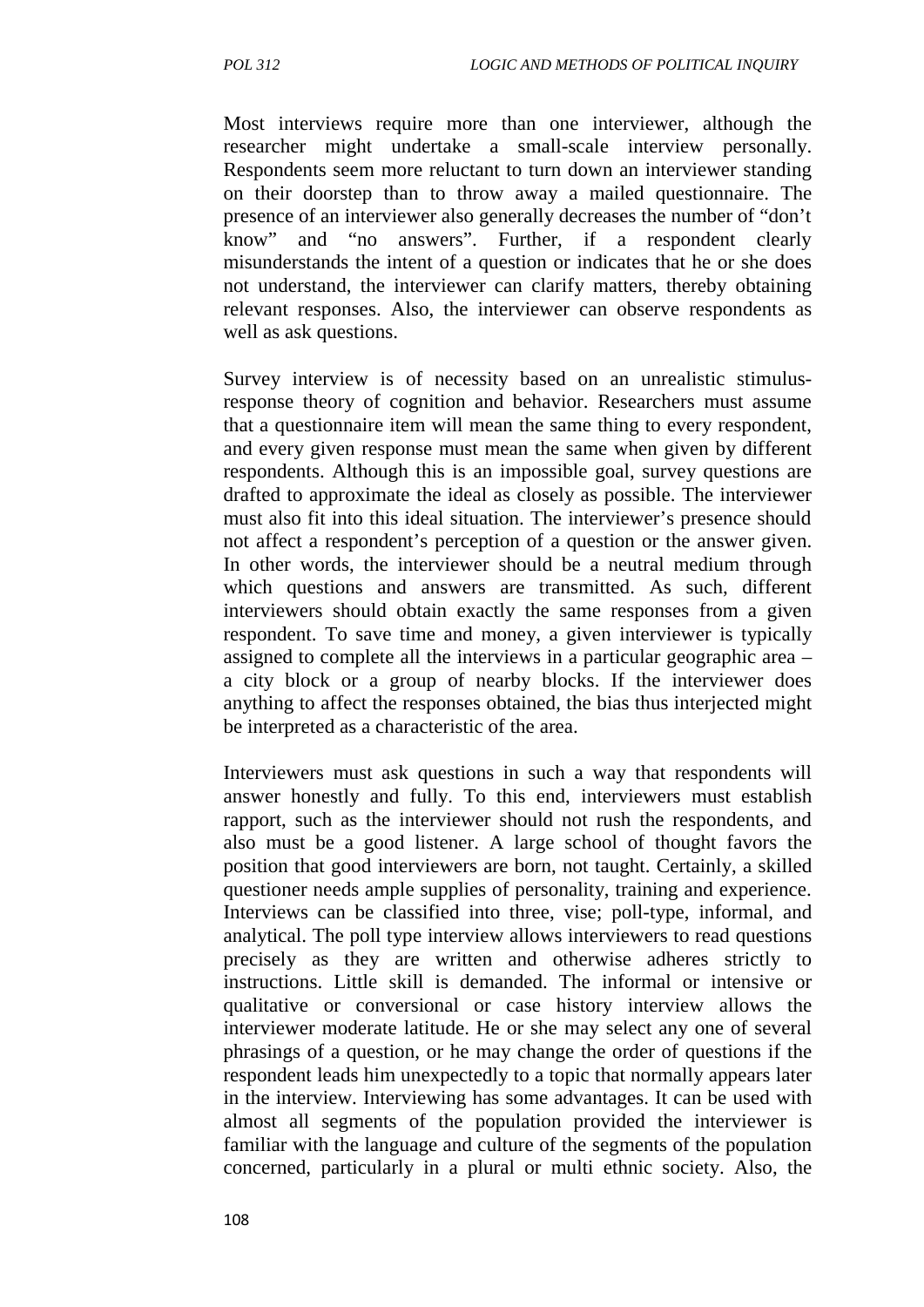interviewing situation offers a better opportunity than the questionnaire method to appraise validity of response since the interviewer meets faceto-face with the respondents. Again, interview method is flexible in approach. It allows an interviewer to respond adequately to the stimuli of respondents during the interview. Finally, it is a more appropriate method for revealing information about complex and emotion-laden subjects.

The disadvantages are; it is very much expensive as it involves cost of transportation and telephone in most cases. It is inappropriate in a society where the telecommunication gadget is unreliable such as Nigeria. Also, the uncooperative attitude of respondents is usually the greatest headache of a researcher when this method is used.

# **3.2 Types of Interview Method**

Apart from the classification of interview method into face-to-face and telephone interviews, it is also important to recognise that interview can be classified into three main types. These are the Focus Group Discussion (FGD), In-Depth Interview (IDI), and the Key Informant Interview (KII). These are hereunder explained.

### **1. Focus Group Discussion**

This is a planned, facilitated discussion among a small group of stakeholders designed to obtain perceptions in a defined area of interest in a permissive, non-threatening environment. A focus group discussion (FGD) is a group discussion of approximately 6 - 12 persons guided by a facilitator, during which group members talk freely and spontaneously about a certain topic. A FGD is a qualitative method. Its purpose is to obtain in-depth information on concepts, perceptions and ideas of a group. A FGD aims to be more than a question-answer interaction. The idea is that group members discuss the topic among themselves, with guidance from the facilitator.

Focus groups are good for initial concept exploration, generating creative ideas and determining differences in opinion between various stakeholders groups. Focus groups are often used as a means of triangulation with other data collection methods. They are not effective for responding to general questions, building consensus or making decisions. Focus groups are relatively inexpensive and the format is flexible, allowing participants to question each other and to elaborate upon their answers. Guided discussion in focus groups more closely captures the spontaneous give and take of social interaction that goes into opinion formation, which is lost in a structured interview. The method is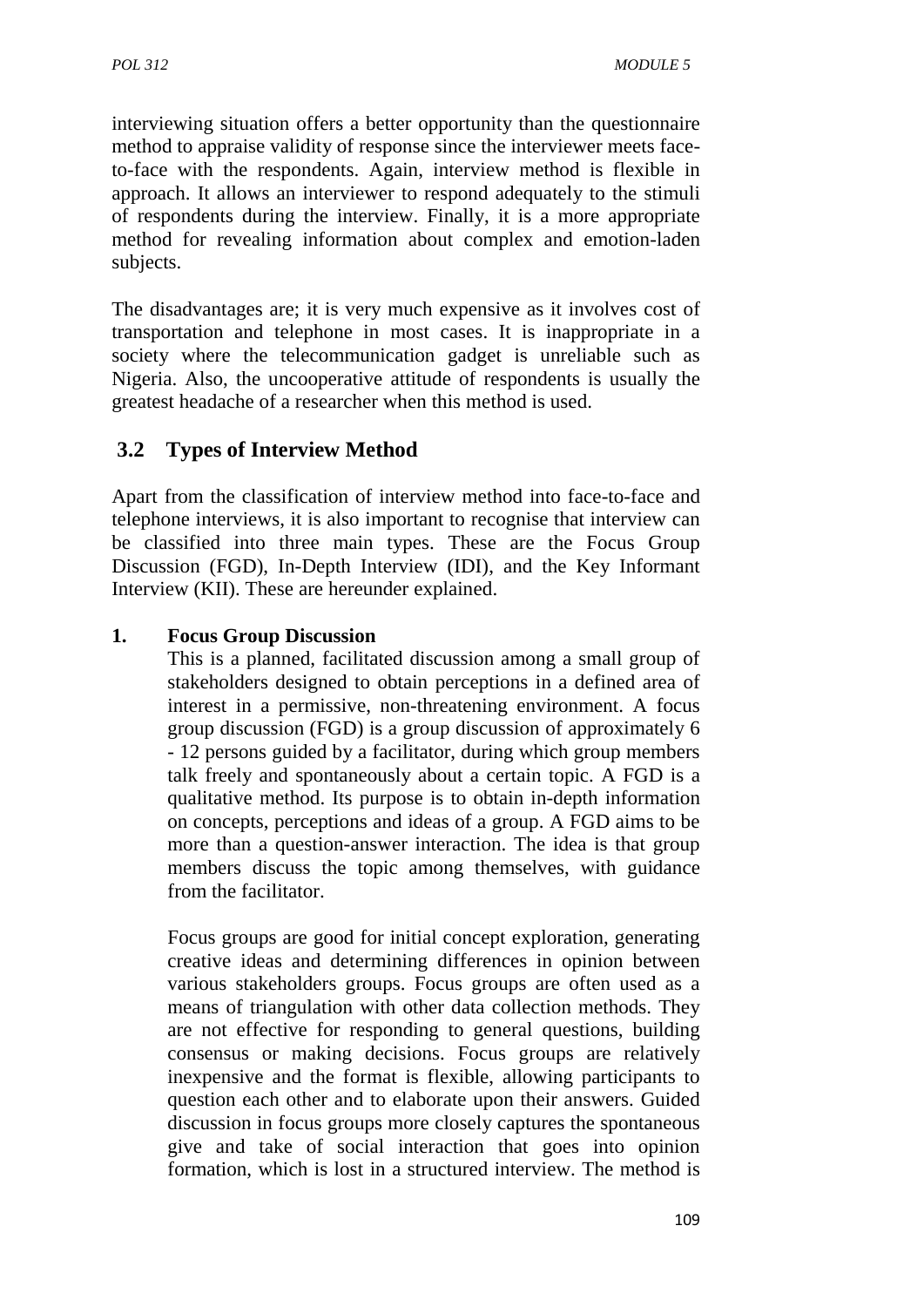relatively simple, allowing participants to readily grasp the process and purpose. When the power differential between the participants and the decision-makers is great enough to discourage frank participation, the focus group provides the security of a peer group.

The multiple voices of the participants, as well as the flexibility in process structure, results in limited researcher control over the focus group process. Sometimes group expression can interfere with individual expression and the results may reflect 'groupthink'. Alternatively, if facilitation is poor and/or the group participants are not well selected, the results of the discussion may reflect only the views of the most dominant participants.

### **2. In-Depth Interview**

In-depth interviewing is usually done at the beginning of a major research project, when you will be studying a population that you have never researched before. In-depth interviews - also called "semi-structured interviews", or "informal interviews" - are very different from survey interviews. They are much more similar to journalistic interviews. Some of the differences between survey interviewing and in-depth interviewing are; a survey usually has at least 100 interviews, but with informal research, 20 respondents are often enough; a survey has a fixed questionnaire. All the respondents are asked the same questions (except those skipped), in the same order; however, with in-depth interviewing, there are no specific questions. Instead of beginning with "Which of the following statements..." an informal interviewer might say "Can you tell me about a time when you..." with in-depth interviewing, there is no specific order. The respondent may jump from one subject to another. The interviewer has a list of things to be discovered, but the wording and sequence of the "questions" depend on the "answers" the respondent gives; instead of using a fully random sample, in-depth interviews are usually done with people who are deliberately chosen to be as different as possible from each other.

The reason for these differences between survey interviewing and in-depth interviewing is that their purposes are different. Unlike survey interviewing, in-depth interviewing does not claim to obtain results that can be generalised to a whole population. You normally use in-depth interviewing for collecting background information, so that when you write a questionnaire, you will be able to use questions and wording that are more relevant to the population being studied.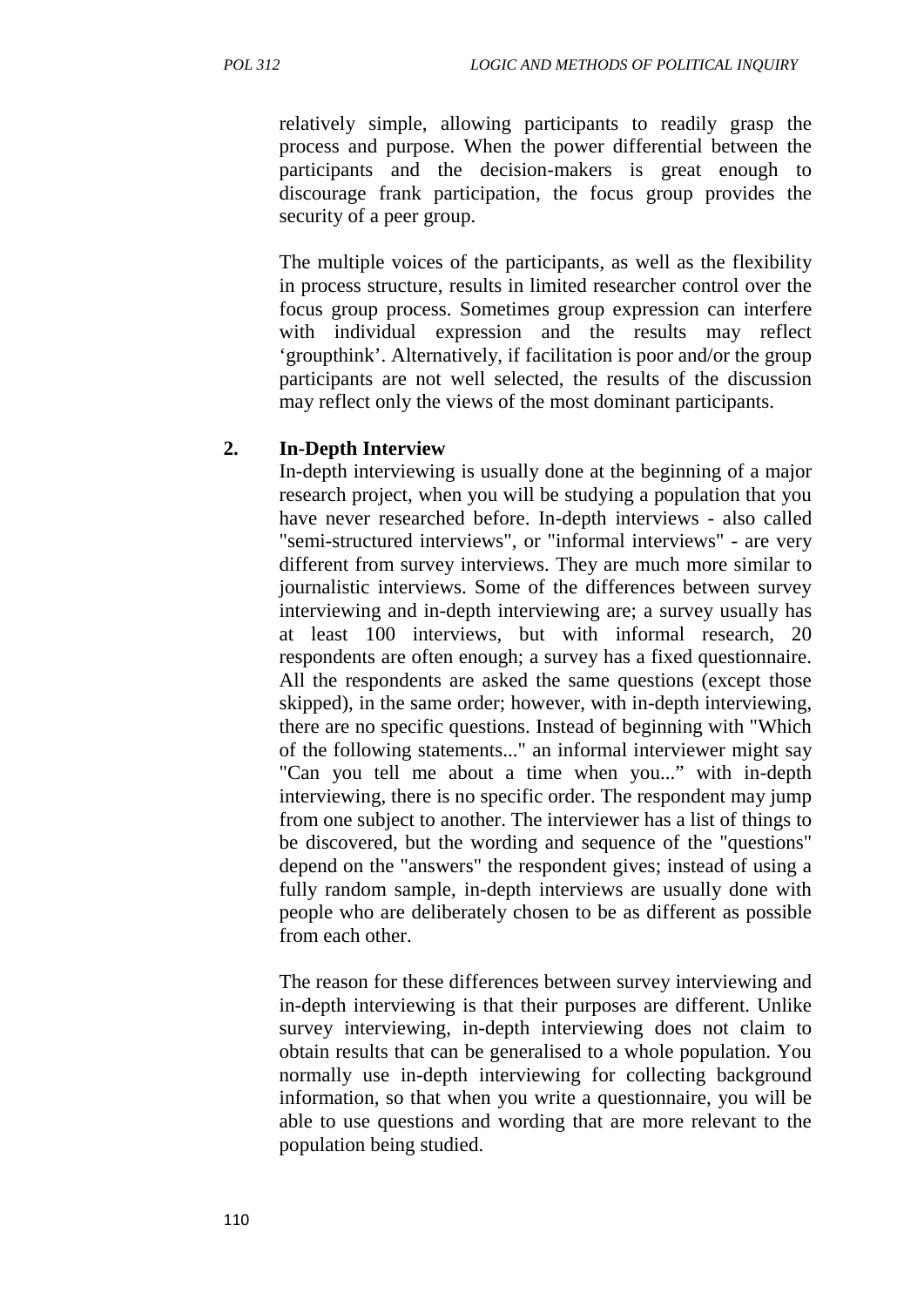### **3. Key Informant Interview**

The key informant interview is a standard anthropological method that is widely used in health related and other social development inquiry. This is one method used in rapid assessment for gathering information from the affected community. The term "key informant" refers to anyone who can provide detailed information and opinion based on his or her knowledge of a particular issue. Key informant interviews seek qualitative information that can be narrated and cross checked with quantitative data, a method called "triangulation". A key informant interview is a loosely structured conversation with people who have specialised knowledge about the topic you wish to understand. Key informant interviews were developed by ethnographers to help understand cultures other than their own. A good key informant can convey this specialised knowledge to you.

Key informant interviews have some advantages over other forms of data collection. They are easier and less expensive than focus groups since they involve only one respondent and one interviewer and do not require incentive payments, refreshments, or special facilities. Other benefits include the following; they are inexpensive and simple to conduct; they provide readily understandable information and compelling quotations for reports they are flexible, as questions and topics can be added or omitted during the interview.

### **3.3 Choosing Interviewers**

As long as the questionnaire is well designed and instructions are clear, interviewers can be relatively unskilled. With in-depth interviews, there are only three rules vise; you need to decide in advance which main topics you want the interview to cover; you need to decide whether everybody will be asked the same questions, or you will change the questions, depending on the respondent; the interview needs to be recorded in some way. Because there are no fixed rules, there are no standard procedures, so the quality of the interview depends very much on the skill of the interviewer. It is therefore normal to use highly skilled interviewers, who have been working closely with the project leaders, so that the interviewers know the main issues of interest in the study. Often, it is the chief researchers themselves who do the informal interviews, because they have a better knowledge than anybody else of the project's purposes.

If the chief researchers are not experienced or confident interviewers, trained interviewers can be used, but they should be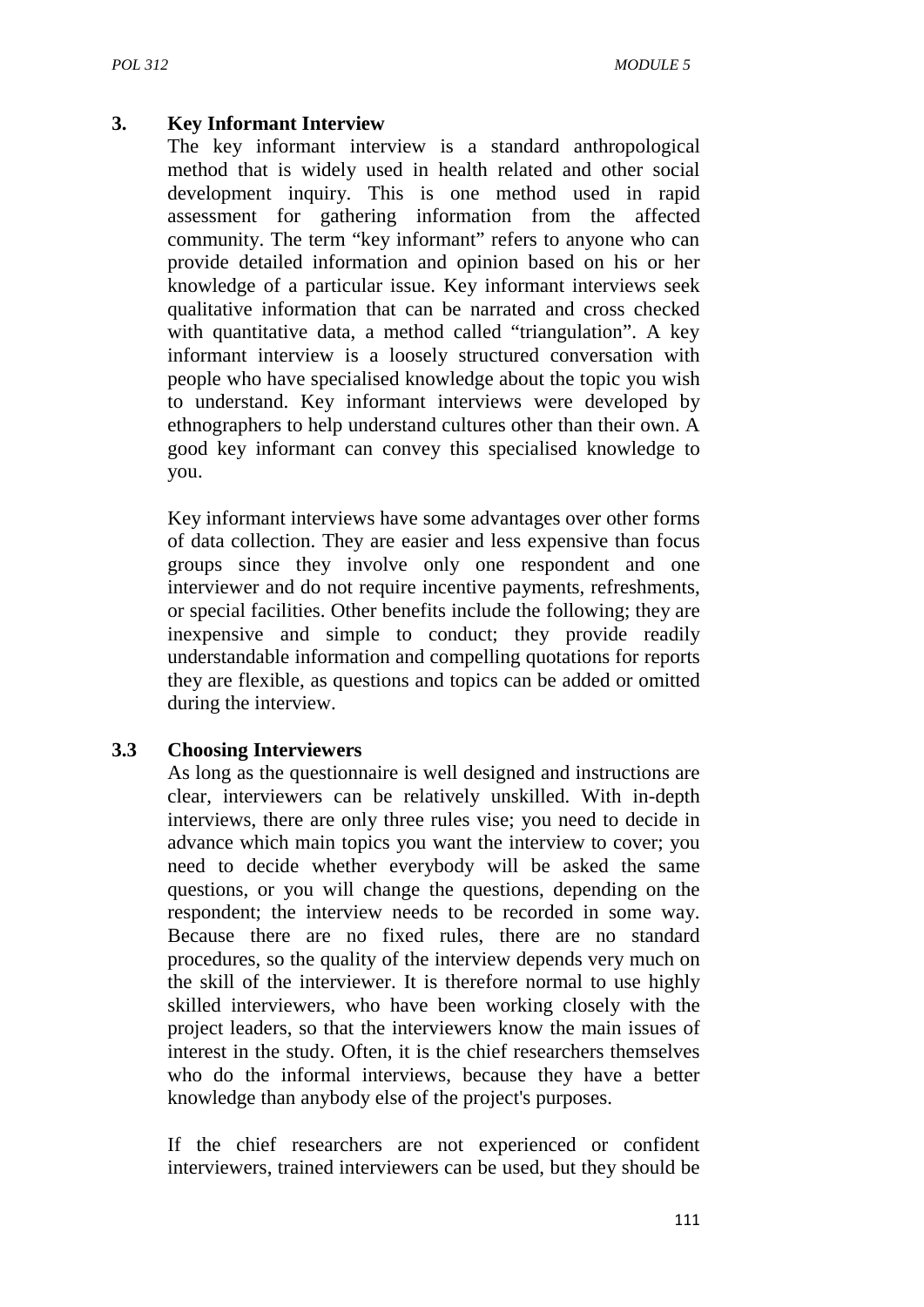chosen well in advance, and participate in the development of the research.

# **3. 4 Use Pairs of Interviewers**

It has been found that it is best for interviewers to go out in pairs. At the beginning of each interview, one speaks to the respondent, while the other takes notes and works the tape recorder. Part of the way through the interview, the two interviewers swap their roles. The advantage of this is that different interviewers think of different questions, and often a respondent will say something to one interviewer but not to another.

As soon as the interview is concluded, the two interviewers can discuss the findings. Before they do anything else, they should write up their notes on the interview. Even if the interview has been taped, some nuances will be forgotten as soon as the next interview is done. Also, having notes on each interview makes it easier to interpret the results, and serves as a backup if the tape recording fails.

After each interview, the two interviewers can also discuss their techniques of interviewing, the wording they use, and decide on ways to improve. In each of the first few interviews, some issues will arise that you had not thought of before, and these will create questions to be asked in later interviews. In fact, it is only when you stop finding new questions that you can be sure the sample was large enough.

# **3. 5 Finding Respondents**

The best way to obtain a true cross-section of the population is through random sampling if it is survey. In-depth interviewing is different; it is usually a preliminary exercise, designed to find the most appropriate questions to ask in a later survey. So it is the survey that will provide the representative results: the in-depth interviews by themselves do not produce definitive data. In-depth interviews need to ensure that many different types of respondent are interviewed. This is best done, not with random sampling, but with maximum-diversity sampling. When the sample size is less than about 30, a random sample will have a high chance of not being fully representative of the population.

# **3.6 General Guidelines for Survey Interviewing**

The manner in which interviews ought to be conducted will vary somewhat by survey population and survey content. Nevertheless, some general guidelines apply to most interviewing situations. Firstly, appearance and demeanor is important in interview. As a rule, interviewers should dress in a fashion similar to those they will be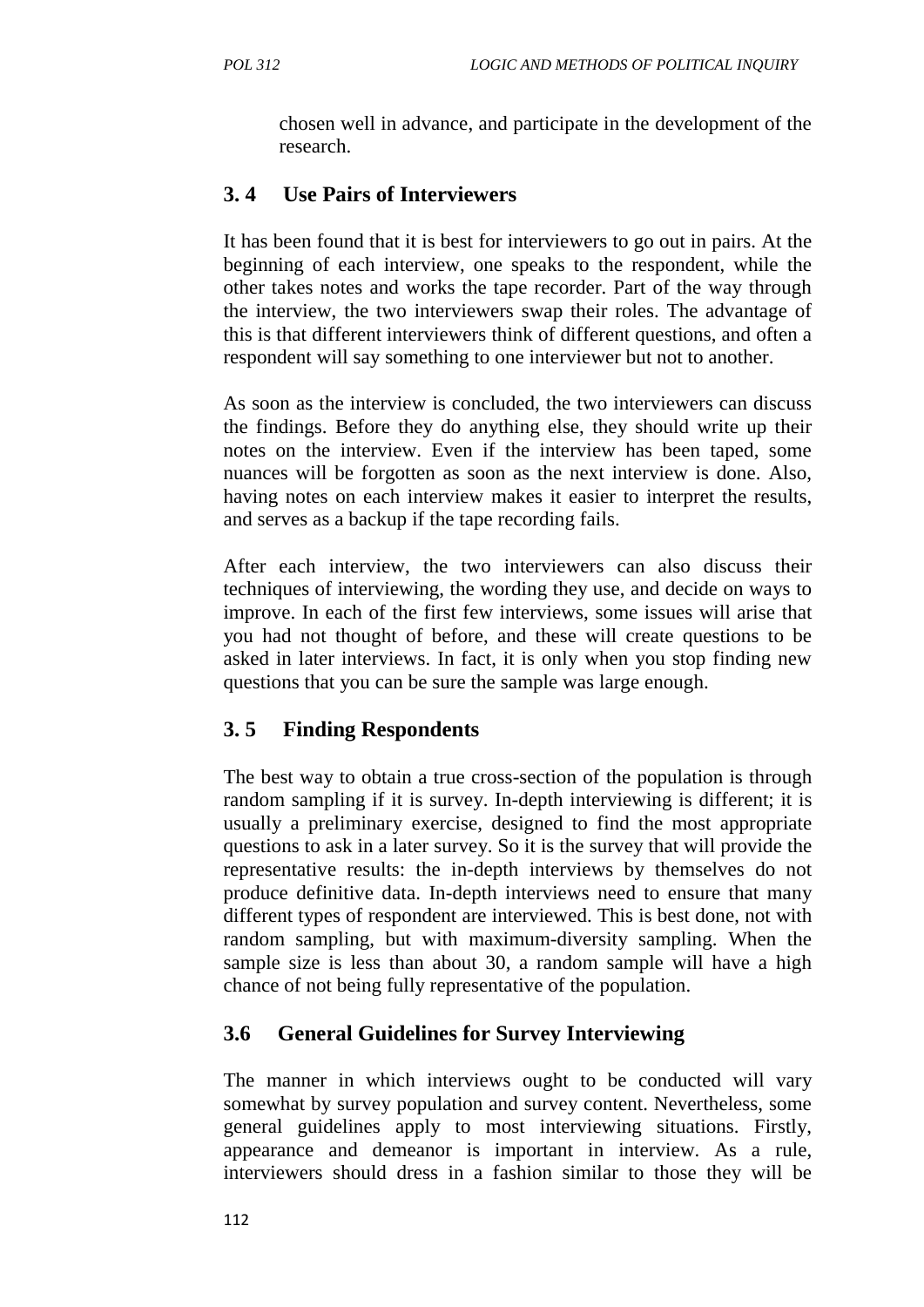interviewing. A richly dressed interviewer will probably have difficulty getting good cooperation and responses from poorer respondents; a poorly dressed interviewer will have similar difficulties with richer respondents. To the extent that the interviewer's dress and grooming differ from those of the respondents, it should be in the direction of cleanliness and neatness in modest apparel. If cleanliness is not next to godliness, it appears at least to be next to neutrality. Dress and grooming are typically regarded as signs of a person's attitudes and orientations. Torn jeans, green hair, and razor blade earrings may communicate -correctly or incorrectly – that the interviewer is politically radical, sexually permissive, favourable to drug use, and so forth. Any of these impressions could bias responses or affect the willingness of people to be interviewed.

Secondly, familiarity with the questionnaire is another important guide to a good interview. If an interviewer is unfamiliar with the questionnaire, the study suffers and the respondent faces an unfair burden. The interview is likely to take more time than necessary and be unpleasant. Moreover, the interviewer cannot acquire familiarity by skimming through the questionnaire two or three times. He or she must study it carefully, question by question, and must practice reading it aloud. Ultimately, the interviewer must be able to read the questionnaire items to respondents without error, without stumbling over words and phrases. A good model is the actor reading lines in a play or movie. The lines must be read as though they constituted a natural conversation, but that conversation must follow exactly the language set down in the questionnaire. By the same token, the interviewer must be familiar with the specifications prepared in conjunction with the questionnaire. Inevitably, some questions will not exactly fit a given respondent's situation, and the interviewer must determine how the question should be interpreted in that situation.

Thirdly, interviewer should be able to follow question wording exactly. A slight change in the wording of a given question may lead a respondent to answer "yes" rather than "no". It follows that interviewers must be instructed to follow the wording of questions exactly. Otherwise, all the effort that the developers have put into carefully phrasing the questionnaire items to obtain the information they need and to ensure that respondents interpret items precisely as intended will be wasted.

Whenever the questionnaire contains open-ended questions, those soliciting the respondent's own answers, the interviewer must record those answers exactly as given. No attempt should be made to summarise, paraphrase, or correct bad grammar. This exactness is important because the interviewer will not know how the responses are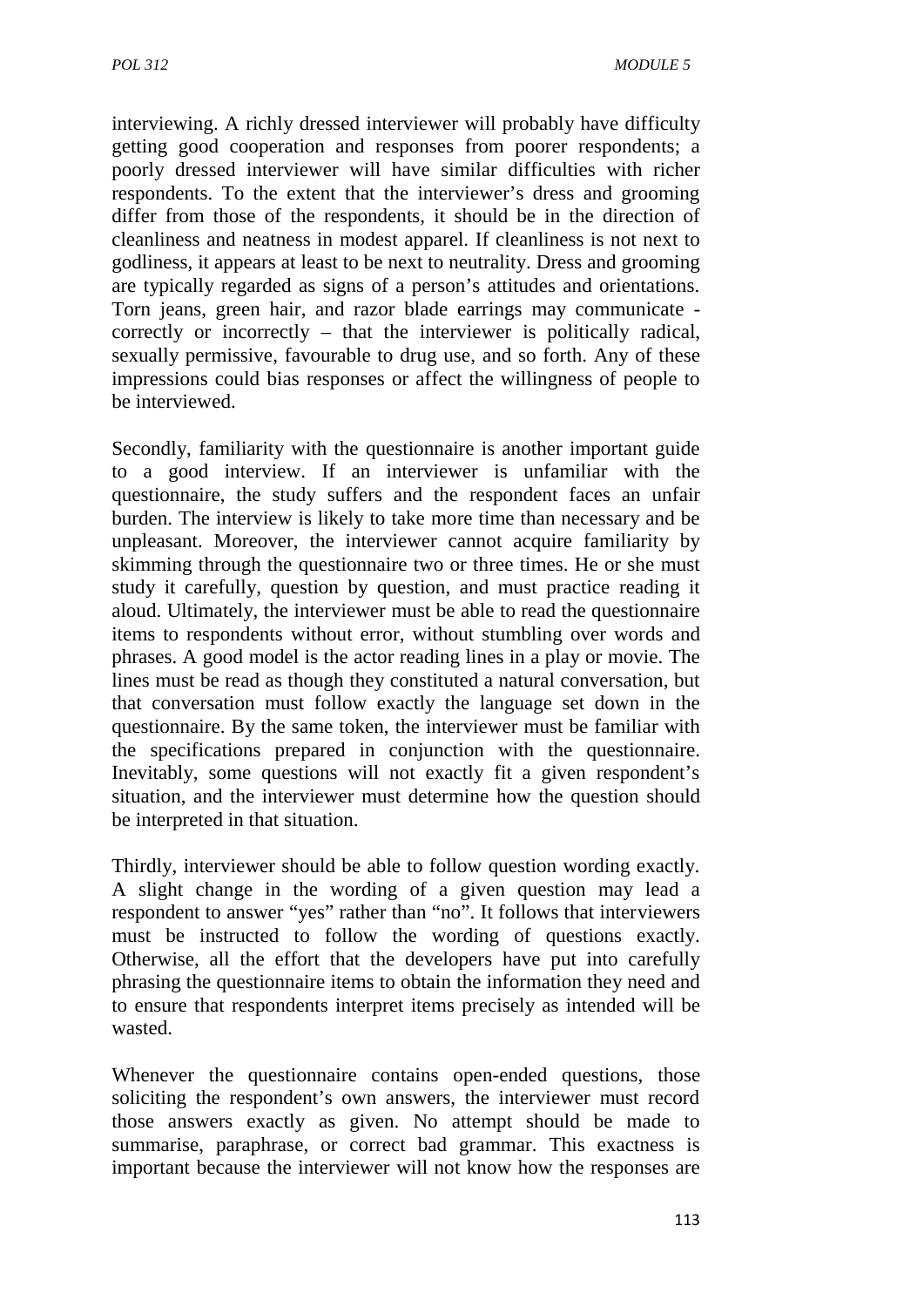to be coded. Indeed, the researchers themselves may not know the coding until they have read a hundred or so responses. Therefore, it is important that interviewer record the responses exactly as they are presented.

Finally, interviewers should be able to probe for responses. Sometimes respondents in an interview will give an inappropriate or incomplete answer. In such cases, a probe, or request for an elaboration, can be useful. Probes are more frequently required in eliciting responses to open-ended than closed-ended questions.

### **SELF-ASSESSMENT EXERCISE**

List and explain three general guidelines for survey interviewing.

# **4.0 CONCLUSION**

It is important to note that the interview method of data collection provides opportunity for researchers to study the environment of the interviewee, apart from asking question on the chosen subject. In most cases, the environment plays important role in the responses of respondents. Also, the use of interview method should be justified at every point in time, since there are different classifications of this method.

# **5.0 SUMMARY**

In this unit, we have explained the meaning of interview method, the uses of the method and the various types or classification of the interview method. The unit has also demonstrated the advantages of the method over other methods of data collection in the social sciences.

# **6.0 TUTOR-MARKED ASSIGNMENT**

- 1. List and explain the various classifications of interview method.
- 2. Distinguish between an In-Depth Interview and a Key Informant Interview.
- 3. Identify the major guidelines to conduct an interview.

# **7.0 REFERENCES/FURTHER READING**

Asika, N. (1991). *Research Methodology in the Behavioural Sciences*, Ikeja: Longman.

Babbie, E. (2007). *The Practice of Social Research.* USA: Wadsworth.

Okoko, E. (2000). *Quantitative Techniques in Urban Analysis*. Ibadan: Kraft Books.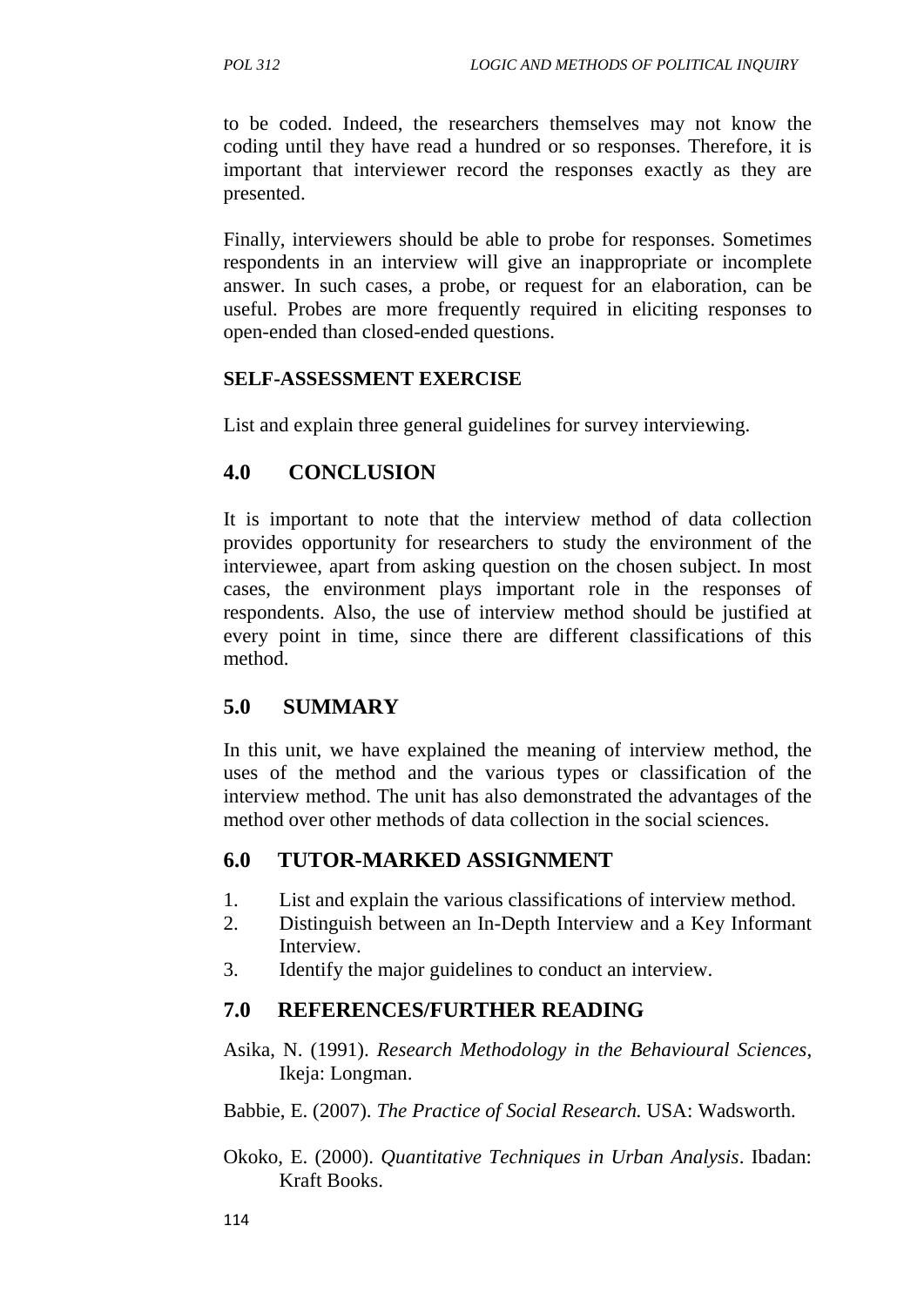# **UNIT 4 PARTICIPANT OBSERVATION METHOD**

### **CONTENTS**

- 1.0 Introduction
- 2.0 Objectives
- 3.0 Main Content
	- 3.1 Meaning of Participant Observation Method
	- 3.2 Disadvantages of Participant Observation Method
	- 3.3 Importance of Participant Observation Method
- 4.0 Conclusion
- 5.0 Summary
- 6.0 Tutor-Marked Assignment
- 7.0 References/Further Reading

# **1.0 INTRODUCTION**

This unit introduces students to the meaning of participant observation as a technique of data collection in the field of social sciences. It explores the importance of the participant observation method and the uses of the method. It analyses the heuristic value of the method as well as the danger it portends for some social inquiry.

# **2.0 OBJECTIVES**

By the end of this unit, you will be able to:

- define participant observation
- state the usefulness of participant observation in social research
- discuss the guidelines for the conduct of participant observation.

# **3.0 MAIN CONTENT**

### **3.1 Meaning of Participant Observation**

Participant observation is a qualitative method with roots in traditional ethnographic research, whose objective is to help researchers learn the perspectives held in study populations. As qualitative researchers, presume that there will be multiple perspectives within any given community that are interested both in knowing what those diverse perspectives are and in understanding the interplay among them. Qualitative researchers accomplish this through observation alone or by both observing and participating to varying degrees, in the study community's daily activities. Participant observation always takes place in community settings, in locations believed to have some relevance to the research questions.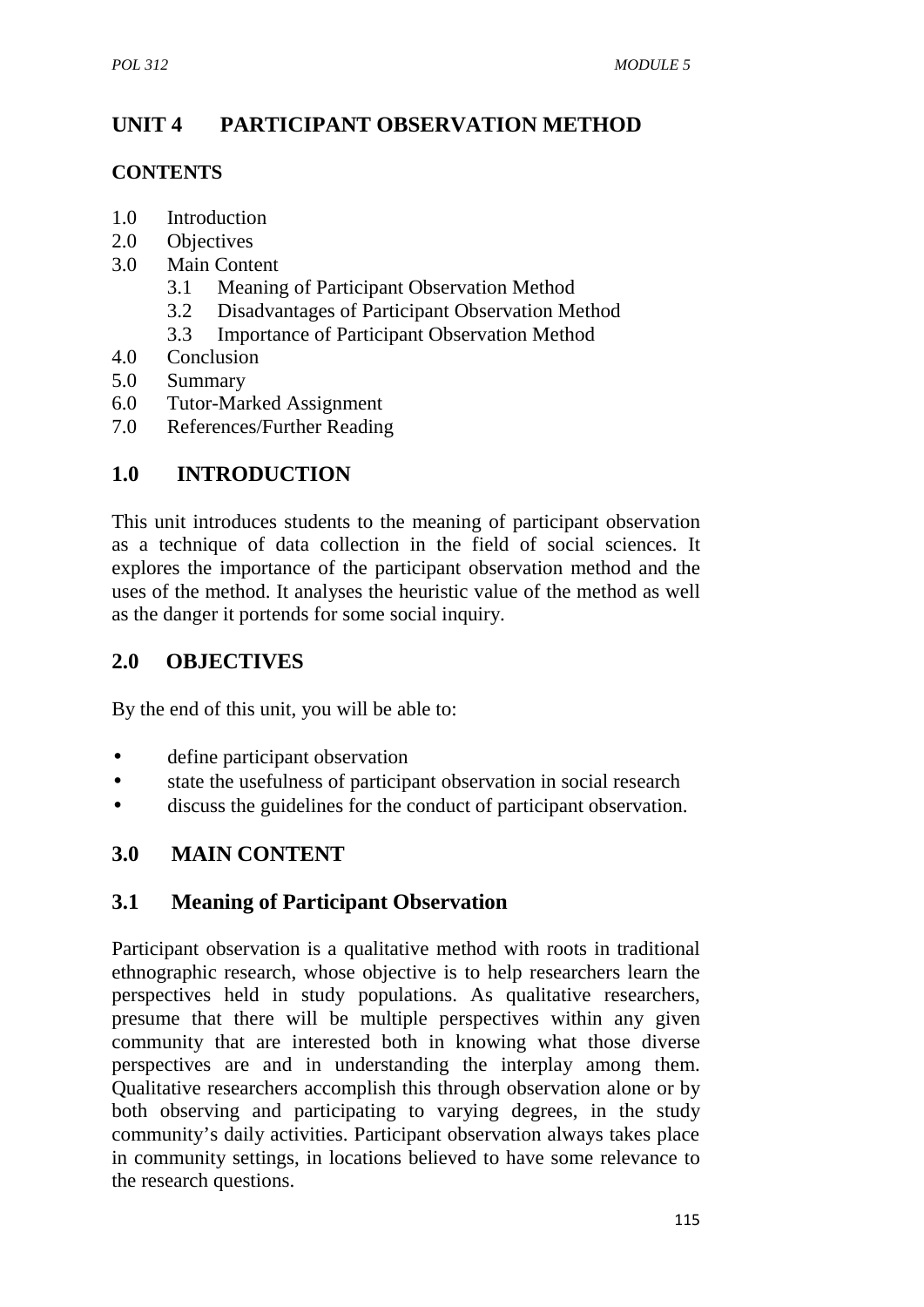The method is distinctive because the researcher approaches participants in their own environment rather than having the participants come to the researcher. Generally speaking, the researcher engaged in participant observation tries to learn what life is like for an "insider" while remaining inevitably, an "outsider."

While in these community settings, researchers make careful, objective notes about what they see, recording all accounts and observations as field notes in a field notebook. Informal conversation and interaction with members of the study population are also important components of the method and should be recorded in the field notes, in as much detail as possible. Information and messages communicated through mass media such as radio or television may also be pertinent and thus desirable to document. Data obtained through participant observation serve as a check against participants' subjective reporting of what they believe and do. Participant observation is also useful for gaining an understanding of the physical, social, cultural, and economic contexts in which study participants live; the relationships among and between people, contexts, ideas, norms, and events; and people's behaviors and activities – what they do, how frequently, and with whom.

In addition, the method enables researchers to develop a familiarity with the cultural milieu that will prove invaluable throughout the project. It gives them a nuanced understanding of context that can come only from personal experience. There is no substitute for witnessing or participating in phenomena of human interaction – interaction with other people, with places, with things, and with states of being such as age and health status. Observing and participating are integral to understanding the breadth and complexities of the human experience – an overarching research endeavor for any public health or development project.

Through participant observation, researchers can also uncover factors important for a thorough understanding of the research problem but that were unknown when the study was designed. This is the great advantage of the method because, although we may get truthful answers to the research questions we ask, we may not always ask the right questions. Thus, what we learn from participant observation can help us not only to understand data collected through other methods (such as interviews, focus groups, and quantitative research methods), but also to design questions for those methods that will give us the best understanding of the phenomenon being studied.

### **3.2 Disadvantages of Participant Observation Method**

The main disadvantage of participant observation is that *it is time consuming.* In traditional ethnographic research, researchers spend at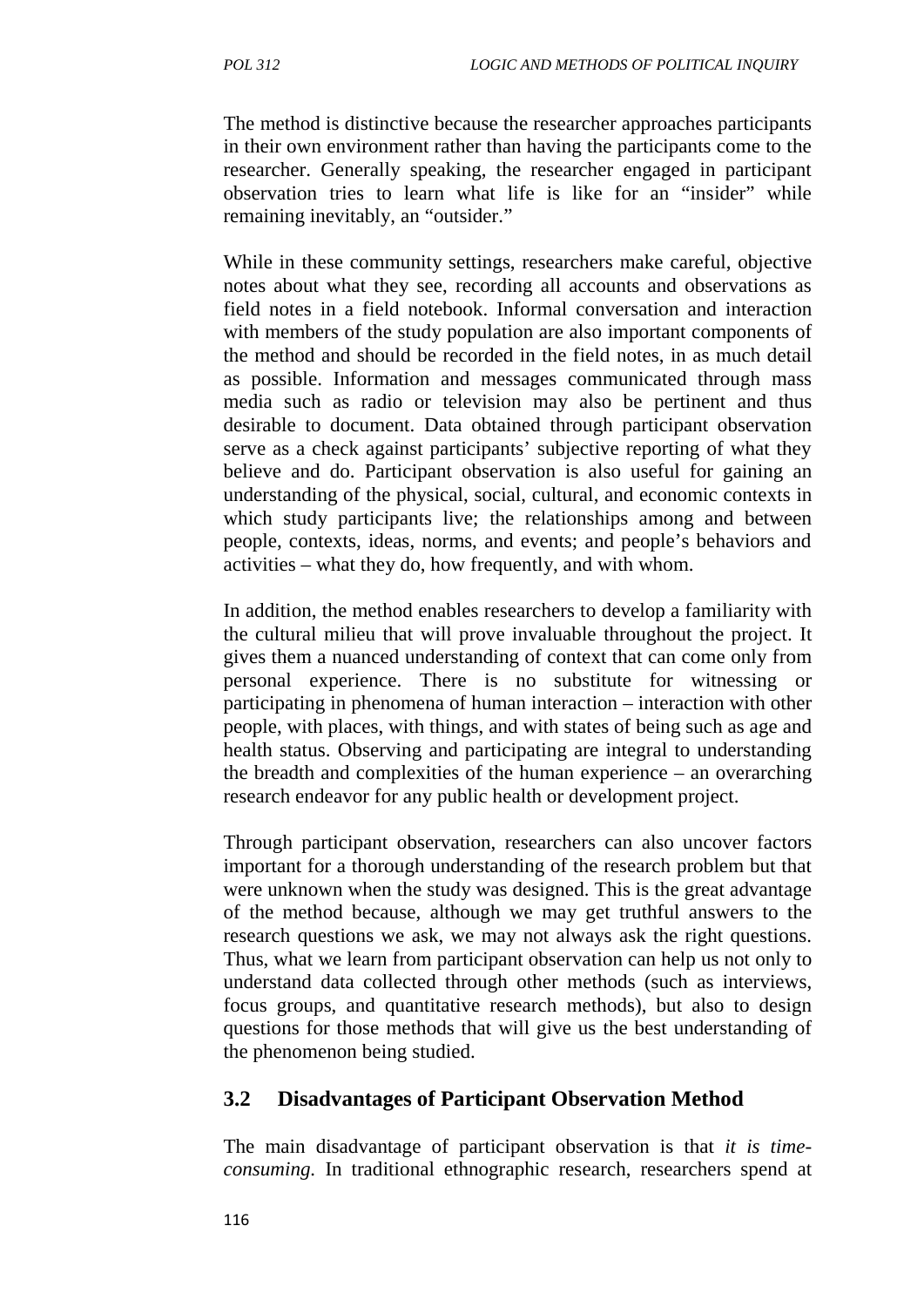least one year in the field site collecting data through participant observation and other methods. This is not practical for most applied research studies, which necessarily require a shorter period of data collection. This weakness is partially mitigated in most current international development projects by the tendency for the inquiry to be more focused than in traditional ethnographic study and for the data collection team to include researchers who are native rather than foreigners to the region. Researchers who already possess a solid base of cultural awareness are better able to concentrate on the research question itself.

A second disadvantage of participant observation is the *difficulty of documenting the data* – it is hard to write down everything that is important while you are in the act of participating and observing. As the researcher, you must therefore rely on your memory and on your own personal discipline to write down and expand your observations as soon and as completely as possible. It is easy to tell yourself that you will do this task later, but, because memory fades quickly, postponing the expansion of notes can lead to loss or inaccurate recording of data. The quality of the data therefore depends on the diligence of the researcher, rather than on technology such as tape recorders.

A third disadvantage of participant observation is that it is an *inherently subjective exercise*, whereas research requires objectivity. It is therefore important to understand the difference between reporting and describing what you observe (more objective) versus interpreting what you see (less objective). Filtering out personal biases may take some practice. One way to practice is to write down objective observations of a given event on one side of a page, and then offer more subjective interpretations of the same event on the other side of the page. Alternately, in team-based research, field staff can review one another's field notes and help identify objective versus subjective observations.

# **3.3 Importance of Participant Observation**

Participant observation is a standard approach of *anthropological* and *sociological* research through which you become immersed in the dayto-day activities of the people you are trying to understand. Beyond simple observation and participation, it is a process for establishing rapport and for learning to blend into a community so that its members will act naturally while maintaining the ability to remove oneself from the setting to be able to analyse and write about the experience (Bernard, 2002).

Participant observation is useful for providing an in–depth and holistic view of a community or of particular phenomena under study. Extended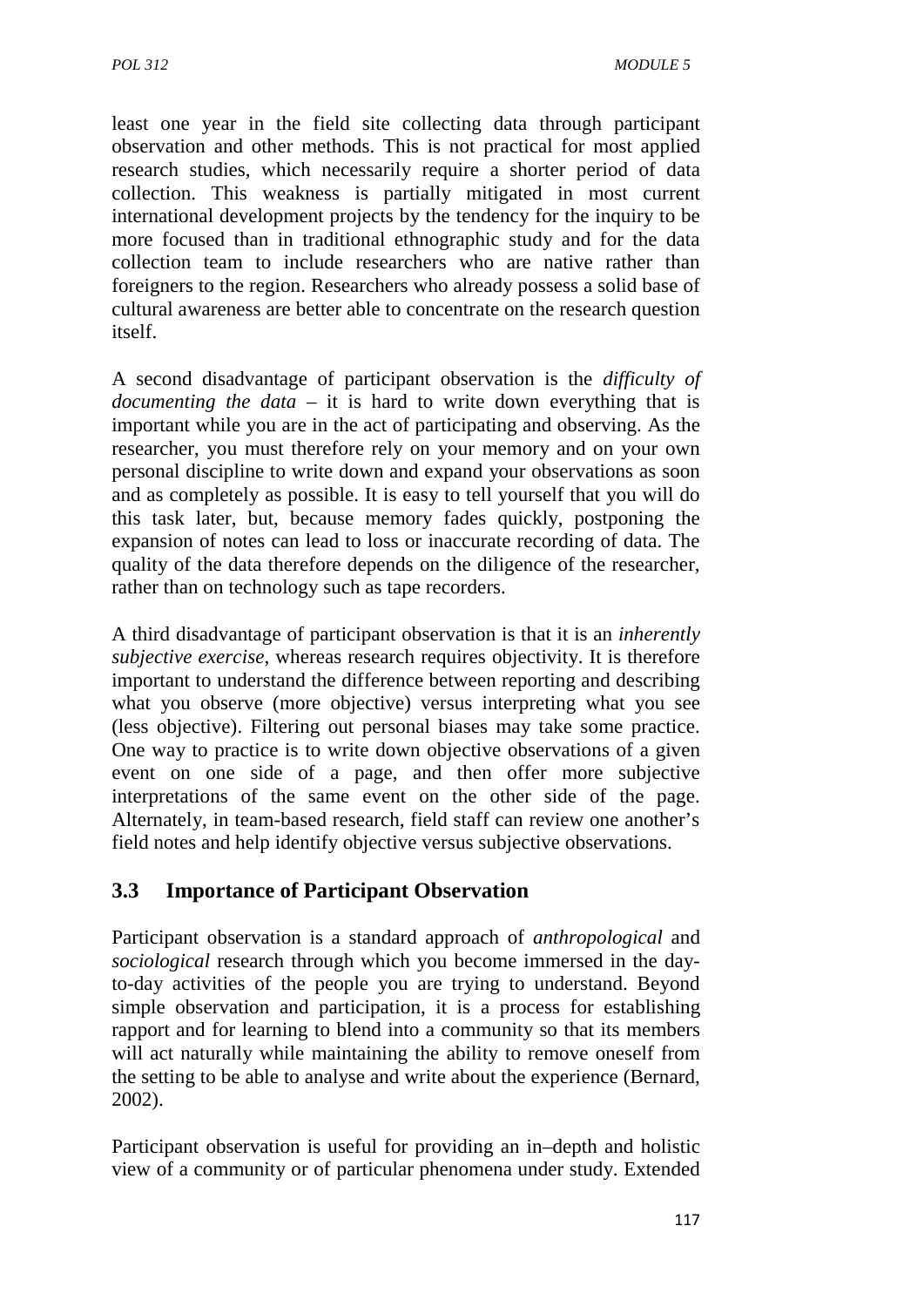periods of participant observation allow you to apprehend a people's knowledge, their beliefs and practices, and how they interrelate. It is typically used in conjunction with other qualitative and quantitative methods, such as surveys, questionnaires and interviewing. By allowing you to collect various types of data, it can increase the validity of your research and facilitate involvement in sensitive activities that might otherwise remain hidden from an outsider. As a community becomes more familiar with you, and as you become more a part of the community, there are often fewer instances of what Bernard (2002), refers to as "reactivity" i.e. people acting in a certain way when they are aware of being observed. Additionally, with greater cultural understanding and awareness you can develop questions that make sense to the community and are culturally relevant, thus eliciting answers that are more accurate and richer data.

Critics argue that information collected during participant observation is not truly representative of a culture, as much of the data is based on a researcher's background and goals, rather than on what actually happens within a community. Accuracy of participant observation can be improved by reflecting on how your gender, ethnicity, class, and theoretical approach may affect observation, analysis, and interpretation. For example, because male and female researchers have access to different people, settings and bodies of knowledge they often elicit different information. An awareness of these differences will allow you to accept your own subjectivity, to accurately represent your data and to portray from which subset of the community they are derived. Additionally, this awareness can ensure greater accuracy and respect from the community as they come to accept that what you think is being said matches the intentions of those observed.

#### **SELF-ASSESSMENT EXERCISE**

Explain why you think participant observation is crucial in research?

### **4.0 CONCLUSION**

The use of participant observation method for collection of data provides researcher the opportunity to gather raw data and directly from the event or people being observed. However, the addictive nature of the method may turn the researcher or the participant into another object of research. This is because it is not every social activity that is participant observable without paying price. For instance, a researcher of drug use may eventually become another drug addict if care is not taken, particularly in the case of dangerous drugs like cocaine, heroin and morphine etc.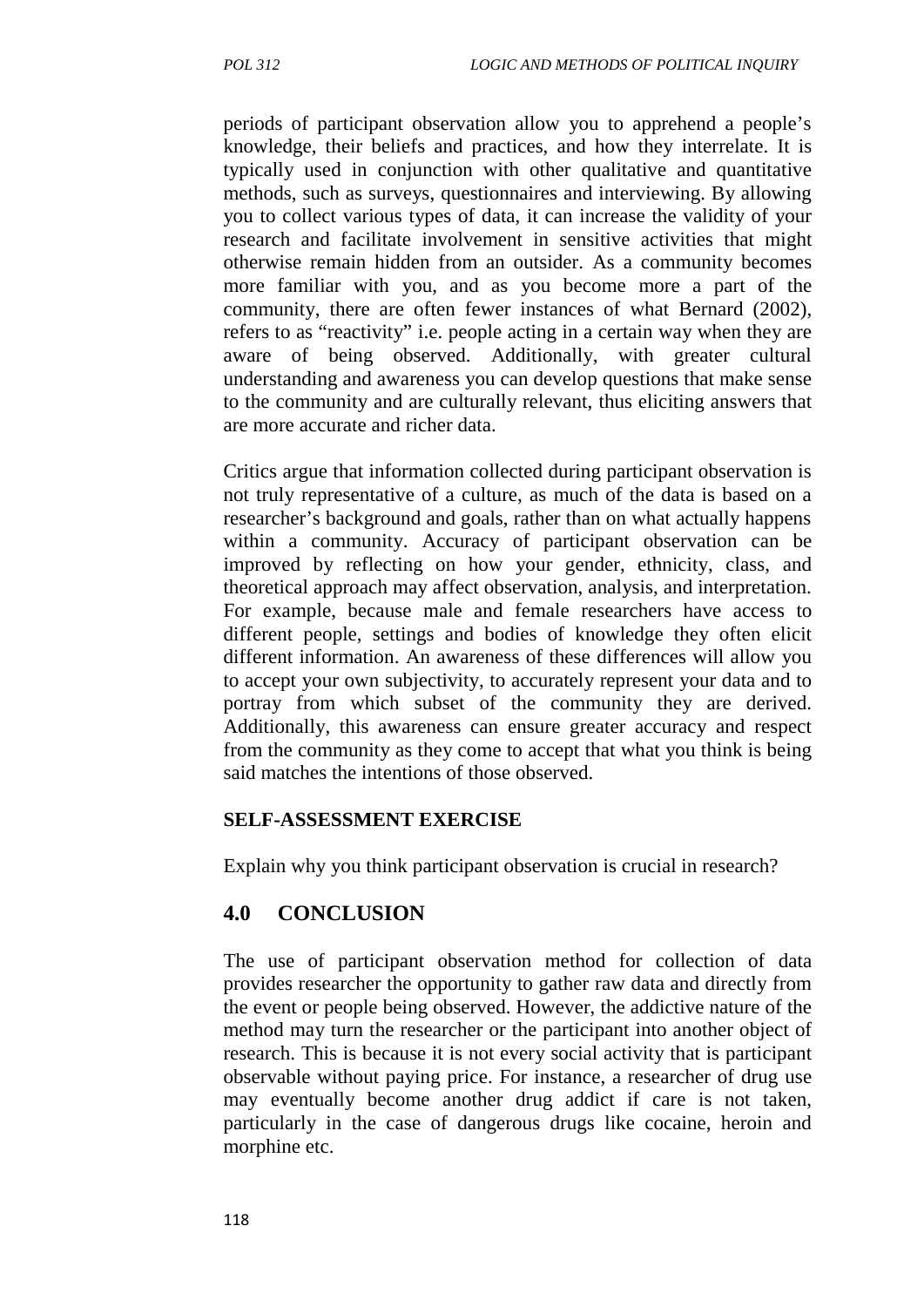# **5.0 SUMMARY**

In this unit, we have been able to establish the nature of participant observation as a method of data collection in the social sciences. This unit has also been able to highlight the advantages of participant observation over other methods and the danger inherent in the use of the method for political inquiry.

### **6.0 TUTOR-MARKED ASSIGNMENT**

- 1. Describe the usefulness of participant observation.
- 2. Examine the importance of participant observation.
- 3. Distinguish between participant observation and key informant interview.

# **7.0 REFERENCES/FURTHER READING**

- Bernard, H.R. (2002) *Research Methods in Anthropology: Qualitative and Quantitative Methods,* Walnut Creek: AltaMira Press.
- Denzin, N. and Lincoln, Y. (1994) *Handbook of Qualitative Research*, Thousand Oaks, California: Sage Publications.
- Fetterman, DM (1998) *Ethnography Step by Step (Second Edition),* Thousand Oaks, CA: Sage Publications.
- Jorgensen, DL (1989) *Participant Observation: A Methodology for Human Studies,* Thousand Oaks, CA: Sage Publications.
- Spradley, James P. (1997) *Participant Observation,* New York: Holt Rinehart & Winston Publishers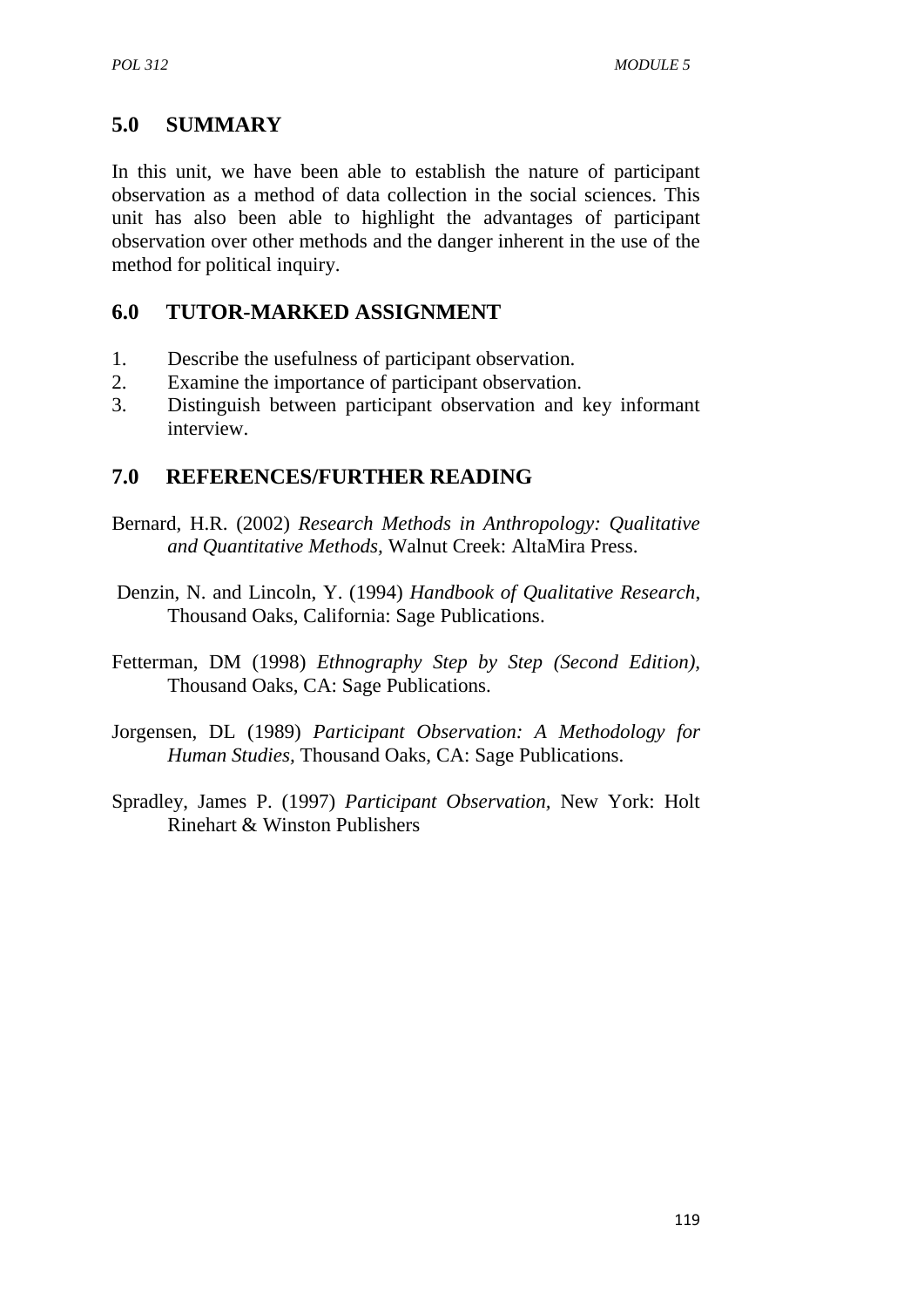# **UNIT 5 DOCUMENTARY/CONTENT ANALYSIS METHOD**

### **CONTENTS**

- 1.0 Introduction
- 2.0 Objectives
- 3.0 Main Content
	- 3.1 Meaning of Documentary Analysis Method
	- 3.2 Merits and Demerits of Documentary Research
	- 3.3 Meaning of Content Analysis
	- 3.4 Merits and Demerits of Content Analysis
- 4.0 Conclusion
- 5.0 Summary
- 6.0 Tutor-Marked Assignment
- 7.0 References/Further Reading

# **1.0 INTRODUCTION**

This unit examines documentary content analysis method of data collection for political inquiry. The unit portrays documentary and content analysis as one of the main methods employed by social scientists for their inquiries. The unit explains the merits and the demerit of both methods for data collection and stated that the usage of any of them depends on the understanding of the researcher and the type of research.

### **2.0 OBJECTIVES**

By the end of this unit, you will be able to:

- identify the intricacies involved in the use of documentary method
- discuss the merits and the merits of the content method.

### **3.0 MAIN CONTENT**

### **3.1 Meaning of Documentary Analysis Method**

Documentary analysis is a social research method and is an important research tool in its own right and is an invaluable part of most schemes of triangulation. Documentary work involves reading lots of written material (it helps to scan the documents onto a computer and use a qualitative analysis package). A document is something that we can read and which relates to some aspect of the social world. Official documents are intended to be read as objective statements of fact but they are themselves socially produced.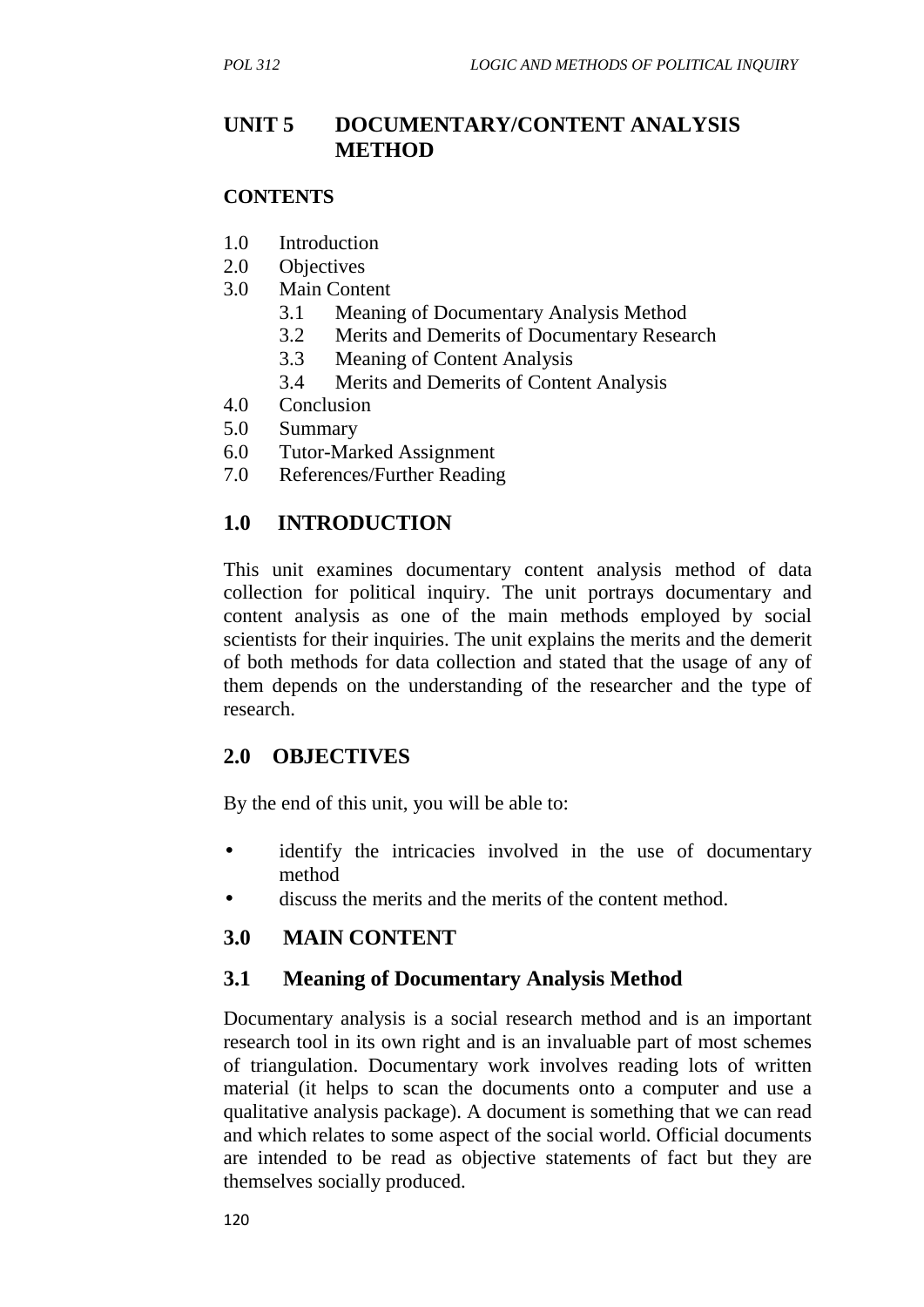Documentary research is the use of outside sources to support the viewpoint or argument of an academic work. The process of documentary research often involves some or all of conceptualising, using and assessing documents. The analysis of the documents in documentary research would be either quantitative or qualitative analysis (or both). The process is utilised in most academic work (in fact, most high school and certainly college level courses would insist on references in academic work) in supporting the academic prose of the writer

Documentary research involves the use of texts and documents as source materials; government publications, newspapers, certificates, census publications, novels, film and video, paintings, personal photographs, diaries and innumerable other written, visual and pictorial sources in paper, electronic, or other `hard copy' form. Along with surveys and ethnography, documentary research is one of the three major types of social research and arguably has been the most widely used of the three throughout the history of sociology and other social sciences. It has been the principal method - indeed, sometimes the only one - for leading sociologists. The key issues surrounding types of documents and our ability to use them as reliable sources of evidence on the social world must be considered by all who use documents in their research. The paucity of sources available until now means that this compendium will be invaluable to social researchers." (Scott 2006).

# **3.2 Merits and Demerits of Documentary Research**

The first advantage of such an approach to doing research is that it is usually readily available. The information to be used in documentary research can be accessed by researchers by simply visiting the resource centers or just browsing the internet.

The second advantage is that doing this research is less expensive as compared to surveys and ethnography. For surveys, one has to do a pilot study and then do actual field data collection incurring travelling expenses. Experimentation may involve use of scientific apparatus that have to be purchased. The only costs involved in documentary research may be bureau and miscellaneous expenses.

The third advantage is that some information may only be obtained by secondary sources. For example, information on ancient histories which cannot be found by interview surveys or archaeological data that has been documented but the sites might have changed and can only be obtained from libraries or museum.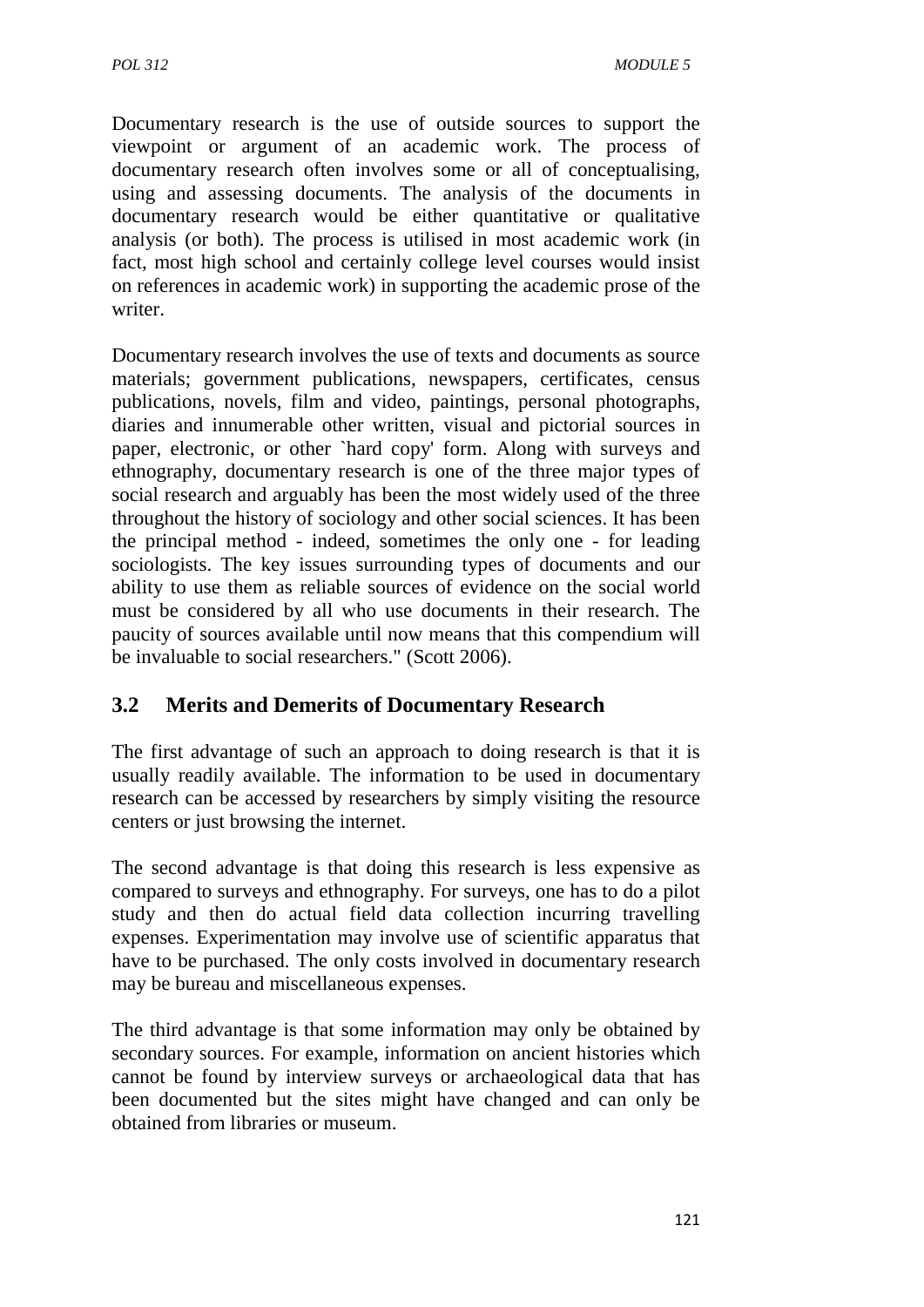Despite the above merits, documentary research has the following limitations;

(i) Information obtained may be biased;

(ii) Personal biases and prejudices could have influenced past work that was documented by authors; (iii) such information may therefore lack credibility and hence research findings based on such work may be discredited.

### **3.3 Meaning of Content Analysis**

Content analysis has been defined as a systematic, replicable technique for compressing many words of text into fewer content categories based on explicit rules of coding. Holsti (1969) offers a broad definition of content analysis as, "any technique for making inferences by objectively and systematically identifying specified characteristics of messages". However, the technique of content analysis is not restricted to the domain of textual analysis, but may be applied to other areas such as coding student drawings, or coding of actions observed in videotaped studies (Stigler, Gonzales, Kawanaka, Knoll, & Serrano, 1999). In order to allow for replication, however, the technique can only be applied to data that are durable in nature.

Content analysis enables researchers to sift through large volumes of data with relative ease in a systematic fashion. It can be a useful technique for allowing us to discover and describe the focus of individual, group, institutional, or social attention (Weber, 1990). It also allows inferences to be made which can then be corroborated using other methods of data collection. Krippendorff (1980) notes that "such content analysis research is motivated by the search for techniques to infer from symbolic data what would be either too costly, no longer possible, or too obtrusive by the use of other techniques".

### **3.4 The Merits and Demerits of Content Analysis**

Content analysis can be a powerful tool for determining authorship. For instance, one technique for determining authorship is to compile a list of suspected authors, examine their prior writings, and correlate the frequency of nouns or function words to help build a case for the probability of each person's authorship of the data of interest. Mosteller and Wallace (1964) used Bayesian techniques based on word frequency to show that Madison was indeed the author of the Federalist papers; Foster (1996) used a more holistic approach in order to determine the identity of the anonymous author of the 1992 book *Primary Colors*.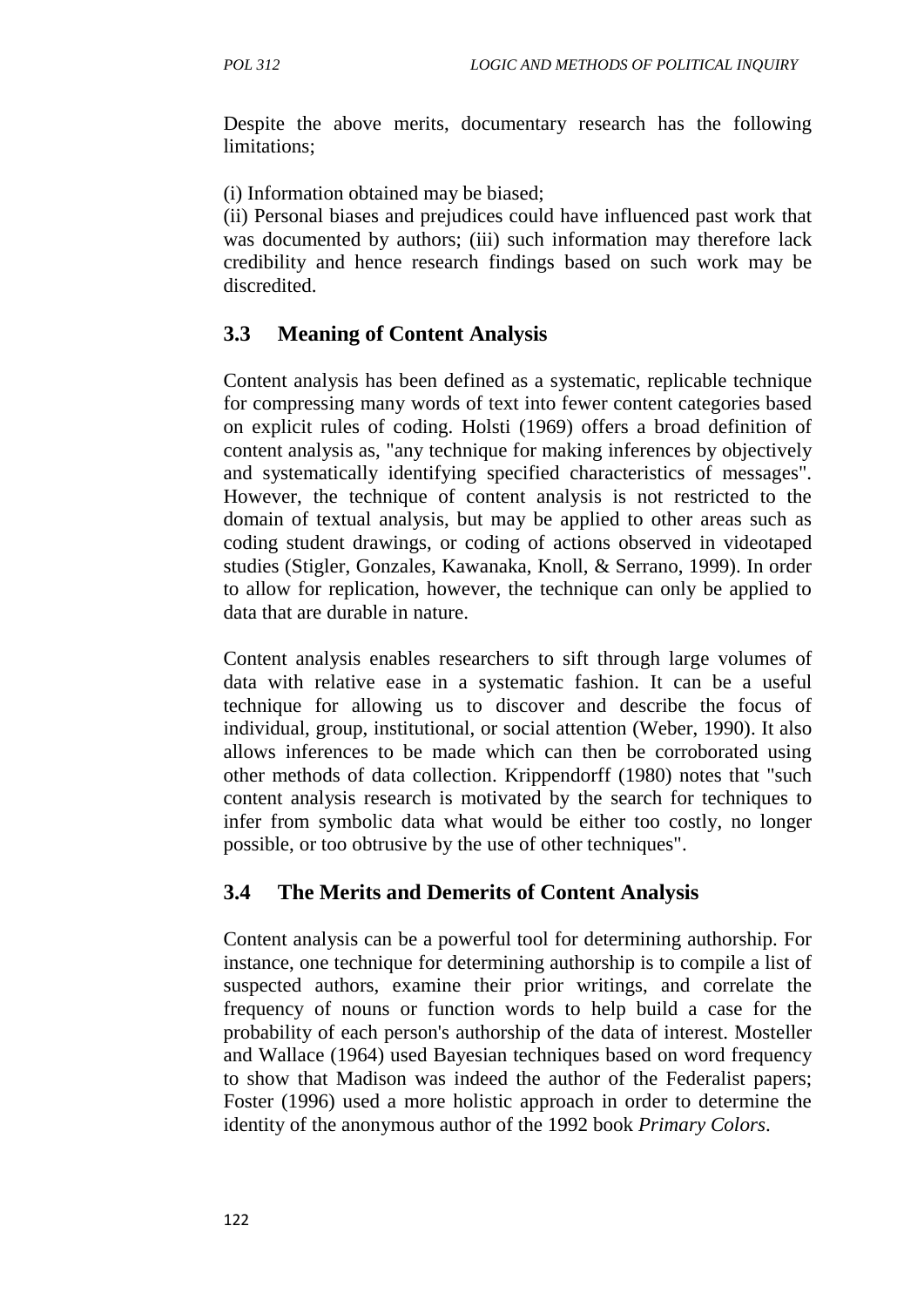Additionally, content analysis provides an empirical basis for monitoring shifts in public opinion. Data collected from the mission statements project in the late 1990s can be objectively compared to data collected at some point in the future to determine if policy changes related to standards-based reform have manifested themselves in school mission statements.

Content analysis in particular:

### **Advantages**

i. looks directly at communication via texts or transcripts, and hence gets at the central aspect of social interaction;

ii.can allow for both quantitative and qualitative operations;

iii. can provide valuable historical/cultural insights over time through analysis of texts;

iv. allows a closeness to text which can alternate between specific categories and relationships and also statistically analyses the coded form of the text;

v. can be used to interpret texts for purposes such as the development of expert systems (since knowledge and rules can both be coded in terms of explicit statements about the relationships among concepts);

vi.is an unobtrusive means of analysing interactions and; provides insight into complex models of human thought and language use.

### **Disadvantages**

However, content analysis suffers from several disadvantages, both theoretical and procedural.

- i. Content analysis can be extremely time consuming;
- ii. is subject to increased error, particularly when relational analysis is used to attain a higher level of interpretation;
- iii. is often devoid of theoretical base, or attempts to liberally draw meaningful inferences about the relationships and impacts implied in a study;
- iv. is inherently reductive, particularly when dealing with complex texts;
- v. tends too often to simply consist of word counts;
- vi. often disregards the context that produced the text, as well as the state of things after the text is produced and;
- vii. can be difficult to automate or computerise.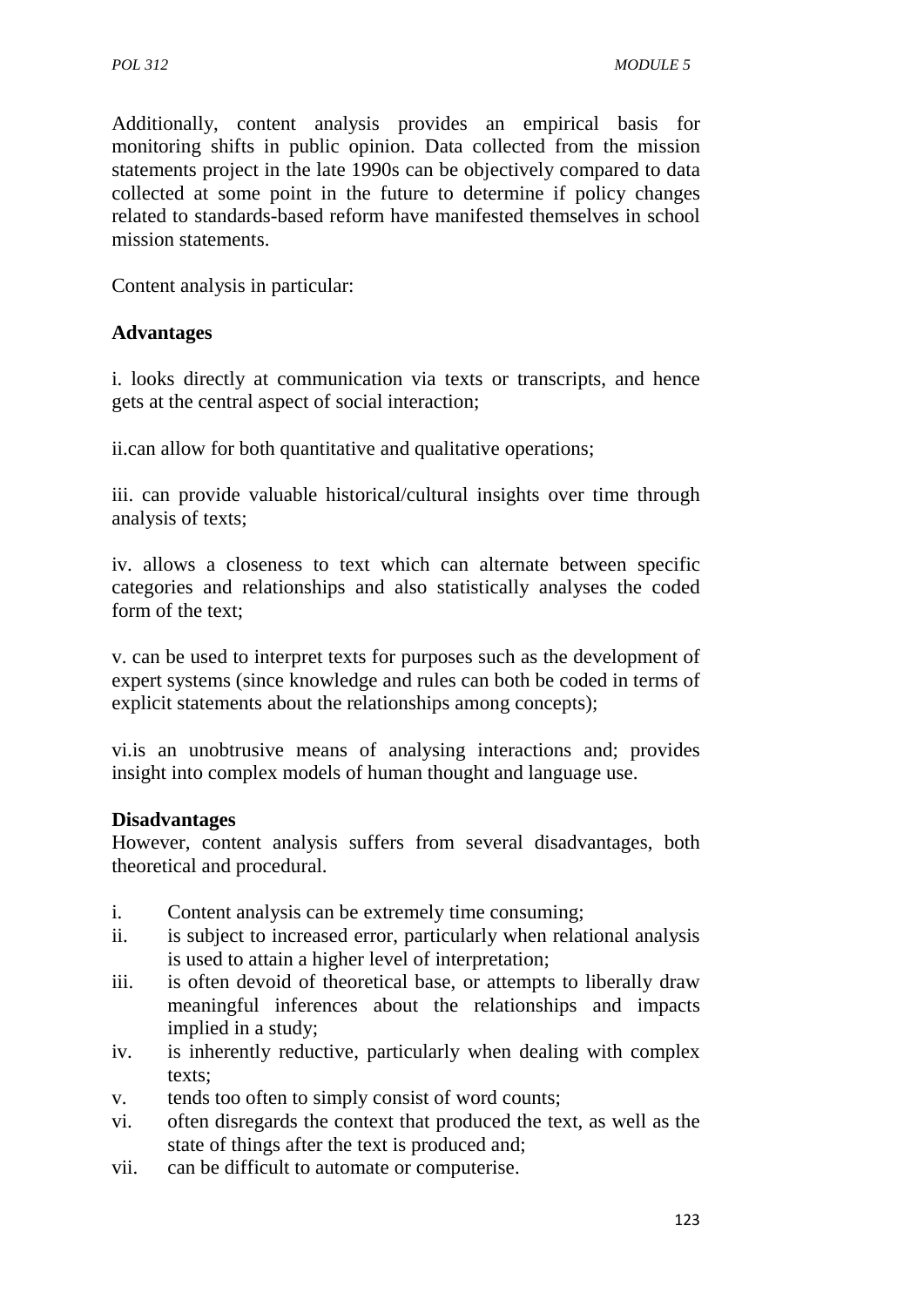#### **SELF-ASSESSMENT EXERCISE**

List five advantages and disadvantages of content analysis method.

### **4.0 CONCLUSION**

The documentary method is easy to collect without much stress, but its pitfall is to obey the doctrine of "official secrecy" where it is strictly followed. In the same manner, content analysis provides opportunity for researchers to understand the work of others, even if they are no longer living. It allows for true representation without misconception.

# **5.0 SUMMARY**

This unit has explained the importance of documentary/content analysis method in political science inquiry/ social sciences research. It is important to note that both can be used in a particular research exercise. What is important is for the user to be mindful of the advantages and disadvantages of these methods of data collection.

### **6.0 TUTOR-MARKED ASSIGNMENT**

- 1. Describe documentary analysis/research.
- 3. Differentiate between documentary analysis and content analysis.
- 4. Mention three advantages and three disadvantages of documentary analysis.

### **7.0 REFERENCES/FURTHER READING**

- Holsti, O. R. (1969). *Content Analysis for the Social Sciences and Humanities; Reading.* MA: Addison-Wesley.
- Krippendorff, K. (1980). *Content Analysis: An Introduction to Its Methodology.* Newbury Park, CA: Sage.
- Mosteller, F. & D.L. Wallace (1964). *Inference and Disputed Authorship: The Federalist. Reading.* Massachusetts: Addison- Wesley.
- Scott, J. (2006). *Documentary Research*. London: Sage Publications L<sub>td</sub>
- Weber, R. P. (1990). *Basic Content Analysis.* (2nd ed.). CA: Newbury Park.